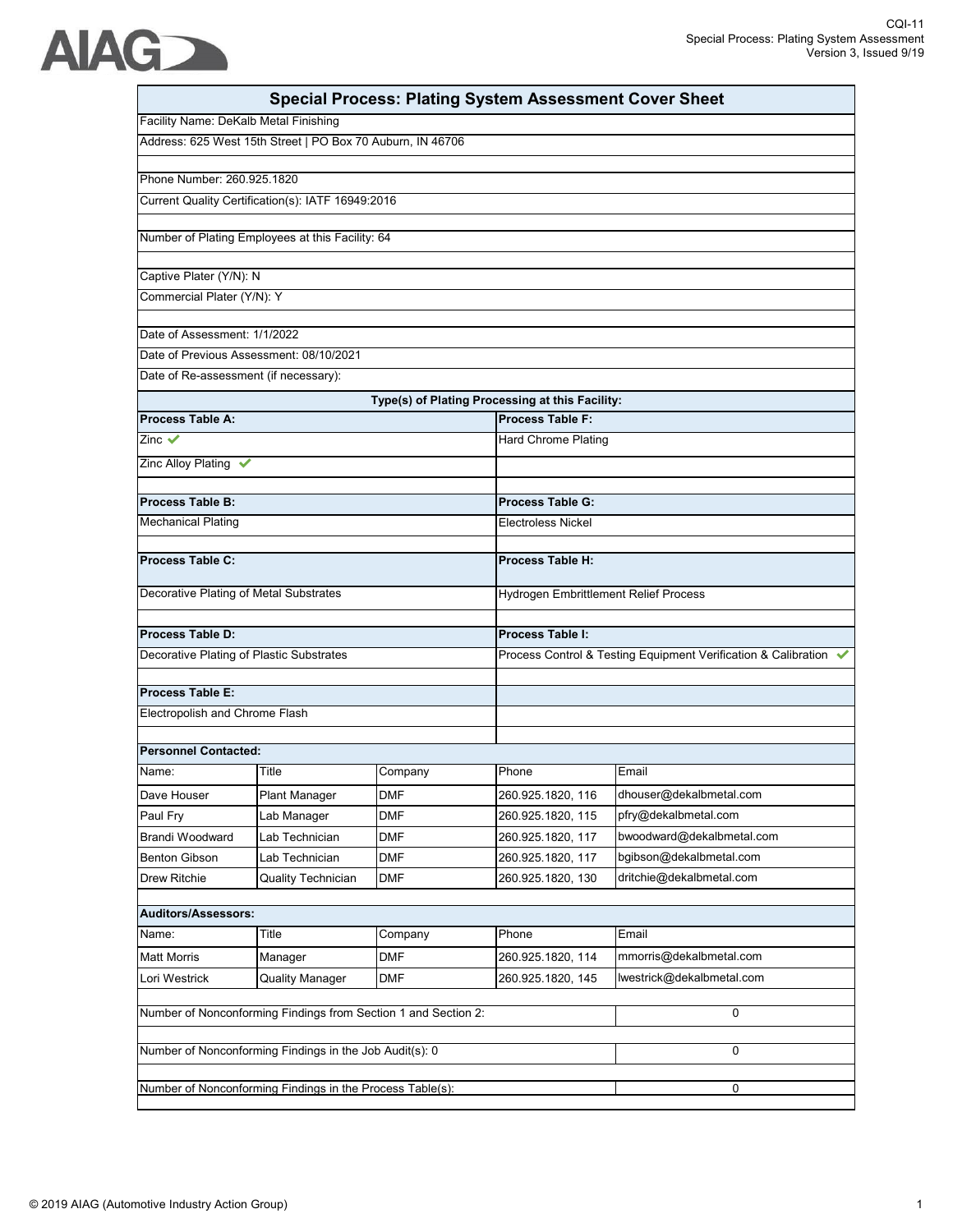|           | Section 1 - Management Responsibility & Quality Planning                                                                                                                                                                                                                                                                                                                                                                                                                                                                                                                                                     |                                                                              |                                          |  |  |
|-----------|--------------------------------------------------------------------------------------------------------------------------------------------------------------------------------------------------------------------------------------------------------------------------------------------------------------------------------------------------------------------------------------------------------------------------------------------------------------------------------------------------------------------------------------------------------------------------------------------------------------|------------------------------------------------------------------------------|------------------------------------------|--|--|
| 1.1       | There shall be a dedicated and qualified surface finishing person on site.                                                                                                                                                                                                                                                                                                                                                                                                                                                                                                                                   |                                                                              |                                          |  |  |
|           | • To ensure readily available expertise, there shall be a dedicated and qualified surface finishing person on site.<br>• This individual shall be a full-time employee and the position shall be reflected in the organization chart.<br>• A job description shall exist identifying the qualifications for the position including chemical and surface finishing/surface finishing knowledge.<br>• The qualifications shall include a minimum of 5 years' experience in surface finishing operation or a combination of a minimum of 5 years of relevant formal education and surface finishing experience. |                                                                              |                                          |  |  |
|           | Conforming<br>Guidance<br><b>Objective Evidence</b><br>Nonconforming<br><b>NA</b>                                                                                                                                                                                                                                                                                                                                                                                                                                                                                                                            |                                                                              |                                          |  |  |
|           | What is this person's title?                                                                                                                                                                                                                                                                                                                                                                                                                                                                                                                                                                                 | Lab Manager                                                                  | Conforming                               |  |  |
|           | Is this position reflected in the organizational chart?                                                                                                                                                                                                                                                                                                                                                                                                                                                                                                                                                      | <b>Business Plan and Quality Manual</b>                                      | Conforming                               |  |  |
|           | Is there a documented job description listing all the required qualifications and responsibilities of this position?                                                                                                                                                                                                                                                                                                                                                                                                                                                                                         | <b>DMF292</b>                                                                | Conforming                               |  |  |
|           | Describe in detail this person's educational background and practical experience.                                                                                                                                                                                                                                                                                                                                                                                                                                                                                                                            | Background includes apprenticeship and 30+ years of practical<br>experience. | Conforming                               |  |  |
|           | How many years of process experience at a plating facility does this person have?                                                                                                                                                                                                                                                                                                                                                                                                                                                                                                                            | Employed since 1982                                                          | Conforming                               |  |  |
|           | Is this individual a full-time employee at the location being audited?                                                                                                                                                                                                                                                                                                                                                                                                                                                                                                                                       | Yes                                                                          | Conforming                               |  |  |
| Comments: |                                                                                                                                                                                                                                                                                                                                                                                                                                                                                                                                                                                                              |                                                                              |                                          |  |  |
|           | Section 1 - Management Responsibility & Quality Planning                                                                                                                                                                                                                                                                                                                                                                                                                                                                                                                                                     |                                                                              |                                          |  |  |
| $1.2$     | The facility shall perform advanced quality planning.                                                                                                                                                                                                                                                                                                                                                                                                                                                                                                                                                        |                                                                              |                                          |  |  |
|           | • The organization shall incorporate a documented advanced product quality planning process.<br>• A feasibility study shall be performed and internally approved for each new part or process. Similar parts can be grouped into part families for this effort as defined by the organization.<br>• After the part approval process is approved by the customer, no process changes are allowed unless approved by the customer.<br>• The organization shall contact the customer when clarification of process changes is required. This clarification of process changes shall be documented.              |                                                                              |                                          |  |  |
|           |                                                                                                                                                                                                                                                                                                                                                                                                                                                                                                                                                                                                              |                                                                              |                                          |  |  |
|           | Guidance                                                                                                                                                                                                                                                                                                                                                                                                                                                                                                                                                                                                     | <b>Objective Evidence</b>                                                    | Conforming<br>Nonconforming<br><b>NA</b> |  |  |
|           | Does the facility use a documented advanced quality planning process?                                                                                                                                                                                                                                                                                                                                                                                                                                                                                                                                        | Procedure 14                                                                 | Conforming                               |  |  |
|           | Does the facility perform a documented internal feasibility study for each part before processing?<br>If no, does the facility perform a documented internal feasibility study for similar part types or family of parts before processing?                                                                                                                                                                                                                                                                                                                                                                  | Procedure 14, Procedure 11, DMF341                                           | Conforming                               |  |  |
|           | What is the procedure for changing the process after PPAP?                                                                                                                                                                                                                                                                                                                                                                                                                                                                                                                                                   | Procedure 14                                                                 | Conforming                               |  |  |
| Comments: |                                                                                                                                                                                                                                                                                                                                                                                                                                                                                                                                                                                                              |                                                                              |                                          |  |  |
|           | Section 1 - Management Responsibility & Quality Planning                                                                                                                                                                                                                                                                                                                                                                                                                                                                                                                                                     |                                                                              |                                          |  |  |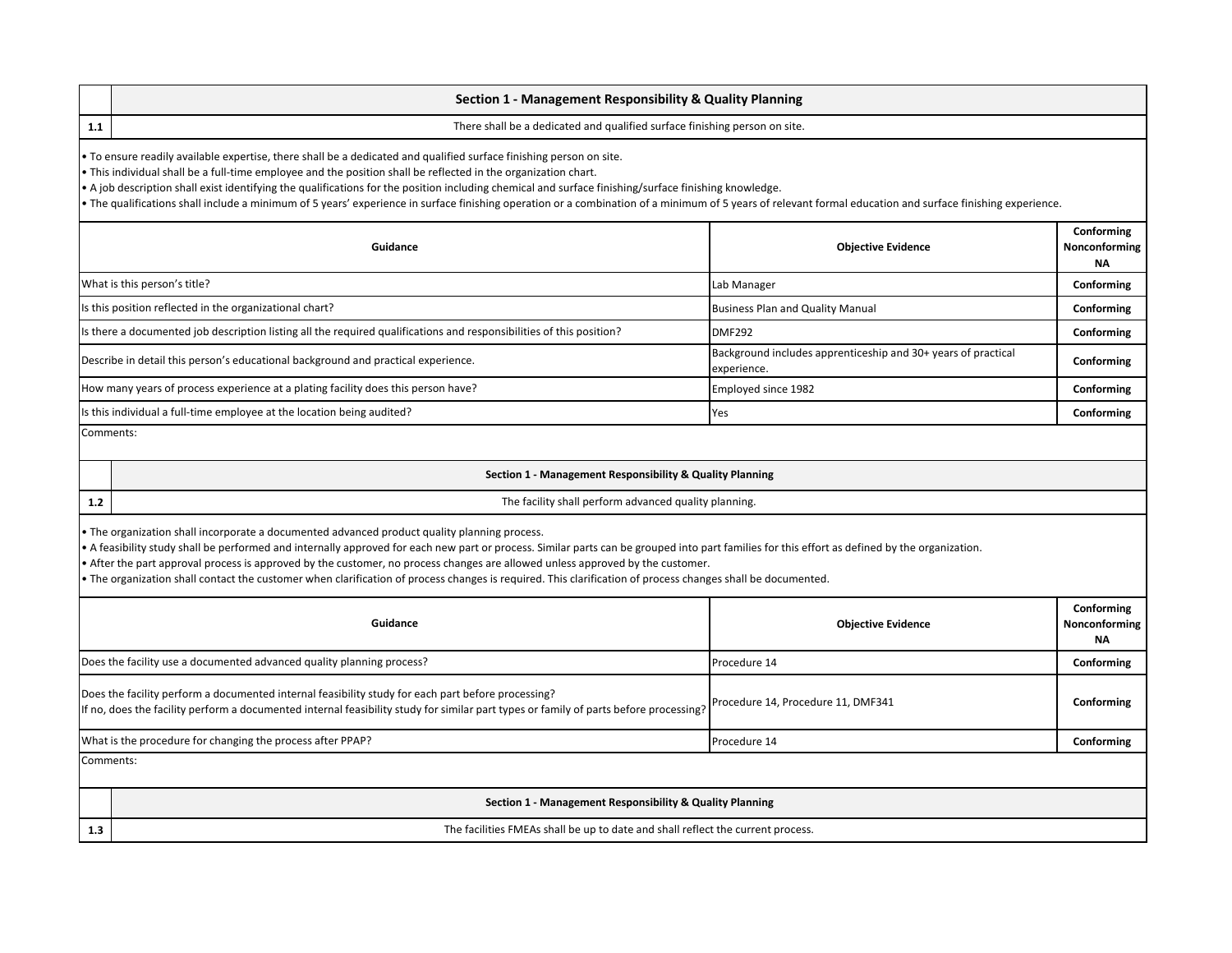• The organization shall incorporate the use of a documented Failure Mode and Effects Analysis (FMEA) and ensure the FMEAs are updated to reflect current part quality status.

• The FMEA shall be written for each part or part family or they may be process-specific and written for each process.

• FMEAs shall address every process step from part receipt to part shipment.

• A cross-functional team shall be used in the development of the FMEA.

• All special characteristics, as defined by the organization and its customers, shall be identified, defined, and addressed in the FMEA.

| Guidance                                                                                                                        | <b>Objective Evidence</b>                 | Conforming<br>Nonconforming<br><b>NA</b> |
|---------------------------------------------------------------------------------------------------------------------------------|-------------------------------------------|------------------------------------------|
| Does the facility have a documented Failure Mode and Effects Analysis (FMEA) in use?                                            | PFMEA for each plating line               | Conforming                               |
| Identify the names and job function of the team members used in the development of the FMEA.                                    | Names and job functions listed on PFMEA's | Conforming                               |
| Identify if the FMEA is written for each part, part family or process specific.                                                 | <b>Process Specific</b>                   | Conforming                               |
| Are all FMEAs consistent with all associated documentation such as control plans, work instructions and shop travelers?         | Yes, review PFMEAs for evidence           | Conforming                               |
| Do all FMEAs include every process step from part receipt to part shipment?                                                     | Yes, review PFMEAs for evidence           | Conforming                               |
| Are special characteristics, as defined by the organization and its customers, identified, defined, and addressed in the FMEAs? | KCC                                       | Conforming                               |
| Provide evidence that the FMEA has been updated in response to quality issues.                                                  | See Revision Notes for Evidence           | Conforming                               |

Comments:

**1.4**

## **Section 1 - Management Responsibility & Quality Planning**

The process control plans shall be up to date and shall reflect the current process.

• The organization shall incorporate the use of a documented control plan and ensure the control plans are updated to reflect current controls.

• The control plans shall be written for each part or part family or they may be process-specific.

• The control plans shall address all process steps from part receipt to part shipment and identify all equipment used and all key surface finishing process parameters as defined by the organization.

• A cross-functional team shall be used in the development of control plans, which shall be consistent with all associated documentation such as work instructions, shop travelers, and FMEAs.

• All special characteristics, as defined by the organization and its customers, shall be identified, defined, and addressed in the control plans.

• The control plan shall detail the product and process characteristics, and controls including testing frequency and sample size.

| Guidance                                                                                                                                                                | <b>Objective Evidence</b>                              | Conforming<br>Nonconforming<br>NA |
|-------------------------------------------------------------------------------------------------------------------------------------------------------------------------|--------------------------------------------------------|-----------------------------------|
| Does the facility have a documented control plan in use?                                                                                                                | Control Plan for each plating line                     | Conforming                        |
| Identify if the control plan is written for each part, part family or process specific.                                                                                 | <b>Process Specific</b>                                | Conforming                        |
| Does the control plan identify all key surface finishing process parameters?                                                                                            | Yes, review Control Plans for evidence                 | Conforming                        |
| ldentify the names and job function of the team members used in the development of the control plan.                                                                    | Names and job functions listed on Control Plans        | Conforming                        |
| Are the control plans consistent with all associated documentation such as work instructions, shop travelers, specifications and<br>FMEAs?                              | Yes, review Control Plans for evidence                 | Conforming                        |
| Provide evidence that sample sizes and frequencies for evaluation of process and product characteristics are addressed and<br>consistent with the minimum requirements. | Yes, review Control Plan and Procedure 19 for evidence | Conforming                        |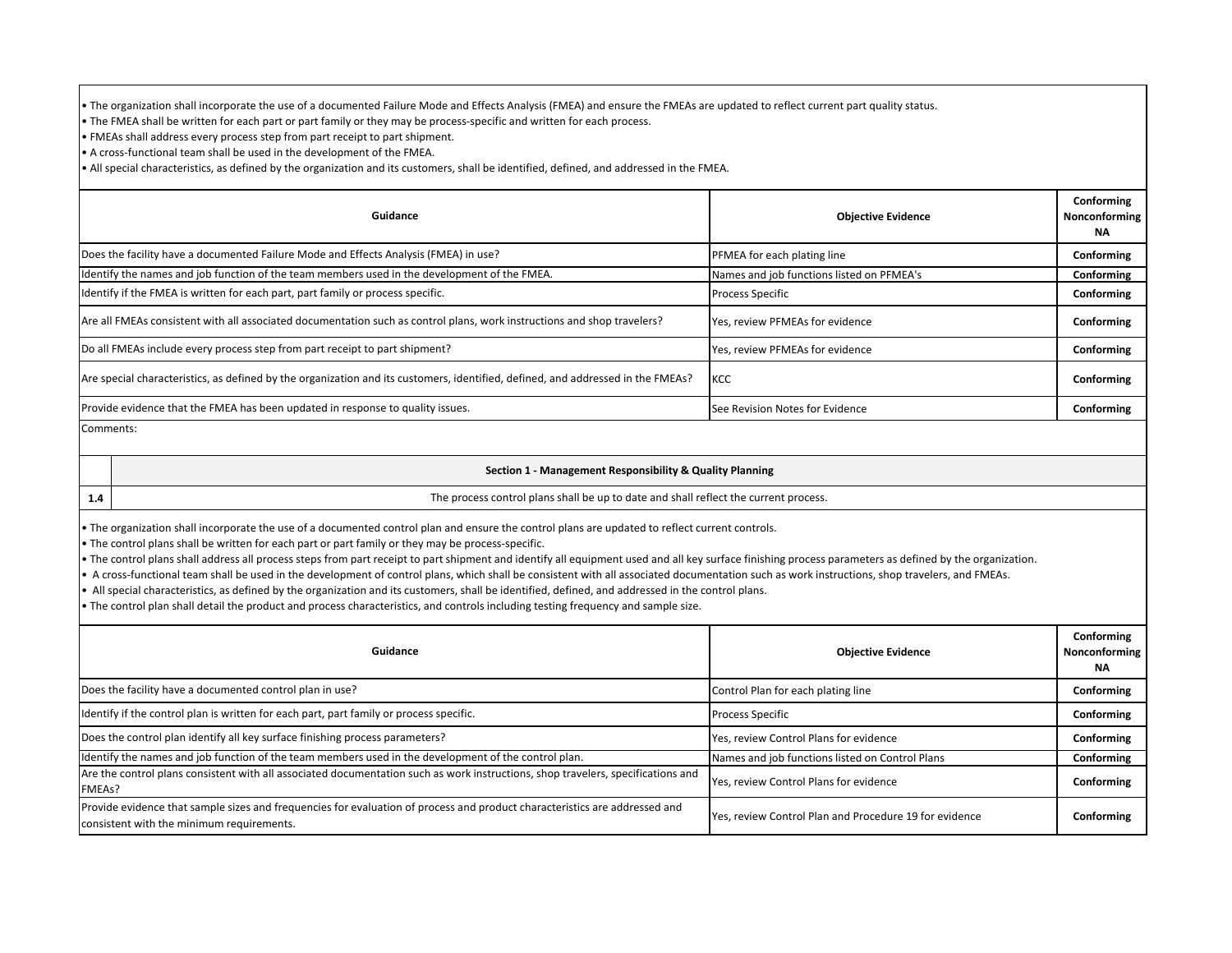| Are special characteristics, as defined by the organization and its customers, identified, defined, and addressed in the control<br>plans?                                                                                                                                                                                                                                                                                                                                                                                                                                                                                                                                                                                                                                                                                                                                                                                                                                                                                                                                                                                                                                                                                            |  | KCC                                                                                                                                                                                                                         | Conforming                               |
|---------------------------------------------------------------------------------------------------------------------------------------------------------------------------------------------------------------------------------------------------------------------------------------------------------------------------------------------------------------------------------------------------------------------------------------------------------------------------------------------------------------------------------------------------------------------------------------------------------------------------------------------------------------------------------------------------------------------------------------------------------------------------------------------------------------------------------------------------------------------------------------------------------------------------------------------------------------------------------------------------------------------------------------------------------------------------------------------------------------------------------------------------------------------------------------------------------------------------------------|--|-----------------------------------------------------------------------------------------------------------------------------------------------------------------------------------------------------------------------------|------------------------------------------|
| Provide evidence that the control plan has been updated in response to quality issues, customer requirements and process<br>changes.                                                                                                                                                                                                                                                                                                                                                                                                                                                                                                                                                                                                                                                                                                                                                                                                                                                                                                                                                                                                                                                                                                  |  | See Revision Notes for Evidence                                                                                                                                                                                             | Conforming                               |
| Comments:                                                                                                                                                                                                                                                                                                                                                                                                                                                                                                                                                                                                                                                                                                                                                                                                                                                                                                                                                                                                                                                                                                                                                                                                                             |  |                                                                                                                                                                                                                             |                                          |
| Section 1 - Management Responsibility & Quality Planning                                                                                                                                                                                                                                                                                                                                                                                                                                                                                                                                                                                                                                                                                                                                                                                                                                                                                                                                                                                                                                                                                                                                                                              |  |                                                                                                                                                                                                                             |                                          |
| All surface finishing related and referenced specifications shall be up to date and available.<br>1.5<br>For example: SAE, AIAG, ASTM, General Motors, Ford, FCA, Toyota, Volvo Truck.                                                                                                                                                                                                                                                                                                                                                                                                                                                                                                                                                                                                                                                                                                                                                                                                                                                                                                                                                                                                                                                |  |                                                                                                                                                                                                                             |                                          |
| A document control system is pertinent for the handling and internal distribution of received customer specifications and to keep up to date with national or global standards related to surface finishing processes. To<br>ensure all customer requirements are understood and satisfied, the organization shall have all related surface finishing and customer referenced standards and specifications available for use and a process to ensure<br>that they are current.<br>• The organization shall have a process to ensure the timely review, distribution, and implementation of all customer and industry engineering standards and specifications and changes based on customer-required<br>schedule. This process shall be executed as soon as possible and shall not exceed two weeks.<br>• The organization shall document this process of review and implementation, and it shall address how customer and industry documents are obtained, how they are maintained within the organization, how the current<br>status is established, and how the relevant information is cascaded to the shop floor within the two-week period.<br>. The organization shall identify who is responsible for performing these tasks. |  |                                                                                                                                                                                                                             |                                          |
| Guidance<br><b>Objective Evidence</b>                                                                                                                                                                                                                                                                                                                                                                                                                                                                                                                                                                                                                                                                                                                                                                                                                                                                                                                                                                                                                                                                                                                                                                                                 |  |                                                                                                                                                                                                                             | Conforming<br>Nonconforming<br><b>NA</b> |
| Does the organization have all related surface finishing and customer referenced standards and specifications available for use?                                                                                                                                                                                                                                                                                                                                                                                                                                                                                                                                                                                                                                                                                                                                                                                                                                                                                                                                                                                                                                                                                                      |  | Surface Finishing standards and customer reference standards are<br>available electronically in a document management system.                                                                                               | Conforming                               |
| How are standards and specifications obtained?                                                                                                                                                                                                                                                                                                                                                                                                                                                                                                                                                                                                                                                                                                                                                                                                                                                                                                                                                                                                                                                                                                                                                                                        |  | IHS Global, Customer Portals, Customer Communication                                                                                                                                                                        | Conforming                               |
| Describe the system and timing used to maintain the standards and specifications to ensure that they are up to date.                                                                                                                                                                                                                                                                                                                                                                                                                                                                                                                                                                                                                                                                                                                                                                                                                                                                                                                                                                                                                                                                                                                  |  | Update notifications are sent from IHS and some Customer Portals.<br>The rest are reviewed once their assigned validity date has expired<br>(typically 1 year)                                                              | Conforming                               |
| Define that process used to review and communicate within the two-week period updated standards and specifications<br>throughout the organization. Include the names and job functions of the responsible personnel.                                                                                                                                                                                                                                                                                                                                                                                                                                                                                                                                                                                                                                                                                                                                                                                                                                                                                                                                                                                                                  |  | Matt Morris (Manager) or Lori Westrick (Quality Manager) review all<br>obtained standards, notates applicable changes, loads them into a<br>document management/notification system and schedules QMS<br>updates as needed. | Conforming                               |
| Comments:                                                                                                                                                                                                                                                                                                                                                                                                                                                                                                                                                                                                                                                                                                                                                                                                                                                                                                                                                                                                                                                                                                                                                                                                                             |  |                                                                                                                                                                                                                             |                                          |
| Section 1 - Management Responsibility & Quality Planning                                                                                                                                                                                                                                                                                                                                                                                                                                                                                                                                                                                                                                                                                                                                                                                                                                                                                                                                                                                                                                                                                                                                                                              |  |                                                                                                                                                                                                                             |                                          |
| There shall be documented process instructions.<br>1.6                                                                                                                                                                                                                                                                                                                                                                                                                                                                                                                                                                                                                                                                                                                                                                                                                                                                                                                                                                                                                                                                                                                                                                                |  |                                                                                                                                                                                                                             |                                          |
| • The organization shall have written process instructions for all active parts or family of parts, including relevant part specific requirements. Examples of part specific requirements include process line, plating type,<br>size, rectifier settings, etc.<br>These process instructions may take the form of work instructions, job card, computer-based recipes, or other similar documents.<br>Guidance<br><b>Objective Evidence</b>                                                                                                                                                                                                                                                                                                                                                                                                                                                                                                                                                                                                                                                                                                                                                                                          |  |                                                                                                                                                                                                                             |                                          |
|                                                                                                                                                                                                                                                                                                                                                                                                                                                                                                                                                                                                                                                                                                                                                                                                                                                                                                                                                                                                                                                                                                                                                                                                                                       |  |                                                                                                                                                                                                                             | Conforming<br>Nonconforming<br><b>NA</b> |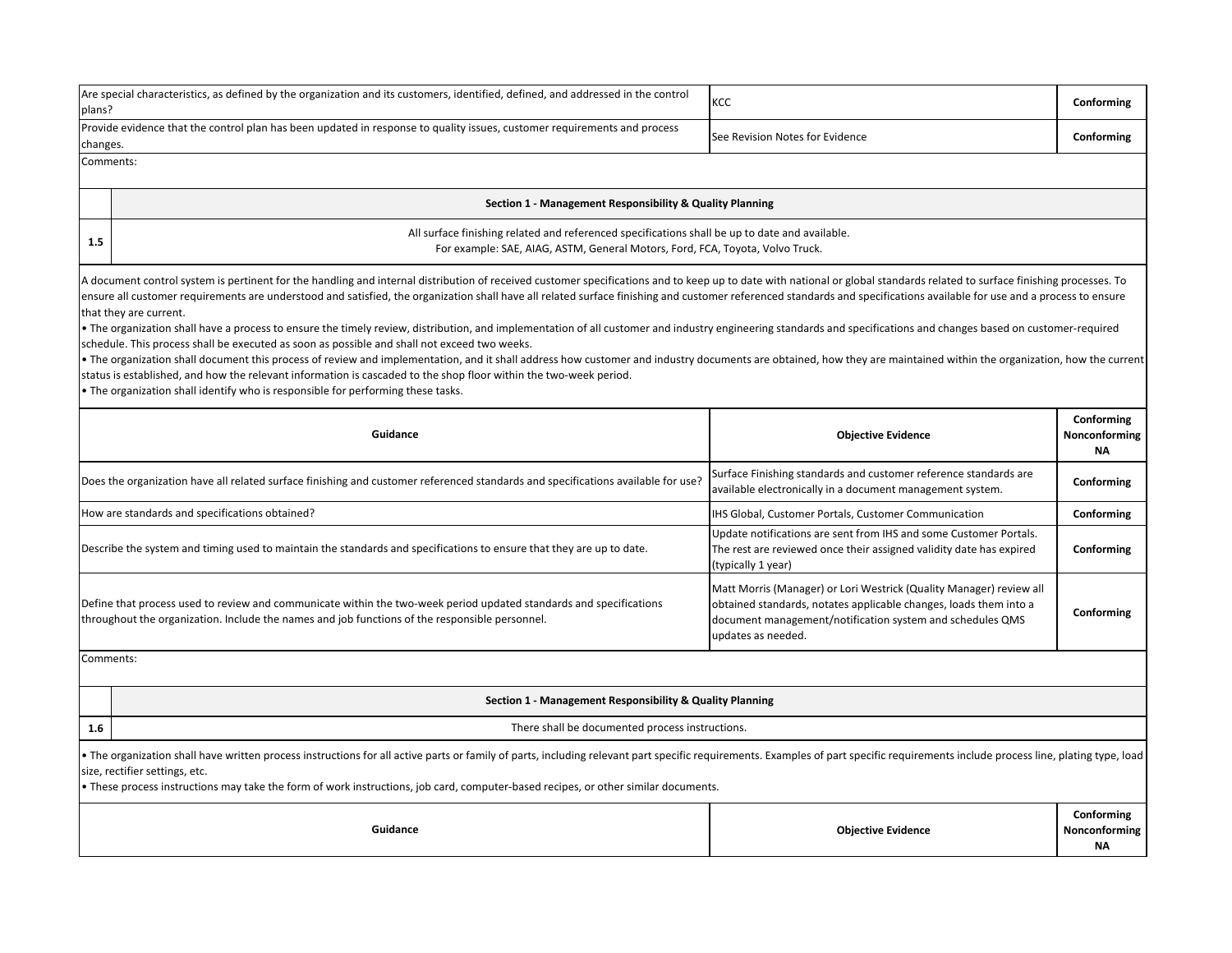| Does the organization have written process instructions for all active parts or family of parts and include all relevant operating<br>parameters?                                                                                                                                                                                                                                                                                                                                                                                                                                                                                                                                                                                                                                                                                                                              | <b>DMF147</b>                                                                                              | Conforming          |  |
|--------------------------------------------------------------------------------------------------------------------------------------------------------------------------------------------------------------------------------------------------------------------------------------------------------------------------------------------------------------------------------------------------------------------------------------------------------------------------------------------------------------------------------------------------------------------------------------------------------------------------------------------------------------------------------------------------------------------------------------------------------------------------------------------------------------------------------------------------------------------------------|------------------------------------------------------------------------------------------------------------|---------------------|--|
| What form of process specification is used?<br>(These may be in the form of work instructions, job card, computer-based recipes, or other similar documents.)                                                                                                                                                                                                                                                                                                                                                                                                                                                                                                                                                                                                                                                                                                                  | Work Instructions, Computer based recipes                                                                  | Conforming          |  |
| Comments:                                                                                                                                                                                                                                                                                                                                                                                                                                                                                                                                                                                                                                                                                                                                                                                                                                                                      |                                                                                                            |                     |  |
| Section 1 - Management Responsibility & Quality Planning                                                                                                                                                                                                                                                                                                                                                                                                                                                                                                                                                                                                                                                                                                                                                                                                                       |                                                                                                            |                     |  |
| A valid product capability study shall be performed.<br>1.7                                                                                                                                                                                                                                                                                                                                                                                                                                                                                                                                                                                                                                                                                                                                                                                                                    |                                                                                                            |                     |  |
| To demonstrate each process is capable of yielding acceptable product, the organization shall perform product capability studies for the initial validation of each process, after relocation of any process equipment, and<br>after a major change of any process or equipment. The organization shall define what constitutes a major change.<br>Initial product capability studies shall be conducted for all surface finishing processes per line as defined in scope of work and in accordance with customer requirements. Capability study techniques shall be<br>appropriate for the surface finishing product characteristics, (e.g., surface finishing thickness, corrosion resistance, etc.).<br>• An action plan shall exist to address the steps to be followed in case capability indices fall outside customer requirements or established ranges.<br>Conforming |                                                                                                            |                     |  |
| Guidance                                                                                                                                                                                                                                                                                                                                                                                                                                                                                                                                                                                                                                                                                                                                                                                                                                                                       | <b>Objective Evidence</b>                                                                                  | Nonconforming<br>ΝA |  |
| Has an initial product capability study been performed?                                                                                                                                                                                                                                                                                                                                                                                                                                                                                                                                                                                                                                                                                                                                                                                                                        | Line Validation Documentation, PPAPs, Corrosion Reports                                                    | Conforming          |  |
| Are studies conducted for each surface finishing process for each line in the facility?                                                                                                                                                                                                                                                                                                                                                                                                                                                                                                                                                                                                                                                                                                                                                                                        | Procedure 28                                                                                               | Conforming          |  |
| Has a new study been completed after relocation of any process equipment, major rebuild of any equipment, or any significant<br>change in process chemistry?                                                                                                                                                                                                                                                                                                                                                                                                                                                                                                                                                                                                                                                                                                                   | No recent relocations, rebuilds, or changes to process chemistry                                           | Conforming          |  |
| How does the organization define what constitutes a major change?                                                                                                                                                                                                                                                                                                                                                                                                                                                                                                                                                                                                                                                                                                                                                                                                              | Procedure 10                                                                                               | Conforming          |  |
| What steps are followed when capability indices fall outside specified requirements?                                                                                                                                                                                                                                                                                                                                                                                                                                                                                                                                                                                                                                                                                                                                                                                           | Procedure 29                                                                                               | Conforming          |  |
| Comments:                                                                                                                                                                                                                                                                                                                                                                                                                                                                                                                                                                                                                                                                                                                                                                                                                                                                      |                                                                                                            |                     |  |
| Section 1 - Management Responsibility & Quality Planning                                                                                                                                                                                                                                                                                                                                                                                                                                                                                                                                                                                                                                                                                                                                                                                                                       |                                                                                                            |                     |  |
| The organization shall collect, analyze, and react to product and process data over time.<br>1.8                                                                                                                                                                                                                                                                                                                                                                                                                                                                                                                                                                                                                                                                                                                                                                               |                                                                                                            |                     |  |
| • The analysis of product characteristics and processes parameters over time can yield vital information for defect prevention efforts.<br>• Methods of analysis shall include ongoing trend or historical data analysis of special product and process parameters.<br>• The organization shall determine which parameters to include in such analysis.                                                                                                                                                                                                                                                                                                                                                                                                                                                                                                                        |                                                                                                            |                     |  |
| Conforming<br>Guidance<br><b>Objective Evidence</b><br>Nonconforming<br>ΝA                                                                                                                                                                                                                                                                                                                                                                                                                                                                                                                                                                                                                                                                                                                                                                                                     |                                                                                                            |                     |  |
| What product characteristics and process parameters are used?                                                                                                                                                                                                                                                                                                                                                                                                                                                                                                                                                                                                                                                                                                                                                                                                                  | See Procedure 28, SPC Module and ERP System for Evidence                                                   | Conforming          |  |
| How is the ongoing trend or historical data reviewed and analyzed?                                                                                                                                                                                                                                                                                                                                                                                                                                                                                                                                                                                                                                                                                                                                                                                                             | Integrated into Management Review                                                                          | Conforming          |  |
| How does the organization use this data to prevent future failures and improve the quality system?                                                                                                                                                                                                                                                                                                                                                                                                                                                                                                                                                                                                                                                                                                                                                                             | Examples include updates to maintenance schedules and the addition<br>of new process monitoring equipment. | Conforming          |  |
| Comments:                                                                                                                                                                                                                                                                                                                                                                                                                                                                                                                                                                                                                                                                                                                                                                                                                                                                      |                                                                                                            |                     |  |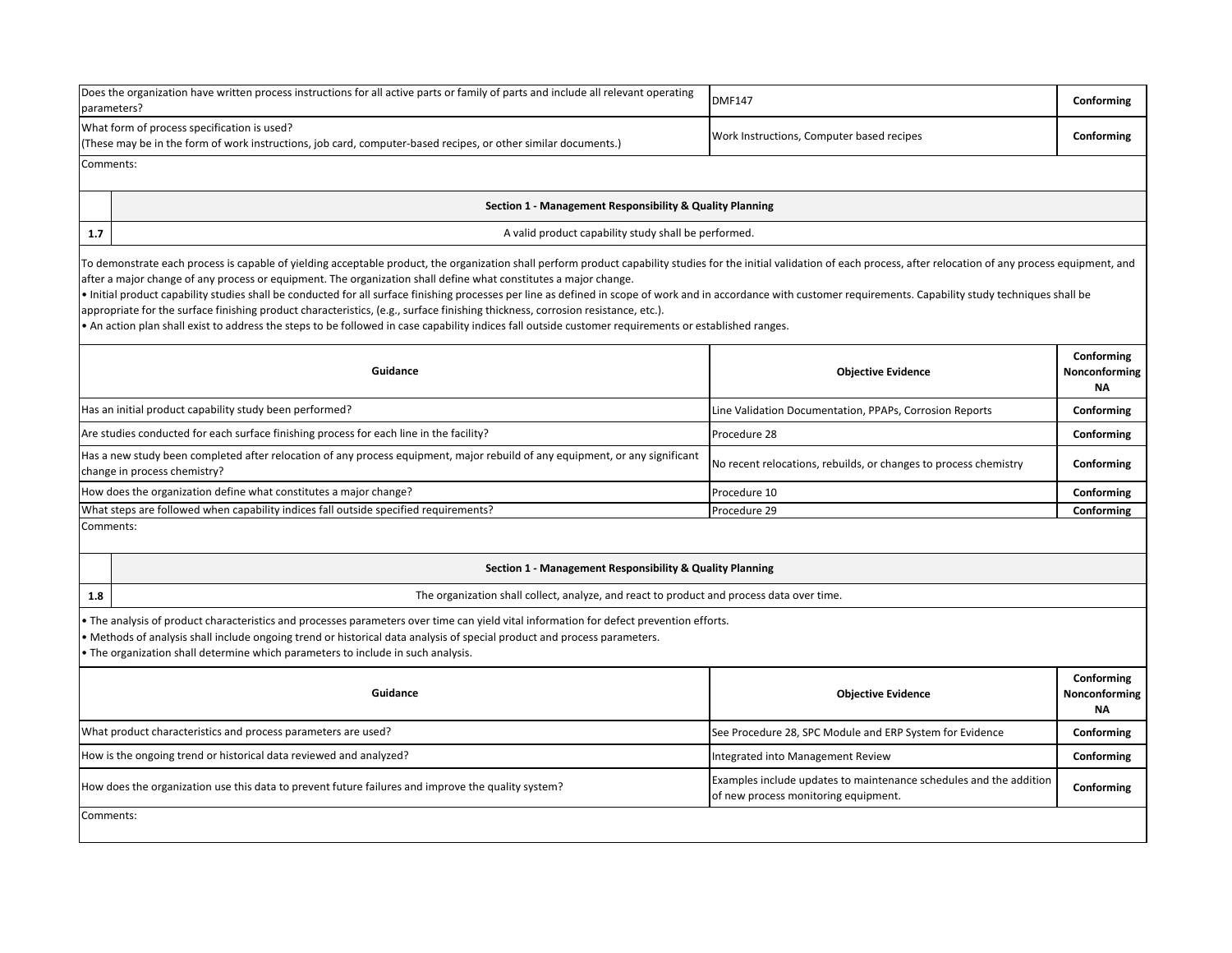|           | Section 1 - Management Responsibility & Quality Planning                                                                                                                                                                                                                                                                                                  |                                                |            |  |  |
|-----------|-----------------------------------------------------------------------------------------------------------------------------------------------------------------------------------------------------------------------------------------------------------------------------------------------------------------------------------------------------------|------------------------------------------------|------------|--|--|
| 1.9       | All process control and testing records must be retained for a minimum of one calendar year after the year in which they were created.                                                                                                                                                                                                                    |                                                |            |  |  |
|           | Conforming<br>Guidance<br>Nonconforming<br><b>Objective Evidence</b>                                                                                                                                                                                                                                                                                      |                                                |            |  |  |
|           | What is the process to retain these records?<br>Procedure 01<br>Conforming                                                                                                                                                                                                                                                                                |                                                |            |  |  |
|           | Retention limits specified in CSR's are aligned with internal record<br>What is the process for retention of customer specific documents with longer retention times?<br>retention limits within Procedure 01.                                                                                                                                            |                                                | Conforming |  |  |
| Comments: |                                                                                                                                                                                                                                                                                                                                                           |                                                |            |  |  |
|           | Section 1 - Management Responsibility & Quality Planning                                                                                                                                                                                                                                                                                                  |                                                |            |  |  |
| 1.10      | There shall be a process in place to review the monitoring systems/logs at specified intervals.                                                                                                                                                                                                                                                           |                                                |            |  |  |
|           | Management or management designee shall review the monitoring systems/logs at specified intervals.<br>In the case of Hydrogen Embrittlement avoidance and relief, review shall occur prior to parts being released for shipment and shall not exceed 24 hours.<br>The organization shall have reaction plans for nonconformances to process requirements. |                                                |            |  |  |
|           | Conforming<br>Guidance<br><b>Objective Evidence</b><br>Nonconforming<br><b>NA</b>                                                                                                                                                                                                                                                                         |                                                |            |  |  |
|           | Define the process in place to gather and review this information.                                                                                                                                                                                                                                                                                        | Procedure 25 and DMF118, Management Review     | Conforming |  |  |
|           | Identify the manager or management designee reviewing the process records from the monitoring systems/logs.                                                                                                                                                                                                                                               | Drew Ritchie                                   | Conforming |  |  |
|           | In the case of Hydrogen Embrittlement baking, is the review taking place within the 24 hour period?                                                                                                                                                                                                                                                       | No parts require Hydrogen Embrittlement baking | N/A        |  |  |
|           | Describe reaction plans for nonconformances to the written process requirements.                                                                                                                                                                                                                                                                          | Procedure 25, Control Plans                    | Conforming |  |  |
| Comments: |                                                                                                                                                                                                                                                                                                                                                           |                                                |            |  |  |
|           | Section 1 - Management Responsibility & Quality Planning                                                                                                                                                                                                                                                                                                  |                                                |            |  |  |
| 1.11      | Internal assessments shall be completed at a minimum once every 12 months using the latest revision of the CQI-11 Plating System Assessment.                                                                                                                                                                                                              |                                                |            |  |  |
|           | Conforming<br>Guidance<br>Nonconforming<br><b>Objective Evidence</b><br><b>NA</b>                                                                                                                                                                                                                                                                         |                                                |            |  |  |
|           | What is the date of the last AIAG CQI-11 Plating System Assessment?<br>https://dekalbmetal.com/wp-content/uploads/2016/08/CQI11.pdf                                                                                                                                                                                                                       |                                                | Conforming |  |  |
| Comments: |                                                                                                                                                                                                                                                                                                                                                           |                                                |            |  |  |
|           | Section 1 - Management Responsibility & Quality Planning                                                                                                                                                                                                                                                                                                  |                                                |            |  |  |
| 1.12      | There shall be an internal system in place to authorize reprocessing and it shall be documented.                                                                                                                                                                                                                                                          |                                                |            |  |  |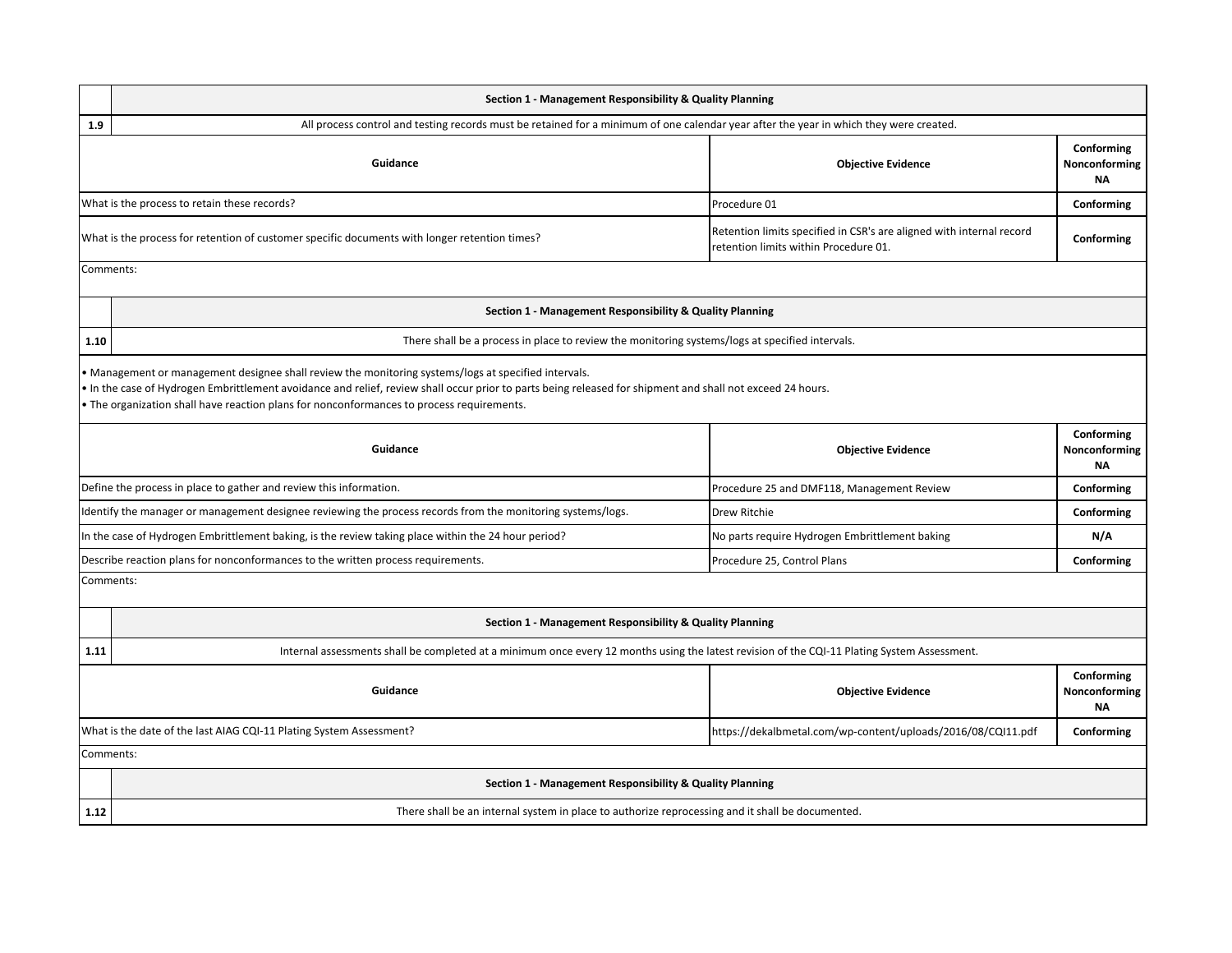• The quality management system shall include a documented process for reprocessing that shall include authorization from the quality manager or a designated individual.

• The reprocessing procedure shall describe product characteristics for which reprocessing is allowed as well as those characteristics for which reprocessing is not permissible.

• All reprocessing activity shall require a separate rework specific process control sheet or other identification method, issued by qualified technical personnel denoting the necessary surface finishing modifications.

• Records shall clearly indicate when and how any material has been reprocessed.

• The rework of material shall comply with the customer's specifications and/or requirements.

| Guidance                                                                                                                                    | <b>Objective Evidence</b>                                   | Conforming<br>Nonconforming<br>NA |
|---------------------------------------------------------------------------------------------------------------------------------------------|-------------------------------------------------------------|-----------------------------------|
| Describe the procedure for authorizing reprocessing of nonconforming material.                                                              | Procedure 29                                                | Conforming                        |
| Does the reprocessing procedure describe product characteristics that allow or not allow reprocessing?                                      | Procedure 19                                                | Conforming                        |
| [Did the quality manager or manager's designee authorize the rework and determine the reprocessing procedure?                               | Yes                                                         | Conforming                        |
| How do you identify that material has been reprocessed?                                                                                     | Procedure 19                                                | Conforming                        |
| Do the records clearly indicate when and how any material has been reprocessed including the quality manager's authorization<br>of release? | Procedure 19                                                | Conforming                        |
| Provide evidence that the rework complies with your customer's specifications and/or requirements.                                          | See Problem Module, SPC Module Final Audit Log for Evidence | Conforming                        |
|                                                                                                                                             |                                                             |                                   |

Comments:

**1.13**

### **Section 1 - Management Responsibility & Quality Planning**

The Quality Department shall review, address, and document customer and internal concerns.

The quality management system shall include a process for documenting, reviewing, and addressing customer concerns and any other concerns internal to the organization.

| Guidance                                                                                     | <b>Objective Evidence</b>                              | Conforming<br>Nonconforming<br><b>NA</b> |
|----------------------------------------------------------------------------------------------|--------------------------------------------------------|------------------------------------------|
| Describe the procedure for reviewing and addressing external customer and internal concerns. | Procedure 29                                           | Conforming                               |
| Describe the problem solving approach that is used.                                          | 8D and/or other customer required formats (i.e. 5-Why) | Conforming                               |
| Describe the communication process used to respond to the originator.                        | Problem Module issues a tracking number (i.e. RMA)     | Conforming                               |
| Provide a recent example of this procedure in use.                                           | Review Problem Module for evidence                     | Conforming                               |
| Comments:                                                                                    |                                                        |                                          |

### **Section 1 - Management Responsibility & Quality Planning**

**1.14** The organization shall have a continual improvement process.

• The continual improvement process shall be designed to achieve improvements in quality and productivity.

• Identified actions shall be prioritized and shall include timing (estimated completion dates).

• The organization shall show evidence of program effectiveness.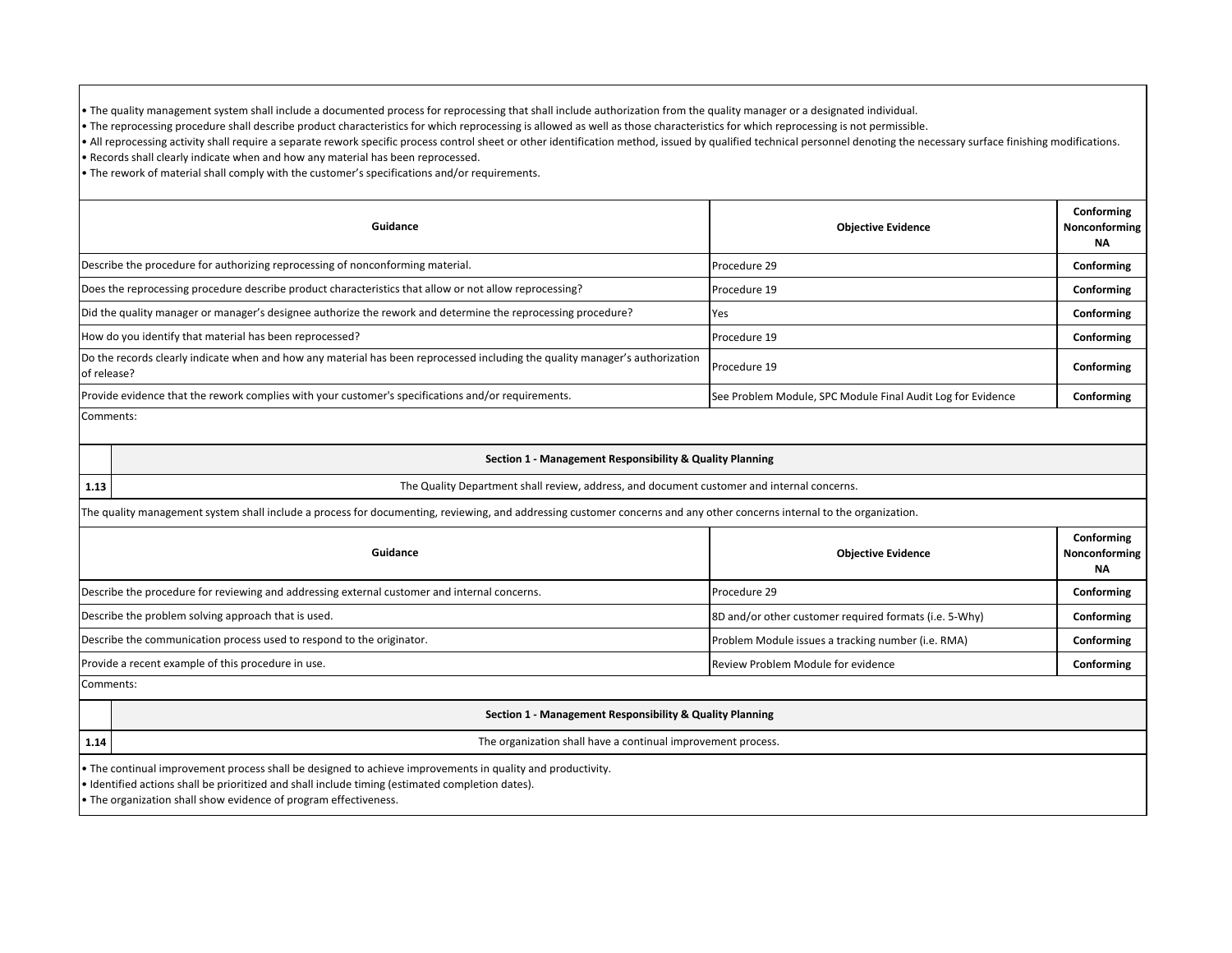|           | Guidance                                                                                                                                                                                                                                                                                                                                                   | <b>Objective Evidence</b>                                                                 | Conforming<br>Nonconforming<br><b>NA</b> |
|-----------|------------------------------------------------------------------------------------------------------------------------------------------------------------------------------------------------------------------------------------------------------------------------------------------------------------------------------------------------------------|-------------------------------------------------------------------------------------------|------------------------------------------|
|           | Describe the continual improvement process used to achieve improvements in quality and productivity.                                                                                                                                                                                                                                                       | Procedure 32                                                                              | Conforming                               |
|           | Provide a recent example of how actions are identified, prioritized and completion dates assigned.                                                                                                                                                                                                                                                         | Review CIPA Log in Management Review for evidence                                         | Conforming                               |
|           | Describe how the organization measures the effectiveness.                                                                                                                                                                                                                                                                                                  | Review CIPA Log in Management Review for evidence                                         | Conforming                               |
|           | Comments:                                                                                                                                                                                                                                                                                                                                                  |                                                                                           |                                          |
|           | Section 1 - Management Responsibility & Quality Planning                                                                                                                                                                                                                                                                                                   |                                                                                           |                                          |
| 1.15      | There shall be predefined personnel responsible for management of materials in quarantine area.                                                                                                                                                                                                                                                            |                                                                                           |                                          |
|           | Only the quality manager or designee may authorize the disposition of material from quarantine status.                                                                                                                                                                                                                                                     |                                                                                           |                                          |
|           | Guidance                                                                                                                                                                                                                                                                                                                                                   | <b>Objective Evidence</b>                                                                 | Conforming<br>Nonconforming<br><b>NA</b> |
|           | Define the process for release of material from quarantine.                                                                                                                                                                                                                                                                                                | Procedure 29 and Problem Module                                                           | Conforming                               |
|           | List the authorized personnel with job titles.                                                                                                                                                                                                                                                                                                             | Lori Westrick (Quality Manager), Matt Morris (Manager) and Dave<br>Houser (Plant Manager) | Conforming                               |
|           | Review evidence that only these persons are releasing materials from the quarantine area.                                                                                                                                                                                                                                                                  | Review Problem Module for evidence (Question in Problem Module)                           | Conforming                               |
|           | Comments:                                                                                                                                                                                                                                                                                                                                                  |                                                                                           |                                          |
|           |                                                                                                                                                                                                                                                                                                                                                            |                                                                                           |                                          |
|           | Section 1 - Management Responsibility & Quality Planning                                                                                                                                                                                                                                                                                                   |                                                                                           |                                          |
| 1.16      | There shall be documented procedures and/or work instructions for all processes and they shall be available to all of the organization's personnel.                                                                                                                                                                                                        |                                                                                           |                                          |
|           | There shall be procedures or work instructions available to personnel covering their responsibilities.<br>• These documents shall include instructions for addressing potential emergencies (such as power failure), equipment start-up, equipment shut-down, product segregation (See 2.3, 2.8), product inspection, and general<br>operating procedures. |                                                                                           |                                          |
|           | Guidance                                                                                                                                                                                                                                                                                                                                                   | <b>Objective Evidence</b>                                                                 | Conforming<br>Nonconforming<br><b>NA</b> |
|           | Review the procedure/work instruction for process start-up and shut-down.                                                                                                                                                                                                                                                                                  | DMFWI112, DMFWI071, DMFWI072, DMFWI073, DMFWI074,<br>DMFWI075,DMFWI076, DMFWI077          | Conforming                               |
|           | Review the procedure/work instruction for process control during operation.                                                                                                                                                                                                                                                                                | <b>DMF147</b>                                                                             | Conforming                               |
|           | What is the procedure in place to address potential emergencies?<br>(Such as power outage and/or equipment failure).                                                                                                                                                                                                                                       | Procedure 29, Procedure 08                                                                | Conforming                               |
|           | Review the procedures for inspection of the product, in process or after completion.                                                                                                                                                                                                                                                                       | Procedure 19                                                                              | Conforming                               |
|           | Verify that these procedures/work instructions are accessible to personnel performing the job at all times.                                                                                                                                                                                                                                                | Available Electronically at each work station.                                            | Conforming                               |
| Comments: |                                                                                                                                                                                                                                                                                                                                                            |                                                                                           |                                          |
|           |                                                                                                                                                                                                                                                                                                                                                            |                                                                                           |                                          |
|           | Section 1 - Management Responsibility & Quality Planning                                                                                                                                                                                                                                                                                                   |                                                                                           |                                          |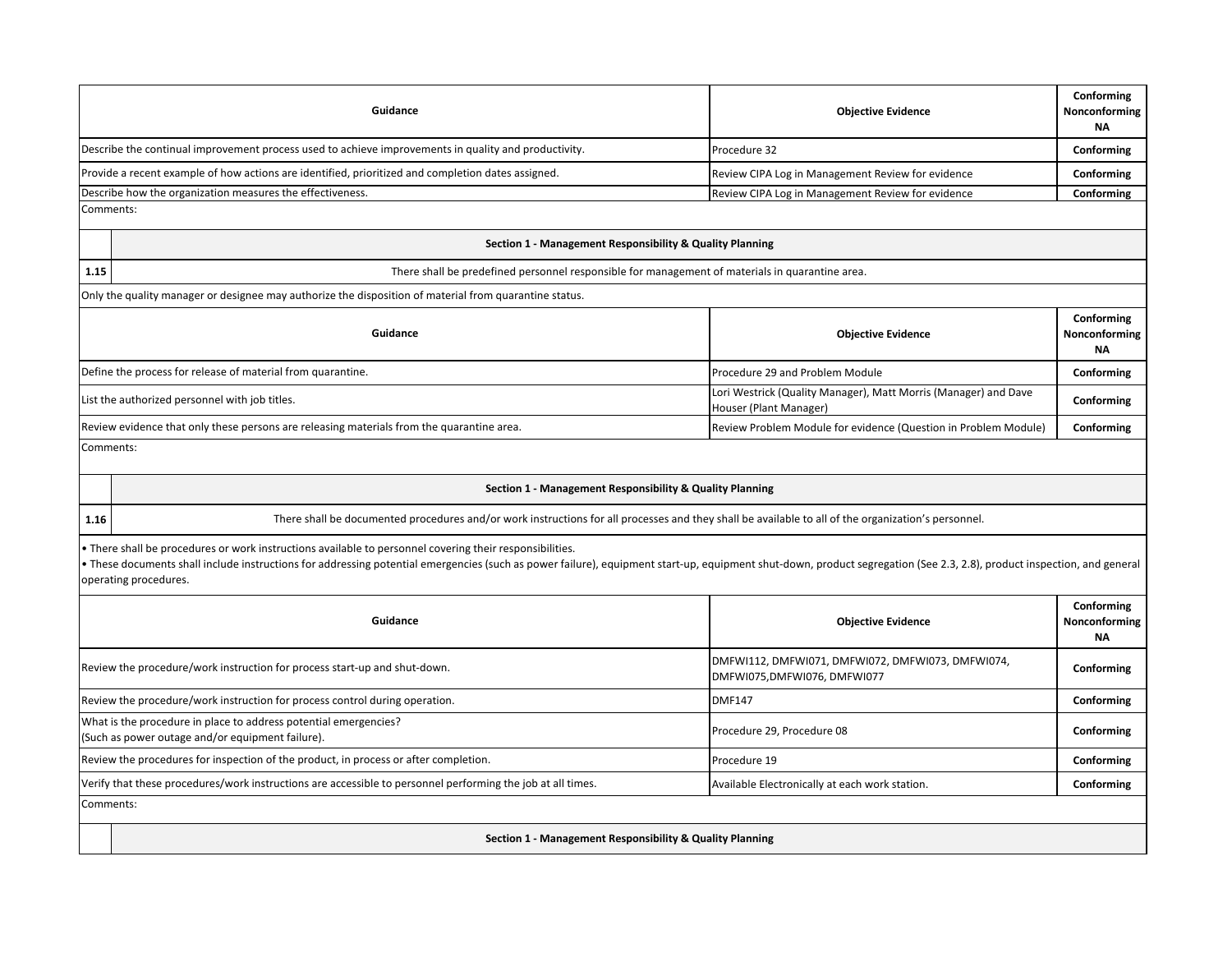**1.17**

### The organization and management shall provide employee training.

• The organization shall provide employee training for all operations.

• All employees, including backup and temporary employees, shall be trained.

• Documented evidence shall be maintained showing the employees trained and the evidence shall include an employee assessment.

• Management shall define the qualification requirements for each function, and ongoing or follow-up training shall also be addressed.

| Guidance                                                                                        | <b>Objective Evidence</b>           | Conforming<br>Nonconforming<br><b>NA</b> |
|-------------------------------------------------------------------------------------------------|-------------------------------------|------------------------------------------|
| Review the process for initial training of all employees, including backup and temporary.       | Procedure 06                        | Conforming                               |
| Review the process for ongoing and/or follow-up training.                                       | Procedure 06                        | Conforming                               |
| Provide a recent copy of the training matrix.                                                   | Review Training Module for evidence | Conforming                               |
| Provide documented evidence that shows how the organization verifies effectiveness of training. | Review Training Module for evidence | Conforming                               |
| $\sim$ $\sim$ $\sim$                                                                            |                                     |                                          |

Comments:

**1.18**

### **Section 1 - Management Responsibility & Quality Planning**

Essential management and supervisory functions shall be performed by qualified personnel at all times and a matrix of these essential responsibilities shall be available for review.

• The organization shall maintain a responsibility matrix identifying all essential management and supervisory functions and list the qualified personnel who may perform such functions.

• It shall identify both primary and secondary (backup) personnel for the essential functions (as defined by the organization).

• This matrix shall be readily available to management at all times.

| Guidance                                                             | <b>Objective Evidence</b> | Conforming<br>Nonconforming<br><b>NA</b> |
|----------------------------------------------------------------------|---------------------------|------------------------------------------|
| Review and provide an example of the most recent matrix.             | <b>DMF301</b>             | Conforming                               |
| Confirm that the matrix includes both primary and secondary persons. | <b>DMF301</b>             | Conforming                               |
| Describe how and where this information is made available.           | Document Module           | Conforming                               |

Comments:

### **Section 1 - Management Responsibility & Quality Planning**

**1.19**

There shall be a preventive maintenance program and maintenance data shall be utilized to form a predictive/preventive maintenance program.

• The organization shall have a documented preventive maintenance program for essential process equipment (as identified by the organization).

• The program shall be a closed-loop process that tracks maintenance efforts from request to completion to assessment of effectiveness.

• Equipment operators shall have the opportunity to report problems, and problems shall also be handled in a closed-loop manner.

• Company data, e.g., downtime, quality rejects, first time-through capability, recurring maintenance work orders, and operator-reported problems, shall be used to improve the preventive maintenance program. • Maintenance data shall be collected and analyzed as part of a preventive maintenance program.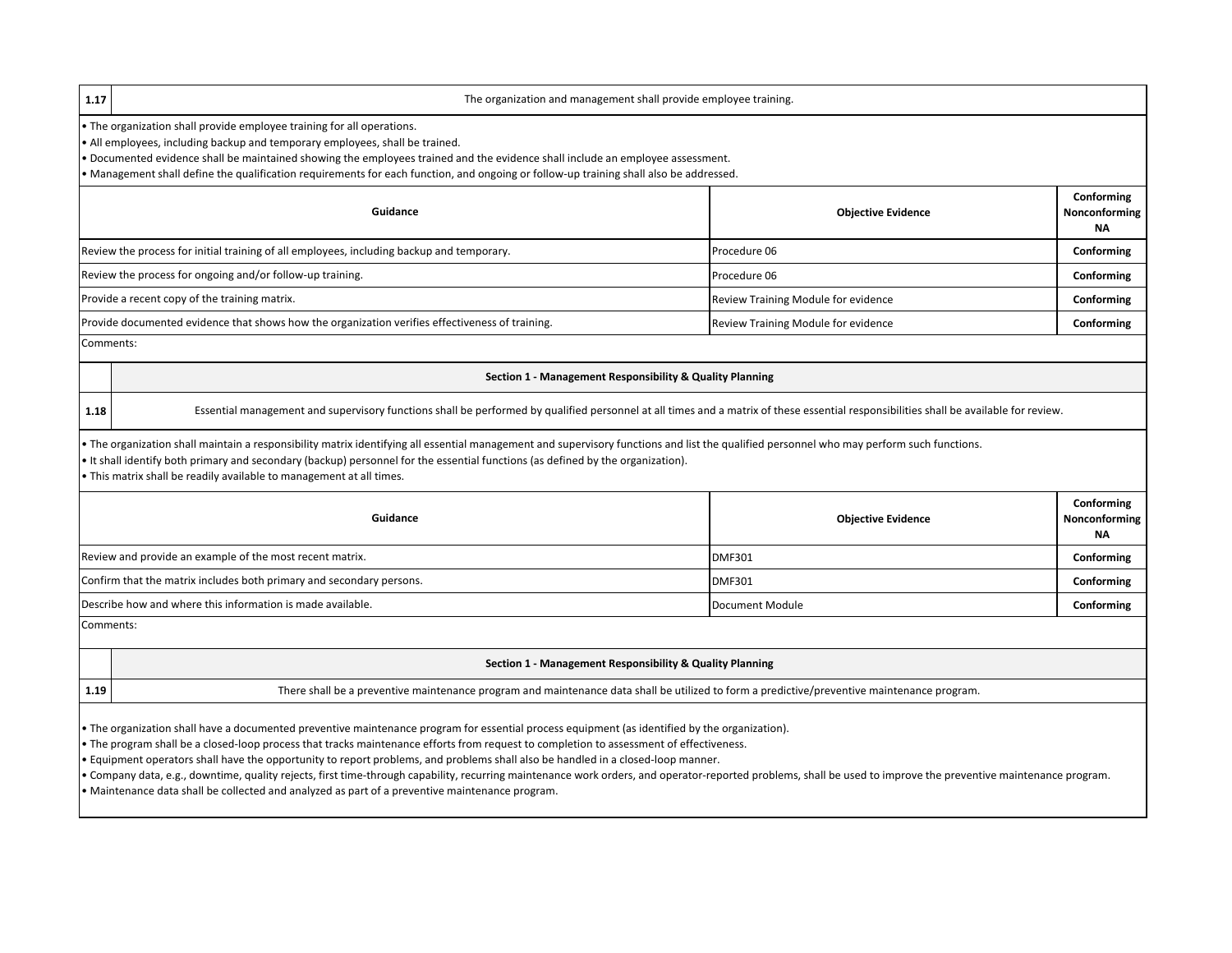|      | Guidance                                                                                                                      | <b>Objective Evidence</b>                                                                                                                                        | Conforming<br>Nonconforming<br><b>NA</b> |
|------|-------------------------------------------------------------------------------------------------------------------------------|------------------------------------------------------------------------------------------------------------------------------------------------------------------|------------------------------------------|
|      | Show evidence that a documented preventive maintenance program exists.                                                        | Procedure 23, Fiix Database                                                                                                                                      | Conforming                               |
|      | Describe the process for reporting problems.                                                                                  | Requests are sent to the Plant Manager who is responsible for<br>scheduling tasks with the Maintenance Department. Results are<br>recorded in the Fiix Database. | Conforming                               |
|      | Provide a recent example showing that the person reporting the problem received feedback after the problem was resolved.      | If a request is made, it would originate on DMF336 and be logged into<br>the Fixx Database.                                                                      | Conforming                               |
|      | Give a recent example of how the program was used to prevent/predict potential equipment failure.                             | See examples in Fiix Database                                                                                                                                    | Conforming                               |
|      | How is the data being generated reviewed with management to improve the quality system?                                       | <b>Management Review</b>                                                                                                                                         | Conforming                               |
|      | Section 1 - Management Responsibility & Quality Planning                                                                      |                                                                                                                                                                  |                                          |
| 1.20 | The organization shall develop a critical spare part list and the parts must be available to minimize production disruptions. |                                                                                                                                                                  |                                          |
|      | . Spare part suppliers, minimum quantity and lead times shall be documented.<br>Guidance                                      | <b>Objective Evidence</b>                                                                                                                                        | Conforming<br><b>NA</b>                  |
|      | Provide the critical spare parts list.                                                                                        | <b>Fiix Database</b>                                                                                                                                             | Nonconforming<br>Conforming              |
|      | Does the critical spare parts list include inventory, lead time and suppliers?                                                | Fiix Database                                                                                                                                                    | Conforming                               |
|      | Describe how and when the organization updates the list.                                                                      | <b>Monthly Review</b>                                                                                                                                            | Conforming                               |
|      | What criteria is used to determine whether critical spare parts are kept at the facility or sourced off site.                 | Procedure 23                                                                                                                                                     | Conforming                               |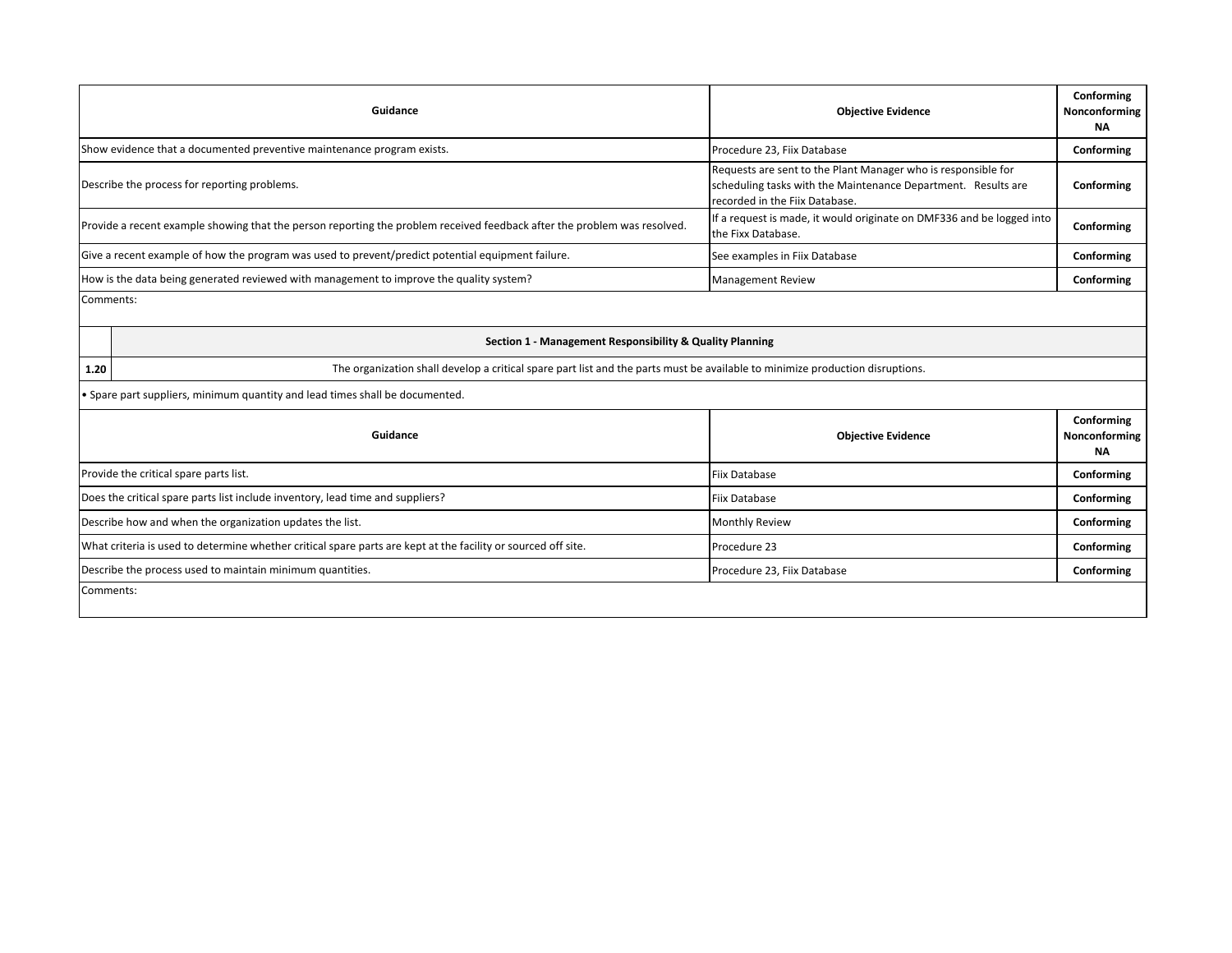|     | <b>Section 2 - Floor and Material Handling Responsibility</b>                                                                                                                                                                                                                                                                                                                                                                                                                                                                                                                                                                                                        |                                                                      |                                          |  |  |
|-----|----------------------------------------------------------------------------------------------------------------------------------------------------------------------------------------------------------------------------------------------------------------------------------------------------------------------------------------------------------------------------------------------------------------------------------------------------------------------------------------------------------------------------------------------------------------------------------------------------------------------------------------------------------------------|----------------------------------------------------------------------|------------------------------------------|--|--|
| 2.1 | The organization shall ensure that customer data entered into the receiving system matches the customer's shipping documents.                                                                                                                                                                                                                                                                                                                                                                                                                                                                                                                                        |                                                                      |                                          |  |  |
|     | It is critical that all customer requirements and lot identification be correctly transferred to internal documents.<br>The facility shall ensure that the data entered in the receiving system match the information on the customer's shipping documents.<br>Documented processes and evidence of compliance shall exist, e.g., shop travelers, work orders, etc.<br>Sometimes the material received does not precisely correspond to customer shipping documents. The facility shall have a detailed procedure in place to resolve receiving discrepancies.<br>The requirements stated above apply to captive, in-house, commercial and all involved departments. |                                                                      |                                          |  |  |
|     | Guidance                                                                                                                                                                                                                                                                                                                                                                                                                                                                                                                                                                                                                                                             | <b>Objective Evidence</b>                                            | Conforming<br>Nonconforming<br>ΝA        |  |  |
|     | Describe the receiving process including listing the documentation used.                                                                                                                                                                                                                                                                                                                                                                                                                                                                                                                                                                                             | Procedure 17, Procedure 19                                           | Conforming                               |  |  |
|     | Describe the process to identify the plating requirements.                                                                                                                                                                                                                                                                                                                                                                                                                                                                                                                                                                                                           | DMF114, DMF135, DMF250                                               | Conforming                               |  |  |
|     | Describe the reaction process when material received does not correspond to the customer's documents.                                                                                                                                                                                                                                                                                                                                                                                                                                                                                                                                                                | See Control Plan for Evidence                                        | Conforming                               |  |  |
|     | Comments:                                                                                                                                                                                                                                                                                                                                                                                                                                                                                                                                                                                                                                                            |                                                                      |                                          |  |  |
|     | Section 2 - Floor and Material Handling Responsibility                                                                                                                                                                                                                                                                                                                                                                                                                                                                                                                                                                                                               |                                                                      |                                          |  |  |
| 2.2 | Is product clearly identified and stored throughout the surface finishing process and is lot traceability and integrity maintained?                                                                                                                                                                                                                                                                                                                                                                                                                                                                                                                                  |                                                                      |                                          |  |  |
|     | Procedures are required for part and container identification to avoid incorrect processing or mixing of lots.<br>As received, in-process, and finished product or material shall be properly segregated, identified, and stored in a dedicated and clearly defined area.<br>Out-going lot(s) shall be traceable to the incoming lot(s).<br>The discipline of precisely identifying lots and linking all pertinent information to them enhances the ability to do root cause analysis and continual improvement.                                                                                                                                                     |                                                                      |                                          |  |  |
|     | Guidance                                                                                                                                                                                                                                                                                                                                                                                                                                                                                                                                                                                                                                                             | <b>Objective Evidence</b>                                            | Conforming<br>Nonconforming<br>ΝA        |  |  |
|     | Describe the method that ensures the parts and lot numbers are correctly identified and maintained throughout the process.                                                                                                                                                                                                                                                                                                                                                                                                                                                                                                                                           | Procedure 17, Final Audit Log                                        | Conforming                               |  |  |
|     | Verify that received, in-process, and finished product or material is properly segregated, identified, and stored in a dedicated                                                                                                                                                                                                                                                                                                                                                                                                                                                                                                                                     | Parts received, on hold, and finished are stored in locations marked | Conforming                               |  |  |
|     | Comments:                                                                                                                                                                                                                                                                                                                                                                                                                                                                                                                                                                                                                                                            |                                                                      |                                          |  |  |
|     | Section 2 - Floor and Material Handling Responsibility                                                                                                                                                                                                                                                                                                                                                                                                                                                                                                                                                                                                               |                                                                      |                                          |  |  |
| 2.3 | Procedures shall be adequate to prevent movement of nonconforming product into and out of the production system.                                                                                                                                                                                                                                                                                                                                                                                                                                                                                                                                                     |                                                                      |                                          |  |  |
|     | The control of suspect or nonconforming product is necessary to prevent inadvertent shipment or contamination of other lots.<br>Procedures shall be adequate to prevent movement of nonconforming product into the production system.<br>Procedures shall exist addressing authorized personnel, appropriate disposition, product identification and tracking of material flow in and out of hold area.<br>• Nonconforming hold area shall be clearly designated to ensure segregation of such material.                                                                                                                                                             |                                                                      |                                          |  |  |
|     | Guidance                                                                                                                                                                                                                                                                                                                                                                                                                                                                                                                                                                                                                                                             | <b>Objective Evidence</b>                                            | Conforming<br>Nonconforming<br><b>NA</b> |  |  |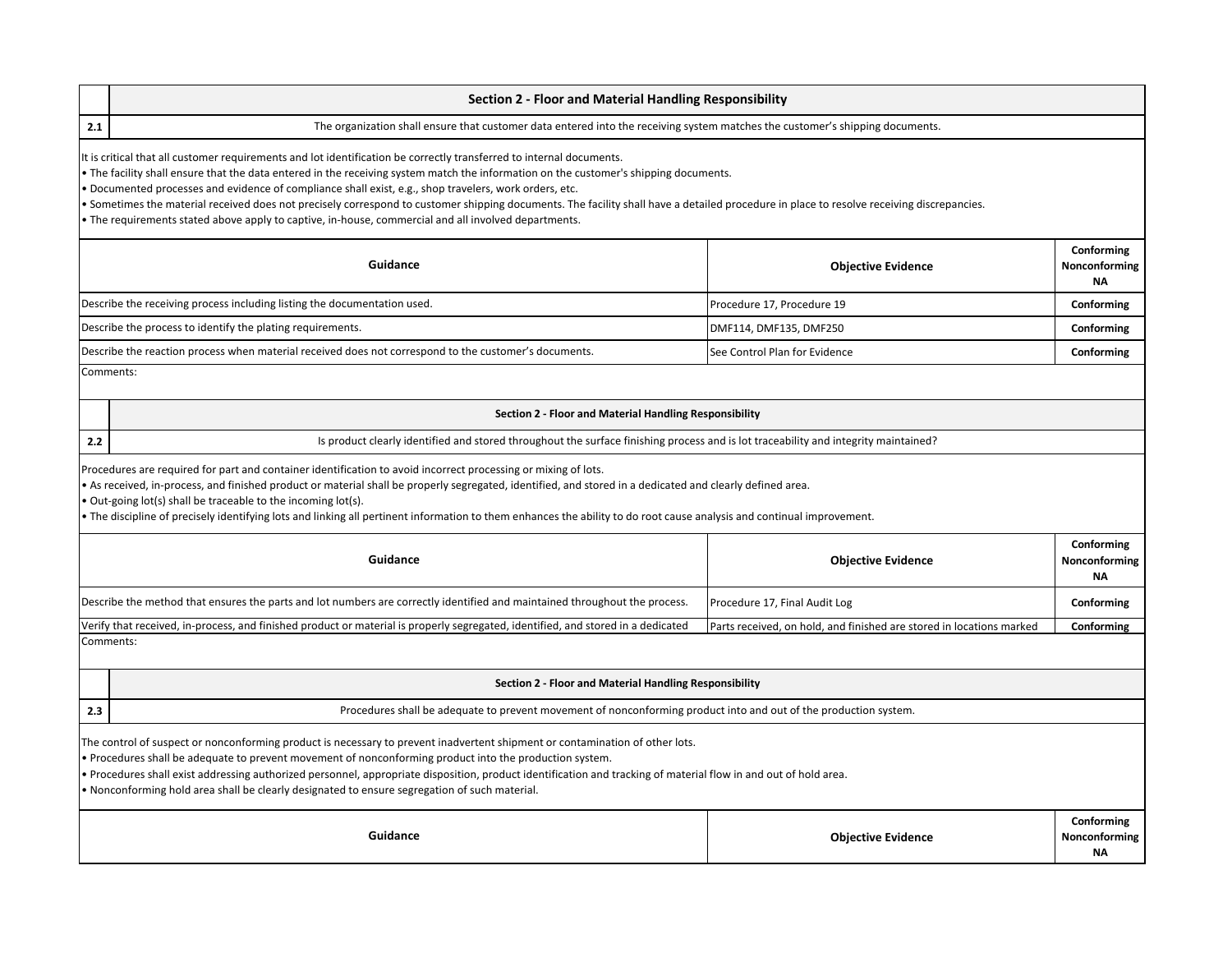|           | Where is the nonconforming holding area, and how is it identified?                                                                                                                                                                                                                                                                           | Located by the door that leads from the plant to the main office and | Conforming                               |  |  |  |
|-----------|----------------------------------------------------------------------------------------------------------------------------------------------------------------------------------------------------------------------------------------------------------------------------------------------------------------------------------------------|----------------------------------------------------------------------|------------------------------------------|--|--|--|
|           | Describe the procedure to prevent the unauthorized movement of nonconforming products.                                                                                                                                                                                                                                                       | Procedure 29                                                         | Conforming                               |  |  |  |
|           | Provide evidence that material movement in and out of this area is documented.                                                                                                                                                                                                                                                               | Review Problem module for evidence.                                  | Conforming                               |  |  |  |
| Comments: |                                                                                                                                                                                                                                                                                                                                              |                                                                      |                                          |  |  |  |
|           | Section 2 - Floor and Material Handling Responsibility                                                                                                                                                                                                                                                                                       |                                                                      |                                          |  |  |  |
| 2.4       | For bulk processing there shall be a procedure to identify trap points throughout the entire process to reduce risk of unfinished, improperly coated and mixed parts.                                                                                                                                                                        |                                                                      |                                          |  |  |  |
|           | • The organization shall have documented procedures to identify and monitor all trap points for each process/equipment.<br>. Monitoring of potential trap points shall occur at minimum every part changeover.<br>. Trap points may include: Plating barrels, part containers, loading and unloading equipment, spin dryers, transfer belts. |                                                                      |                                          |  |  |  |
|           | Guidance                                                                                                                                                                                                                                                                                                                                     | <b>Objective Evidence</b>                                            | Conforming<br>Nonconforming<br><b>NA</b> |  |  |  |
|           | Describe the procedure to identify and monitor all trap points for each process and/or equipment.                                                                                                                                                                                                                                            | Procedure 17                                                         | Conforming                               |  |  |  |
|           | Provide the list of trap points.                                                                                                                                                                                                                                                                                                             | See signage posted at each line and in the shipping/receiving area.  | Conforming                               |  |  |  |
| Comments: |                                                                                                                                                                                                                                                                                                                                              |                                                                      |                                          |  |  |  |
|           | Section 2 - Floor and Material Handling Responsibility                                                                                                                                                                                                                                                                                       |                                                                      |                                          |  |  |  |
| 2.5       | The handling, storage and packaging shall be adequate to ensure product quality is maintained throughout the entire process.                                                                                                                                                                                                                 |                                                                      |                                          |  |  |  |
|           | . Handling, storage, and packaging shall be adequate to ensure product quality.<br>Part cleanliness shall be maintained throughout the process.<br>All parts shall be stored in a controlled environment.                                                                                                                                    |                                                                      |                                          |  |  |  |
|           | Conforming<br>Guidance<br>Nonconforming<br><b>Objective Evidence</b>                                                                                                                                                                                                                                                                         |                                                                      |                                          |  |  |  |
|           | Which process steps have dedicated in-process containers?                                                                                                                                                                                                                                                                                    | Loading/Unloading                                                    | Conforming                               |  |  |  |
|           | How are containers maintained to preserve part cleanliness?                                                                                                                                                                                                                                                                                  | Customer owned containers are stored in a clean, dry environment.    | Conforming                               |  |  |  |
|           | Describe how the containers are inspected to ensure they are free of foreign material.                                                                                                                                                                                                                                                       | Containers are customer owned                                        | N/A                                      |  |  |  |
|           | Provide a list of dedicated storage areas that avoid exposure to contamination and corrosion.<br>Conforming<br>Warehouse at 625 or 924 W. 15th Street<br>(Storage outdoors, near media blasting and corrosive processes such as acid tanks should be avoided).                                                                               |                                                                      |                                          |  |  |  |
| Comments: |                                                                                                                                                                                                                                                                                                                                              |                                                                      |                                          |  |  |  |
|           | Section 2 - Floor and Material Handling Responsibility                                                                                                                                                                                                                                                                                       |                                                                      |                                          |  |  |  |
| 2.6       | Each process step shall be documented and traceable.                                                                                                                                                                                                                                                                                         |                                                                      |                                          |  |  |  |
|           | How does the operator verify that all process steps have been completed in specified order and in within specified time limits?                                                                                                                                                                                                              |                                                                      |                                          |  |  |  |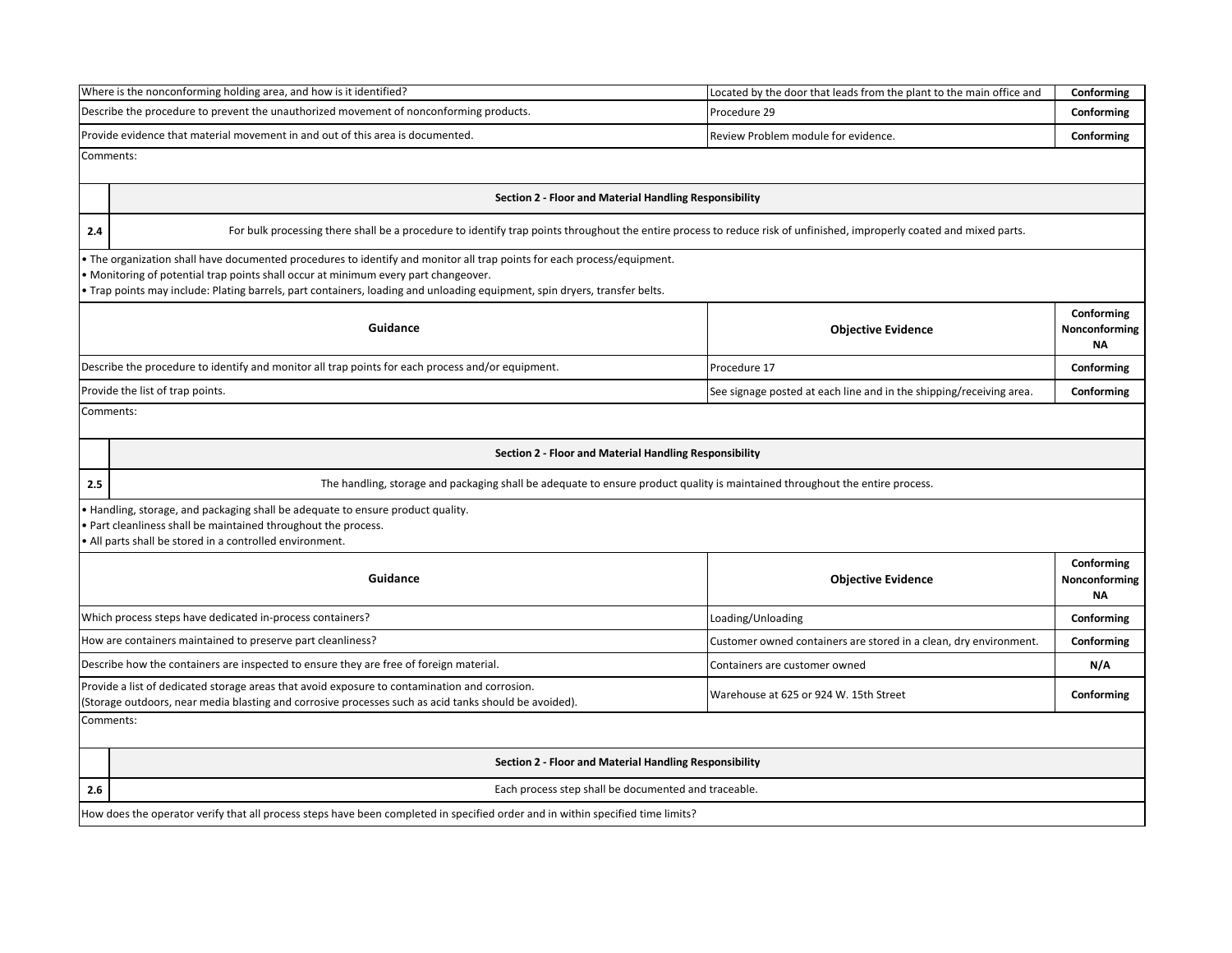|     | Guidance                                                                                                                                                                                                                                                                                                                                                                                                                                                                                                                                                                     | <b>Objective Evidence</b>                                                                                                | Conforming<br>Nonconforming<br><b>NA</b> |
|-----|------------------------------------------------------------------------------------------------------------------------------------------------------------------------------------------------------------------------------------------------------------------------------------------------------------------------------------------------------------------------------------------------------------------------------------------------------------------------------------------------------------------------------------------------------------------------------|--------------------------------------------------------------------------------------------------------------------------|------------------------------------------|
|     | Do you have a document (shop travelers, job sheet, etc.) that specifies all the processes for each part number/part family?                                                                                                                                                                                                                                                                                                                                                                                                                                                  | <b>DMF147</b>                                                                                                            | Conforming                               |
|     | Define the procedure that ensures that all processes have been completed in the specified order.                                                                                                                                                                                                                                                                                                                                                                                                                                                                             | Use of automatic lines that force all steps in the process to be done in<br>the order specified on the control plan.     | Conforming                               |
|     | Describe how time sensitive processes are completed in the specified time limits (e.g., hydrogen embrittlement baking).                                                                                                                                                                                                                                                                                                                                                                                                                                                      | N/A                                                                                                                      | N/A                                      |
|     | Provide documentation that this process has been followed.                                                                                                                                                                                                                                                                                                                                                                                                                                                                                                                   | N/A                                                                                                                      | N/A                                      |
|     | Comments:                                                                                                                                                                                                                                                                                                                                                                                                                                                                                                                                                                    |                                                                                                                          |                                          |
|     | Section 2 - Floor and Material Handling Responsibility                                                                                                                                                                                                                                                                                                                                                                                                                                                                                                                       |                                                                                                                          |                                          |
| 2.7 | Part loading shall be specified, documented and controlled.                                                                                                                                                                                                                                                                                                                                                                                                                                                                                                                  |                                                                                                                          |                                          |
|     | . Loading parameters shall be specified, documented and controlled.<br>• Examples include: parts per rack, part position and orientation, weight per barrel or masking.                                                                                                                                                                                                                                                                                                                                                                                                      |                                                                                                                          |                                          |
|     | Guidance                                                                                                                                                                                                                                                                                                                                                                                                                                                                                                                                                                     | <b>Objective Evidence</b>                                                                                                | Conforming<br>Nonconforming<br><b>NA</b> |
|     | Describe how the loading parameters are communicated to the operator.                                                                                                                                                                                                                                                                                                                                                                                                                                                                                                        | <b>DMF147</b>                                                                                                            | Conforming                               |
|     | Identify how the loading weight or rack quantity is recorded for each load or rack.                                                                                                                                                                                                                                                                                                                                                                                                                                                                                          | DMF147, DMF220                                                                                                           | Conforming                               |
|     | Comments:                                                                                                                                                                                                                                                                                                                                                                                                                                                                                                                                                                    |                                                                                                                          |                                          |
|     | Section 2 - Floor and Material Handling Responsibility                                                                                                                                                                                                                                                                                                                                                                                                                                                                                                                       |                                                                                                                          |                                          |
| 2.8 | There shall be a procedure for material handling, containment action and product segregation in the event of an unplanned process interruption.                                                                                                                                                                                                                                                                                                                                                                                                                              |                                                                                                                          |                                          |
|     | Unplanned downtime greatly increases the risk of improper processing.<br>• Work instructions specifically addressing potential types of unplanned process interruptions shall be accessible to operators.<br>• Specific instructions shall address containment/reaction plans for each step of the process. Where processes are time critical, immediate actions are required. Examples include process steps exposing parts to: acidic<br>solutions, current, bake or curing processes.<br>. Evidence shall exist showing disposition and traceability of affected product. |                                                                                                                          |                                          |
|     | Guidance                                                                                                                                                                                                                                                                                                                                                                                                                                                                                                                                                                     | <b>Objective Evidence</b>                                                                                                | Conforming<br>Nonconforming<br><b>NA</b> |
|     | What procedure is used to address each step of the process?                                                                                                                                                                                                                                                                                                                                                                                                                                                                                                                  | Quality Manual, Process Flow Maps, Control Plans, DMF147                                                                 | Conforming                               |
|     | Provide all work instructions that address unplanned process interruptions.                                                                                                                                                                                                                                                                                                                                                                                                                                                                                                  | PFMEAs, Procedure 19, Procedure 29, DMFWI112, DMFWI071,<br>DMFWI072, DMFWI073, DMFWI074, DMFWI075, DMFWI076,<br>DMFWI077 | Conforming                               |
|     | How is the affected product traced, dispositioned and documented?                                                                                                                                                                                                                                                                                                                                                                                                                                                                                                            | Final Audit Log, Problem Module                                                                                          | Conforming                               |
|     | Comments:                                                                                                                                                                                                                                                                                                                                                                                                                                                                                                                                                                    |                                                                                                                          |                                          |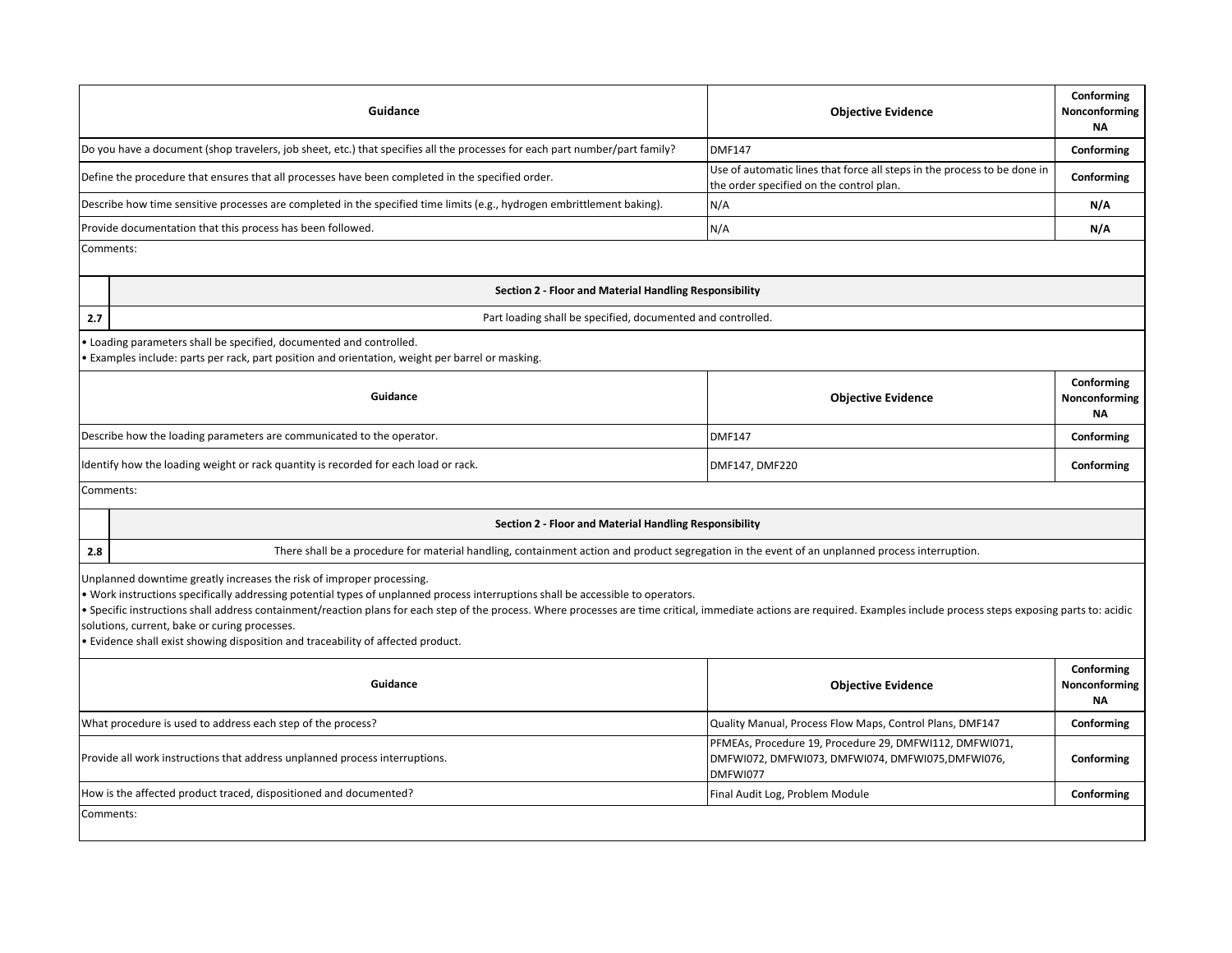|      | Section 2 - Floor and Material Handling Responsibility                                                                                                                                |                                                                                                   |                                          |
|------|---------------------------------------------------------------------------------------------------------------------------------------------------------------------------------------|---------------------------------------------------------------------------------------------------|------------------------------------------|
| 2.9  | Plant cleanliness, environment, and working conditions shall be conducive to ensure product quality.                                                                                  |                                                                                                   |                                          |
|      | Plant cleanliness, housekeeping, environmental, and working conditions shall be adequate to preserve product quality.<br>A housekeeping policy shall be clearly defined and executed. |                                                                                                   |                                          |
|      | Guidance                                                                                                                                                                              | <b>Objective Evidence</b>                                                                         | Conforming<br>Nonconforming<br><b>NA</b> |
|      | Provide a copy of the housekeeping procedure.                                                                                                                                         | Procedure 09                                                                                      | Conforming                               |
|      | Provide a copy of the procedure used to handle dropped or spilled parts.                                                                                                              | Procedure 29, DMF147                                                                              | Conforming                               |
|      | Describe what is done with loose parts found on the floor of the plant.                                                                                                               | Procedure 29, DMF147                                                                              | Conforming                               |
|      | Define the process used to review the facility for conditions that are detrimental to quality processing such as chemical spills<br>and inadequate ventilation.                       | Program 10000                                                                                     | Conforming                               |
|      | Comments:                                                                                                                                                                             |                                                                                                   |                                          |
|      | Section 2 - Floor and Material Handling Responsibility                                                                                                                                |                                                                                                   |                                          |
| 2.10 | Plant lighting shall be adequate in all inspection areas.                                                                                                                             |                                                                                                   |                                          |
|      | Lighting in the part and/or process inspection areas must be adequate for the intended operation.                                                                                     |                                                                                                   |                                          |
|      | Guidance                                                                                                                                                                              | <b>Objective Evidence</b>                                                                         | Conforming<br>Nonconforming<br><b>NA</b> |
|      | How do you ensure the lighting in the part and/or process inspection areas, including loading and unloading areas, is adequate<br>for the intended operation?                         | Lighting is monitored quarterly as part of the building maintenance<br>plan in the Fiix Database. | Conforming                               |
|      | For part inspection, how do you arrange the lighting to avoid spot lighting, glare, shadows and distracting reflections?                                                              | No appearance items per IATF16949 8.6.3                                                           | N/A                                      |
|      | Comments:                                                                                                                                                                             |                                                                                                   |                                          |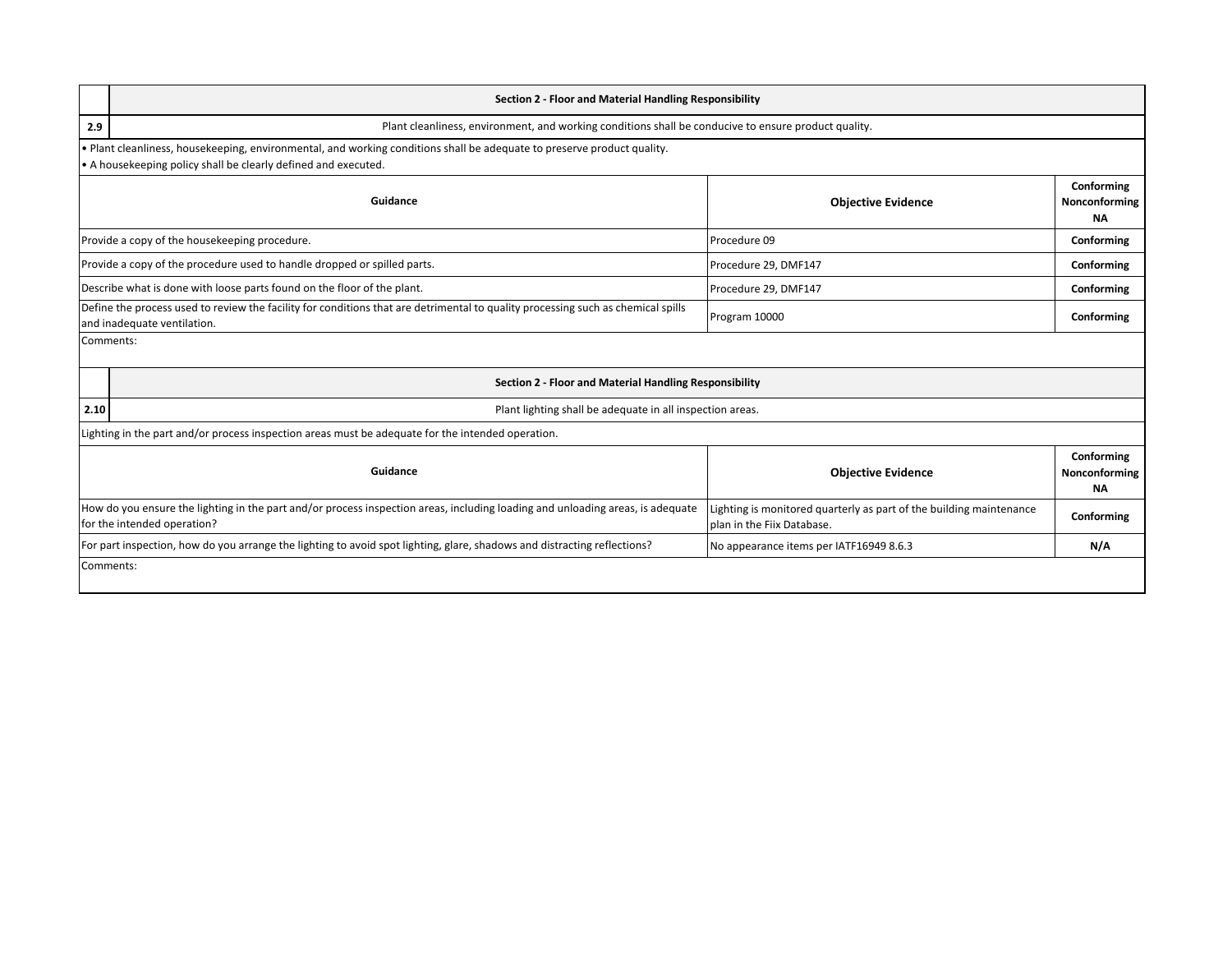| <b>Product Audit</b> |                                                                                                        |                                                           |               |
|----------------------|--------------------------------------------------------------------------------------------------------|-----------------------------------------------------------|---------------|
|                      |                                                                                                        | DMF338 Rev 05 12/21/2020                                  |               |
|                      | <b>Job Identity:</b>                                                                                   |                                                           |               |
|                      | <b>Customer: AJ Rose</b>                                                                               |                                                           |               |
|                      | <b>Shop Order Number: 040621-01-27</b>                                                                 |                                                           |               |
|                      | Part Number: 680555200D                                                                                |                                                           |               |
|                      | <b>Part Description: Bracket</b>                                                                       |                                                           |               |
|                      | <b>Material Substrate: Zinc Iron</b>                                                                   |                                                           |               |
|                      | Plating Requirements: .00031"                                                                          |                                                           |               |
|                      | Specification Number and Revision: DIN EN ISO 19598 Fe/ZnFe8/Cr/Tx April 2017                          |                                                           |               |
|                      |                                                                                                        |                                                           |               |
|                      |                                                                                                        | <b>Identify Relevant Documents &amp; Actual Condition</b> | Conforming    |
| Question             | <b>Inspection Element</b>                                                                              | (Provide Data or Values & Embed or Attach                 | Nonconforming |
| <b>Number</b>        |                                                                                                        | Documents)                                                | <b>NA</b>     |
|                      |                                                                                                        | PPAP approved 11/19/2019                                  |               |
|                      | Attach evidence that the documentation for the                                                         | Reviewed DMFL001, FMEA01, ControlPlan01                   |               |
|                      | specific part conforms to the requirements including:                                                  |                                                           |               |
| 4.1                  | • Advanced quality planning process                                                                    |                                                           | Conforming    |
|                      | $\bullet$ FMEA                                                                                         |                                                           |               |
|                      | • Process Control Plan                                                                                 |                                                           |               |
|                      | What customer specifications or requirements are                                                       | DIN EN ISO 19598 Fe/ZnFe8/Cr/Tx April 2017                |               |
| 4.2                  | used for this part?                                                                                    |                                                           | Conforming    |
|                      | • List the specification(s) and revision(s)                                                            |                                                           |               |
| 4.3                  | Provide evidence of receiving inspection.                                                              | <b>DMF250</b>                                             | Conforming    |
|                      | Provide the job traveler or attach a copy of this                                                      | Review DMF250 (Traveler), DMF147 (Work                    |               |
|                      | traveler showing:                                                                                      |                                                           |               |
|                      | • Customer name                                                                                        | Instruction) and DMF140 (Final Audit Log) for             |               |
| 4.4                  | • Lot number                                                                                           | evidence.                                                 | Conforming    |
|                      | • Weight/quantity                                                                                      |                                                           |               |
|                      | • Process instructions                                                                                 |                                                           |               |
|                      |                                                                                                        |                                                           |               |
|                      | • Inspection requirements<br>If the lot is divided how is the traceability maintained                  | Lot is not divided. Goes back into same                   |               |
| 4.5                  |                                                                                                        |                                                           | N/A           |
|                      | throughout the process?                                                                                | returnable bulk container.                                |               |
|                      | Describe the method used to document each                                                              | <b>DMF250</b>                                             |               |
| 4.6                  | operation as being completed. Is there a sign-off with                                                 |                                                           | Conforming    |
|                      | time stamp, bar code or scan, etc., after each                                                         |                                                           |               |
|                      | operation?                                                                                             |                                                           |               |
|                      | Attach work instructions applicable to this part                                                       | <b>DMF147</b>                                             |               |
|                      | indicating proper barrel/basket mesh size or                                                           |                                                           |               |
| 4.7                  | perforation (hole size), load size, appropriate rack                                                   |                                                           | Conforming    |
|                      | configuration, appropriate part orientation on rack,                                                   |                                                           |               |
|                      | etc.                                                                                                   |                                                           |               |
|                      | Identify each process table pertaining to this job audit. Reference Process Table for Line 1 in CQI-11 |                                                           |               |
|                      | Populate the applicable process tables with the actual                                                 |                                                           |               |
| 4.8                  | process results/conditions at the time this part was                                                   |                                                           | Conforming    |
|                      | processed (Columns H and I in Process Tables A                                                         |                                                           |               |
|                      | through H).                                                                                            |                                                           |               |
|                      | Were appropriate process steps on the job                                                              | <b>DMF250</b>                                             |               |
| 4.9                  | router/traveler signed off? For electronic systems, a                                                  |                                                           | Conforming    |
|                      | screen print is acceptable.                                                                            |                                                           |               |
|                      | Were all inspection steps, as documented in the                                                        | ERP Line Checks, ERP Lab Checks, SPC Module               |               |
| 4.10                 | control plan performed? (e.g. outside pocesses,                                                        |                                                           | Conforming    |
|                      | gaging, marking)                                                                                       |                                                           |               |
|                      | Were steps/operations performed that were not                                                          | No                                                        |               |
| 4.11                 | documented in the control plan?                                                                        |                                                           | Conforming    |
|                      | If additional steps were performed, were they                                                          |                                                           |               |
| 4.12                 | authorized?                                                                                            |                                                           | N/A           |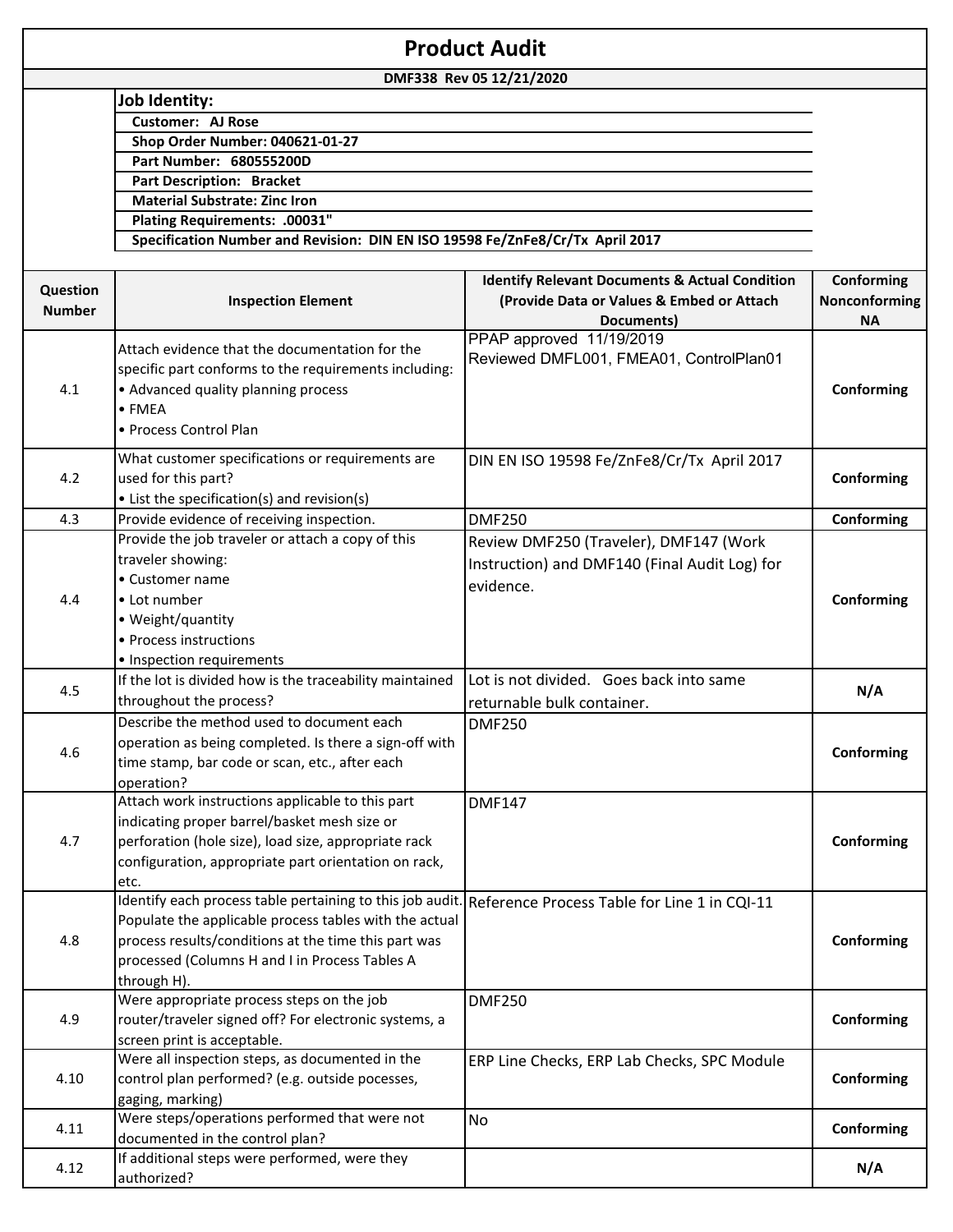| 4.13   | If the order was certified, did the certification                                                                            |                                                                                                                                                                 | N/A                                      |
|--------|------------------------------------------------------------------------------------------------------------------------------|-----------------------------------------------------------------------------------------------------------------------------------------------------------------|------------------------------------------|
| 4.14   | accurately reflect the process performed?<br>Was the certification signed by an authorized<br>individual?                    |                                                                                                                                                                 | N/A                                      |
| 4.15   | Are the parts and containers free of foreign objects or<br>contamination?                                                    | Metal Containers were clean / free of foreign<br>objects. Containers was also double bagged per<br>the WI.                                                      | Conforming                               |
| 4.16   | Are packaging requirements identified?                                                                                       | <b>DMF147</b>                                                                                                                                                   | Conforming                               |
| 4.17   | Are parts packaged to prevent mixing or damage to<br>parts (parts packed over height of container)?                          | Parts were bulked packed inside 2 clean bags as<br>specified on DMF147                                                                                          | Conforming                               |
| 4.18   | Are storage condition sufficient to maintain part<br>quality. e.g., parts are stored indoors in a clean, dry<br>environment. | Parts were stored in warehouse located at 625 W<br>15th Street. They will be transferred to the<br>warehouse soon for packaging.                                | Conforming                               |
| 4.19   | Were the parts properly identified and/or labeled<br>before shipping?                                                        | DMF250- stamped "purple transfer" since they<br>go to the warehouse for packaging.                                                                              | Conforming                               |
| 4.20   | For the finished part, list each test and inspection<br>requirement per customer specification.                              | Each part may have one or more requirements determined by the<br>plating specification. Parts must meet each requirement.<br>Add additional sections as needed. |                                          |
|        | <b>Inspection Element</b>                                                                                                    | <b>Inspection Requirement</b>                                                                                                                                   | Conforming<br>Nonconforming<br><b>NA</b> |
|        | Insert audit data below this line. Add additional sections as needed.                                                        |                                                                                                                                                                 |                                          |
|        | <b>Test Description:</b>                                                                                                     | <b>Plating Thickness</b>                                                                                                                                        |                                          |
|        | Test Method:                                                                                                                 | Procedure 19                                                                                                                                                    | Conforming                               |
| 4.20.1 | <b>Test Requirement:</b>                                                                                                     | .00031"                                                                                                                                                         | Conforming                               |
|        | Result:<br>Attach evidence:                                                                                                  | .00034"                                                                                                                                                         | Conforming                               |
|        | <b>Test Description:</b>                                                                                                     | <b>Corrosion Resistance</b>                                                                                                                                     |                                          |
|        | Test Method:                                                                                                                 | DIN EN ISO 19598 Fe/ZnFe8/Cr/Tx                                                                                                                                 | Conforming                               |
| 4.20.2 | Test frequency or quantity:                                                                                                  | As Required                                                                                                                                                     | Conforming                               |
|        | Test Requirement:                                                                                                            | 120 hours to white / 500 Hours no Red                                                                                                                           | Conforming                               |
|        | Result:<br>Attach evidence:                                                                                                  | <b>Report Number</b><br>D14211                                                                                                                                  | Conforming                               |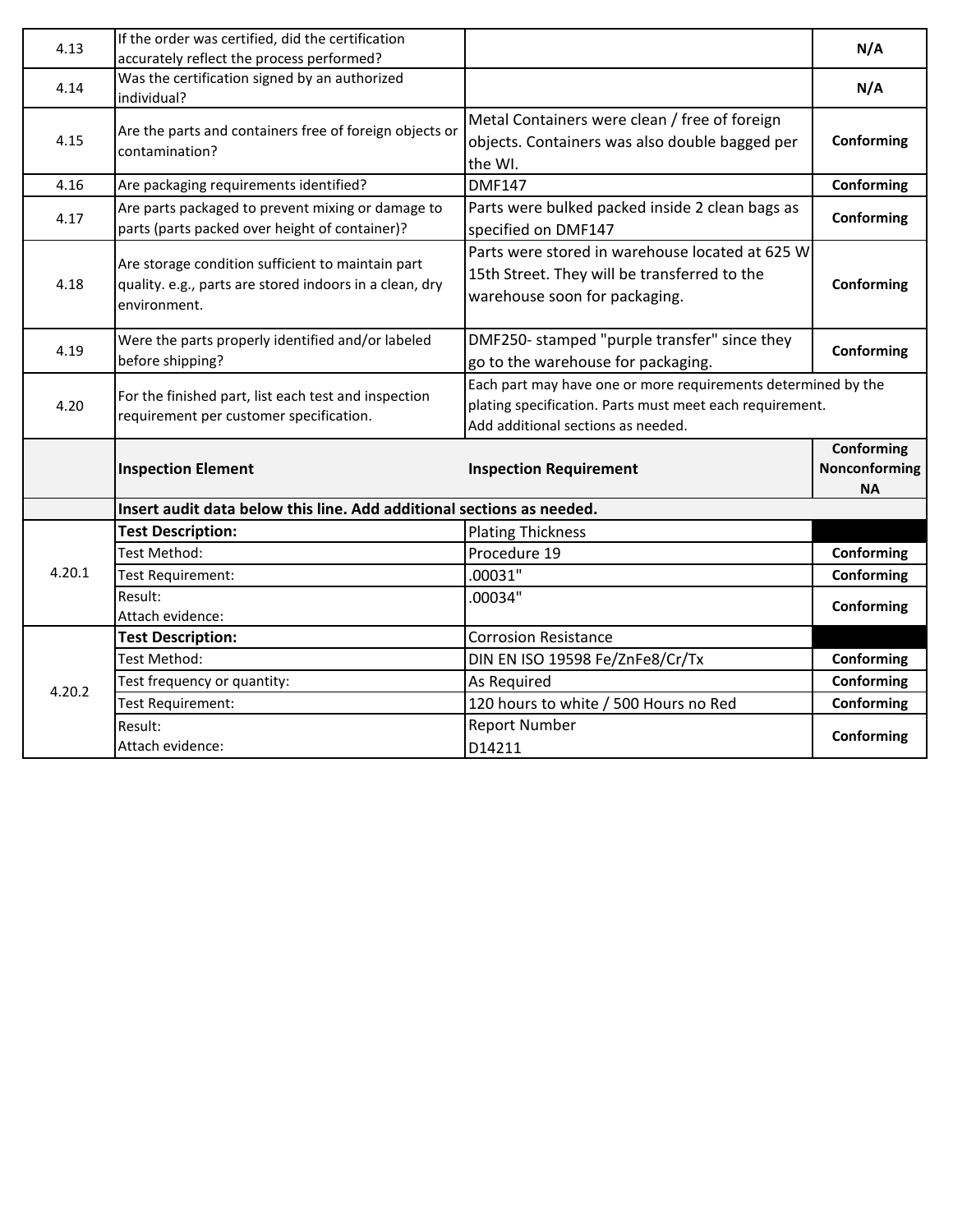| DMF338 Rev 05 12/21/2020<br><b>Job Identity:</b><br><b>Customer: AJ Rose</b><br><b>Shop Order Number: 040621-01-27</b><br>Part Number: 680555200D<br><b>Part Description: Bracket</b><br><b>Material Substrate: Zinc Iron</b><br>Plating Requirements: .00031"<br>Specification Number and Revision: DIN EN ISO 19598 Fe/ZnFe8/Cr/Tx April 2017<br><b>Identify Relevant Documents &amp; Actual Condition</b><br>Conforming<br>Question<br>Nonconforming<br><b>Inspection Element</b><br>(Provide Data or Values & Embed or Attach<br><b>Number</b><br>Documents)<br><b>NA</b><br>PPAP approved 11/19/2019<br>Attach evidence that the documentation for the<br>Reviewed DMFL001, FMEA01, ControlPlan01<br>specific part conforms to the requirements including:<br>• Advanced quality planning process<br>Conforming<br>4.1<br>$\bullet$ FMEA<br>• Process Control Plan<br>What customer specifications or requirements are<br>DIN EN ISO 19598 Fe/ZnFe8/Cr/Tx April 2017<br>used for this part?<br>Conforming<br>4.2<br>• List the specification(s) and revision(s)<br>Provide evidence of receiving inspection.<br>4.3<br><b>DMF250</b><br>Conforming<br>Provide the job traveler or attach a copy of this<br>Review DMF250 (Traveler), DMF147 (Work<br>traveler showing:<br>Instruction) and DMF140 (Final Audit Log) for<br>• Customer name<br>evidence.<br>• Lot number<br>Conforming<br>4.4<br>• Weight/quantity<br>• Process instructions<br>• Inspection requirements<br>We are not transferring our lot tag onto the final<br>If the lot is divided how is the traceability maintained<br>Nonconforming<br>4.5<br>throughout the process?<br>skid. Reference ICA 001463<br>Describe the method used to document each<br>Not happening at time of audit.<br>operation as being completed. Is there a sign-off with<br>Reference ICA 001463<br>4.6<br>Nonconforming<br>time stamp, bar code or scan, etc., after each |
|------------------------------------------------------------------------------------------------------------------------------------------------------------------------------------------------------------------------------------------------------------------------------------------------------------------------------------------------------------------------------------------------------------------------------------------------------------------------------------------------------------------------------------------------------------------------------------------------------------------------------------------------------------------------------------------------------------------------------------------------------------------------------------------------------------------------------------------------------------------------------------------------------------------------------------------------------------------------------------------------------------------------------------------------------------------------------------------------------------------------------------------------------------------------------------------------------------------------------------------------------------------------------------------------------------------------------------------------------------------------------------------------------------------------------------------------------------------------------------------------------------------------------------------------------------------------------------------------------------------------------------------------------------------------------------------------------------------------------------------------------------------------------------------------------------------------------------------------------------------------------------------------------------------------------|
|                                                                                                                                                                                                                                                                                                                                                                                                                                                                                                                                                                                                                                                                                                                                                                                                                                                                                                                                                                                                                                                                                                                                                                                                                                                                                                                                                                                                                                                                                                                                                                                                                                                                                                                                                                                                                                                                                                                              |
|                                                                                                                                                                                                                                                                                                                                                                                                                                                                                                                                                                                                                                                                                                                                                                                                                                                                                                                                                                                                                                                                                                                                                                                                                                                                                                                                                                                                                                                                                                                                                                                                                                                                                                                                                                                                                                                                                                                              |
|                                                                                                                                                                                                                                                                                                                                                                                                                                                                                                                                                                                                                                                                                                                                                                                                                                                                                                                                                                                                                                                                                                                                                                                                                                                                                                                                                                                                                                                                                                                                                                                                                                                                                                                                                                                                                                                                                                                              |
|                                                                                                                                                                                                                                                                                                                                                                                                                                                                                                                                                                                                                                                                                                                                                                                                                                                                                                                                                                                                                                                                                                                                                                                                                                                                                                                                                                                                                                                                                                                                                                                                                                                                                                                                                                                                                                                                                                                              |
|                                                                                                                                                                                                                                                                                                                                                                                                                                                                                                                                                                                                                                                                                                                                                                                                                                                                                                                                                                                                                                                                                                                                                                                                                                                                                                                                                                                                                                                                                                                                                                                                                                                                                                                                                                                                                                                                                                                              |
|                                                                                                                                                                                                                                                                                                                                                                                                                                                                                                                                                                                                                                                                                                                                                                                                                                                                                                                                                                                                                                                                                                                                                                                                                                                                                                                                                                                                                                                                                                                                                                                                                                                                                                                                                                                                                                                                                                                              |
|                                                                                                                                                                                                                                                                                                                                                                                                                                                                                                                                                                                                                                                                                                                                                                                                                                                                                                                                                                                                                                                                                                                                                                                                                                                                                                                                                                                                                                                                                                                                                                                                                                                                                                                                                                                                                                                                                                                              |
|                                                                                                                                                                                                                                                                                                                                                                                                                                                                                                                                                                                                                                                                                                                                                                                                                                                                                                                                                                                                                                                                                                                                                                                                                                                                                                                                                                                                                                                                                                                                                                                                                                                                                                                                                                                                                                                                                                                              |
|                                                                                                                                                                                                                                                                                                                                                                                                                                                                                                                                                                                                                                                                                                                                                                                                                                                                                                                                                                                                                                                                                                                                                                                                                                                                                                                                                                                                                                                                                                                                                                                                                                                                                                                                                                                                                                                                                                                              |
|                                                                                                                                                                                                                                                                                                                                                                                                                                                                                                                                                                                                                                                                                                                                                                                                                                                                                                                                                                                                                                                                                                                                                                                                                                                                                                                                                                                                                                                                                                                                                                                                                                                                                                                                                                                                                                                                                                                              |
|                                                                                                                                                                                                                                                                                                                                                                                                                                                                                                                                                                                                                                                                                                                                                                                                                                                                                                                                                                                                                                                                                                                                                                                                                                                                                                                                                                                                                                                                                                                                                                                                                                                                                                                                                                                                                                                                                                                              |
|                                                                                                                                                                                                                                                                                                                                                                                                                                                                                                                                                                                                                                                                                                                                                                                                                                                                                                                                                                                                                                                                                                                                                                                                                                                                                                                                                                                                                                                                                                                                                                                                                                                                                                                                                                                                                                                                                                                              |
|                                                                                                                                                                                                                                                                                                                                                                                                                                                                                                                                                                                                                                                                                                                                                                                                                                                                                                                                                                                                                                                                                                                                                                                                                                                                                                                                                                                                                                                                                                                                                                                                                                                                                                                                                                                                                                                                                                                              |
|                                                                                                                                                                                                                                                                                                                                                                                                                                                                                                                                                                                                                                                                                                                                                                                                                                                                                                                                                                                                                                                                                                                                                                                                                                                                                                                                                                                                                                                                                                                                                                                                                                                                                                                                                                                                                                                                                                                              |
|                                                                                                                                                                                                                                                                                                                                                                                                                                                                                                                                                                                                                                                                                                                                                                                                                                                                                                                                                                                                                                                                                                                                                                                                                                                                                                                                                                                                                                                                                                                                                                                                                                                                                                                                                                                                                                                                                                                              |
|                                                                                                                                                                                                                                                                                                                                                                                                                                                                                                                                                                                                                                                                                                                                                                                                                                                                                                                                                                                                                                                                                                                                                                                                                                                                                                                                                                                                                                                                                                                                                                                                                                                                                                                                                                                                                                                                                                                              |
|                                                                                                                                                                                                                                                                                                                                                                                                                                                                                                                                                                                                                                                                                                                                                                                                                                                                                                                                                                                                                                                                                                                                                                                                                                                                                                                                                                                                                                                                                                                                                                                                                                                                                                                                                                                                                                                                                                                              |
|                                                                                                                                                                                                                                                                                                                                                                                                                                                                                                                                                                                                                                                                                                                                                                                                                                                                                                                                                                                                                                                                                                                                                                                                                                                                                                                                                                                                                                                                                                                                                                                                                                                                                                                                                                                                                                                                                                                              |
|                                                                                                                                                                                                                                                                                                                                                                                                                                                                                                                                                                                                                                                                                                                                                                                                                                                                                                                                                                                                                                                                                                                                                                                                                                                                                                                                                                                                                                                                                                                                                                                                                                                                                                                                                                                                                                                                                                                              |
|                                                                                                                                                                                                                                                                                                                                                                                                                                                                                                                                                                                                                                                                                                                                                                                                                                                                                                                                                                                                                                                                                                                                                                                                                                                                                                                                                                                                                                                                                                                                                                                                                                                                                                                                                                                                                                                                                                                              |
|                                                                                                                                                                                                                                                                                                                                                                                                                                                                                                                                                                                                                                                                                                                                                                                                                                                                                                                                                                                                                                                                                                                                                                                                                                                                                                                                                                                                                                                                                                                                                                                                                                                                                                                                                                                                                                                                                                                              |
|                                                                                                                                                                                                                                                                                                                                                                                                                                                                                                                                                                                                                                                                                                                                                                                                                                                                                                                                                                                                                                                                                                                                                                                                                                                                                                                                                                                                                                                                                                                                                                                                                                                                                                                                                                                                                                                                                                                              |
|                                                                                                                                                                                                                                                                                                                                                                                                                                                                                                                                                                                                                                                                                                                                                                                                                                                                                                                                                                                                                                                                                                                                                                                                                                                                                                                                                                                                                                                                                                                                                                                                                                                                                                                                                                                                                                                                                                                              |
|                                                                                                                                                                                                                                                                                                                                                                                                                                                                                                                                                                                                                                                                                                                                                                                                                                                                                                                                                                                                                                                                                                                                                                                                                                                                                                                                                                                                                                                                                                                                                                                                                                                                                                                                                                                                                                                                                                                              |
|                                                                                                                                                                                                                                                                                                                                                                                                                                                                                                                                                                                                                                                                                                                                                                                                                                                                                                                                                                                                                                                                                                                                                                                                                                                                                                                                                                                                                                                                                                                                                                                                                                                                                                                                                                                                                                                                                                                              |
|                                                                                                                                                                                                                                                                                                                                                                                                                                                                                                                                                                                                                                                                                                                                                                                                                                                                                                                                                                                                                                                                                                                                                                                                                                                                                                                                                                                                                                                                                                                                                                                                                                                                                                                                                                                                                                                                                                                              |
|                                                                                                                                                                                                                                                                                                                                                                                                                                                                                                                                                                                                                                                                                                                                                                                                                                                                                                                                                                                                                                                                                                                                                                                                                                                                                                                                                                                                                                                                                                                                                                                                                                                                                                                                                                                                                                                                                                                              |
|                                                                                                                                                                                                                                                                                                                                                                                                                                                                                                                                                                                                                                                                                                                                                                                                                                                                                                                                                                                                                                                                                                                                                                                                                                                                                                                                                                                                                                                                                                                                                                                                                                                                                                                                                                                                                                                                                                                              |
|                                                                                                                                                                                                                                                                                                                                                                                                                                                                                                                                                                                                                                                                                                                                                                                                                                                                                                                                                                                                                                                                                                                                                                                                                                                                                                                                                                                                                                                                                                                                                                                                                                                                                                                                                                                                                                                                                                                              |
|                                                                                                                                                                                                                                                                                                                                                                                                                                                                                                                                                                                                                                                                                                                                                                                                                                                                                                                                                                                                                                                                                                                                                                                                                                                                                                                                                                                                                                                                                                                                                                                                                                                                                                                                                                                                                                                                                                                              |
|                                                                                                                                                                                                                                                                                                                                                                                                                                                                                                                                                                                                                                                                                                                                                                                                                                                                                                                                                                                                                                                                                                                                                                                                                                                                                                                                                                                                                                                                                                                                                                                                                                                                                                                                                                                                                                                                                                                              |
|                                                                                                                                                                                                                                                                                                                                                                                                                                                                                                                                                                                                                                                                                                                                                                                                                                                                                                                                                                                                                                                                                                                                                                                                                                                                                                                                                                                                                                                                                                                                                                                                                                                                                                                                                                                                                                                                                                                              |
|                                                                                                                                                                                                                                                                                                                                                                                                                                                                                                                                                                                                                                                                                                                                                                                                                                                                                                                                                                                                                                                                                                                                                                                                                                                                                                                                                                                                                                                                                                                                                                                                                                                                                                                                                                                                                                                                                                                              |
|                                                                                                                                                                                                                                                                                                                                                                                                                                                                                                                                                                                                                                                                                                                                                                                                                                                                                                                                                                                                                                                                                                                                                                                                                                                                                                                                                                                                                                                                                                                                                                                                                                                                                                                                                                                                                                                                                                                              |
|                                                                                                                                                                                                                                                                                                                                                                                                                                                                                                                                                                                                                                                                                                                                                                                                                                                                                                                                                                                                                                                                                                                                                                                                                                                                                                                                                                                                                                                                                                                                                                                                                                                                                                                                                                                                                                                                                                                              |
| operation?                                                                                                                                                                                                                                                                                                                                                                                                                                                                                                                                                                                                                                                                                                                                                                                                                                                                                                                                                                                                                                                                                                                                                                                                                                                                                                                                                                                                                                                                                                                                                                                                                                                                                                                                                                                                                                                                                                                   |
| Attach work instructions applicable to this part<br>WI given to us by the customer for reference.                                                                                                                                                                                                                                                                                                                                                                                                                                                                                                                                                                                                                                                                                                                                                                                                                                                                                                                                                                                                                                                                                                                                                                                                                                                                                                                                                                                                                                                                                                                                                                                                                                                                                                                                                                                                                            |
| indicating proper barrel/basket mesh size or<br>Attached in 147 and posted at the warehouse.                                                                                                                                                                                                                                                                                                                                                                                                                                                                                                                                                                                                                                                                                                                                                                                                                                                                                                                                                                                                                                                                                                                                                                                                                                                                                                                                                                                                                                                                                                                                                                                                                                                                                                                                                                                                                                 |
| perforation (hole size), load size, appropriate rack<br>Conforming<br>4.7                                                                                                                                                                                                                                                                                                                                                                                                                                                                                                                                                                                                                                                                                                                                                                                                                                                                                                                                                                                                                                                                                                                                                                                                                                                                                                                                                                                                                                                                                                                                                                                                                                                                                                                                                                                                                                                    |
| configuration, appropriate part orientation on rack,                                                                                                                                                                                                                                                                                                                                                                                                                                                                                                                                                                                                                                                                                                                                                                                                                                                                                                                                                                                                                                                                                                                                                                                                                                                                                                                                                                                                                                                                                                                                                                                                                                                                                                                                                                                                                                                                         |
| etc.                                                                                                                                                                                                                                                                                                                                                                                                                                                                                                                                                                                                                                                                                                                                                                                                                                                                                                                                                                                                                                                                                                                                                                                                                                                                                                                                                                                                                                                                                                                                                                                                                                                                                                                                                                                                                                                                                                                         |
| Identify each process table pertaining to this job audit. Reference Process Table for Line 1 OSP in CQI-11                                                                                                                                                                                                                                                                                                                                                                                                                                                                                                                                                                                                                                                                                                                                                                                                                                                                                                                                                                                                                                                                                                                                                                                                                                                                                                                                                                                                                                                                                                                                                                                                                                                                                                                                                                                                                   |
| Populate the applicable process tables with the actual                                                                                                                                                                                                                                                                                                                                                                                                                                                                                                                                                                                                                                                                                                                                                                                                                                                                                                                                                                                                                                                                                                                                                                                                                                                                                                                                                                                                                                                                                                                                                                                                                                                                                                                                                                                                                                                                       |
| process results/conditions at the time this part was<br>Conforming<br>4.8                                                                                                                                                                                                                                                                                                                                                                                                                                                                                                                                                                                                                                                                                                                                                                                                                                                                                                                                                                                                                                                                                                                                                                                                                                                                                                                                                                                                                                                                                                                                                                                                                                                                                                                                                                                                                                                    |
| processed (Columns H and I in Process Tables A                                                                                                                                                                                                                                                                                                                                                                                                                                                                                                                                                                                                                                                                                                                                                                                                                                                                                                                                                                                                                                                                                                                                                                                                                                                                                                                                                                                                                                                                                                                                                                                                                                                                                                                                                                                                                                                                               |
| through H).                                                                                                                                                                                                                                                                                                                                                                                                                                                                                                                                                                                                                                                                                                                                                                                                                                                                                                                                                                                                                                                                                                                                                                                                                                                                                                                                                                                                                                                                                                                                                                                                                                                                                                                                                                                                                                                                                                                  |
| Were appropriate process steps on the job<br><b>DMF250</b>                                                                                                                                                                                                                                                                                                                                                                                                                                                                                                                                                                                                                                                                                                                                                                                                                                                                                                                                                                                                                                                                                                                                                                                                                                                                                                                                                                                                                                                                                                                                                                                                                                                                                                                                                                                                                                                                   |
| router/traveler signed off? For electronic systems, a<br>Conforming<br>4.9                                                                                                                                                                                                                                                                                                                                                                                                                                                                                                                                                                                                                                                                                                                                                                                                                                                                                                                                                                                                                                                                                                                                                                                                                                                                                                                                                                                                                                                                                                                                                                                                                                                                                                                                                                                                                                                   |
| screen print is acceptable.                                                                                                                                                                                                                                                                                                                                                                                                                                                                                                                                                                                                                                                                                                                                                                                                                                                                                                                                                                                                                                                                                                                                                                                                                                                                                                                                                                                                                                                                                                                                                                                                                                                                                                                                                                                                                                                                                                  |
| Were all inspection steps, as documented in the<br>ERP Line Checks, ERP Lab Checks, SPC Module                                                                                                                                                                                                                                                                                                                                                                                                                                                                                                                                                                                                                                                                                                                                                                                                                                                                                                                                                                                                                                                                                                                                                                                                                                                                                                                                                                                                                                                                                                                                                                                                                                                                                                                                                                                                                               |
| control plan performed? (e.g. outside pocesses,<br>4.10<br>Conforming                                                                                                                                                                                                                                                                                                                                                                                                                                                                                                                                                                                                                                                                                                                                                                                                                                                                                                                                                                                                                                                                                                                                                                                                                                                                                                                                                                                                                                                                                                                                                                                                                                                                                                                                                                                                                                                        |
| gaging, marking)                                                                                                                                                                                                                                                                                                                                                                                                                                                                                                                                                                                                                                                                                                                                                                                                                                                                                                                                                                                                                                                                                                                                                                                                                                                                                                                                                                                                                                                                                                                                                                                                                                                                                                                                                                                                                                                                                                             |
| Were steps/operations performed that were not<br>No                                                                                                                                                                                                                                                                                                                                                                                                                                                                                                                                                                                                                                                                                                                                                                                                                                                                                                                                                                                                                                                                                                                                                                                                                                                                                                                                                                                                                                                                                                                                                                                                                                                                                                                                                                                                                                                                          |
| 4.11<br>Conforming<br>documented in the control plan?                                                                                                                                                                                                                                                                                                                                                                                                                                                                                                                                                                                                                                                                                                                                                                                                                                                                                                                                                                                                                                                                                                                                                                                                                                                                                                                                                                                                                                                                                                                                                                                                                                                                                                                                                                                                                                                                        |
| If additional steps were performed, were they                                                                                                                                                                                                                                                                                                                                                                                                                                                                                                                                                                                                                                                                                                                                                                                                                                                                                                                                                                                                                                                                                                                                                                                                                                                                                                                                                                                                                                                                                                                                                                                                                                                                                                                                                                                                                                                                                |
| 4.12<br>N/A<br>authorized?                                                                                                                                                                                                                                                                                                                                                                                                                                                                                                                                                                                                                                                                                                                                                                                                                                                                                                                                                                                                                                                                                                                                                                                                                                                                                                                                                                                                                                                                                                                                                                                                                                                                                                                                                                                                                                                                                                   |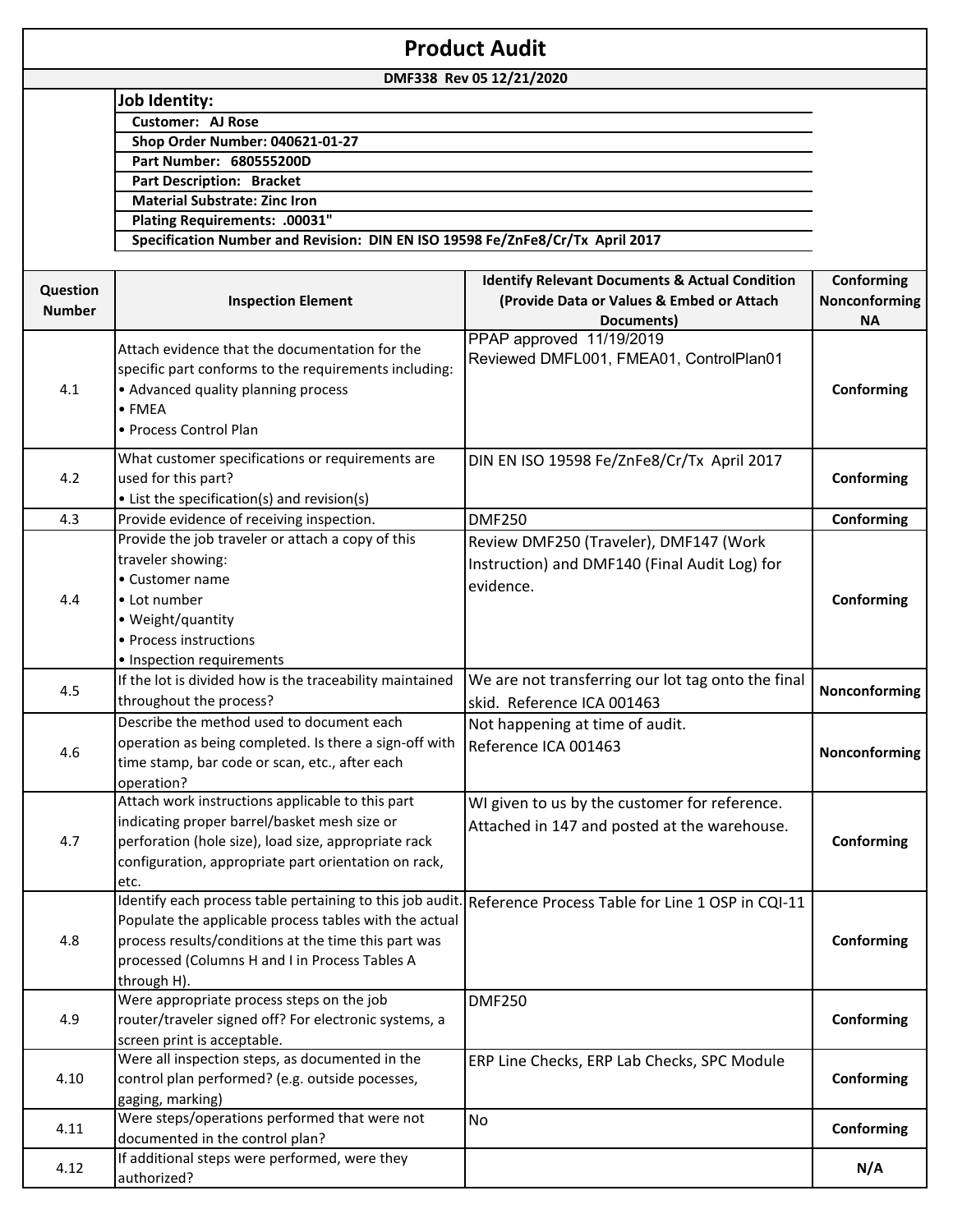| 4.13   | If the order was certified, did the certification                                          |                                                                                                                           | N/A           |
|--------|--------------------------------------------------------------------------------------------|---------------------------------------------------------------------------------------------------------------------------|---------------|
| 4.14   | accurately reflect the process performed?<br>Was the certification signed by an authorized |                                                                                                                           | N/A           |
|        | individual?                                                                                |                                                                                                                           |               |
|        | Are the parts and containers free of foreign objects or                                    | Metal Containers were clean / free of foreign                                                                             |               |
| 4.15   | contamination?                                                                             | objects. Containers was also double bagged per                                                                            | Conforming    |
|        |                                                                                            | the WI.                                                                                                                   |               |
| 4.16   | Are packaging requirements identified?                                                     | <b>DMF147</b>                                                                                                             | Conforming    |
| 4.17   | Are parts packaged to prevent mixing or damage to                                          | Parts were packed 12 pcs to a bag, 4 bags per                                                                             | Conforming    |
|        | parts (parts packed over height of container)?                                             | box per customer instructions.                                                                                            |               |
|        | Are storage condition sufficient to maintain part                                          | Parts were stored in warehouse located at 924 W                                                                           |               |
| 4.18   | quality. e.g., parts are stored indoors in a clean, dry<br>environment.                    | 15th Street.                                                                                                              | Conforming    |
|        |                                                                                            | No identification at the time of the audit.                                                                               |               |
| 4.19   | Were the parts properly identified and/or labeled<br>before shipping?                      | Reference ICA 001463                                                                                                      | Nonconforming |
|        |                                                                                            |                                                                                                                           |               |
| 4.20   | For the finished part, list each test and inspection                                       | Each part may have one or more requirements determined by the<br>plating specification. Parts must meet each requirement. |               |
|        | requirement per customer specification.                                                    | Add additional sections as needed.                                                                                        |               |
|        |                                                                                            |                                                                                                                           | Conforming    |
|        | <b>Inspection Element</b>                                                                  | <b>Inspection Requirement</b>                                                                                             | Nonconforming |
|        |                                                                                            |                                                                                                                           | <b>NA</b>     |
|        | Insert audit data below this line. Add additional sections as needed.                      |                                                                                                                           |               |
|        | <b>Test Description:</b>                                                                   | <b>Plating Thickness</b>                                                                                                  |               |
|        | Test Method:                                                                               | Procedure 19                                                                                                              | Conforming    |
| 4.20.1 | Test Requirement:                                                                          | .00031"                                                                                                                   | Conforming    |
|        | Result:                                                                                    | .00034"                                                                                                                   | Conforming    |
|        | Attach evidence:                                                                           |                                                                                                                           |               |
|        | <b>Test Description:</b>                                                                   | <b>Corrosion Resistance</b>                                                                                               |               |
|        | Test Method:                                                                               | DIN EN ISO 19598 Fe/ZnFe8/Cr/Tx                                                                                           | Conforming    |
| 4.20.3 | Test frequency or quantity:                                                                | As Required                                                                                                               | Conforming    |
|        | Test Requirement:                                                                          | 120 hours to white / 500 Hours no Red                                                                                     | Conforming    |
|        | Result:                                                                                    | <b>Report Number</b>                                                                                                      | Conforming    |
|        | Attach evidence:                                                                           | D14211                                                                                                                    |               |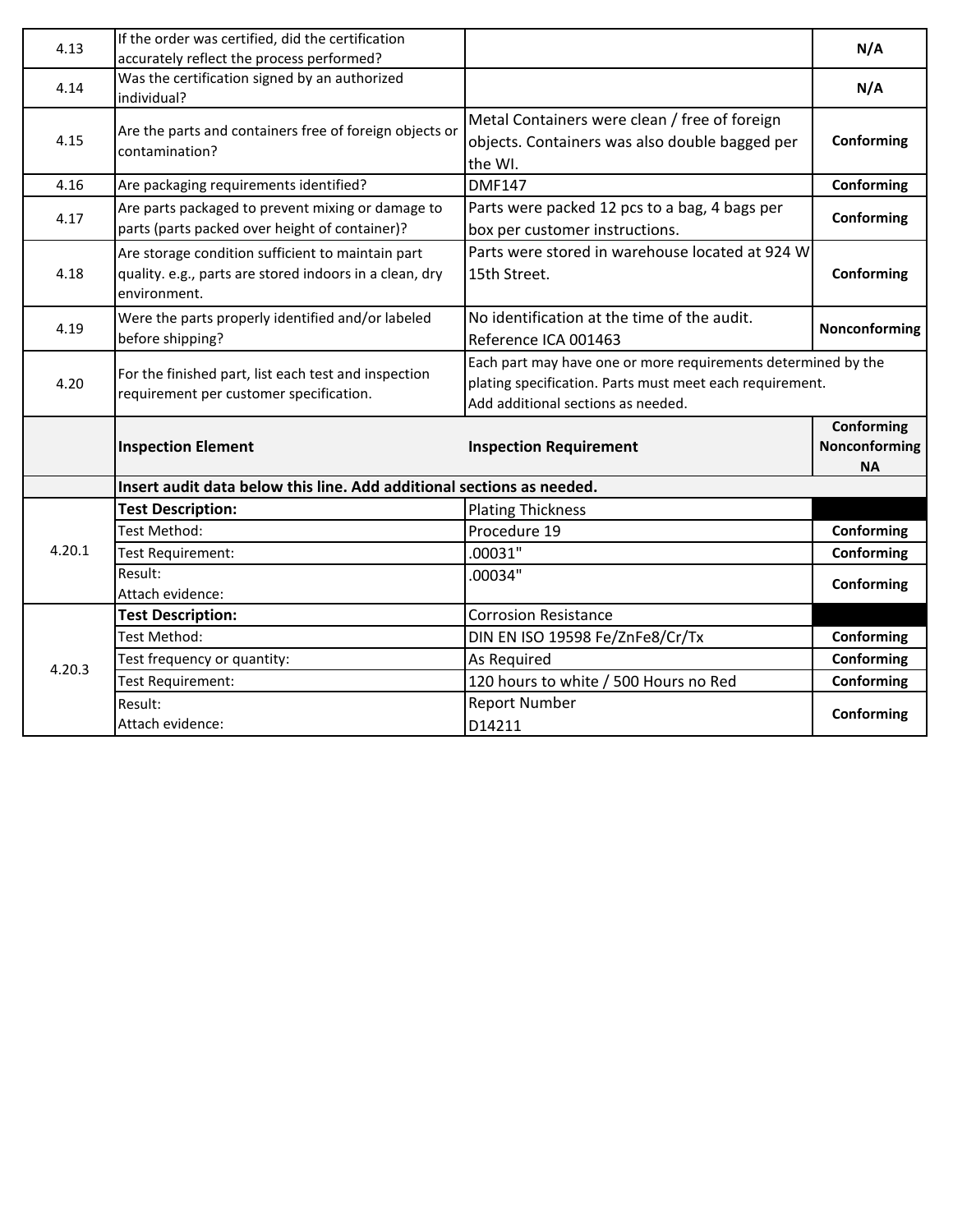| <b>Product Audit</b> |                                                          |                                                           |               |
|----------------------|----------------------------------------------------------|-----------------------------------------------------------|---------------|
|                      |                                                          | DMF338 Rev 05 12/21/2020                                  |               |
|                      | <b>Job Identity:</b>                                     |                                                           |               |
|                      | <b>Customer: Vibracoustic</b>                            |                                                           |               |
|                      | Shop Order Number: 040721-02-44                          |                                                           |               |
|                      | Part Number: SS-CD3006-300                               |                                                           |               |
|                      | <b>Part Description: Inner Metal</b>                     |                                                           |               |
|                      | <b>Material Substrate: Zinc Nickel</b>                   |                                                           |               |
|                      | Plating Requirements: .00031"<br>12-16% Nickel           |                                                           |               |
|                      | Specification Number and Revision: TES-10100_6 Rev 8     |                                                           |               |
|                      |                                                          |                                                           |               |
| Question             |                                                          | <b>Identify Relevant Documents &amp; Actual Condition</b> | Conforming    |
| <b>Number</b>        | <b>Inspection Element</b>                                | (Provide Data or Values & Embed or Attach                 | Nonconforming |
|                      |                                                          | Documents)                                                | <b>NA</b>     |
|                      | Attach evidence that the documentation for the           | PPAP approved 5/21/2018                                   |               |
|                      | specific part conforms to the requirements including:    | Reviewed DMFL002, FMEA02, ControlPlan02                   |               |
| 4.1                  | • Advanced quality planning process                      |                                                           | Conforming    |
|                      | $\bullet$ FMEA                                           |                                                           |               |
|                      | • Process Control Plan                                   |                                                           |               |
|                      |                                                          |                                                           |               |
|                      | What customer specifications or requirements are         | TES-10100_6 Revision 8                                    |               |
| 4.2                  | used for this part?                                      |                                                           | Conforming    |
|                      | • List the specification(s) and revision(s)              |                                                           |               |
| 4.3                  | Provide evidence of receiving inspection.                | <b>DMF250</b>                                             | Conforming    |
|                      | Provide the job traveler or attach a copy of this        | Review DMF250 (Traveler), DMF147 (Work                    |               |
|                      | traveler showing:                                        | Instruction) and DMF140 (Final Audit Log) for             |               |
|                      | • Customer name                                          |                                                           |               |
| 4.4                  | • Lot number                                             | evidence.                                                 | Conforming    |
|                      | • Weight/quantity                                        |                                                           |               |
|                      | • Process instructions                                   |                                                           |               |
|                      | • Inspection requirements                                |                                                           |               |
|                      |                                                          | Lot is not divided. Goes back into same                   |               |
| 4.5                  | If the lot is divided how is the traceability maintained | returnable bulk container. Customer's lot tag was         | N/A           |
|                      | throughout the process?                                  | also attached.                                            |               |
|                      | Describe the method used to document each                | <b>DMF250</b>                                             |               |
|                      | operation as being completed. Is there a sign-off with   |                                                           |               |
| 4.6                  | time stamp, bar code or scan, etc., after each           |                                                           | Conforming    |
|                      | operation?                                               |                                                           |               |
|                      | Attach work instructions applicable to this part         | <b>DMF147</b>                                             |               |
|                      | indicating proper barrel/basket mesh size or             |                                                           |               |
| 4.7                  | perforation (hole size), load size, appropriate rack     |                                                           | Conforming    |
|                      | configuration, appropriate part orientation on rack,     |                                                           |               |
|                      | etc.                                                     |                                                           |               |
|                      | Identify each process table pertaining to this job audit | Reference Process Table for Line 2 in CQI-11              |               |
|                      | Populate the applicable process tables with the actual   |                                                           |               |
| 4.8                  | process results/conditions at the time this part was     |                                                           | Conforming    |
|                      | processed (Columns H and I in Process Tables A           |                                                           |               |
|                      | through H).                                              |                                                           |               |
|                      | Were appropriate process steps on the job                | <b>DMF250</b>                                             |               |
| 4.9                  | router/traveler signed off? For electronic systems, a    |                                                           | Conforming    |
|                      | screen print is acceptable.                              |                                                           |               |
|                      | Were all inspection steps, as documented in the          | ERP Line Checks, ERP Lab checks, SPC Module               |               |
| 4.10                 | control plan performed? (e.g. outside pocesses,          |                                                           | Conforming    |
|                      | gaging, marking)                                         |                                                           |               |
|                      | Were steps/operations performed that were not            | <b>No</b>                                                 |               |
| 4.11                 | documented in the control plan?                          |                                                           | Conforming    |
|                      | If additional steps were performed, were they            |                                                           |               |
| 4.12                 | authorized?                                              |                                                           | N/A           |
|                      |                                                          |                                                           |               |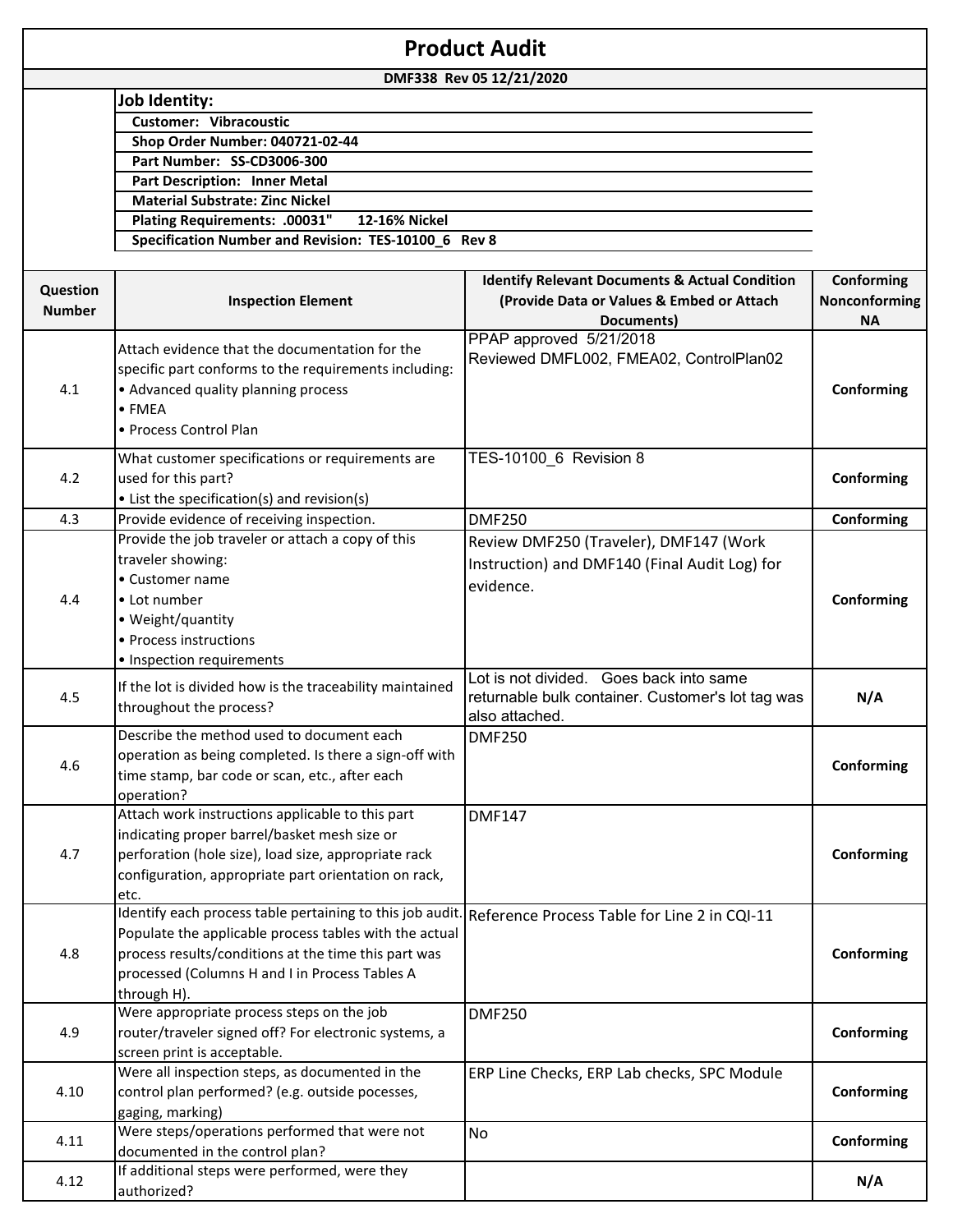| 4.13   | If the order was certified, did the certification<br>accurately reflect the process performed?                               |                                                                                                                                                                 | N/A                                      |
|--------|------------------------------------------------------------------------------------------------------------------------------|-----------------------------------------------------------------------------------------------------------------------------------------------------------------|------------------------------------------|
| 4.14   | Was the certification signed by an authorized<br>individual?                                                                 |                                                                                                                                                                 | N/A                                      |
| 4.15   | Are the parts and containers free of foreign objects or<br>contamination?                                                    | Cardboard container was clean / free of foreign<br>objects. Containers was also bagged per the WI.                                                              | Conforming                               |
| 4.16   | Are packaging requirements identified?                                                                                       | <b>DMF147</b>                                                                                                                                                   | Conforming                               |
| 4.17   | Are parts packaged to prevent mixing or damage to<br>parts (parts packed over height of container)?                          | Parts were bulked packed as specified on<br><b>DMF147</b>                                                                                                       | Conforming                               |
| 4.18   | Are storage condition sufficient to maintain part<br>quality. e.g., parts are stored indoors in a clean, dry<br>environment. | Parts were stored in warehouse located at 625 W<br>15th Street.                                                                                                 | Conforming                               |
| 4.19   | Were the parts properly identified and/or labeled<br>before shipping?                                                        | DMF250- stamped orange                                                                                                                                          | Conforming                               |
| 4.20   | For the finished part, list each test and inspection<br>requirement per customer specification.                              | Each part may have one or more requirements determined by the<br>plating specification. Parts must meet each requirement.<br>Add additional sections as needed. |                                          |
|        | <b>Inspection Element</b>                                                                                                    | <b>Inspection Requirement</b>                                                                                                                                   | Conforming<br>Nonconforming<br><b>NA</b> |
|        | Insert audit data below this line. Add additional sections as needed.                                                        |                                                                                                                                                                 |                                          |
|        | <b>Test Description:</b>                                                                                                     | <b>Plating Thickness</b>                                                                                                                                        |                                          |
|        | <b>Test Method:</b>                                                                                                          | Procedure 19                                                                                                                                                    | Conforming                               |
| 4.20.1 | <b>Test Requirement:</b>                                                                                                     | .00031"                                                                                                                                                         | Conforming                               |
|        | Result:                                                                                                                      | .00042"                                                                                                                                                         | Conforming                               |
|        | Attach evidence:                                                                                                             |                                                                                                                                                                 |                                          |
|        | <b>Test Description:</b>                                                                                                     | Nickel                                                                                                                                                          |                                          |
|        | Test Method:                                                                                                                 | Procedure 19                                                                                                                                                    | Conforming                               |
| 4.20.2 | Test frequency or quantity:                                                                                                  | First 6, one per hour, Last 6                                                                                                                                   | Conforming                               |
|        | <b>Test Requirement:</b>                                                                                                     | 12-16%                                                                                                                                                          | Conforming                               |
|        | Result:                                                                                                                      | 12.70%                                                                                                                                                          | Conforming                               |
|        |                                                                                                                              |                                                                                                                                                                 |                                          |
|        | Attach evidence:                                                                                                             |                                                                                                                                                                 |                                          |
|        | <b>Test Description:</b>                                                                                                     | <b>Corrosion Resistance</b>                                                                                                                                     |                                          |
|        | Test Method:                                                                                                                 | TES-10100 6                                                                                                                                                     | Conforming                               |
| 4.20.3 | Test frequency or quantity:                                                                                                  | As Required                                                                                                                                                     | Conforming                               |
|        | <b>Test Requirement:</b><br>Result:                                                                                          | 720 Hours no Red<br>Report Number D19211                                                                                                                        | Conforming                               |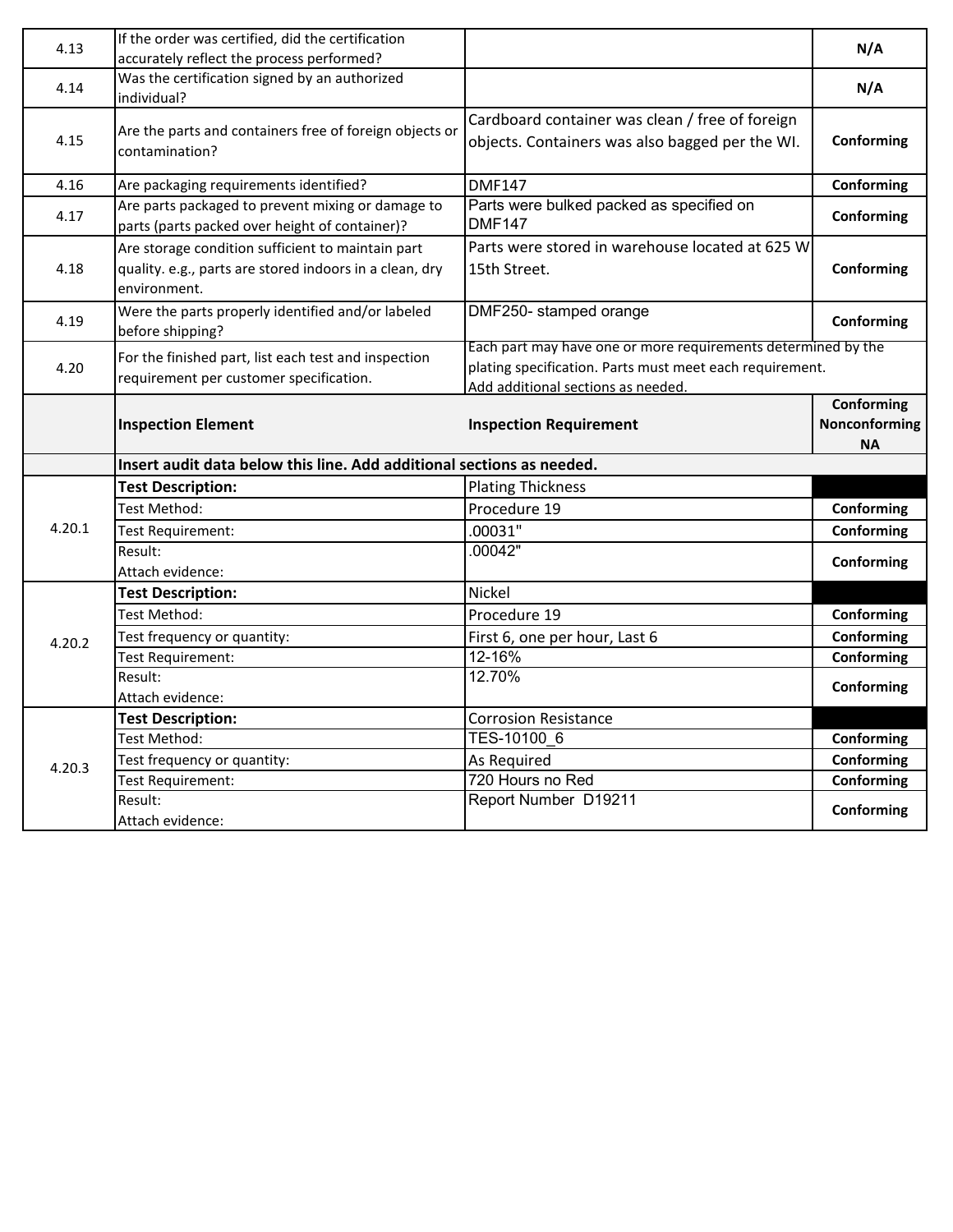| <b>Product Audit</b> |                                                                 |                                                           |               |
|----------------------|-----------------------------------------------------------------|-----------------------------------------------------------|---------------|
|                      |                                                                 | DMF338 Rev 05 12/21/2020                                  |               |
|                      | Job Identity:                                                   |                                                           |               |
|                      | <b>Customer: Contitech</b>                                      |                                                           |               |
|                      | Shop Order Number: 041321-02-58                                 |                                                           |               |
|                      | Part Number: 7700028159                                         |                                                           |               |
|                      | Part Description: Upper Isolator Sub Assy                       |                                                           |               |
|                      | <b>Material Substrate: Zinc Nickel</b>                          |                                                           |               |
|                      | Plating Requirements: .00031' - .00055"                         | 12% - 17% Nickel                                          |               |
|                      | Specification Number and Revision: WSS-M21P51-A2 Rev 2019 03 22 |                                                           |               |
|                      |                                                                 |                                                           |               |
| Question             |                                                                 | <b>Identify Relevant Documents &amp; Actual Condition</b> | Conforming    |
| <b>Number</b>        | <b>Inspection Element</b>                                       | (Provide Data or Values & Embed or Attach                 | Nonconforming |
|                      |                                                                 | Documents)                                                | <b>NA</b>     |
|                      | Attach evidence that the documentation for the                  | PPAP approved on 06/15/2017.                              |               |
|                      | specific part conforms to the requirements including:           | Reviewed DMFL002 OSP, FMEA02 OSP,<br>ControlPlan02 OSP    |               |
| 4.1                  | • Advanced quality planning process                             |                                                           | Conforming    |
|                      | $\bullet$ FMEA                                                  |                                                           |               |
|                      | • Process Control Plan                                          |                                                           |               |
|                      |                                                                 |                                                           |               |
|                      | What customer specifications or requirements are                | WSS-M21P51-A2 (Rev02 2019-03-22)                          |               |
| 4.2                  | used for this part?                                             |                                                           | Conforming    |
|                      | • List the specification(s) and revision(s)                     |                                                           |               |
| 4.3                  | Provide evidence of receiving inspection.                       | <b>DMF250</b>                                             | Conforming    |
|                      | Provide the job traveler or attach a copy of this               | Review DMF250 (Traveler), DMF147 (Work                    |               |
|                      | traveler showing:                                               | Instruction) and DMF140 (Final Audit Log) for             |               |
|                      | • Customer name                                                 | evidence.                                                 |               |
| 4.4                  | • Lot number                                                    |                                                           | Conforming    |
|                      | • Weight/quantity                                               |                                                           |               |
|                      | • Process instructions                                          |                                                           |               |
|                      | · Inspection requirements                                       |                                                           |               |
|                      | If the lot is divided how is the traceability maintained        | Goes back into same returnable plastic tote. Lot          |               |
| 4.5                  | throughout the process?                                         | tags are transferred and copied when lots are             | N/A           |
|                      |                                                                 | split. See attached pic for evidence.                     |               |
|                      | Describe the method used to document each                       | <b>DMF250</b>                                             |               |
|                      | operation as being completed. Is there a sign-off with          |                                                           |               |
| 4.6                  | time stamp, bar code or scan, etc., after each                  |                                                           | Conforming    |
|                      | operation?                                                      |                                                           |               |
|                      | Attach work instructions applicable to this part                | <b>DMF147</b>                                             |               |
|                      | indicating proper barrel/basket mesh size or                    |                                                           |               |
| 4.7                  | perforation (hole size), load size, appropriate rack            |                                                           | Conforming    |
|                      | configuration, appropriate part orientation on rack,            |                                                           |               |
|                      | etc.                                                            |                                                           |               |
|                      | Identify each process table pertaining to this job audit.       | Reference Process Table for Line 2 OSP in CQI-11          |               |
|                      | Populate the applicable process tables with the actual          |                                                           |               |
| 4.8                  | process results/conditions at the time this part was            |                                                           | Conforming    |
|                      | processed (Columns H and I in Process Tables A                  |                                                           |               |
|                      | through H).                                                     |                                                           |               |
|                      | Were appropriate process steps on the job                       | <b>DMF250</b>                                             |               |
| 4.9                  | router/traveler signed off? For electronic systems, a           |                                                           | Conforming    |
|                      | screen print is acceptable.                                     |                                                           |               |
|                      | Were all inspection steps, as documented in the                 | ERP Line Checks, ERP Lab checks, SPC Module               |               |
| 4.10                 | control plan performed? (e.g. outside pocesses,                 |                                                           | Conforming    |
|                      | gaging, marking)                                                |                                                           |               |
| 4.11                 | Were steps/operations performed that were not                   | <b>No</b>                                                 | Conforming    |
|                      | documented in the control plan?                                 |                                                           |               |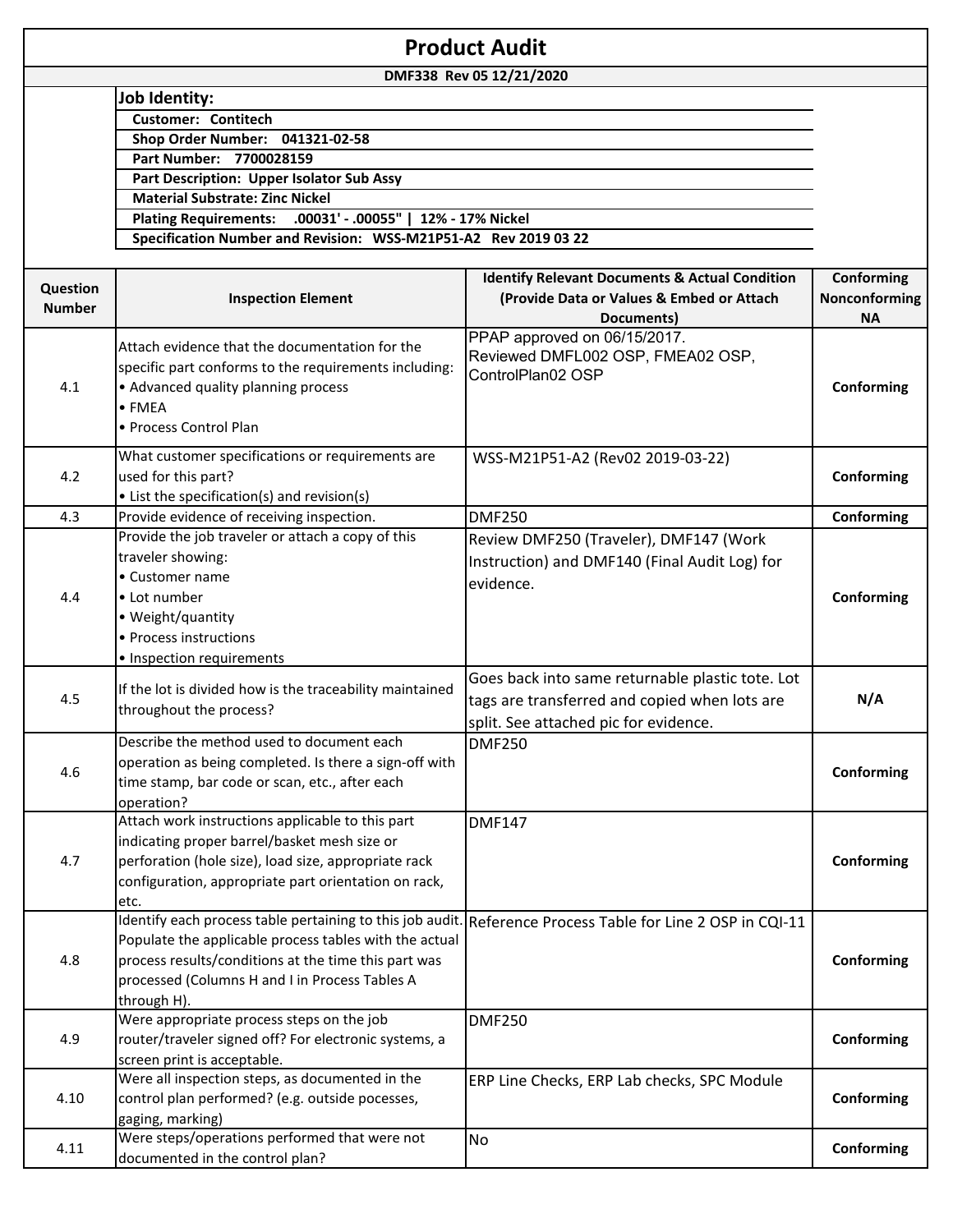| 4.12   | If additional steps were performed, were they<br>authorized?                                                                 |                                                                                                                                                                 | N/A                        |
|--------|------------------------------------------------------------------------------------------------------------------------------|-----------------------------------------------------------------------------------------------------------------------------------------------------------------|----------------------------|
|        | If the order was certified, did the certification                                                                            |                                                                                                                                                                 |                            |
| 4.13   | accurately reflect the process performed?                                                                                    |                                                                                                                                                                 | N/A                        |
| 4.14   | Was the certification signed by an authorized<br>individual?                                                                 |                                                                                                                                                                 | N/A                        |
| 4.15   | Are the parts and containers free of foreign objects or<br>contamination?                                                    | Zytecs were clean / free of foreign objects                                                                                                                     | Conforming                 |
| 4.16   | Are packaging requirements identified?                                                                                       | <b>DMF147</b>                                                                                                                                                   | Conforming                 |
| 4.17   | Are parts packaged to prevent mixing or damage to<br>parts (parts packed over height of container)?                          | Parts were layer packed in customer supplied<br>zytecs                                                                                                          | Conforming                 |
| 4.18   | Are storage condition sufficient to maintain part<br>quality. e.g., parts are stored indoors in a clean, dry<br>environment. | Parts were stored in warehouse located at 924 W<br>15th Street                                                                                                  | Conforming                 |
| 4.19   | Were the parts properly identified and/or labeled<br>before shipping?                                                        | DMF250- stamped "purple transfer" since they<br>go to the warehouse for packaging. See attached<br>pic.                                                         | Conforming                 |
| 4.20   | For the finished part, list each test and inspection<br>requirement per customer specification.                              | Each part may have one or more requirements determined by the<br>plating specification. Parts must meet each requirement.<br>Add additional sections as needed. |                            |
|        |                                                                                                                              |                                                                                                                                                                 | Conforming                 |
|        | <b>Inspection Element</b>                                                                                                    | <b>Inspection Requirement</b>                                                                                                                                   | Nonconforming<br><b>NA</b> |
|        | Insert audit data below this line. Add additional sections as needed.                                                        |                                                                                                                                                                 |                            |
|        | <b>Test Description:</b>                                                                                                     | <b>Plating Thickness</b>                                                                                                                                        |                            |
|        | Test Method:                                                                                                                 | Procedure 19                                                                                                                                                    | Conforming                 |
| 4.20.1 | Test Requirement:                                                                                                            | 00031"-.00055"                                                                                                                                                  | Conforming                 |
|        | Result:<br>Attach evidence:                                                                                                  |                                                                                                                                                                 | Conforming                 |
|        | <b>Test Description:</b>                                                                                                     | Nickel                                                                                                                                                          |                            |
|        | Test Method:                                                                                                                 | Procedure 19                                                                                                                                                    | Conforming                 |
|        | Test frequency or quantity:                                                                                                  | First 6, one per hour, Last 6                                                                                                                                   | Conforming                 |
| 4.20.2 | Test Requirement:                                                                                                            | 12-17%                                                                                                                                                          | Conforming                 |
|        | Result:                                                                                                                      |                                                                                                                                                                 |                            |
|        | Attach evidence:                                                                                                             |                                                                                                                                                                 | Conforming                 |
|        | <b>Test Description:</b>                                                                                                     | <b>Corrosion Resistance</b>                                                                                                                                     |                            |
|        | Test Method:                                                                                                                 | WSS-M1P87-A2                                                                                                                                                    | Conforming                 |
|        | Test frequency or quantity:                                                                                                  | As Required                                                                                                                                                     | Conforming                 |
| 4.20.3 | Test Requirement:<br>Result:                                                                                                 | 240 H no White   960 Hours no Red<br>Report Number D16211                                                                                                       | Conforming                 |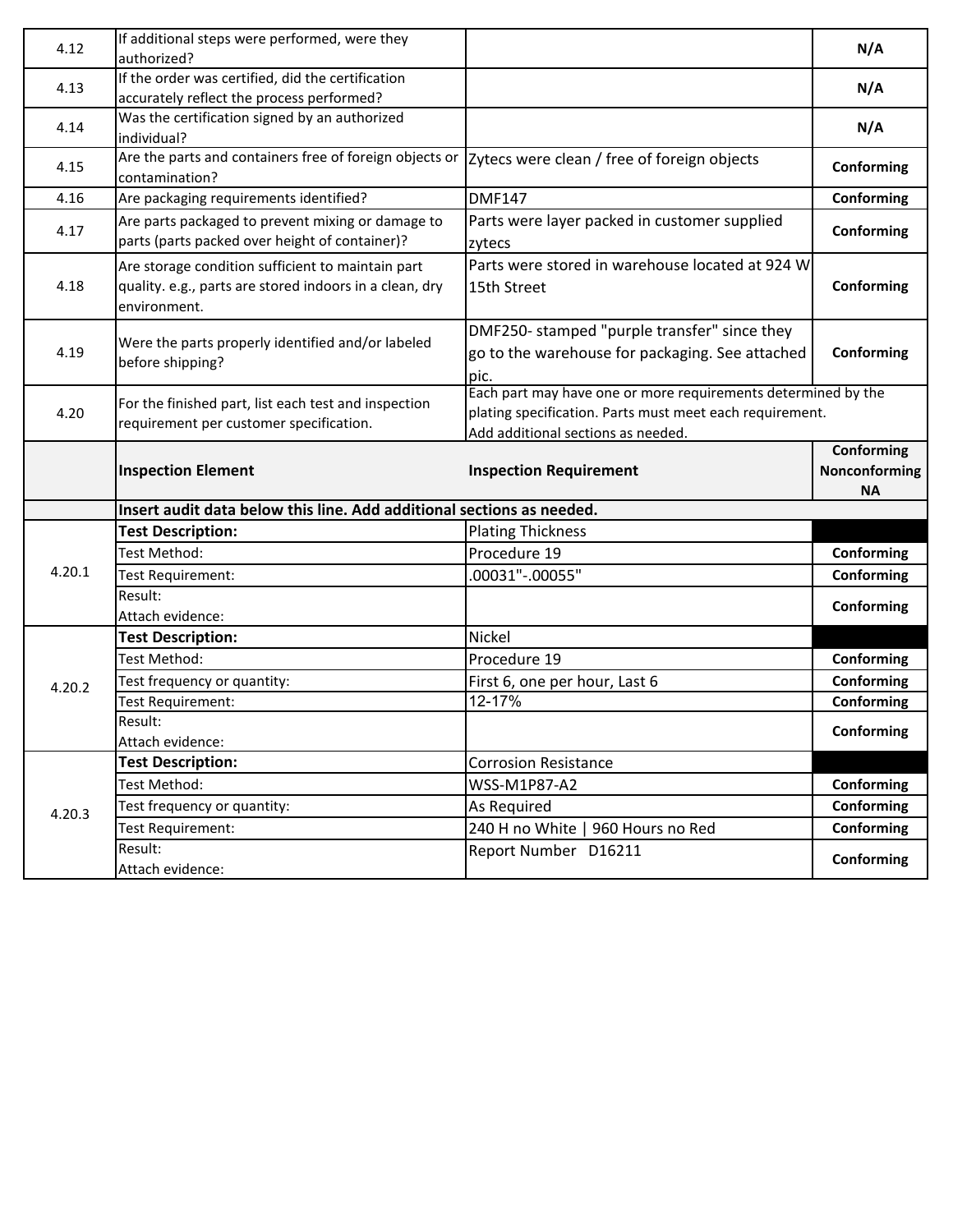|                           |                                                                                                        | <b>Product Audit</b>                                                                                                 |                                          |
|---------------------------|--------------------------------------------------------------------------------------------------------|----------------------------------------------------------------------------------------------------------------------|------------------------------------------|
|                           |                                                                                                        | DMF338 Rev 05 12/21/2020                                                                                             |                                          |
|                           | <b>Job Identity:</b>                                                                                   |                                                                                                                      |                                          |
|                           | <b>Customer: Gecom</b>                                                                                 |                                                                                                                      |                                          |
|                           | Shop Order Number: 040721-03-89                                                                        |                                                                                                                      |                                          |
|                           | Part Number: Q90-11302-1                                                                               |                                                                                                                      |                                          |
|                           | <b>Part Description: Rod</b>                                                                           |                                                                                                                      |                                          |
|                           | <b>Material Substrate: Zinc</b>                                                                        |                                                                                                                      |                                          |
|                           | <b>Plating Requirements: 8um</b>                                                                       |                                                                                                                      |                                          |
|                           | Specification Number and Revision: TSH6524G-AC Rev 4                                                   |                                                                                                                      |                                          |
|                           |                                                                                                        |                                                                                                                      |                                          |
| Question<br><b>Number</b> | <b>Inspection Element</b>                                                                              | <b>Identify Relevant Documents &amp; Actual Condition</b><br>(Provide Data or Values & Embed or Attach<br>Documents) | Conforming<br>Nonconforming<br><b>NA</b> |
|                           | Attach evidence that the documentation for the                                                         | PPAP approved 4/12/17                                                                                                |                                          |
|                           |                                                                                                        | Reviewed DMFL003, FMEA03, ControlPlan03                                                                              |                                          |
|                           | specific part conforms to the requirements including:                                                  |                                                                                                                      |                                          |
| 4.1                       | • Advanced quality planning process<br>$\bullet$ FMEA                                                  |                                                                                                                      | Conforming                               |
|                           |                                                                                                        |                                                                                                                      |                                          |
|                           | • Process Control Plan                                                                                 |                                                                                                                      |                                          |
|                           | What customer specifications or requirements are                                                       | TSH6524G-AC Rev 4                                                                                                    |                                          |
| 4.2                       | used for this part?                                                                                    |                                                                                                                      | Conforming                               |
|                           | • List the specification(s) and revision(s)                                                            |                                                                                                                      |                                          |
| 4.3                       | Provide evidence of receiving inspection.                                                              | <b>DMF250</b>                                                                                                        | Conforming                               |
|                           | Provide the job traveler or attach a copy of this                                                      | Review DMF250 (Traveler), DMF147 (Work                                                                               |                                          |
|                           | traveler showing:                                                                                      | Instruction) and DMF140 (Final Audit Log) for                                                                        |                                          |
|                           | • Customer name                                                                                        | evidence.                                                                                                            |                                          |
| 4.4                       | • Lot number                                                                                           |                                                                                                                      | Conforming                               |
|                           | • Weight/quantity                                                                                      |                                                                                                                      |                                          |
|                           | • Process instructions                                                                                 |                                                                                                                      |                                          |
|                           | • Inspection requirements                                                                              |                                                                                                                      |                                          |
|                           | If the lot is divided how is the traceability maintained                                               | Lot is not divided. Goes back into same                                                                              |                                          |
| 4.5                       | throughout the process?                                                                                | returnable plastic tote.                                                                                             | N/A                                      |
|                           | Describe the method used to document each                                                              | <b>DMF250</b>                                                                                                        |                                          |
|                           | operation as being completed. Is there a sign-off with                                                 |                                                                                                                      |                                          |
| 4.6                       | time stamp, bar code or scan, etc., after each                                                         |                                                                                                                      | Conforming                               |
|                           | operation?                                                                                             |                                                                                                                      |                                          |
|                           | Attach work instructions applicable to this part                                                       | <b>DMF147</b>                                                                                                        |                                          |
|                           | indicating proper barrel/basket mesh size or                                                           |                                                                                                                      |                                          |
| 4.7                       | perforation (hole size), load size, appropriate rack                                                   |                                                                                                                      | Conforming                               |
|                           | configuration, appropriate part orientation on rack,                                                   |                                                                                                                      |                                          |
|                           | etc.                                                                                                   |                                                                                                                      |                                          |
|                           | Identify each process table pertaining to this job audit. Reference Process Table for Line 3 in CQI-11 |                                                                                                                      |                                          |
|                           | Populate the applicable process tables with the actual                                                 |                                                                                                                      |                                          |
| 4.8                       | process results/conditions at the time this part was                                                   |                                                                                                                      | Conforming                               |
|                           | processed (Columns H and I in Process Tables A                                                         |                                                                                                                      |                                          |
|                           | through H).                                                                                            |                                                                                                                      |                                          |
|                           | Were appropriate process steps on the job                                                              | <b>DMF250</b>                                                                                                        |                                          |
| 4.9                       | router/traveler signed off? For electronic systems, a                                                  |                                                                                                                      | Conforming                               |
|                           | screen print is acceptable.                                                                            |                                                                                                                      |                                          |
|                           | Were all inspection steps, as documented in the                                                        | ERP Line Checks, ERP Lab checks, SPC Module                                                                          |                                          |
| 4.10                      | control plan performed? (e.g. outside pocesses,                                                        |                                                                                                                      | Conforming                               |
|                           | gaging, marking)                                                                                       |                                                                                                                      |                                          |
|                           | Were steps/operations performed that were not                                                          | No                                                                                                                   |                                          |
| 4.11                      | documented in the control plan?                                                                        |                                                                                                                      | Conforming                               |
|                           | If additional steps were performed, were they                                                          |                                                                                                                      |                                          |
| 4.12                      | authorized?                                                                                            |                                                                                                                      | N/A                                      |
|                           |                                                                                                        |                                                                                                                      |                                          |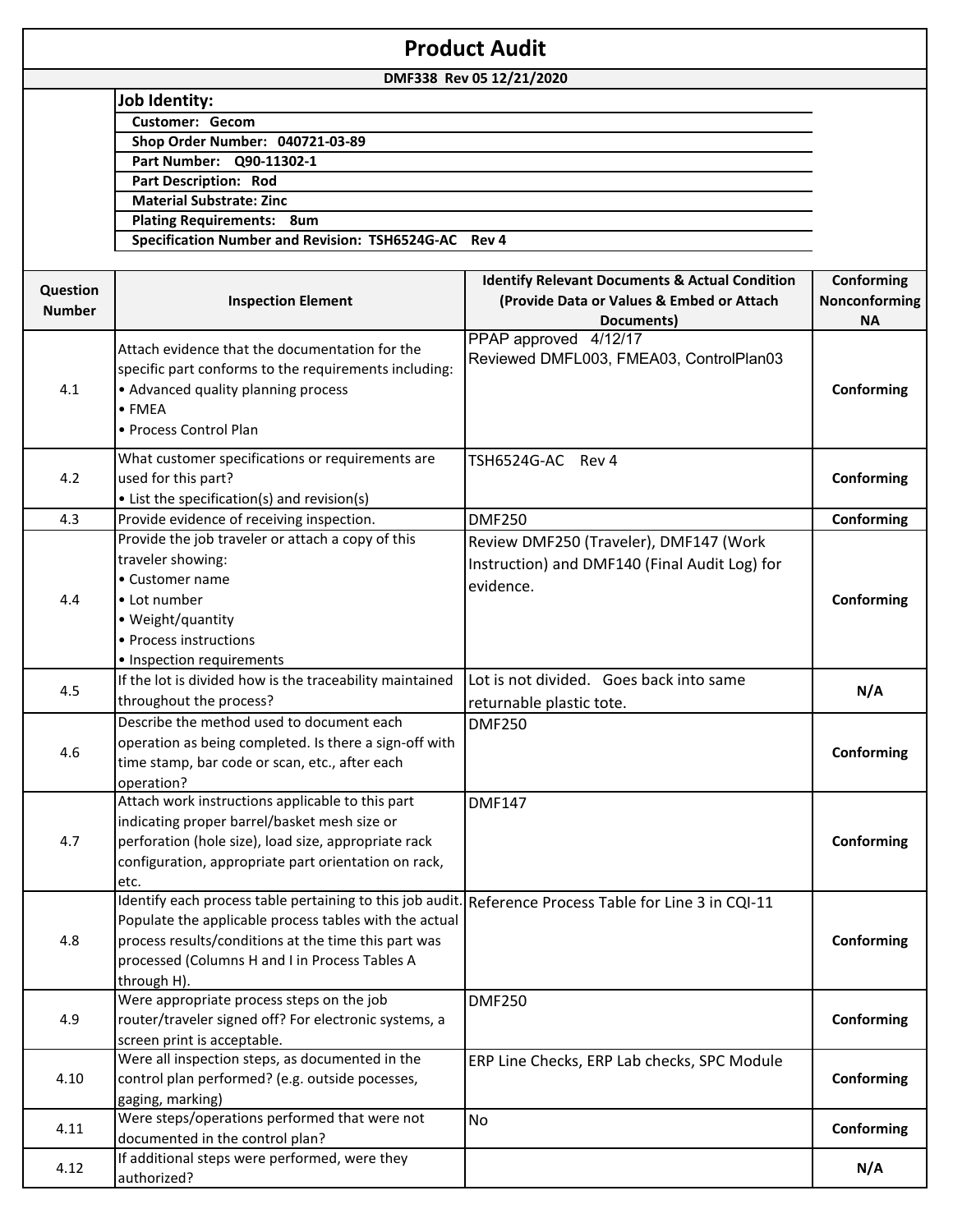| 4.13   | If the order was certified, did the certification<br>accurately reflect the process performed?                               |                                                                                                                                                                 | N/A                                      |
|--------|------------------------------------------------------------------------------------------------------------------------------|-----------------------------------------------------------------------------------------------------------------------------------------------------------------|------------------------------------------|
| 4.14   | Was the certification signed by an authorized<br>individual?                                                                 |                                                                                                                                                                 | N/A                                      |
| 4.15   | Are the parts and containers free of foreign objects or<br>contamination?                                                    | Plastic totes were clean / free of foreign objects.                                                                                                             | Conforming                               |
| 4.16   | Are packaging requirements identified?                                                                                       | <b>DMF147</b>                                                                                                                                                   | Conforming                               |
| 4.17   | Are parts packaged to prevent mixing or damage to<br>parts (parts packed over height of container)?                          | Parts were bulked packed inside plastic tote-<br>facing same direction as specified on DMF147.                                                                  | Conforming                               |
| 4.18   | Are storage condition sufficient to maintain part<br>quality. e.g., parts are stored indoors in a clean, dry<br>environment. | Parts were stored in warehouse located at 625 W<br>15th Street.                                                                                                 | Conforming                               |
| 4.19   | Were the parts properly identified and/or labeled<br>before shipping?                                                        | DMF250- stamped orange                                                                                                                                          | Conforming                               |
| 4.20   | For the finished part, list each test and inspection<br>requirement per customer specification.                              | Each part may have one or more requirements determined by the<br>plating specification. Parts must meet each requirement.<br>Add additional sections as needed. |                                          |
|        | <b>Inspection Element</b>                                                                                                    | <b>Inspection Requirement</b>                                                                                                                                   | Conforming<br>Nonconforming<br><b>NA</b> |
|        | Insert audit data below this line. Add additional sections as needed.                                                        |                                                                                                                                                                 |                                          |
|        | <b>Test Description:</b>                                                                                                     | <b>Plating Thickness</b>                                                                                                                                        |                                          |
|        | <b>Test Method:</b>                                                                                                          | Procedure 19                                                                                                                                                    | Conforming                               |
| 4.20.1 | Test Requirement:                                                                                                            | 8 um                                                                                                                                                            | Conforming                               |
|        | Result:<br>Attach evidence:                                                                                                  | 10.9 um                                                                                                                                                         | Conforming                               |
|        | <b>Test Description:</b>                                                                                                     | <b>Corrosion Resistance</b>                                                                                                                                     |                                          |
|        | <b>Test Method:</b>                                                                                                          | <b>TSH6524G-AC</b>                                                                                                                                              | Conforming                               |
|        |                                                                                                                              |                                                                                                                                                                 |                                          |
|        | Test frequency or quantity:                                                                                                  | As Required                                                                                                                                                     | Conforming                               |
| 4.20.3 | <b>Test Requirement:</b>                                                                                                     | 72 hours to white / 120 Hours no Red                                                                                                                            | Conforming                               |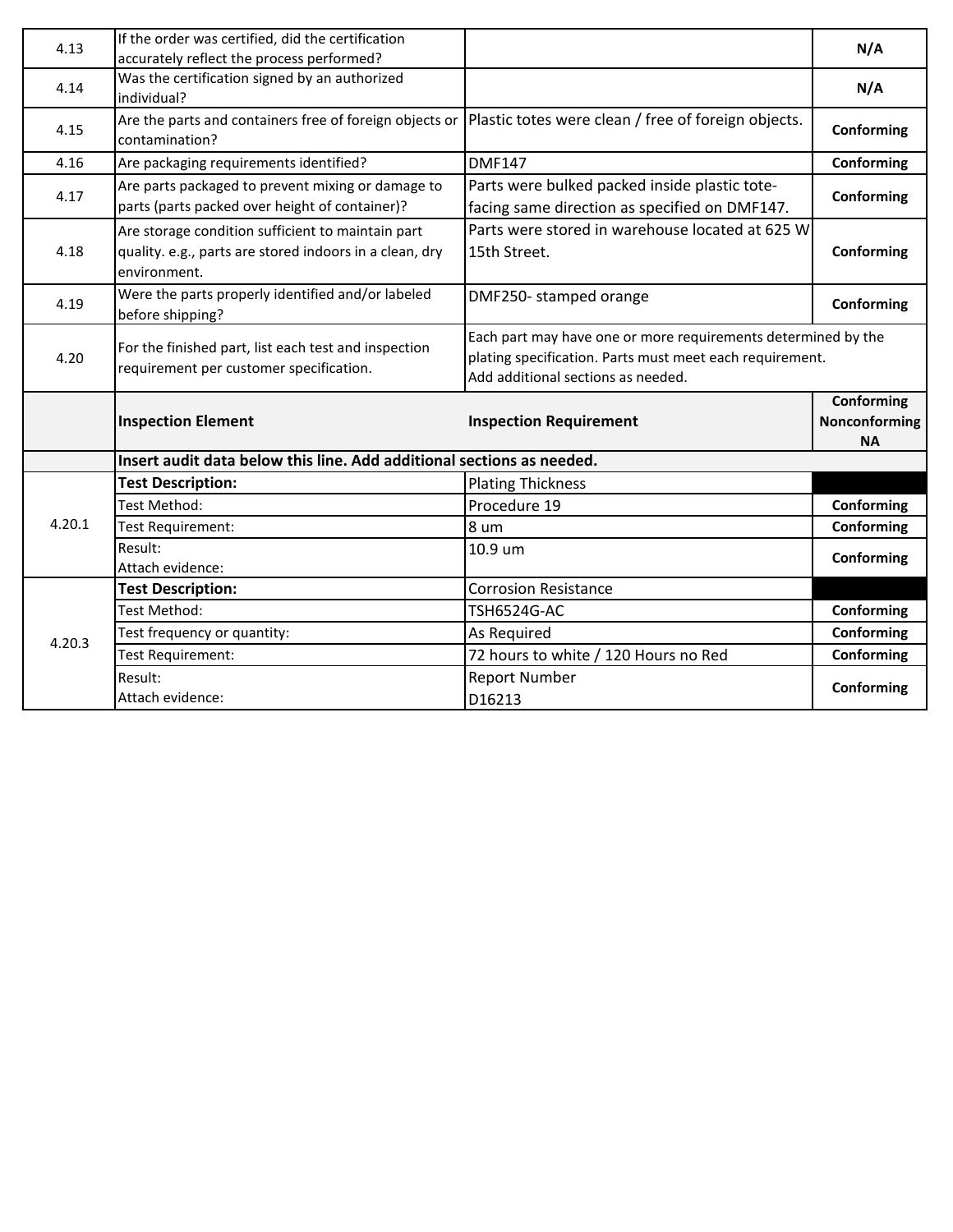|                           |                                                                                                                                                                                                                                              | <b>Product Audit</b>                                                                                                 |                                          |
|---------------------------|----------------------------------------------------------------------------------------------------------------------------------------------------------------------------------------------------------------------------------------------|----------------------------------------------------------------------------------------------------------------------|------------------------------------------|
|                           |                                                                                                                                                                                                                                              | DMF338 Rev 05 12/21/2020                                                                                             |                                          |
|                           | <b>Job Identity:</b>                                                                                                                                                                                                                         |                                                                                                                      |                                          |
|                           | <b>Customer: Graham Stamping</b>                                                                                                                                                                                                             |                                                                                                                      |                                          |
|                           | Shop Order Number: 031721-04-03                                                                                                                                                                                                              |                                                                                                                      |                                          |
|                           | Part Number: U-30825-305                                                                                                                                                                                                                     |                                                                                                                      |                                          |
|                           | Part Description: Washer                                                                                                                                                                                                                     |                                                                                                                      |                                          |
|                           | <b>Material Substrate: Zinc Nickel</b>                                                                                                                                                                                                       |                                                                                                                      |                                          |
|                           | 12-16% Nickel<br><b>Plating Requirements: 6 um</b>                                                                                                                                                                                           |                                                                                                                      |                                          |
|                           | Specification Number and Revision: TES-1210 Rev A                                                                                                                                                                                            |                                                                                                                      |                                          |
| Question<br><b>Number</b> | <b>Inspection Element</b>                                                                                                                                                                                                                    | <b>Identify Relevant Documents &amp; Actual Condition</b><br>(Provide Data or Values & Embed or Attach<br>Documents) | Conforming<br>Nonconforming<br><b>NA</b> |
| 4.1                       | Attach evidence that the documentation for the<br>specific part conforms to the requirements including:<br>• Advanced quality planning process<br>$\bullet$ FMFA<br>• Process Control Plan                                                   | PPAP approved 6/7/2016<br>Reviewed DMFL004, FMEA04, ControlPlan04                                                    | Conforming                               |
| 4.2                       | What customer specifications or requirements are<br>used for this part?<br>• List the specification(s) and revision(s)                                                                                                                       | <b>TES-1210 Rev A</b>                                                                                                | Conforming                               |
| 4.3                       | Provide evidence of receiving inspection.                                                                                                                                                                                                    | <b>DMF250</b>                                                                                                        | Conforming                               |
| 4.4                       | Provide the job traveler or attach a copy of this<br>traveler showing:<br>• Customer name<br>• Lot number<br>• Weight/quantity<br>• Process instructions<br>· Inspection requirements                                                        | Review DMF250 (Traveler), DMF147 (Work<br>Instruction) and DMF140 (Final Audit Log) for<br>evidence.                 | Conforming                               |
| 4.5                       | If the lot is divided how is the traceability maintained<br>throughout the process?                                                                                                                                                          | Lot is not divided. Goes back into same<br>returnable bulk container. Customer's lot tag was<br>also attached.       | N/A                                      |
| 4.6                       | Describe the method used to document each<br>operation as being completed. Is there a sign-off with<br>time stamp, bar code or scan, etc., after each<br>operation?                                                                          | <b>DMF250</b>                                                                                                        | Conforming                               |
| 4.7                       | Attach work instructions applicable to this part<br>indicating proper barrel/basket mesh size or<br>perforation (hole size), load size, appropriate rack<br>configuration, appropriate part orientation on rack,<br>etc.                     | <b>DMF147</b>                                                                                                        | Conforming                               |
| 4.8                       | Identify each process table pertaining to this job audit.<br>Populate the applicable process tables with the actual<br>process results/conditions at the time this part was<br>processed (Columns H and I in Process Tables A<br>through H). | Reference Process Table for Line 4 in CQI-11                                                                         | Conforming                               |
| 4.9                       | Were appropriate process steps on the job<br>router/traveler signed off? For electronic systems, a<br>screen print is acceptable.                                                                                                            | <b>DMF250</b>                                                                                                        | Conforming                               |
| 4.10                      | Were all inspection steps, as documented in the<br>control plan performed? (e.g. outside pocesses,<br>gaging, marking)                                                                                                                       | ERP Line Checks, ERP Lab checks, SPC Module                                                                          | Conforming                               |
| 4.11                      | Were steps/operations performed that were not<br>documented in the control plan?                                                                                                                                                             | No                                                                                                                   | Conforming                               |
| 4.12                      | If additional steps were performed, were they<br>authorized?                                                                                                                                                                                 |                                                                                                                      | N/A                                      |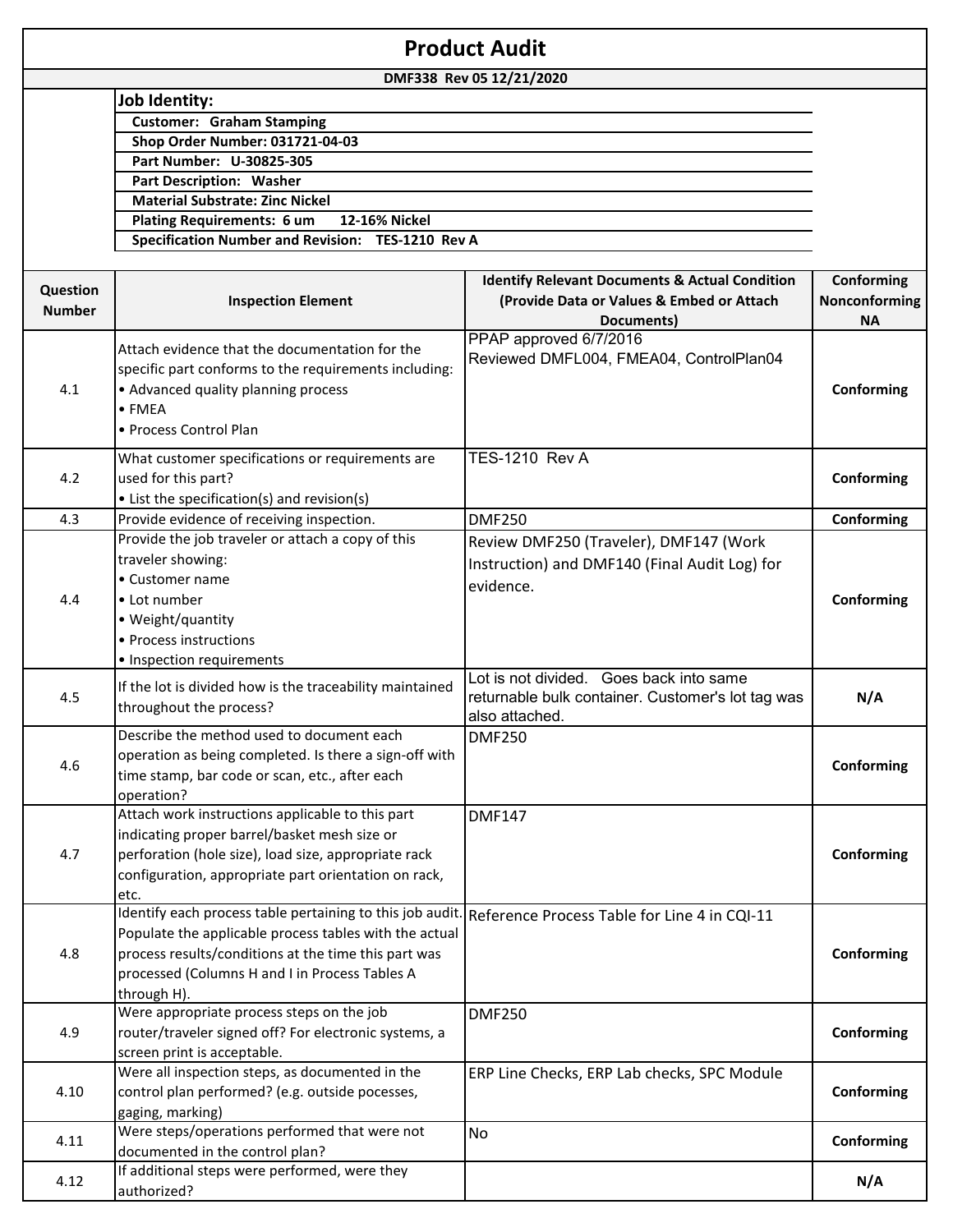| 4.13   | If the order was certified, did the certification<br>accurately reflect the process performed?                               |                                                                                                                                                                 | N/A                               |
|--------|------------------------------------------------------------------------------------------------------------------------------|-----------------------------------------------------------------------------------------------------------------------------------------------------------------|-----------------------------------|
| 4.14   | Was the certification signed by an authorized<br>individual?                                                                 |                                                                                                                                                                 | N/A                               |
| 4.15   | Are the parts and containers free of foreign objects or<br>contamination?                                                    | Bulk container was clean / free of foreign objects.<br>Containers was also lines with a bag per the WI.                                                         | Conforming                        |
| 4.16   | Are packaging requirements identified?                                                                                       | <b>DMF147</b>                                                                                                                                                   | Conforming                        |
| 4.17   | Are parts packaged to prevent mixing or damage to<br>parts (parts packed over height of container)?                          | Parts were bulked packed inside clean bag as<br>specified on DMF147                                                                                             | Conforming                        |
| 4.18   | Are storage condition sufficient to maintain part<br>quality. e.g., parts are stored indoors in a clean, dry<br>environment. | Parts were stored in warehouse located at 924 W<br>15th Street.                                                                                                 | Conforming                        |
| 4.19   | Were the parts properly identified and/or labeled<br>before shipping?                                                        | DMF250- stamped orange                                                                                                                                          | Conforming                        |
| 4.20   | For the finished part, list each test and inspection<br>requirement per customer specification.                              | Each part may have one or more requirements determined by the<br>plating specification. Parts must meet each requirement.<br>Add additional sections as needed. |                                   |
|        | <b>Inspection Element</b>                                                                                                    | <b>Inspection Requirement</b>                                                                                                                                   | Conforming<br>Nonconforming<br>ΝA |
|        | Insert audit data below this line. Add additional sections as needed.                                                        |                                                                                                                                                                 |                                   |
|        | <b>Test Description:</b>                                                                                                     | <b>Plating Thickness</b>                                                                                                                                        |                                   |
|        | Test Method:                                                                                                                 | Procedure 19                                                                                                                                                    | Conforming                        |
| 4.20.1 | Test Requirement:                                                                                                            |                                                                                                                                                                 |                                   |
|        |                                                                                                                              | 6 um                                                                                                                                                            | Conforming                        |
|        | Result:                                                                                                                      | 9.9 um                                                                                                                                                          |                                   |
|        | Attach evidence:                                                                                                             |                                                                                                                                                                 | Conforming                        |
|        | <b>Test Description:</b>                                                                                                     | Nickel                                                                                                                                                          |                                   |
|        | Test Method:                                                                                                                 | Procedure 19                                                                                                                                                    | Conforming                        |
| 4.20.2 | Test frequency or quantity:                                                                                                  | As Required                                                                                                                                                     | Conforming                        |
|        | Test Requirement:                                                                                                            | 12-16%                                                                                                                                                          | Conforming                        |
|        | Result:<br>Attach evidence:                                                                                                  | 12.80%                                                                                                                                                          | Conforming                        |
|        | <b>Test Description:</b>                                                                                                     | <b>Corrosion Resistance</b>                                                                                                                                     |                                   |
|        | Test Method:                                                                                                                 | <b>TES-1210 Rev A</b>                                                                                                                                           | Conforming                        |
| 4.20.3 | Test frequency or quantity:                                                                                                  | As Required                                                                                                                                                     | Conforming                        |
|        | Test Requirement:<br>Result:                                                                                                 | <b>720 Red</b><br>Report Number D19212                                                                                                                          | Conforming                        |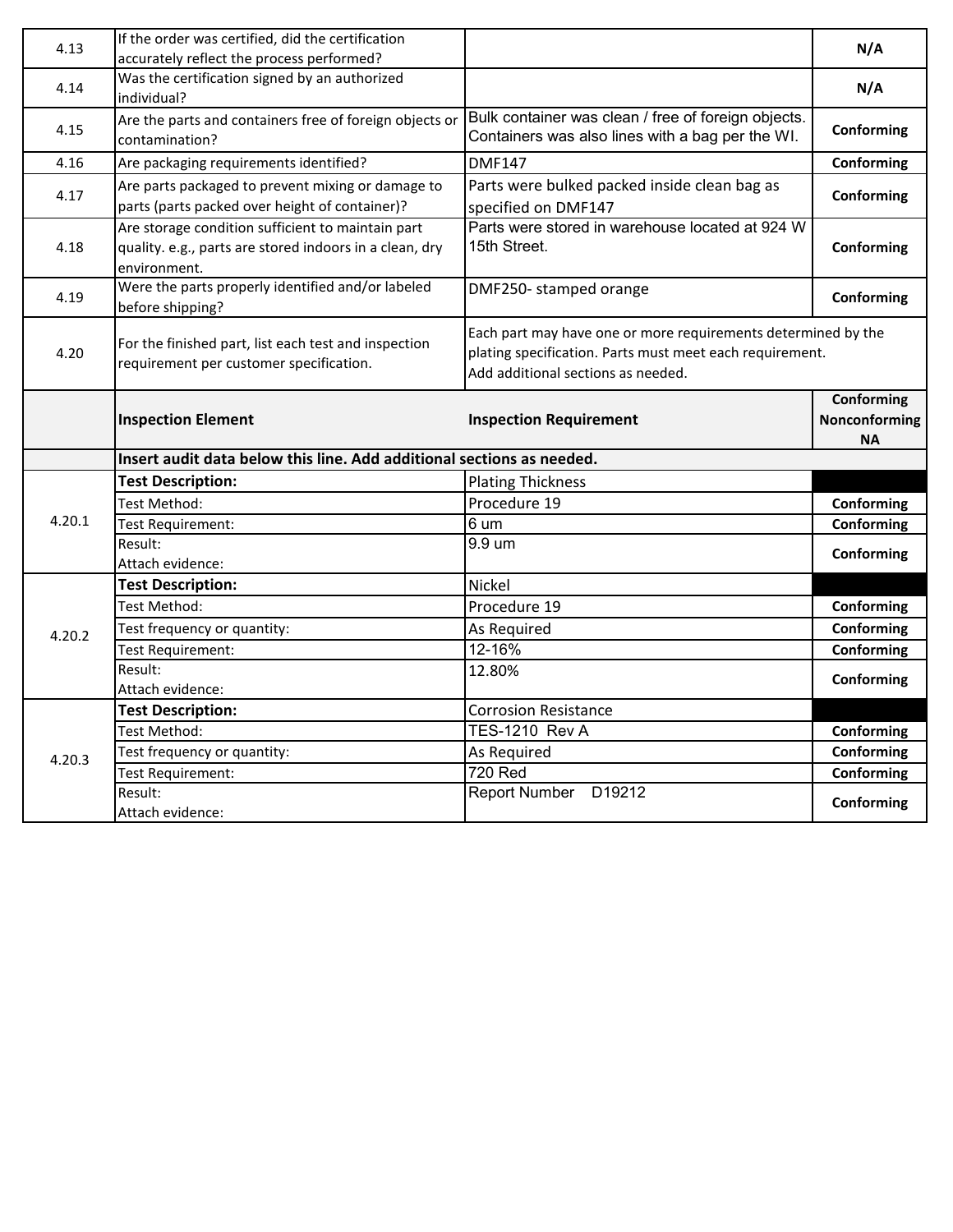

#### **Category/Process Steps Observation/ Comments ITEM # Minimum Requirement Actual Condition Minimum Requirement Actual Condition Conforming Nonconforming NA Range Actual Measurements supporting time of Job Audit 1.0 Alkaline Cleaning** A1.1 Temperature (Thermocouple) Automatic Max SAT difference allowed  $+/- 5^{\circ}$ C (10 $^{\circ}$ F). Automatic Continuous monitoring by controller. Manually verify daily. 1/8 hours worked Conforming See Control Plan 178 A1.2 Concentration Manual Manual Once per day. 1/24 hours worked Conforming See Control Plan 11.47 A1.3 Time Automatic Automatic After any program changes. N/A N/A N/A 4 Min. A1.4 Agitation (if applicable) **Automatic** Automatic Automatic **Once every 8 hours.** 1/8 hours worked Conforming See Control Plan Yes A<sub>1.5</sub> Solution Level - Parts, heaters, and transducers are completely submerged. Automatic or Manual Manual Manual Continuous monitoring by controller. Manually verify daily for automatic controls, every 8 hours for systems without controllers. 1/8 hours worked Conforming See Control Plan Yes A1.6 Impurity Content Check Per chemical supplier recommendation such as: acid split (oil contamination) alkalinity ratio Manual Not Recommended by Once per week\* Chemical Supplier Once per week\* N/A N/A N/A 1.42 : 1 A1.7 Tank and solution maintenance schedule documented and<br>followed. The means of the contour maintenance program. The complete conforming N/A Complete Conforming N/A Complete Complete **2.0 Alkaline Cleaning Chemical supplier:** Confidential **Type -** Electro (cathodic) **Size, volume:** Confidential **Chemical supplier:** Confidential **Type of Control Monitoring Frequency Job Audit Measurements Type:** Soak **Size, volume:** Confidential **PROCESS TABLE A - Zinc & Zinc Alloy Plating All requirements given below are subordinate to applicable customer/OEM specific requirements. The customer may have additional requirements, e.g., inspection testing, greater frequencies, etc. When performing the job audit, the auditor shall verify plater is conforming to customer requirements.** \*If minimum requirements are not met, provide supporting records to justify actual conditions. To justify reduced monitoring frequencies, a minimum of 30 consecutive measurements (data points) at stated frequencies must be **If any data points at reduced monitoring frequencies are outside of control limits, then revert back to the frequencies stated under the minimum requirements. Columns H and I are used for the Job Audit (Section 4). Regularly scheduled measurements (e.g., temperature, concentrations, pH) are to be entered in the appropriate row. For sections that are not applicable mark NA in the Comments column. Instruction for creating the table with the form builder: Using the Populate Forms list to the right, select the box that represents the first step of the process flow. Then select the Populate Forms banner and that section of the process table will be added below. For each additional step of the process flow, continue adding sections to the form by selecting the applicable step from the list to the right, followed by selecting the Populate Forms banner. Rinses between process steps are to be included. If using multiple counter flowed rinses only insert one Rinse section, document only the condition of the last rinse tank in the series. Process Line Identification: Line 1 Type of Line: Rack**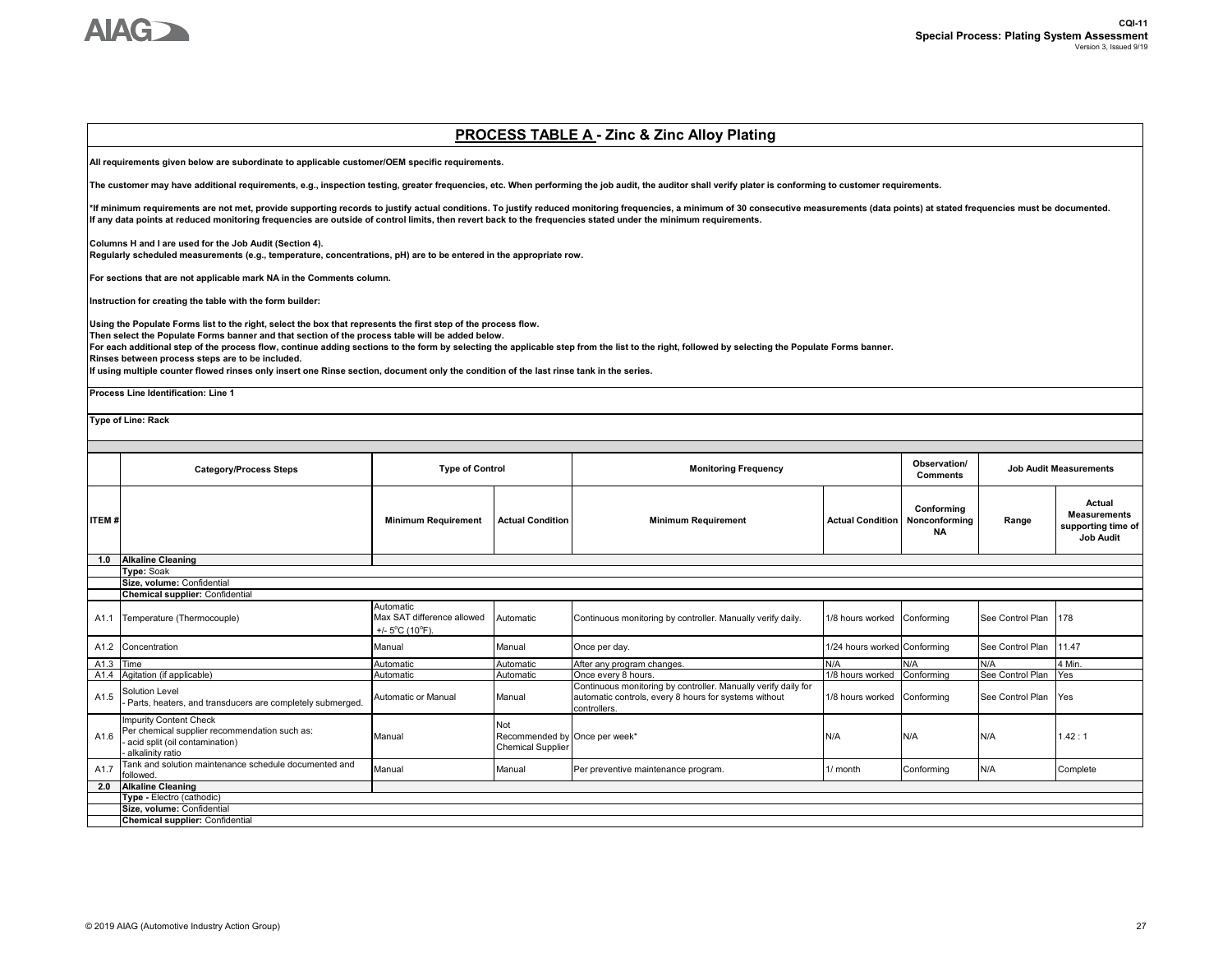

| A2.1 | Temperature (Thermocouple)                                                                                                   | Automatic<br>Max SAT difference allowed<br>+/- 5°C (10°F) | Automatic                                                        | Continuous monitoring by controller. Manually verify daily.                                                                             | 1/8 hours worked             | Conforming                                                                                             | See Control Plan       | 157            |
|------|------------------------------------------------------------------------------------------------------------------------------|-----------------------------------------------------------|------------------------------------------------------------------|-----------------------------------------------------------------------------------------------------------------------------------------|------------------------------|--------------------------------------------------------------------------------------------------------|------------------------|----------------|
| A2.2 | Concentration                                                                                                                | Manual                                                    | Manual                                                           | Once per day.                                                                                                                           | 1/24 hours worked Conforming |                                                                                                        | See Control Plan       | 9.99           |
| A2.3 | Time                                                                                                                         | Automatic                                                 | Automatic                                                        | After any program changes                                                                                                               | N/A                          | N/A                                                                                                    | N/A                    | 4 Min          |
| A2.4 | Agitation (if applicable)                                                                                                    | Automatic                                                 | Automatic                                                        | Once every 8 hours                                                                                                                      | 1/8 hours worked             | Conforming                                                                                             | See Control Plan       | Yes            |
|      | A2.5 Amperage or Voltage Control (if applicable)                                                                             | Automatic                                                 | Automatic                                                        | Once every 8 hours*                                                                                                                     | 1/8 hours worked             | Conforming                                                                                             | See Control Plan       |                |
| A2.6 | Solution Level<br>Parts, heaters, and transducers are completely submerged.                                                  | Automatic or Manual                                       | Manual                                                           | Continuous monitoring by controller. Manually verify daily for<br>automatic controls, every 8 hours for systems without<br>controllers. | 1/8 hours worked             | Conforming                                                                                             | See Control Plan       | Yes            |
| A2.7 | mpurity Content Check<br>Per chemical supplier recommendation such as:<br>acid split (oil contamination)<br>alkalinity ratio | Manual                                                    | Not<br>Recommended by Once per week*<br><b>Chemical Supplier</b> |                                                                                                                                         | N/A                          | N/A                                                                                                    | N/A                    | 1.27:1         |
| A2.8 | Tank and solution maintenance schedule documented and<br>followed                                                            | Manual                                                    | Manual                                                           | Per preventive maintenance program.                                                                                                     | 1/ month                     | Conforming                                                                                             | N/A                    | Complete       |
| 3.0  | Rinse (This section is to be repeated as necessary to document all individual rinse steps in the entire                      |                                                           |                                                                  |                                                                                                                                         |                              |                                                                                                        |                        |                |
| A3.1 | Rinse Type - Identify in comment section<br>e.g., Flowing, Counter Flowing, Spray, Stagnant, Drag-in/out,<br>etc.            | <b>NA</b>                                                 | <b>NA</b>                                                        | <b>NA</b>                                                                                                                               | NA                           |                                                                                                        | <b>Counter Flowing</b> |                |
| A3.2 | Water Type- Identify in comment section<br>e.g., Municipal, Deionized (DI), Reverse Osmosis (RO), etc.                       | <b>NA</b>                                                 | <b>NA</b>                                                        | <b>NA</b>                                                                                                                               | <b>NA</b>                    |                                                                                                        | Municipal              |                |
| A3.3 | Agitation type - Identify in comment section (if applicable)<br>e.g., Mechanical (Describe), Air, Ultrasonic, etc.           | NA                                                        | <b>NA</b>                                                        | <b>NA</b>                                                                                                                               | NA                           |                                                                                                        | Air                    |                |
| A3.4 | Solution Level<br>Parts, heaters, and transducers are completely submerged.                                                  | Automatic or Manual                                       | Manual                                                           | Continuous monitoring by controller. Manually verify daily for<br>automatic controls, every 8 hours for systems without<br>controllers  | 1/8 hours worked             | Conforming                                                                                             | See Control Plan       | Yes            |
| A3.5 | Rinse Quality - Identify in comment section<br>e.g., pH, Impurity Check, Conductivity                                        | Manual                                                    | Manual                                                           | Once every 8 hours.*                                                                                                                    | 1/8 hours worked             | Conforming                                                                                             | See Control Plan       | 1754           |
| A3.6 | Flow rate (if applicable)                                                                                                    | Manual                                                    | Manual                                                           | Once every 8 hours.                                                                                                                     | 1/8 hours worked             | Conforming                                                                                             | See Control Plan       | Yes            |
| A3.7 | Tank and solution maintenance schedule documented and<br>ollowed.                                                            | Manual                                                    | Manual                                                           | Per preventive maintenance program.                                                                                                     | 1/ month                     | Conforming                                                                                             | N/A                    | Complete       |
| 4.0  | Rinse (This section is to be repeated as necessary to document all individual rinse steps in the entire                      |                                                           |                                                                  |                                                                                                                                         |                              |                                                                                                        |                        |                |
| A4.1 | Rinse Type - Identify in comment section<br>e.g., Flowing, Counter Flowing, Spray, Stagnant, Drag-in/out,<br>etc.            | <b>NA</b>                                                 | <b>NA</b>                                                        | <b>NA</b>                                                                                                                               | <b>NA</b>                    |                                                                                                        | <b>Counter Flowing</b> |                |
| A4.2 | Water Type- Identify in comment section<br>e.g., Municipal, Deionized (DI), Reverse Osmosis (RO), etc.                       | NA.                                                       | <b>NA</b>                                                        | <b>NA</b>                                                                                                                               | NA                           |                                                                                                        | Municipal              |                |
| A4.3 | Agitation type - Identify in comment section (if applicable)<br>e.g., Mechanical (Describe), Air, Ultrasonic, etc.           | <b>NA</b>                                                 | <b>NA</b>                                                        | <b>NA</b>                                                                                                                               | <b>NA</b>                    |                                                                                                        | Air                    |                |
| A4.4 | Solution Level<br>Parts, heaters, and transducers are completely submerged.                                                  | Automatic or Manual                                       | Manual                                                           | Continuous monitoring by controller. Manually verify daily for<br>automatic controls, every 8 hours for systems without<br>controllers. | 1/8 hours worked Conforming  |                                                                                                        | See Control Plan       | Yes            |
| A4.5 | Rinse Quality - Identify in comment section<br>e.g., pH, Impurity Check, Conductivity                                        | Manual                                                    | Manual                                                           | Once every 8 hours.'                                                                                                                    | 1/8 hours worked             | Conforming                                                                                             | See Control Plan       | 857            |
| A4.6 | Flow rate (if applicable)                                                                                                    | Manual                                                    | Manual                                                           | Once every 8 hours                                                                                                                      | 1/8 hours worked             | Conforming                                                                                             | See Control Plan       | Yes            |
| A4.7 | Verify position of incoming water feed is near the bottom (if<br>immersion tank)                                             | Manual                                                    | Manual                                                           | Per preventive maintenance program.                                                                                                     | l/ month                     | Conforming                                                                                             | N/A                    | Complete       |
| A4.8 | Tank and solution maintenance schedule documented and<br>ollowed.                                                            | Manual                                                    | Manual                                                           | Per preventive maintenance program.                                                                                                     | 1/ month                     | Conforming                                                                                             | N/A                    | Complete       |
| 5.0  | <b>Acid Pickling</b><br>Type: HCL                                                                                            |                                                           |                                                                  |                                                                                                                                         |                              |                                                                                                        |                        |                |
|      | Size, volume: Confidential                                                                                                   |                                                           |                                                                  |                                                                                                                                         |                              |                                                                                                        |                        |                |
|      | <b>Chemical supplier: Confidential</b>                                                                                       |                                                           |                                                                  |                                                                                                                                         |                              |                                                                                                        |                        |                |
| A5.1 | Concentration                                                                                                                | Manual                                                    | Manual                                                           | Once every 8 hours*                                                                                                                     | 2/24 hours<br>worked.        | Conforming. Data<br>points show that<br>reduced<br>frequency is able<br>to maintain<br>process control | See Control Plan       | 37.45          |
| A5.2 | Metallic impurity concentration. Obtain metallic impurity limits                                                             | Manual                                                    | Manual                                                           | Once per month.                                                                                                                         | 1/ month                     | Conforming                                                                                             | See Control Plan       | 4.39   1178.52 |
|      | from chemical supplier with required corrective actions.                                                                     |                                                           |                                                                  |                                                                                                                                         |                              |                                                                                                        |                        | 24.43   15.57  |
|      | A5.3 Time (Less than 10 Minutes or Customer Specific)                                                                        | Automatic                                                 | Automatic                                                        | After any program changes                                                                                                               | N/A                          | N/A                                                                                                    | N/A                    | 4 Min.         |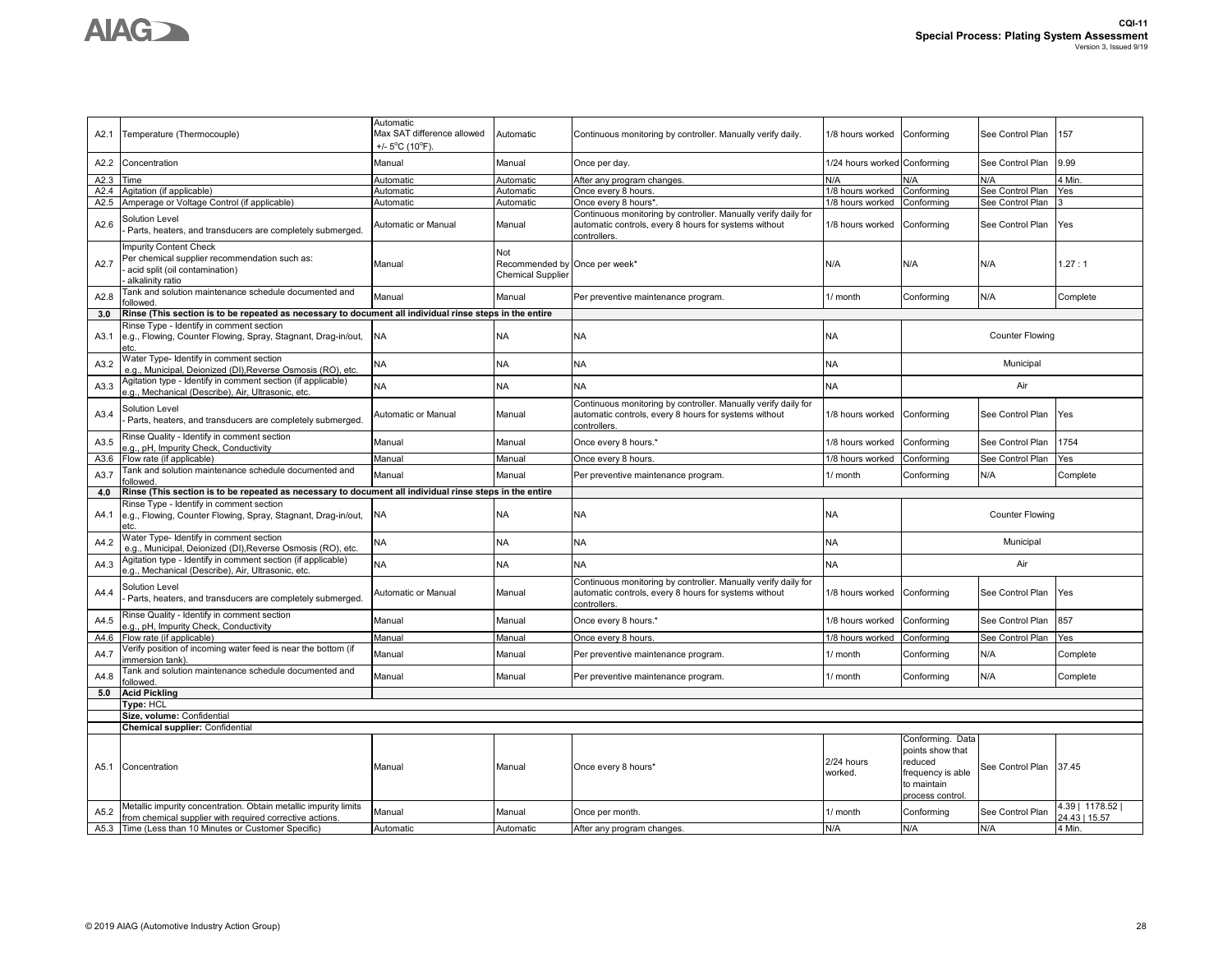

| A5.4    | Solution Level                                                                                                    | Manual                                                   | Manual    | Once every 8 hours                                                                                                                      | 1/8 hours worked             | Conforming                                                                                             | See Control Plan | Yes            |
|---------|-------------------------------------------------------------------------------------------------------------------|----------------------------------------------------------|-----------|-----------------------------------------------------------------------------------------------------------------------------------------|------------------------------|--------------------------------------------------------------------------------------------------------|------------------|----------------|
| A5.5    | Tank and solution maintenance schedule documented and<br>ollowed                                                  | Manual                                                   | Manual    | Per preventive maintenance program.                                                                                                     | 1/ month                     | Conforming                                                                                             | N/A              | Complete       |
| $6.0\,$ | Rinse (This section is to be repeated as necessary to document all individual rinse steps in the entire           |                                                          |           |                                                                                                                                         |                              |                                                                                                        |                  |                |
| A6.1    | Rinse Type - Identify in comment section<br>e.g., Flowing, Counter Flowing, Spray, Stagnant, Drag-in/out,<br>etc. | <b>NA</b>                                                | <b>NA</b> | <b>NA</b>                                                                                                                               | NA                           |                                                                                                        | Flowing          |                |
| A6.2    | Water Type- Identify in comment section<br>e.g., Municipal, Deionized (DI), Reverse Osmosis (RO), etc.            | NA                                                       | <b>NA</b> | NA                                                                                                                                      | NA                           |                                                                                                        | Municipal        |                |
| A6.3    | Agitation type - Identify in comment section (if applicable)<br>.g., Mechanical (Describe), Air, Ultrasonic, etc. | NA                                                       | <b>NA</b> | <b>NA</b>                                                                                                                               | NΑ                           |                                                                                                        | Air              |                |
| A6.4    | Solution Level<br>Parts, heaters, and transducers are completely submerged.                                       | Automatic or Manual                                      | Manual    | Continuous monitoring by controller. Manually verify daily for<br>automatic controls, every 8 hours for systems without<br>controllers. | 1/8 hours worked             | Conforming                                                                                             | See Control Plan | Yes            |
| A6.5    | Rinse Quality - Identify in comment section<br>.g., pH, Impurity Check, Conductivity                              | Manual                                                   | Manual    | Once every 8 hours.*                                                                                                                    | 1/8 hours worked             | Conforming                                                                                             | See Control Plan | 3751           |
| A6.6    | Flow rate (if applicable)                                                                                         | Manual                                                   | Manual    | Once every 8 hours                                                                                                                      | 1/8 hours worked             | Conforming                                                                                             | See Control Plan | Yes            |
| A6.7    | Verify position of incoming water feed is near the bottom (if<br>immersion tank)                                  | Manual                                                   | Manual    | 1/Month                                                                                                                                 | 1/ month                     | Conforming                                                                                             | N/A              | Complete       |
| A6.8    | Tank and solution maintenance schedule documented and<br>ollowed.                                                 | Manual                                                   | Manual    | Per preventive maintenance program.                                                                                                     | 1/ month                     | Conforming                                                                                             | N/A              | Complete       |
| 7.0     | Rinse (This section is to be repeated as necessary to document all individual rinse steps in the entire           |                                                          |           |                                                                                                                                         |                              |                                                                                                        |                  |                |
| A7.1    | Rinse Type - Identify in comment section<br>e.g., Flowing, Counter Flowing, Spray, Stagnant, Drag-in/out,<br>etc. | <b>NA</b>                                                | <b>NA</b> | <b>NA</b>                                                                                                                               | <b>NA</b>                    |                                                                                                        | Flowing          |                |
| A7.2    | Water Type- Identify in comment section<br>e.g., Municipal, Deionized (DI), Reverse Osmosis (RO), etc.            | NA                                                       | <b>NA</b> | <b>NA</b>                                                                                                                               | NA                           |                                                                                                        | Municipal        |                |
| A7.3    | Agitation type - Identify in comment section (if applicable)<br>.g., Mechanical (Describe), Air, Ultrasonic, etc. | <b>NA</b>                                                | <b>NA</b> | <b>NA</b>                                                                                                                               | <b>NA</b>                    |                                                                                                        | Air              |                |
| A7.4    | Solution Level<br>Parts, heaters, and transducers are completely submerged.                                       | Automatic or Manual                                      | Manual    | Continuous monitoring by controller. Manually verify daily for<br>automatic controls, every 8 hours for systems without<br>controllers. | 1/8 hours worked             | Conforming                                                                                             | See Control Plan | Yes            |
| A7.5    | Rinse Quality - Identify in comment section<br>.g., pH, Impurity Check, Conductivity                              | Manual                                                   | Manual    | Once every 8 hours.*                                                                                                                    | 1/8 hours worked             | Conforming                                                                                             | See Control Plan | 1880           |
| A7.6    | Flow rate (if applicable)                                                                                         | Manual                                                   | Manual    | Once every 8 hours.                                                                                                                     | 1/8 hours worked             | Conforming                                                                                             | See Control Plan | Yes            |
| A7.7    | /erify position of incoming water feed is near the bottom (if<br>mmersion tank)                                   | Manual                                                   | Manual    | 1/Month                                                                                                                                 | 1/ month                     | Conforming                                                                                             | N/A              | Complete       |
| A7.8    | Tank and solution maintenance schedule documented and<br>ollowed.                                                 | Manual                                                   | Manual    | Per preventive maintenance program.                                                                                                     | 1/ month                     | Conforming                                                                                             | N/A              | Complete       |
| 8.0     | <b>Alkaline Plating Bath</b>                                                                                      |                                                          |           |                                                                                                                                         |                              |                                                                                                        |                  |                |
|         | Type: Zinc-Iron                                                                                                   |                                                          |           |                                                                                                                                         |                              |                                                                                                        |                  |                |
|         | Size, volume: Confidential<br>Chemical supplier: Confidential                                                     |                                                          |           |                                                                                                                                         |                              |                                                                                                        |                  |                |
| A8.1    | Temperature (Thermocouple)                                                                                        | Automatic<br>Max SAT difference allowed<br>+/- 3°C (5°F) | Automatic | Continuous monitoring by controller. Manually verify daily.                                                                             | 1/8 hours worked             | Conforming                                                                                             | See Control Plan | 84             |
| A8.2    | Time                                                                                                              | Automatic or Manual                                      | Automatic | Automatic - After any program changes. Manual - every load.*                                                                            | N/A                          | N/A                                                                                                    | N/A              | 19 Min         |
| A8.3    | Solution Level<br>Parts, heaters, and transducers are completely submerged.                                       | Automatic or Manual                                      | Manual    | Continuous monitoring by controller. Manually verify daily for<br>automatic controls, every 8 hours for systems without<br>controllers. | 1/8 hours worked             | Conforming                                                                                             | See Control Plan | Yes            |
| A8.4    | Current/Voltage                                                                                                   | Automatic or Manual                                      | Manual    | Once every 8 hours.                                                                                                                     | 1/8 hours worked             | Conformina                                                                                             | See Control Plan | 5.5            |
| A8.5    | Plating Test Cell (Hull Cell)                                                                                     | Manual                                                   | Manual    | Once per day.                                                                                                                           | 1/24 hours worked            | Conforming                                                                                             | See Control Plan | 1.5            |
| A8.6    | Zinc Generator Tank (if applicable)<br>-Caustic Concentration<br>-Zinc Concentration                              | Automatic or Manual                                      | Manual    | Once every 8 hours.                                                                                                                     | 2/24 hours worked            | Conforming. Data<br>points show that<br>reduced<br>requency is able<br>to maintain<br>process control. | See Control Plan | $19.15$   3.45 |
| A8.7    | Caustic Concentration                                                                                             | Manual                                                   | Manual    | Once per day.                                                                                                                           | 1/24 hours worked            | Conforming                                                                                             | See Control Plan | 18.72          |
|         | A8.8 Zinc Concentration                                                                                           | Manual                                                   | Manual    | Once per day.                                                                                                                           | 2/24 hours worked Conforming |                                                                                                        | See Control Plan | 1.9            |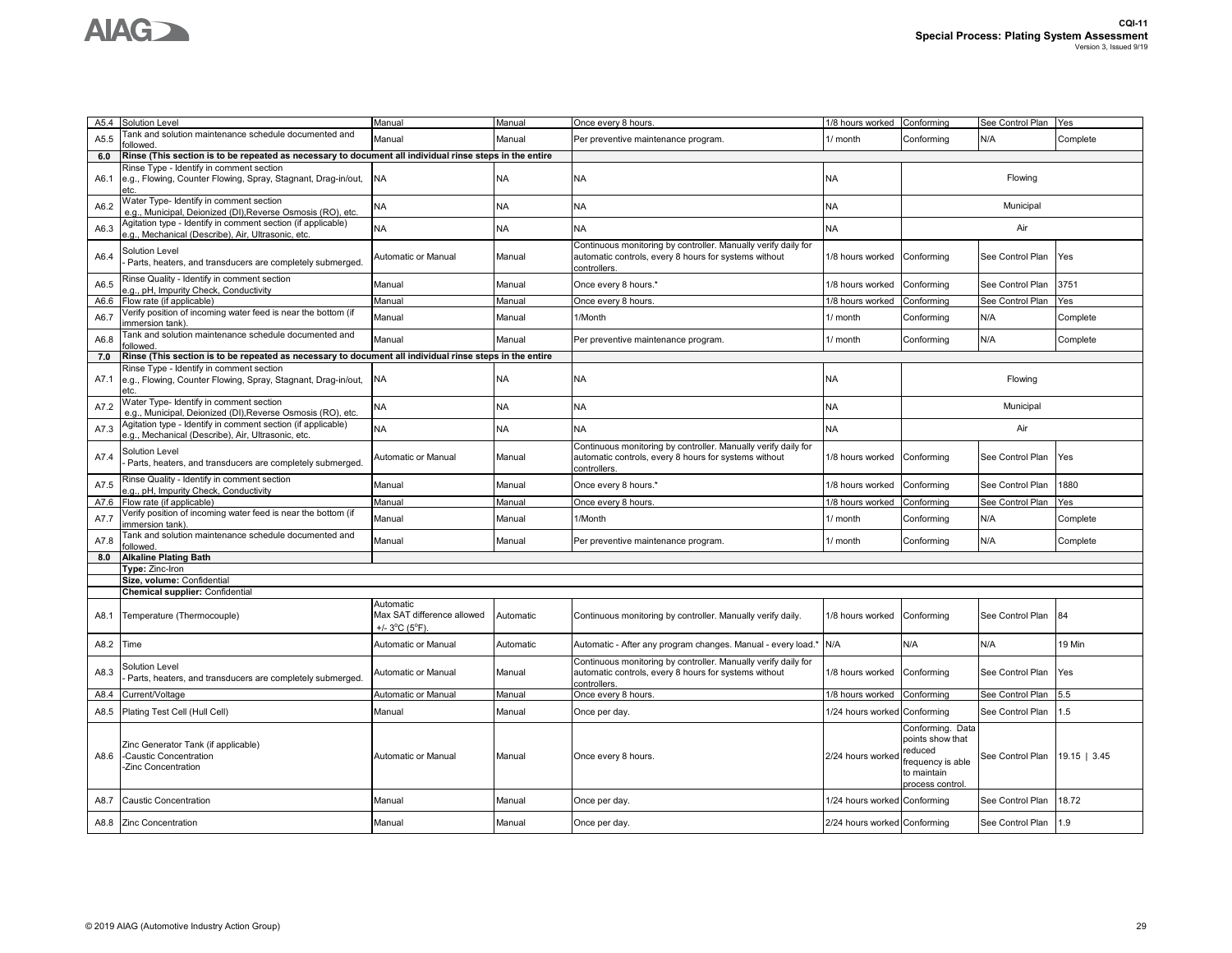



| A8.9              | Alloying Element Concentration<br>(e.g., Fe, Ni, Co; if applicable)                                                          | Manual                 | Manual     | Once per day.                                                                                                                          | 1/24 hours worked | Conforming | See Control Plan            | 131.57                                                                                                                     |
|-------------------|------------------------------------------------------------------------------------------------------------------------------|------------------------|------------|----------------------------------------------------------------------------------------------------------------------------------------|-------------------|------------|-----------------------------|----------------------------------------------------------------------------------------------------------------------------|
| A8.10             | Complexor Concentration (for alloy baths)                                                                                    | Manual                 | N/A        | Once per month by Supplier.                                                                                                            | 1/ month          | Conforming | See Letter from<br>Supplier | See Letter from<br>Supplier                                                                                                |
| A8.11             | Metallic impurity concentration. Obtain metallic impurity limits<br>from chemical supplier with required corrective actions. | Manual                 | Manual     | Once per month.                                                                                                                        | 1/ month          | Conforming | See Control Plan            | 1.28   0   0   1.93  <br>118.22   13.32  <br>18.75 0                                                                       |
| A8.12             | Carbonate (CO <sub>3</sub> ) concentration                                                                                   | Manual                 | Manual     | Once per month (Twice per month for alloy plating)                                                                                     | 2/ month          | Conforming | See Control Plan            | $3.5^{\circ}$                                                                                                              |
| A8.13             | Proprietary chemical additives concentration<br>e.g., carrier, brightener)                                                   | Manual                 | N/A        | Once per month by Supplier.                                                                                                            | 1/ month          | Conforming | See Letter from<br>Supplier | See Letter from<br>Supplier                                                                                                |
| A8.14             | Chemical feeders                                                                                                             | Automatic              | Automatic  | Once per week.                                                                                                                         | 1/24 hours worked | Conforming | See Control Plan            | 35   96   51                                                                                                               |
| A8.15             | Agitation (Rack only - others optional)                                                                                      | Continuous             | Continuous | Once every 8 hours.                                                                                                                    | 1/8 hours worked  | Conformina | See Control Plan            | Yes                                                                                                                        |
|                   | A8.16 Filtration Pressure                                                                                                    | Continuous             | N/A        | Once every 8 hours                                                                                                                     | N/A               | N/A        | N/A                         | N/A                                                                                                                        |
|                   | A8.17 Fallen part removal                                                                                                    | Manual                 | Manual     | Rack: Once every 24 hours.<br>Barrel: Once per week and after any lost load.                                                           | 1/ week           | Conforming | N/A                         | The part removal<br>process may cause<br>customer rejections<br>and should only be<br>done when the line<br>is not in use. |
| A8.18             | Tank and solution maintenance schedule documented and<br>followed                                                            | Manual                 | Manual     | Per preventive maintenance program.                                                                                                    | 1/ month          | Conforming | N/A                         | Complete                                                                                                                   |
| 9.0               | Rinse (This section is to be repeated as necessary to document all individual rinse steps in the entire                      |                        |            |                                                                                                                                        |                   |            |                             |                                                                                                                            |
| A9.1              | Rinse Type - Identify in comment section<br>e.g., Flowing, Counter Flowing, Spray, Stagnant, Drag-in/out,<br>etc.            | NA                     | <b>NA</b>  | NA                                                                                                                                     | <b>NA</b>         |            | Flowing                     |                                                                                                                            |
| A9.2              | Water Type- Identify in comment section<br>e.g., Municipal, Deionized (DI), Reverse Osmosis (RO), etc.                       | NA.                    | <b>NA</b>  | <b>NA</b>                                                                                                                              | <b>NA</b>         |            | Municipal                   |                                                                                                                            |
| A9.3              | Agitation type - Identify in comment section (if applicable)<br>e.g., Mechanical (Describe), Air, Ultrasonic, etc.           | <b>NA</b>              | <b>NA</b>  | <b>NA</b>                                                                                                                              | <b>NA</b>         |            | Air                         |                                                                                                                            |
| A9.4              | <b>Solution Level</b><br>Parts, heaters, and transducers are completely submerged.                                           | Automatic or Manual    | Manual     | Continuous monitoring by controller. Manually verify daily for<br>automatic controls, every 8 hours for systems without<br>controllers | 1/8 hours worked  | Conforming | See Control Plan            | Yes                                                                                                                        |
| A9.5              | Rinse Quality - Identify in comment section<br>e.g., pH, Impurity Check, Conductivity                                        | Manual                 | Manual     | Once every 8 hours.*                                                                                                                   | 1/8 hours worked  | Conforming | See Control Plan            | 630                                                                                                                        |
| A9.6              | Flow rate (if applicable)                                                                                                    | Manual                 | Manual     | Once every 8 hours.                                                                                                                    | 1/8 hours worked  | Conforming | See Control Plan            | Yes                                                                                                                        |
| A9.7              | Verify position of incoming water feed is near the bottom (if<br>immersion tank)                                             | Manual                 | Manual     | Per preventive maintenance program.                                                                                                    | 1/ month          | Conforming | N/A                         | Complete                                                                                                                   |
| A9.8              | Tank and solution maintenance schedule documented and<br>followed                                                            | Manual                 | Manual     | Per preventive maintenance program.                                                                                                    | 1/ month          | Conforming | N/A                         | Complete                                                                                                                   |
| 10.0              | Acid Activation (i.e., nitric, sulfuric, etc.)                                                                               |                        |            |                                                                                                                                        |                   |            |                             |                                                                                                                            |
| A <sub>10.1</sub> | pH/concentration                                                                                                             | Manual                 | Automatic  | Once every 8 hours.                                                                                                                    | 1/1 hours worked  | Conforming | See Control Plan            | 2.2                                                                                                                        |
| A10.2 Time        |                                                                                                                              | Automatic <sup>®</sup> | Automatic  | After any program changes.                                                                                                             | N/A               | N/A        | N/A                         | I Min.                                                                                                                     |
| A10.3             | Fallen part removal                                                                                                          | Manual                 | Manual     | Once every 24 hours for rack line.                                                                                                     | 1/24 hours worked | Conforming | See Control Plan            | Yes                                                                                                                        |
| A10.4             | Tank and solution maintenance schedule documented and<br>ollowed                                                             | Manual                 | Manual     | Per preventive maintenance program.                                                                                                    | 1/ month          | Conforming | N/A                         | Complete                                                                                                                   |
| 11.0              | Rinse (This section is to be repeated as necessary to document all individual rinse steps in the entire                      |                        |            |                                                                                                                                        |                   |            |                             |                                                                                                                            |
| A11.1             | Rinse Type - Identify in comment section<br>e.g., Flowing, Counter Flowing, Spray, Stagnant, Drag-in/out,<br>etc.            | NΑ                     | NA         | NA                                                                                                                                     | <b>NA</b>         |            | Spray                       |                                                                                                                            |
| A11.2             | Water Type- Identify in comment section<br>e.g., Municipal, Deionized (DI), Reverse Osmosis (RO), etc.                       | <b>NA</b>              | <b>NA</b>  | <b>NA</b>                                                                                                                              | <b>NA</b>         |            | Municipal                   |                                                                                                                            |
| A11.3             | Agitation type - Identify in comment section (if applicable)<br>e.g., Mechanical (Describe), Air, Ultrasonic, etc.           | NA                     | <b>NA</b>  | NA                                                                                                                                     | <b>NA</b>         |            | <b>NA</b>                   |                                                                                                                            |
| A11.4             | Rinse Quality - Identify in comment section<br>e.g., pH, Impurity Check, Conductivity                                        | Manual                 | Manual     | Once every 8 hours.*                                                                                                                   | N/A               | N/A        | N/A                         | N/A                                                                                                                        |
| A11.5             | Flow rate (if applicable)                                                                                                    | Manual                 | N/A        | Once every 8 hours.                                                                                                                    | N/A               | N/A        | N/A                         | N/A                                                                                                                        |
|                   | A11.6 Spray nozzle condition (if applicable)                                                                                 | Manual                 | Manual     | Once every 8 hours.                                                                                                                    | 1/8 hours worked  | Conforming | See Control Plan            | Yes                                                                                                                        |
| A11.7             | Tank and solution maintenance schedule documented and<br>ollowed.                                                            | Manual                 | Manual     | Per preventive maintenance program.                                                                                                    | 1/ month          | Conforming | N/A                         | Complete                                                                                                                   |
| 12.0              | <b>Passivates</b>                                                                                                            |                        |            |                                                                                                                                        |                   |            |                             |                                                                                                                            |
|                   | Type: Thick Film Trivalent                                                                                                   |                        |            |                                                                                                                                        |                   |            |                             |                                                                                                                            |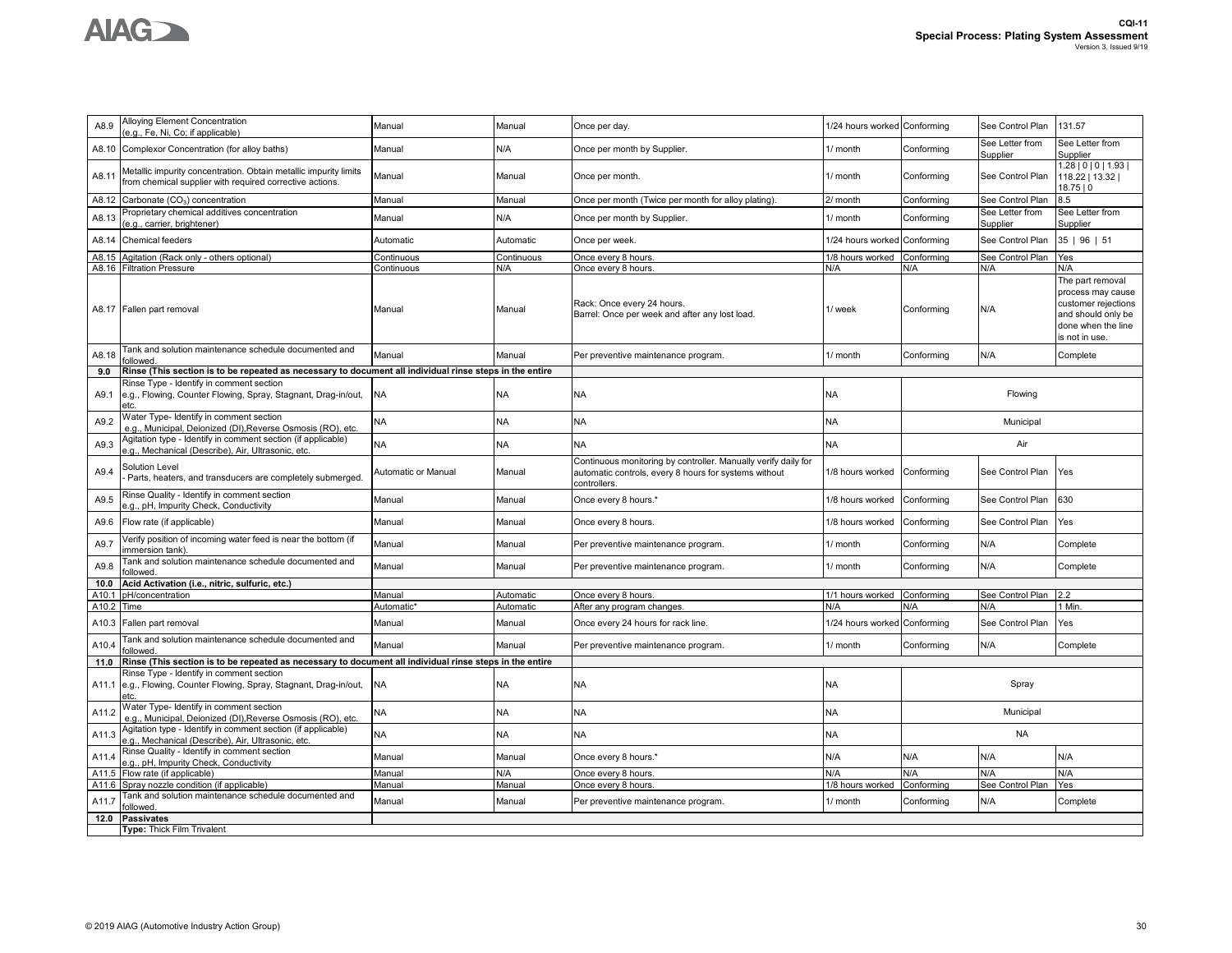|            | Size, volume: Confidential                                                                                              |                                                                                |           |                                                                                                                                         |                              |            |                        |                 |
|------------|-------------------------------------------------------------------------------------------------------------------------|--------------------------------------------------------------------------------|-----------|-----------------------------------------------------------------------------------------------------------------------------------------|------------------------------|------------|------------------------|-----------------|
|            | <b>Chemical supplier: Confidential</b>                                                                                  |                                                                                |           |                                                                                                                                         |                              |            |                        |                 |
|            | A12.1 Concentration                                                                                                     | Automatic or Manual                                                            |           | Prior to production start-up.<br>If automatic control, once per day.<br>f manual, once every 8 hours.                                   | 1/24 hours worked Conforming |            | See Control Plan       | 5.52            |
|            | A12.2 Temperature (Thermocouple)                                                                                        | Automatic<br>Max SAT difference allowed<br>+/- $1^{\circ}$ C ( $2^{\circ}$ F). | Automatic | Continuous monitoring by controller. Manually verify daily.                                                                             | 1/8 hours worked             | Conforming | See Control Plan       | 74              |
| A12.3 Time |                                                                                                                         | Automatic or Manual                                                            | Automatic | Automatic - After any program changes.<br>Manual - every load.'                                                                         | N/A                          | N/A        | N/A                    | Min.            |
| A12.4      | Solution Level<br>Parts, heaters, and transducers are completely submerged.                                             | Automatic or Manual                                                            | Manual    | Continuous monitoring by controller. Manually verify daily for<br>automatic controls, every 8 hours for systems without<br>controllers. | 1/8 hours worked             | Conforming | See Control Plan       | Yes             |
| A12.5 pH   |                                                                                                                         | Automatic*                                                                     | Automatic | Prior to production start-up.<br>If automatic control, once per day.<br>If manual, once every 8 hours.                                  | 1/1 Hours worked             | Conforming | See Control Plan       | 1.9             |
| A12.6      | Agitation                                                                                                               | Automatic                                                                      | Automatic | Once every 8 hours.                                                                                                                     | 1/8 hours worked             | Conforming | See Control Plan       | Yes             |
|            | A12.7 Metallic Impurity level(s) (e.g., Fe, Zn)                                                                         | Manual                                                                         | Manual    | Once per week.                                                                                                                          | 1/ week                      | Conforming | See Control Plan       | 82.83   3357.75 |
|            | A12.8 Fallen part removal                                                                                               | Manual                                                                         | Manual    | Once every 24 hours for rack line.                                                                                                      | /24 hours worked             | Conforming | See Control Plan       | Yes             |
| A12.9      | Tank and solution maintenance schedule documented and<br>ollowed                                                        | Manual                                                                         | Manual    | Per preventive maintenance program.                                                                                                     | 1/ month                     | Conforming | N/A                    | Complete        |
| 13.0       | Rinse (This section is to be repeated as necessary to document all individual rinse steps in the entire                 |                                                                                |           |                                                                                                                                         |                              |            |                        |                 |
| A13.1      | Rinse Type - Identify in comment section<br>e.g., Flowing, Counter Flowing, Spray, Stagnant, Drag-in/out,<br>etc.       | <b>NA</b>                                                                      | <b>NA</b> | <b>NA</b>                                                                                                                               | NA                           |            | <b>Counter Flowing</b> |                 |
| A13.2      | Water Type- Identify in comment section<br>e.g., Municipal, Deionized (DI),Reverse Osmosis (RO), etc.                   | NΑ                                                                             | <b>NA</b> | <b>NA</b>                                                                                                                               | NA                           |            | Municipal              |                 |
| A13.3      | Agitation type - Identify in comment section (if applicable)<br>e.g., Mechanical (Describe), Air, Ultrasonic, etc.      | NA                                                                             | <b>NA</b> | NA                                                                                                                                      | NA                           |            | Air                    |                 |
| A13.4      | Solution Level<br>Parts, heaters, and transducers are completely submerged.                                             | Automatic or Manual                                                            | Manual    | Continuous monitoring by controller. Manually verify daily for<br>automatic controls, every 8 hours for systems without<br>controllers. | 1/8 hours worked             | Conforming | See Control Plan       | Yes             |
| A13.5      | Rinse Quality - Identify in comment section<br>e.g., pH, Impurity Check, Conductivity                                   | Manual                                                                         | Manual    | Once every 8 hours.*                                                                                                                    | 1/8 hours worked             | Conforming | See Control Plan       | 917             |
|            | A13.6 Flow rate (if applicable)                                                                                         | Manual                                                                         | Manual    | Once every 8 hours.                                                                                                                     | 1/8 hours worked             | Conforming | See Control Plan       | Yes             |
| A13.7      | Verify position of incoming water feed is near the bottom (if<br>mmersion tank)                                         | Manual                                                                         | Manual    | Per preventive maintenance program.                                                                                                     | 1/ month                     | Conforming | N/A                    | Complete        |
| A13.8      | Tank and solution maintenance schedule documented and<br>ollowed.                                                       | Manual                                                                         | Manual    | Per preventive maintenance program.                                                                                                     | 1/ month                     | Conforming | N/A                    | Complete        |
| 14.0       | Rinse (This section is to be repeated as necessary to document all individual rinse steps in the entire                 |                                                                                |           |                                                                                                                                         |                              |            |                        |                 |
|            | Rinse Type - Identify in comment section<br>A14.1 e.g., Flowing, Counter Flowing, Spray, Stagnant, Drag-in/out,<br>etc. | <b>NA</b>                                                                      | <b>NA</b> | <b>NA</b>                                                                                                                               | NA                           |            | <b>Counter Flowing</b> |                 |
| A14.2      | Water Type- Identify in comment section<br>e.g., Municipal, Deionized (DI),Reverse Osmosis (RO), etc.                   | <b>NA</b>                                                                      | <b>NA</b> | <b>NA</b>                                                                                                                               | NA                           |            | Municipal              |                 |
| A14.3      | Agitation type - Identify in comment section (if applicable)<br>.a., Mechanical (Describe), Air, Ultrasonic, etc.       | <b>NA</b>                                                                      | <b>NA</b> | <b>NA</b>                                                                                                                               | <b>NA</b>                    |            | Air                    |                 |
| A14.4      | Solution Level<br>Parts, heaters, and transducers are completely submerged.                                             | Automatic or Manual                                                            | Manual    | Continuous monitoring by controller. Manually verify daily for<br>automatic controls, every 8 hours for systems without<br>controllers. | 1/8 hours worked             | Conforming | See Control Plan       | Yes             |
| A14.5      | Rinse Quality - Identify in comment section<br>e.g., pH, Impurity Check, Conductivity                                   | Manual                                                                         | Manual    | Once every 8 hours.*                                                                                                                    | 1/8 hours worked             | Conforming | See Control Plan       | 656             |
| A14.6      | Flow rate (if applicable)                                                                                               | Manual                                                                         | Manual    | Once every 8 hours.                                                                                                                     | 1/8 hours worked             | Conforming | See Control Plan       | Yes             |
| A14.7      | Verify position of incoming water feed is near the bottom (if<br>mmersion tank).                                        | Manual                                                                         | Manual    | Per preventive maintenance program.                                                                                                     | 1/ month                     | Conforming | N/A                    | Complete        |
| A14.8      | Tank and solution maintenance schedule documented and<br>ollowed                                                        | Manual                                                                         | Manual    | Per preventive maintenance program.                                                                                                     | 1/ month                     | Conforming | N/A                    | Complete        |
| 15.0       | Supplemental Treatments - Topcoats, Sealants and Friction Modifiers                                                     |                                                                                |           |                                                                                                                                         |                              |            |                        |                 |
|            | <b>Type: Sealer</b>                                                                                                     |                                                                                |           |                                                                                                                                         |                              |            |                        |                 |
|            | Size, volume: Confidential                                                                                              |                                                                                |           |                                                                                                                                         |                              |            |                        |                 |
|            | <b>Chemical supplier: Confidential</b>                                                                                  |                                                                                |           |                                                                                                                                         |                              |            |                        |                 |
|            |                                                                                                                         |                                                                                |           |                                                                                                                                         |                              |            |                        |                 |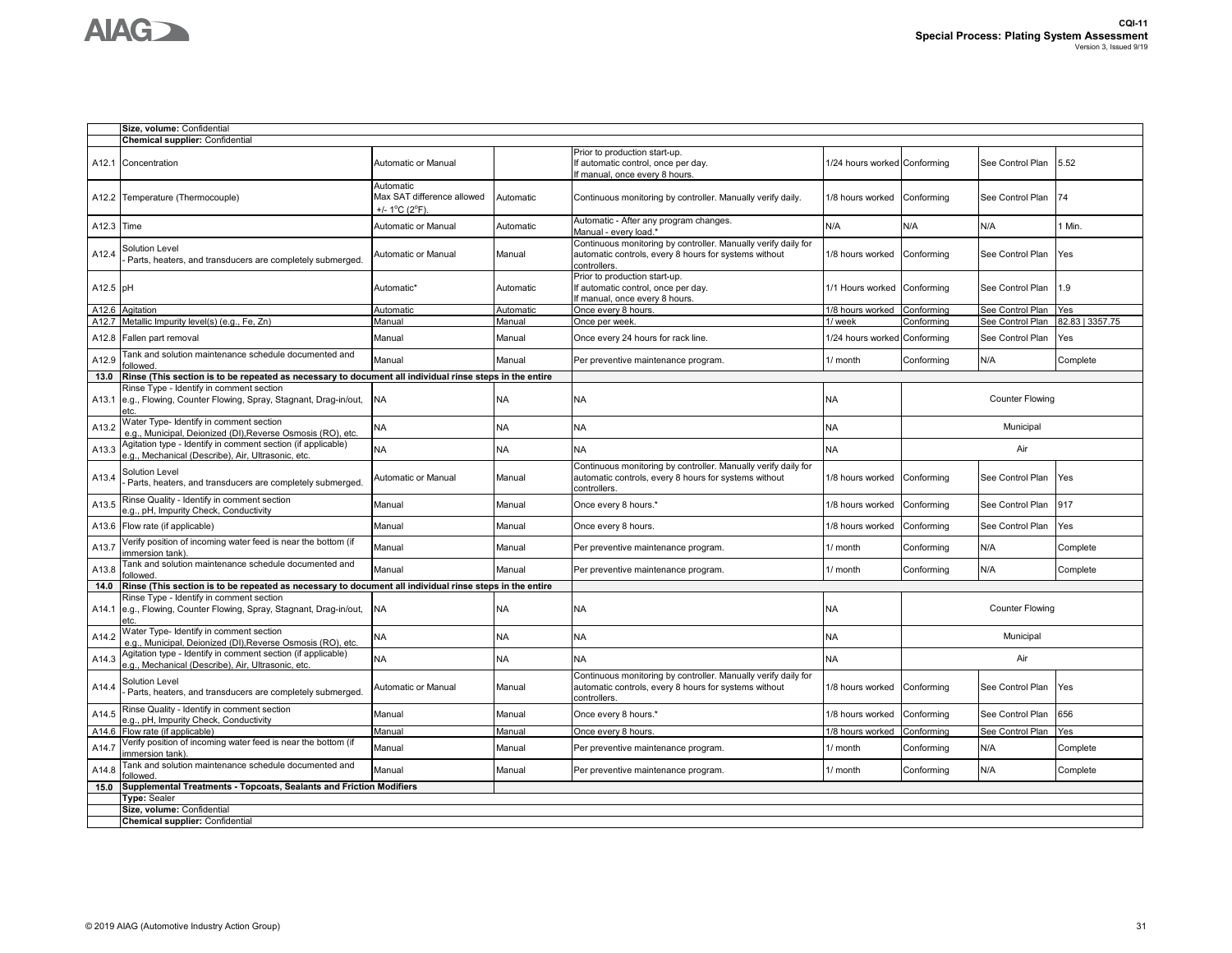

|            | A15.1 Concentration                                                           | Manual                                                                          | Automatic | Prior to production start-up.<br>If automatic control, once per day.<br>If manual, once every 8 hours.                                  | 1/24 hours worked Conforming |                                                                                                         | See Control Plan             | 32.04    |
|------------|-------------------------------------------------------------------------------|---------------------------------------------------------------------------------|-----------|-----------------------------------------------------------------------------------------------------------------------------------------|------------------------------|---------------------------------------------------------------------------------------------------------|------------------------------|----------|
|            | A15.2 Temperature (Thermocouple) (if applicable)                              | Automatic<br>Max SAT difference allowed<br>+/- $1^{\circ}$ C ( $2^{\circ}$ F).  | Automatic | Continuous monitoring by controller. Manually verify daily.                                                                             | 1/8 hours worked             | Conforming                                                                                              | See Control Plan 74          |          |
|            | A15.3 pH (if applicable)                                                      | Automatic or Manual                                                             | Manual    | Prior to production start-up.<br>If automatic control, once per day.<br>If manual, once every 8 hours.                                  | 1/24 hours worked            | Conforming. Data<br>points show that<br>reduced<br>frequency is able<br>to maintain<br>process control. | See Control Plan             | 8.43     |
| A15.4 Time |                                                                               | Automatic*                                                                      | Automatic | After any program changes if automatic.                                                                                                 | N/A                          | N/A                                                                                                     | N/A                          | 1 Min.   |
| A15.5      | Solution Level<br>- Parts, heaters, and transducers are completely submerged. | Automatic or Manual                                                             | Manual    | Continuous monitoring by controller. Manually verify daily for<br>automatic controls, every 8 hours for systems without<br>controllers. | 1/8 hours worked             | Conforming                                                                                              | See Control Plan             | Yes      |
|            | A15.6 Filtration Pressure (if applicable)                                     | Automatic                                                                       |           | Once every 8 hours.                                                                                                                     | N/A                          | N/A                                                                                                     | N/A                          | N/A      |
| A15.7      | Tank and solution maintenance schedule documented and<br>followed.            | Manual                                                                          | Manual    | Per preventive maintenance program.                                                                                                     | $1/m$ onth                   | Conforming                                                                                              | N/A                          | Complete |
| 16.0       | <b>Drying</b>                                                                 |                                                                                 |           |                                                                                                                                         |                              |                                                                                                         |                              |          |
|            | A16.1 Drying Time                                                             | Automatic                                                                       | Automatic | Per Process Sheet and TDS.                                                                                                              | N/A                          | N/A                                                                                                     | N/A                          | 7 Min.   |
|            | A16.2 Drying Temperature (Thermocouple)                                       | Automatic<br>Max SAT difference allowed<br>+/- $5^{\circ}$ C (10 $^{\circ}$ F). | Automatic | Per Process Sheet and TDS.                                                                                                              | N/A                          | N/A                                                                                                     | See Control Plan             | 158      |
|            | A16.3 Verify operation of blowers and/or rotation of dryer.                   | Manual                                                                          | Manual    | Once per 8 hours.                                                                                                                       | 1/8 hours worked             | Conforming                                                                                              | See Control Plan             | Yes      |
|            | A16.4 There is a procedure to ensure dryness of parts.                        | Manual                                                                          | Manual    | Every container and rack.                                                                                                               | Every container<br>and rack. | Conforming                                                                                              | Per customer<br>requirements | N/A      |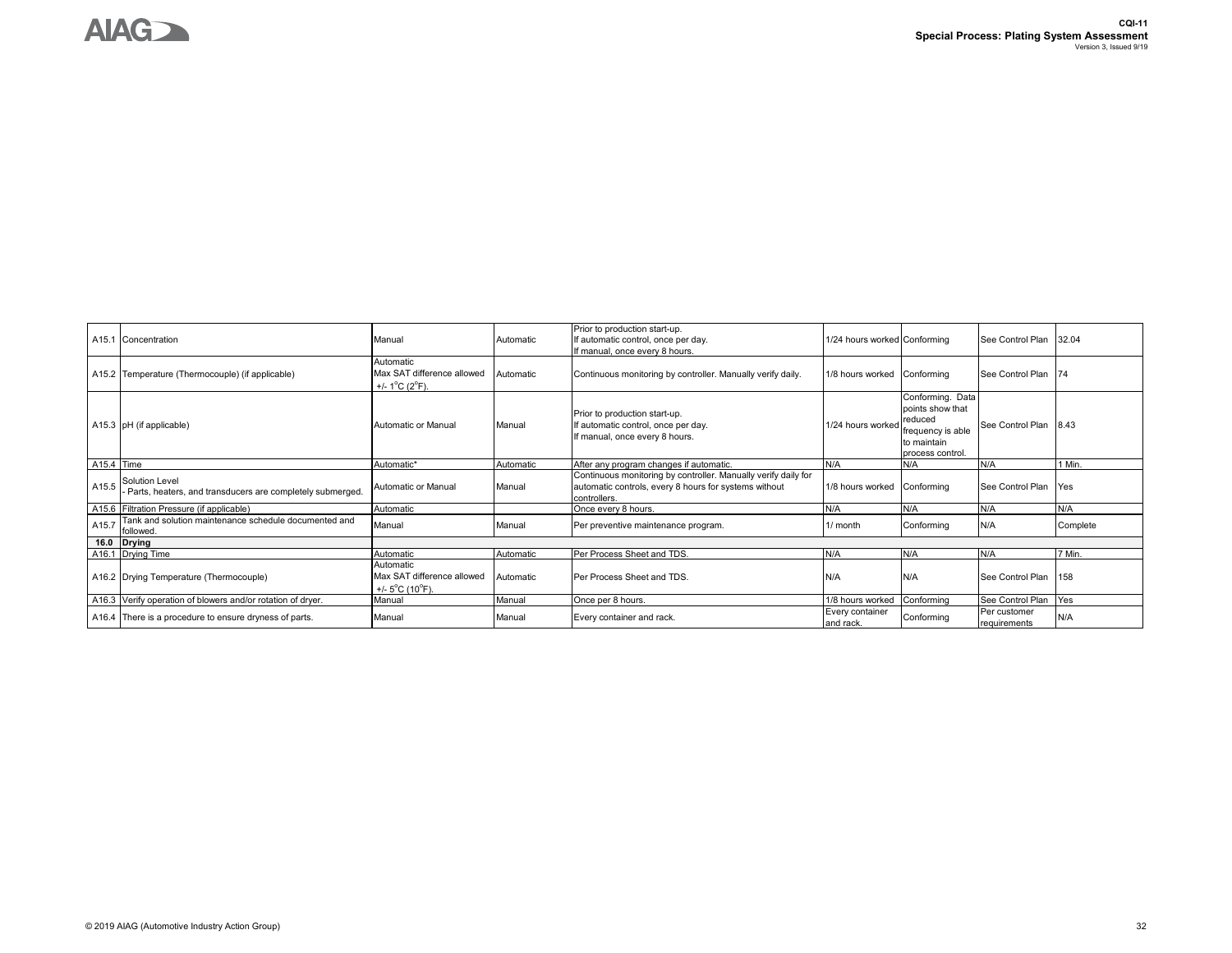# **PROCESS TABLE A - Zinc & Zinc Alloy Plating**

**All requirements given below are subordinate to applicable customer/OEM specific requirements.** 

**The customer may have additional requirements, e.g., inspection testing, greater frequencies, etc. When performing the job audit, the auditor shall verify plater is conforming to customer requirements.**

\*If minimum requirements are not met, provide supporting records to justify actual conditions. To justify reduced monitoring frequencies, a minimum of 30 consecutive measurements (data points) at stated frequencies must be **If any data points at reduced monitoring frequencies are outside of control limits, then revert back to the frequencies stated under the minimum requirements.** 

**Columns H and I are used for the Job Audit (Section 4). Regularly scheduled measurements (e.g., temperature, concentrations, pH) are to be entered in the appropriate row.**

**For sections that are not applicable mark NA in the Comments column.**

**Instruction for creating the table with the form builder:**

**Using the Populate Forms list to the right, select the box that represents the first step of the process flow.**

**Then select the Populate Forms banner and that section of the process table will be added below.**

**For each additional step of the process flow, continue adding sections to the form by selecting the applicable step from the list to the right, followed by selecting the Populate Forms banner. Rinses between process steps are to be included.**

**If using multiple counter flowed rinses only insert one Rinse section, document only the condition of the last rinse tank in the series.**

**Process Line Identification: Line 2**

**Type of Line: Rack** 

|              | <b>Category/Process Steps</b>                                                                                                          | <b>Type of Control</b>                                                          |                                                                  | <b>Monitoring Frequency</b>                                                                                                             |                              | Observation/<br><b>Comments</b>          |                      | <b>Job Audit Measurements</b>                                           |
|--------------|----------------------------------------------------------------------------------------------------------------------------------------|---------------------------------------------------------------------------------|------------------------------------------------------------------|-----------------------------------------------------------------------------------------------------------------------------------------|------------------------------|------------------------------------------|----------------------|-------------------------------------------------------------------------|
| <b>ITEM#</b> |                                                                                                                                        | <b>Minimum Requirement</b>                                                      | <b>Actual Condition</b>                                          | <b>Minimum Requirement</b>                                                                                                              | <b>Actual Condition</b>      | Conformina<br>Nonconforming<br><b>NA</b> | Range                | Actual<br><b>Measurements</b><br>supporting time of<br><b>Job Audit</b> |
| 1.0          | <b>Alkaline Cleaning</b>                                                                                                               |                                                                                 |                                                                  |                                                                                                                                         |                              |                                          |                      |                                                                         |
|              | <b>Type: Soak</b>                                                                                                                      |                                                                                 |                                                                  |                                                                                                                                         |                              |                                          |                      |                                                                         |
|              | Size, volume: Confidential                                                                                                             |                                                                                 |                                                                  |                                                                                                                                         |                              |                                          |                      |                                                                         |
|              | <b>Chemical supplier: Confidential</b>                                                                                                 |                                                                                 |                                                                  |                                                                                                                                         |                              |                                          |                      |                                                                         |
| A1.1         | Temperature (Thermocouple)                                                                                                             | Automatic<br>Max SAT difference allowed<br>+/- $5^{\circ}$ C (10 $^{\circ}$ F). | Automatic                                                        | Continuous monitoring by controller. Manually verify daily.                                                                             | 1/8 hours worked Conforming  |                                          | See Control Plan 170 |                                                                         |
| A1.2         | Concentration                                                                                                                          | Manual                                                                          | Manual                                                           | Once per day.                                                                                                                           | 1/24 hours worked Conforming |                                          | See Control Plan     | 10.92                                                                   |
| A1.3         | Time                                                                                                                                   | Automatic                                                                       | Automatic                                                        | After any program changes.                                                                                                              | N/A                          | N/A                                      | N/A                  | 5 Min.                                                                  |
| A1.4         | Agitation (if applicable)                                                                                                              | Automatic                                                                       | Automatic                                                        | Once every 8 hours.                                                                                                                     | 1/8 hours worked             | Conforming                               | See Control Plan     | Yes                                                                     |
| A1.5         | <b>Solution Level</b><br>Parts, heaters, and transducers are completely submerged.                                                     | Automatic or Manual                                                             | Manual                                                           | Continuous monitoring by controller. Manually verify daily for<br>automatic controls, every 8 hours for systems without<br>controllers. | 1/8 hours worked             | Conforming                               | See Control Plan     | Yes                                                                     |
| A1.6         | <b>Impurity Content Check</b><br>Per chemical supplier recommendation such as:<br>- acid split (oil contamination)<br>alkalinity ratio | Manual                                                                          | Not<br>Recommended by Once per week*<br><b>Chemical Supplier</b> |                                                                                                                                         | N/A                          | N/A                                      | N/A                  | 1.31:1                                                                  |
| A1.7         | Tank and solution maintenance schedule documented and<br>followed.                                                                     | Manual                                                                          | Manual                                                           | Per preventive maintenance program.                                                                                                     | 1/ month                     | Conforming                               | N/A                  | Complete                                                                |
| 2.0          | <b>Alkaline Cleaning</b>                                                                                                               |                                                                                 |                                                                  |                                                                                                                                         |                              |                                          |                      |                                                                         |
|              | Type - Electro (cathodic)                                                                                                              |                                                                                 |                                                                  |                                                                                                                                         |                              |                                          |                      |                                                                         |
|              | Size, volume: Confidential                                                                                                             |                                                                                 |                                                                  |                                                                                                                                         |                              |                                          |                      |                                                                         |
|              | <b>Chemical supplier: Confidential</b>                                                                                                 |                                                                                 |                                                                  |                                                                                                                                         |                              |                                          |                      |                                                                         |
| A2.1         | Temperature (Thermocouple)                                                                                                             | Automatic<br>Max SAT difference allowed<br>+/- $5^{\circ}$ C (10 $^{\circ}$ F). | Automatic                                                        | Continuous monitoring by controller. Manually verify daily.                                                                             | 1/8 hours worked             | Conforming                               | See Control Plan     | 154                                                                     |
| A2.2         | Concentration                                                                                                                          | Manual                                                                          | Manual                                                           | Once per day.                                                                                                                           | 1/24 hours worked Conforming |                                          | See Control Plan     | 10.26                                                                   |
| A2.3         | Time                                                                                                                                   | Automatic                                                                       | Automatic                                                        | After any program changes.                                                                                                              | N/A                          | N/A                                      | N/A                  | 4 Min.                                                                  |
|              | A2.4 Agitation (if applicable)                                                                                                         | Automatic                                                                       | Automatic                                                        | Once every 8 hours.                                                                                                                     | 1/8 hours worked Conforming  |                                          | See Control Plan     | Yes                                                                     |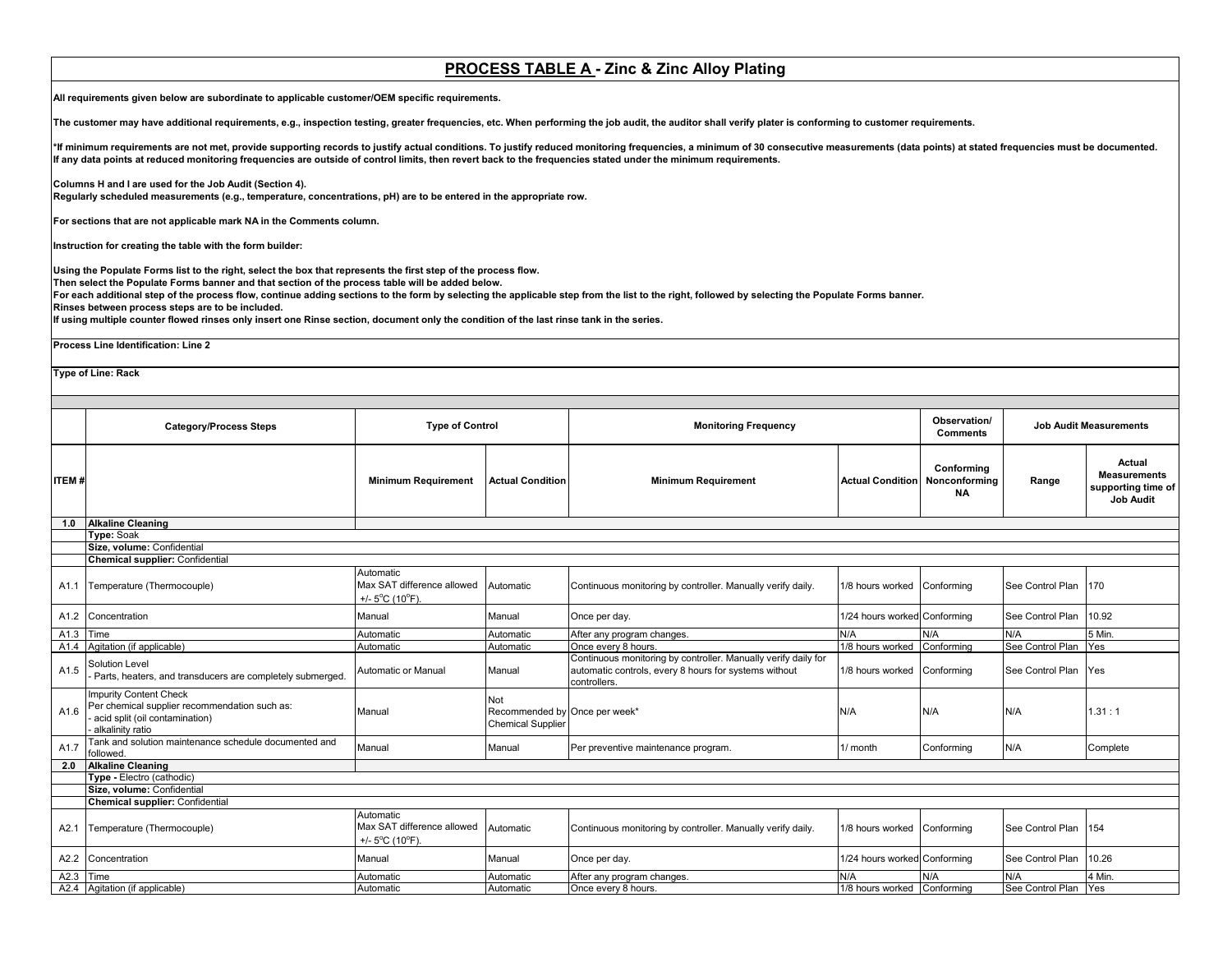| A2.5 Amperage or Voltage Control (if applicable)                                                                                                                              | Automatic           | Automatic                                                        | Once every 8 hours*                                                                                                                     | 1/8 hours worked      | Conformina                                                      | See Control Plan | 14.1                              |
|-------------------------------------------------------------------------------------------------------------------------------------------------------------------------------|---------------------|------------------------------------------------------------------|-----------------------------------------------------------------------------------------------------------------------------------------|-----------------------|-----------------------------------------------------------------|------------------|-----------------------------------|
| Solution Level<br>A2.6<br>Parts, heaters, and transducers are completely submerged.                                                                                           | Automatic or Manual | Manual                                                           | Continuous monitoring by controller. Manually verify daily for<br>automatic controls, every 8 hours for systems without<br>controllers. | 1/8 hours worked      | Conforming                                                      | See Control Plan | Yes                               |
| <b>Impurity Content Check</b><br>Per chemical supplier recommendation such as:<br>A2.7<br>acid split (oil contamination)<br>alkalinity ratio                                  | Manual              | Not<br>Recommended by Once per week*<br><b>Chemical Supplier</b> |                                                                                                                                         | N/A                   | N/A                                                             | N/A              | 1.36:1                            |
| Tank and solution maintenance schedule documented and<br>A2.8<br>followed                                                                                                     | Manual              | Manual                                                           | Per preventive maintenance program.                                                                                                     | 1/ month              | Conforming                                                      | N/A              | Complete                          |
| Rinse (This section is to be repeated as necessary to document all individual rinse steps in the entire<br>3.0                                                                |                     |                                                                  |                                                                                                                                         |                       |                                                                 |                  |                                   |
| Rinse Type - Identify in comment section<br>e.g., Flowing, Counter Flowing, Spray, Stagnant, Drag-in/out,<br>A3.1<br>etc.                                                     | <b>NA</b>           | NA                                                               | NA                                                                                                                                      | NA                    |                                                                 | Flowing          |                                   |
| Vater Type- Identify in comment section<br>A3.2<br>e.g., Municipal, Deionized (DI), Reverse Osmosis (RO), etc.                                                                | <b>NA</b>           | NA.                                                              | <b>NA</b>                                                                                                                               | <b>NA</b>             |                                                                 | Municipal        |                                   |
| Agitation type - Identify in comment section (if applicable)<br>A3.3<br>e.g., Mechanical (Describe), Air, Ultrasonic, etc.                                                    | <b>NA</b>           | Manual                                                           | <b>NA</b>                                                                                                                               | 1/8 hours worked      |                                                                 | Air              |                                   |
| <b>Solution Level</b><br>A3.4<br>Parts, heaters, and transducers are completely submerged                                                                                     | Automatic or Manual | Manual                                                           | Continuous monitoring by controller. Manually verify daily for<br>automatic controls, every 8 hours for systems without<br>controllers. | 1/8 hours worked      | Conforming                                                      | See Control Plan | Yes                               |
| Rinse Quality - Identify in comment section<br>A3.5<br>e.g., pH, Impurity Check, Conductivity                                                                                 | Manual              | Manual                                                           | Once every 8 hours.*                                                                                                                    | 1/8 hours worked      | Conforming                                                      | See Control Plan | 1156                              |
| Flow rate (if applicable)<br>A3.6                                                                                                                                             | Manual              | N/A                                                              | Once every 8 hours                                                                                                                      | 1/8 hours worked      | Conforming                                                      | See Control Plan | Yes                               |
| Tank and solution maintenance schedule documented and<br>A3.7<br>followed                                                                                                     | Manual              | Manual                                                           | Per preventive maintenance program.                                                                                                     | 1/ month              | Conforming                                                      | N/A              | Complete                          |
| Rinse (This section is to be repeated as necessary to document all individual rinse steps in the entire<br>4.0                                                                |                     |                                                                  |                                                                                                                                         |                       |                                                                 |                  |                                   |
| Rinse Type - Identify in comment section<br>e.g., Flowing, Counter Flowing, Spray, Stagnant, Drag-in/out,<br>A4.1<br>etc.                                                     | <b>NA</b>           | NA                                                               | <b>NA</b>                                                                                                                               | <b>NA</b>             |                                                                 | Flowing          |                                   |
| Vater Type- Identify in comment section<br>A4.2<br>e.g., Municipal, Deionized (DI), Reverse Osmosis (RO), etc.                                                                | <b>NA</b>           | NA                                                               | <b>NA</b>                                                                                                                               | NA                    |                                                                 | Municipal        |                                   |
| Agitation type - Identify in comment section (if applicable)<br>A4.3<br>e.g., Mechanical (Describe), Air, Ultrasonic, etc.                                                    | <b>NA</b>           | Manual                                                           | <b>NA</b>                                                                                                                               | 1/8 hours worked      |                                                                 | Air              |                                   |
| Solution Level<br>A4.4<br>Parts, heaters, and transducers are completely submerged                                                                                            | Automatic or Manual | Manual                                                           | Continuous monitoring by controller. Manually verify daily for<br>automatic controls, every 8 hours for systems without<br>controllers. | 1/8 hours worked      | Conforming                                                      | See Control Plan | Yes                               |
| Rinse Quality - Identify in comment section<br>A4.5<br>e.g., pH, Impurity Check, Conductivity                                                                                 | Manual              | Manual                                                           | Once every 8 hours.*                                                                                                                    | 1/8 hours worked      | Conforming                                                      | See Control Plan | 650                               |
| Flow rate (if applicable)<br>A4.6                                                                                                                                             | Manual              | N/A                                                              | Once every 8 hours.                                                                                                                     | 1/8 hours worked      | Conforming                                                      | See Control Plan | Yes                               |
| Verify position of incoming water feed is near the bottom (if<br>A4.7<br>immersion tank).                                                                                     | Manual              | Manual                                                           | Per preventive maintenance program.                                                                                                     | 1/ month              | Conforming                                                      | N/A              | Complete                          |
| Tank and solution maintenance schedule documented and<br>A4.8<br>followed                                                                                                     | Manual              | Manual                                                           | Per preventive maintenance program.                                                                                                     | 1/ month              | Conforming                                                      | N/A              | Complete                          |
| 5.0<br><b>Acid Pickling</b>                                                                                                                                                   |                     |                                                                  |                                                                                                                                         |                       |                                                                 |                  |                                   |
| <b>Type: HCL</b>                                                                                                                                                              |                     |                                                                  |                                                                                                                                         |                       |                                                                 |                  |                                   |
| Size, volume: Confidential                                                                                                                                                    |                     |                                                                  |                                                                                                                                         |                       |                                                                 |                  |                                   |
| <b>Chemical supplier: Confidential</b>                                                                                                                                        |                     |                                                                  |                                                                                                                                         |                       | Conforming. Data                                                |                  |                                   |
| Concentration<br>A5.1                                                                                                                                                         | Manual              | Manual                                                           | Once every 8 hours'                                                                                                                     | 2/24 hours<br>worked. | points show that<br>reduced<br>frequency is able<br>to maintain | See Control Plan | 33.5                              |
|                                                                                                                                                                               |                     |                                                                  |                                                                                                                                         |                       | process control                                                 |                  |                                   |
| Metallic impurity concentration. Obtain metallic impurity limits<br>from chemical supplier with required corrective actions.                                                  | Manual              | Manual                                                           | Once per month.                                                                                                                         | 1/ month              | Conforming                                                      | See Control Plan | 4.39   1778.52  <br>24.43   15.57 |
| Time (Less than 10 Minutes or Customer Specific)<br>A5.3                                                                                                                      | Automatic           | Automatic                                                        | After any program changes.                                                                                                              | N/A                   | N/A                                                             | N/A              | 5 Min.                            |
|                                                                                                                                                                               | Manual              | Manual                                                           | Once every 8 hours.                                                                                                                     | 1/8 hours worked      | Conforming                                                      | See Control Plan | Yes                               |
| A5.2<br>Tank and solution maintenance schedule documented and<br>followed                                                                                                     | Manual              | Manual                                                           | Per preventive maintenance program.                                                                                                     | 1/ month              | Conforming                                                      | N/A              | Complete                          |
| Rinse (This section is to be repeated as necessary to document all individual rinse steps in the entire<br>6.0                                                                |                     |                                                                  |                                                                                                                                         |                       |                                                                 |                  |                                   |
| A5.4 Solution Level<br>A5.5<br>Rinse Type - Identify in comment section<br>e.g., Flowing, Counter Flowing, Spray, Stagnant, Drag-in/out,<br>A6.1<br>etc.                      | <b>NA</b>           | NA                                                               | NA                                                                                                                                      | <b>NA</b>             |                                                                 | Flowing          |                                   |
| Water Type- Identify in comment section<br>A6.2<br>e.g., Municipal, Deionized (DI).Reverse Osmosis (RO), etc.<br>Agitation type - Identify in comment section (if applicable) | <b>NA</b>           | NA                                                               | <b>NA</b>                                                                                                                               | <b>NA</b>             |                                                                 | Municipal        |                                   |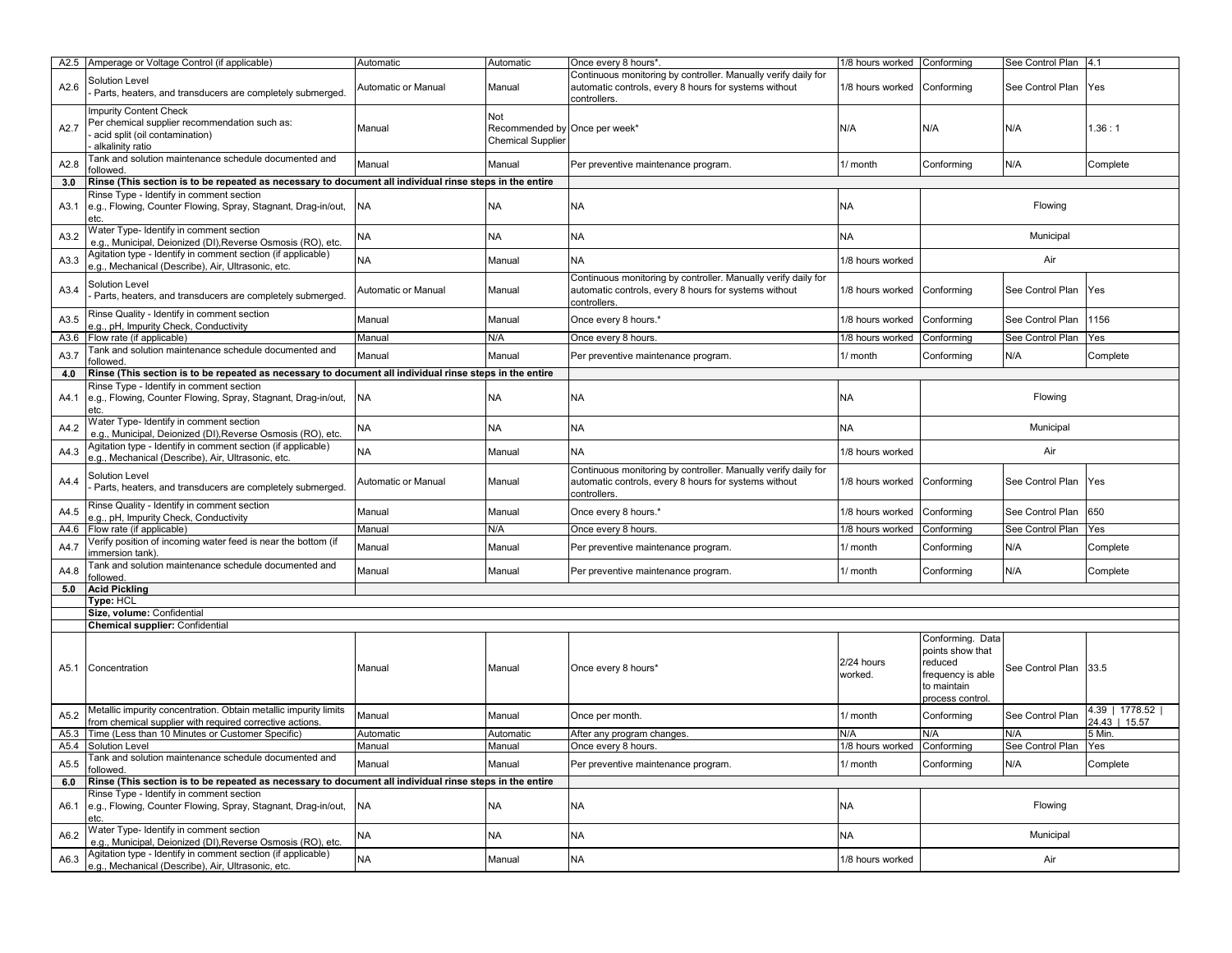| A6.4  | Solution Level<br>Parts, heaters, and transducers are completely submerged.                                                  | Automatic or Manual                          | Manual            | Continuous monitoring by controller. Manually verify daily for<br>automatic controls, every 8 hours for systems without<br>controllers. | 1/8 hours worked             | Conforming                                                                                             | See Control Plan              | Yes                                               |
|-------|------------------------------------------------------------------------------------------------------------------------------|----------------------------------------------|-------------------|-----------------------------------------------------------------------------------------------------------------------------------------|------------------------------|--------------------------------------------------------------------------------------------------------|-------------------------------|---------------------------------------------------|
| A6.5  | Rinse Quality - Identify in comment section<br>e.g., pH, Impurity Check, Conductivity                                        | Manual                                       | Manual            | Once every 8 hours.*                                                                                                                    | 1/8 hours worked             | Conforming                                                                                             | See Control Plan              | 47120                                             |
| A6.6  | Flow rate (if applicable)                                                                                                    | Manual                                       | N/A               | Once every 8 hours                                                                                                                      | 1/8 hours worked             | Conforming                                                                                             | See Control Plan              | Yes                                               |
| A6.7  | /erify position of incoming water feed is near the bottom (if<br>immersion tank)                                             | Manual                                       | Manual            | Per preventive maintenance program.                                                                                                     | 1/ month                     | Conforming                                                                                             | N/A                           | Complete                                          |
| A6.8  | Tank and solution maintenance schedule documented and<br>ollowed                                                             | Manual                                       | Manual            | Per preventive maintenance program.                                                                                                     | 1/ month                     | Conforming                                                                                             | N/A                           | Complete                                          |
| 7.0   | Rinse (This section is to be repeated as necessary to document all individual rinse steps in the entire                      |                                              |                   |                                                                                                                                         |                              |                                                                                                        |                               |                                                   |
| A7.1  | Rinse Type - Identify in comment section<br>e.g., Flowing, Counter Flowing, Spray, Stagnant, Drag-in/out,<br>etc.            | <b>NA</b>                                    | <b>NA</b>         | <b>NA</b>                                                                                                                               | <b>NA</b>                    |                                                                                                        | Flowing                       |                                                   |
| A7.2  | Vater Type- Identify in comment section<br>e.g., Municipal, Deionized (DI), Reverse Osmosis (RO), etc                        | <b>NA</b>                                    | <b>NA</b>         | <b>NA</b>                                                                                                                               | <b>NA</b>                    |                                                                                                        | Municipal                     |                                                   |
| A7.3  | Agitation type - Identify in comment section (if applicable)<br>e.g., Mechanical (Describe), Air, Ultrasonic, etc.           | <b>NA</b>                                    | Manual            | <b>NA</b>                                                                                                                               | 1/8 hours worked             |                                                                                                        | Air                           |                                                   |
| A7.4  | <b>Solution Level</b><br>Parts, heaters, and transducers are completely submerged.                                           | Automatic or Manual                          | Manual            | Continuous monitoring by controller. Manually verify daily for<br>automatic controls, every 8 hours for systems without<br>controllers. | 1/8 hours worked             | Conforming                                                                                             | See Control Plan              | Yes                                               |
| A7.5  | Rinse Quality - Identify in comment section<br>.g., pH, Impurity Check, Conductivity                                         | Manual                                       | Manual            | Once every 8 hours.*                                                                                                                    | 1/8 hours worked             | Conforming                                                                                             | See Control Plan              | 766                                               |
| A7.6  | Flow rate (if applicable)                                                                                                    | Manual                                       | N/A               | Once every 8 hours                                                                                                                      | 1/8 hours worked             | Conforming                                                                                             | See Control Plan              | Yes                                               |
| A7.7  | /erify position of incoming water feed is near the bottom (if<br>mmersion tank)                                              | Manual                                       | Manual            | Per preventive maintenance program.                                                                                                     | 1/ month                     | Conforming                                                                                             | N/A                           | Complete                                          |
| A7.8  | Tank and solution maintenance schedule documented and<br>ollowed.                                                            | Manual                                       | Manual            | Per preventive maintenance program.                                                                                                     | 1/ month                     | Conforming                                                                                             | N/A                           | Complete                                          |
| 8.0   | <b>Alkaline Plating Bath</b>                                                                                                 |                                              |                   |                                                                                                                                         |                              |                                                                                                        |                               |                                                   |
|       | Type: Zinc-Nickel                                                                                                            |                                              |                   |                                                                                                                                         |                              |                                                                                                        |                               |                                                   |
|       | Size, volume: Confidential                                                                                                   |                                              |                   |                                                                                                                                         |                              |                                                                                                        |                               |                                                   |
|       | <b>Chemical supplier: Confidential</b>                                                                                       | Automatic                                    |                   |                                                                                                                                         |                              |                                                                                                        |                               |                                                   |
| A8.1  | Temperature (Thermocouple)                                                                                                   | Max SAT difference allowed<br>+/- 3°C (5°F). | Automatic         | Continuous monitoring by controller. Manually verify daily.                                                                             | 1/8 hours worked             | Conforming                                                                                             | See Control Plan              | 76                                                |
| A8.2  | Time                                                                                                                         | <b>Automatic or Manual</b>                   | Automatic         | Automatic - After any program changes. Manual - every load.'                                                                            | N/A                          | N/A                                                                                                    | N/A                           | 27 Min.                                           |
| A8.3  | Solution Level<br>Parts, heaters, and transducers are completely submerged.                                                  | Automatic or Manual                          | Manual            | Continuous monitoring by controller. Manually verify daily for<br>automatic controls, every 8 hours for systems without<br>controllers  | 1/8 hours worked             | Conforming                                                                                             | See Control Plan              | Yes                                               |
| A8.4  | Current/Voltage                                                                                                              | <b>Automatic or Manual</b>                   | Manual            | Once every 8 hours.                                                                                                                     | 1/8 hours worked             | Conforming                                                                                             | See Control Plan              | 5.9                                               |
| A8.5  | Plating Test Cell (Hull Cell)                                                                                                | Manual                                       | Manual            | Once per day.                                                                                                                           | 1/24 hours worked            | Conforming                                                                                             | See Control Plan              | 3.29   19.37                                      |
| A8.6  | Zinc Generator Tank (if applicable)<br>-Caustic Concentration<br>-Zinc Concentration                                         | <b>Automatic or Manual</b>                   | Manual            | Once every 8 hours.                                                                                                                     | 2/24 hours worke             | Conforming. Data<br>points show that<br>reduced<br>frequency is able<br>to maintain<br>process control | See Control Plan 2.65   19.37 |                                                   |
| A8.7  | <b>Caustic Concentration</b>                                                                                                 | Manual                                       | Manual            | Once per day.                                                                                                                           | 1/24 hours worked Conforming |                                                                                                        | See Control Plan              | 19.05                                             |
| A8.8  | Zinc Concentration                                                                                                           | Manual                                       | Manual            | Once per day.                                                                                                                           | 2/24 hours worked Conforming |                                                                                                        | See Control Plan              | 1.75                                              |
| A8.9  | Alloying Element Concentration<br>(e.g., Fe, Ni, Co; if applicable)                                                          | Manual                                       | Manual            | Once per day.                                                                                                                           | 1/24 hours worked Conforming |                                                                                                        | See Control Plan              | 2069.65                                           |
| A8.10 | Complexor Concentration (for alloy baths)                                                                                    | Manual                                       | N/A               | Once per month by Supplier.                                                                                                             | 1/ month                     | Conforming                                                                                             | See Letter from<br>Supplier   | See Letter from<br>Supplier                       |
| A8.11 | Metallic impurity concentration. Obtain metallic impurity limits<br>from chemical supplier with required corrective actions. | Manual                                       | Manual            | Once per month.                                                                                                                         | 1/ month                     | Conforming                                                                                             | See Control Plan              | 117.97   0.68   0   0    <br>13.12   0   6.81   0 |
| A8.12 | Carbonate (CO <sub>3</sub> ) concentration                                                                                   | Manual                                       | Manual            | Once per month (Twice per month for alloy plating)                                                                                      | 2/ month                     | Conforming                                                                                             | See Control Plan              | 9.4                                               |
| A8.13 | roprietary chemical additives concentration<br>e.g., carrier, brightener)                                                    | Manual                                       | N/A               | Once per month by Supplier.                                                                                                             | 1/ month                     | Conforming                                                                                             | See Letter from<br>Supplier   | See Letter from<br>Supplier                       |
| A8.14 | <b>Chemical feeders</b>                                                                                                      | Automatic                                    | Automatic         | Once per week.                                                                                                                          | 1/24 hours worked            | Conforming                                                                                             | See Control Plan              | 240   82   230                                    |
| A8.15 | Agitation (Rack only - others optional)<br>A8.16 Filtration Pressure                                                         | Continuous<br>Continuous                     | Continuous<br>N/A | Once every 8 hours<br>Once every 8 hours.                                                                                               | 1/8 hours worked<br>N/A      | Conformina<br>N/A                                                                                      | See Control Plan<br>N/A       | Yes<br>N/A                                        |
|       |                                                                                                                              |                                              |                   |                                                                                                                                         |                              |                                                                                                        |                               |                                                   |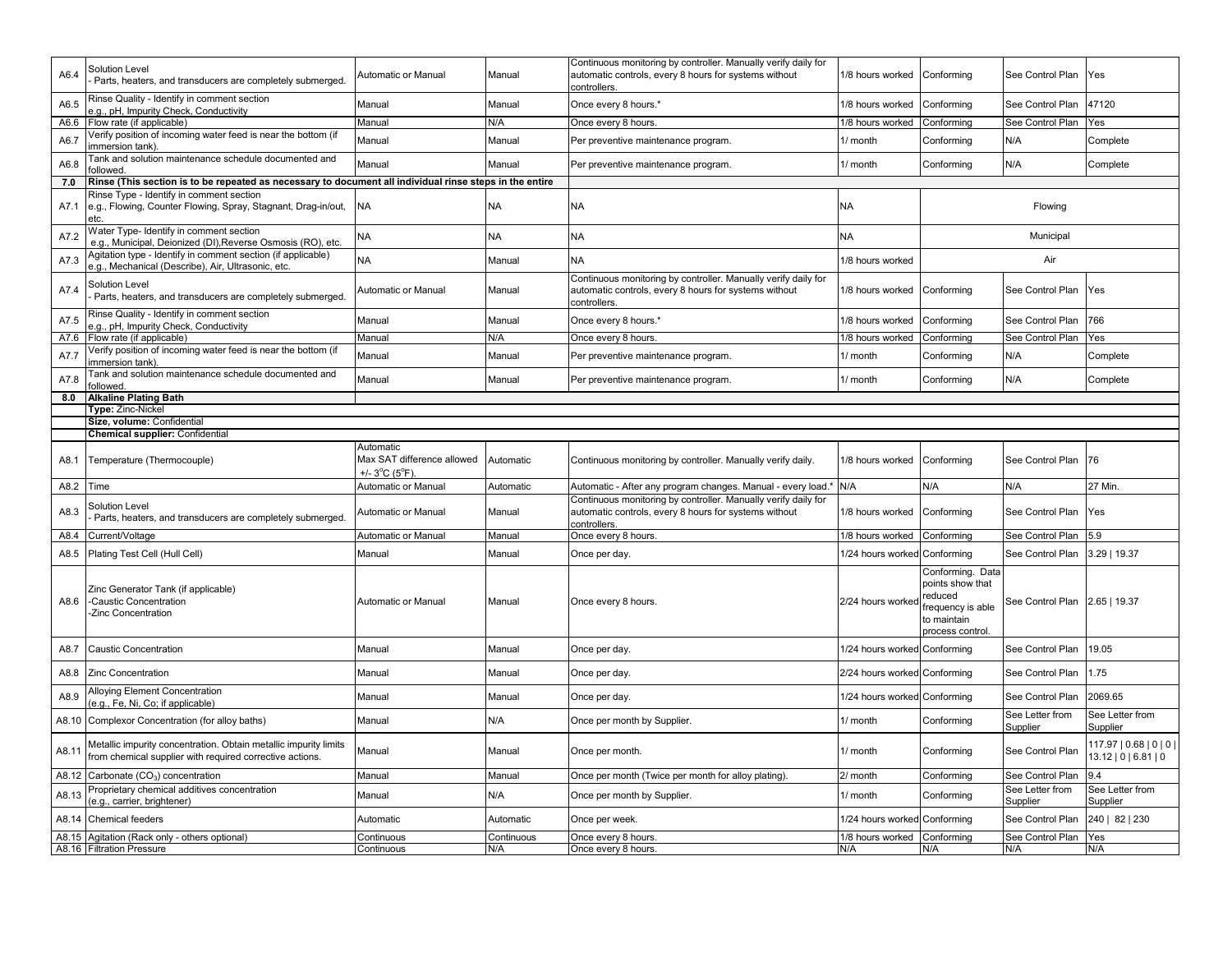|                | A8.17 Fallen part removal                                                                                          | Manual                                                    | Manual                 | Rack: Once every 24 hours.<br>Barrel: Once per week and after any lost load.                                                            | 1/ week                      | Conforming        | N/A                     | The part removal<br>process may cause<br>customer rejections<br>and should only be<br>done when the line<br>is not in use. |
|----------------|--------------------------------------------------------------------------------------------------------------------|-----------------------------------------------------------|------------------------|-----------------------------------------------------------------------------------------------------------------------------------------|------------------------------|-------------------|-------------------------|----------------------------------------------------------------------------------------------------------------------------|
| A8.18          | Tank and solution maintenance schedule documented and<br>followed.                                                 | Manual                                                    |                        | Per preventive maintenance program.                                                                                                     | 1/ month                     | Conforming        | N/A                     | Complete                                                                                                                   |
| 9.0            | Rinse (This section is to be repeated as necessary to document all individual rinse steps in the entire            |                                                           |                        |                                                                                                                                         |                              |                   |                         |                                                                                                                            |
| A9.1           | Rinse Type - Identify in comment section<br>e.g., Flowing, Counter Flowing, Spray, Stagnant, Drag-in/out,<br>etc.  | NA                                                        | <b>NA</b>              | <b>NA</b>                                                                                                                               | <b>NA</b>                    |                   | Stagnant                |                                                                                                                            |
| A9.2           | Water Type- Identify in comment section<br>e.g., Municipal, Deionized (DI), Reverse Osmosis (RO), etc.             | NA                                                        | <b>NA</b>              | <b>NA</b>                                                                                                                               | NA                           |                   | Municipal               |                                                                                                                            |
| A9.3           | Agitation type - Identify in comment section (if applicable)<br>e.g., Mechanical (Describe), Air, Ultrasonic, etc. | NA.                                                       | Manual                 | <b>NA</b>                                                                                                                               | 1/8 hours worked             |                   | Air                     |                                                                                                                            |
| A9.4           | <b>Solution Level</b><br>Parts, heaters, and transducers are completely submerged.                                 | Automatic or Manual                                       | Manual                 | Continuous monitoring by controller. Manually verify daily for<br>automatic controls, every 8 hours for systems without<br>controllers. | 1/8 hours worked             | Conforming        | See Control Plan        | Yes                                                                                                                        |
| A9.5           | Rinse Quality - Identify in comment section<br>e.g., pH, Impurity Check, Conductivity                              | Manual                                                    | Manual                 | Once every 8 hours.*                                                                                                                    | 1/8 hours worked             | Conforming        | See Control Plan        | 1300                                                                                                                       |
| A9.6           | Flow rate (if applicable)                                                                                          | Manual                                                    | N/A                    | Once every 8 hours.                                                                                                                     | 1/8 hours worked             | Conforming        | See Control Plan        | Yes                                                                                                                        |
| A9.7           | Verify position of incoming water feed is near the bottom (if<br>immersion tank).                                  | Manual                                                    | Manual                 | Per preventive maintenance program.                                                                                                     | 1/ month                     | Conforming        | N/A                     | Complete                                                                                                                   |
| A9.8           | Tank and solution maintenance schedule documented and<br>followed.                                                 | Manual                                                    | Manual                 | Per preventive maintenance program.                                                                                                     | 1/ month                     | Conforming        | N/A                     | Complete                                                                                                                   |
| 10.0           | Rinse (This section is to be repeated as necessary to document all individual rinse steps in the entire            |                                                           |                        |                                                                                                                                         |                              |                   |                         |                                                                                                                            |
| A10.1          | Rinse Type - Identify in comment section<br>e.g., Flowing, Counter Flowing, Spray, Stagnant, Drag-in/out,<br>etc.  | NA                                                        | <b>NA</b>              | NA                                                                                                                                      | <b>NA</b>                    |                   | Stagnant                |                                                                                                                            |
| A10.2          | Water Type- Identify in comment section<br>e.g., Municipal, Deionized (DI), Reverse Osmosis (RO), etc.             | <b>NA</b>                                                 | <b>NA</b>              | <b>NA</b>                                                                                                                               | <b>NA</b>                    |                   | Municipal               |                                                                                                                            |
| A10.3          | Agitation type - Identify in comment section (if applicable)<br>e.g., Mechanical (Describe), Air, Ultrasonic, etc. | NA                                                        | Manual                 | NA                                                                                                                                      | 1/8 hours worked             |                   | Air                     |                                                                                                                            |
| A10.4          | Solution Level<br>Parts, heaters, and transducers are completely submerged.                                        | Automatic or Manual                                       | Manual                 | Continuous monitoring by controller. Manually verify daily for<br>automatic controls, every 8 hours for systems without<br>controllers. | 1/8 hours worked             | Conforming        | See Control Plan        | Yes                                                                                                                        |
| A10.5          | Rinse Quality - Identify in comment section<br>e.g., pH, Impurity Check, Conductivity                              | Manual                                                    | Manual                 | Once every 8 hours.*                                                                                                                    | 1/8 hours worked             | Conforming        | See Control Plan        | 600                                                                                                                        |
| A10.6          | Flow rate (if applicable)                                                                                          | Manual                                                    | N/A                    | Once every 8 hours.                                                                                                                     | 1/8 hours worked             | Conforming        | See Control Plan        | Yes                                                                                                                        |
| A10.7          | Verify position of incoming water feed is near the bottom (if                                                      | Manual                                                    | Manual                 | Per preventive maintenance program.                                                                                                     | 1/ month                     | Conforming        | N/A                     | Complete                                                                                                                   |
|                | immersion tank).<br>Tank and solution maintenance schedule documented and                                          |                                                           |                        |                                                                                                                                         |                              |                   |                         |                                                                                                                            |
| A10.8          | followed.                                                                                                          | Manual                                                    | Manual                 | Per preventive maintenance program.                                                                                                     | 1/ month                     | Conforming        | N/A                     | Complete                                                                                                                   |
| 11.0           | Acid Activation (i.e., nitric, sulfuric, etc.)                                                                     |                                                           |                        |                                                                                                                                         |                              |                   |                         |                                                                                                                            |
| A11.1<br>A11.2 | pH/concentration                                                                                                   | Manual<br>Automatic*                                      | Automatic<br>Automatic | Once every 8 hours.                                                                                                                     | 1/1 hours worked<br>N/A      | Conforming<br>N/A | See Control Plan<br>N/A | 6.2<br>1 Mon.                                                                                                              |
| A11.3          | Time<br>Fallen part removal                                                                                        | Manual                                                    | Manual                 | After any program changes<br>Once every 24 hours for rack line.                                                                         | 1/24 hours worked            | Conforming        | See Control Plan        | Yes                                                                                                                        |
| A11.4          | Tank and solution maintenance schedule documented and                                                              | Vlanual                                                   | Manual                 | Per preventive maintenance program.                                                                                                     | 1/ month                     | Conforming        | N/A                     | Complete                                                                                                                   |
| 12.0           | followed.<br>Passivates                                                                                            |                                                           |                        |                                                                                                                                         |                              |                   |                         |                                                                                                                            |
|                | Type: Thick Film Trivalent                                                                                         |                                                           |                        |                                                                                                                                         |                              |                   |                         |                                                                                                                            |
|                | Size, volume: Confidential                                                                                         |                                                           |                        |                                                                                                                                         |                              |                   |                         |                                                                                                                            |
|                | <b>Chemical supplier: Confidential</b>                                                                             |                                                           |                        |                                                                                                                                         |                              |                   |                         |                                                                                                                            |
|                | A12.1 Concentration                                                                                                | Automatic or Manual                                       | Automatic              | Prior to production start-up.<br>If automatic control, once per day.<br>f manual, once every 8 hours.                                   | 1/24 hours worked Conforming |                   | See Control Plan        | 16.25                                                                                                                      |
|                | A12.2 Temperature (Thermocouple)                                                                                   | Automatic<br>Max SAT difference allowed<br>+/- 1°C (2°F). | Automatic              | Continuous monitoring by controller. Manually verify daily.                                                                             | 1/8 hours worked             | Conforming        | See Control Plan        | 98                                                                                                                         |
| A12.3 Time     |                                                                                                                    | Automatic or Manual                                       | Automatic              | Automatic - After any program changes.<br>Manual - every load.*                                                                         | N/A                          | N/A               | N/A                     | 1 Min.                                                                                                                     |
| A12.4          | Solution Level<br>Parts, heaters, and transducers are completely submerged.                                        | Automatic or Manual                                       | Manual                 | Continuous monitoring by controller. Manually verify daily for<br>automatic controls, every 8 hours for systems without<br>controllers. | 1/8 hours worked             | Conforming        | See Control Plan        | Yes                                                                                                                        |
| A12.5 pH       |                                                                                                                    | Automatic*                                                | Automatic              | Prior to production start-up.<br>If automatic control, once per day.<br>If manual, once every 8 hours.                                  | 1/1 Hours worked Conforming  |                   | See Control Plan 2.24   |                                                                                                                            |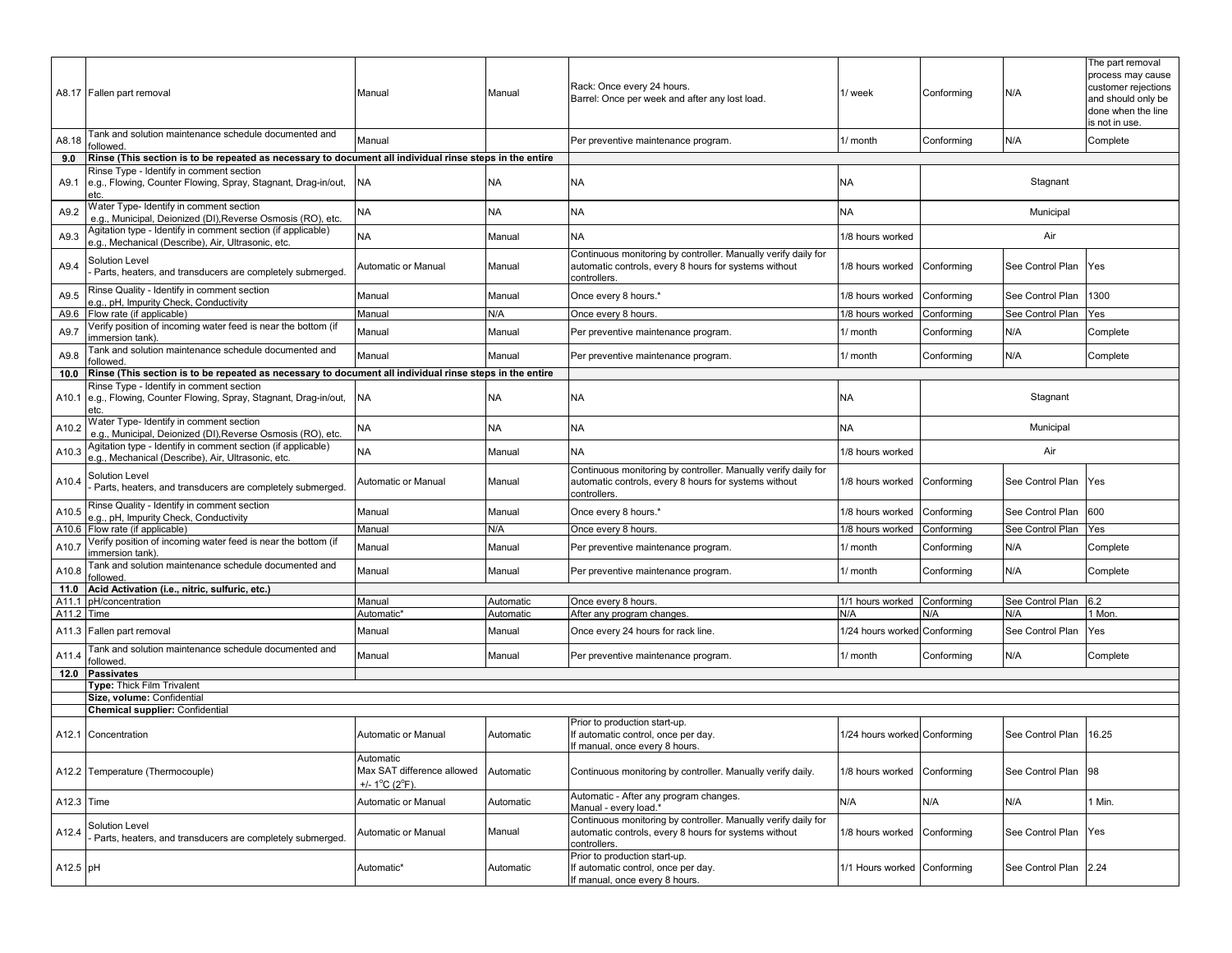|                   | A12.6 Agitation                                                                                                    | Automatic                                                                          | Automatic | Once every 8 hours.                                                                                                                     | 1/8 hours worked             | Conforming                                                                                              | See Control Plan Yes         |                                                  |
|-------------------|--------------------------------------------------------------------------------------------------------------------|------------------------------------------------------------------------------------|-----------|-----------------------------------------------------------------------------------------------------------------------------------------|------------------------------|---------------------------------------------------------------------------------------------------------|------------------------------|--------------------------------------------------|
| A12.7             | Metallic Impurity level(s) (e.g., Fe, Zn)                                                                          | Manual                                                                             | Manual    | Once per week.                                                                                                                          | Once per week                | Conformina                                                                                              | See Control Plan             | 272.77   8028.63                                 |
|                   | A12.8 Fallen part removal                                                                                          | Manual                                                                             | Manual    | Once every 24 hours for rack line.                                                                                                      | 1/24 hours worked Conforming |                                                                                                         | See Control Plan             | Yes                                              |
| A12.9             | ank and solution maintenance schedule documented and<br>ollowed                                                    | Manual                                                                             | Manual    | Per preventive maintenance program.                                                                                                     | 1/ month                     | Conforming                                                                                              | N/A                          | Complete                                         |
| 13.0              | Rinse (This section is to be repeated as necessary to document all individual rinse steps in the entire            |                                                                                    |           |                                                                                                                                         |                              |                                                                                                         |                              |                                                  |
| A13.1             | Rinse Type - Identify in comment section<br>e.g., Flowing, Counter Flowing, Spray, Stagnant, Drag-in/out,<br>etc.  | <b>NA</b>                                                                          | <b>NA</b> | <b>NA</b>                                                                                                                               | <b>NA</b>                    |                                                                                                         | Flowing                      |                                                  |
| A13.2             | <b>Nater Type- Identify in comment section</b><br>e.g., Municipal, Deionized (DI), Reverse Osmosis (RO), etc.      | <b>NA</b>                                                                          | <b>NA</b> | <b>NA</b>                                                                                                                               | <b>NA</b>                    |                                                                                                         | Municipal                    |                                                  |
| A13.3             | Agitation type - Identify in comment section (if applicable)<br>e.g., Mechanical (Describe), Air, Ultrasonic, etc. | <b>NA</b>                                                                          | Manual    | <b>NA</b>                                                                                                                               | 1/8 hours worked             |                                                                                                         | Air                          |                                                  |
| A13.4             | <b>Solution Level</b><br>Parts, heaters, and transducers are completely submerged.                                 | Automatic or Manual                                                                | Manual    | Continuous monitoring by controller. Manually verify daily for<br>automatic controls, every 8 hours for systems without<br>controllers. | 1/8 hours worked             | Conforming                                                                                              | See Control Plan             | Yes                                              |
| A13.5             | Rinse Quality - Identify in comment section<br>.g., pH, Impurity Check, Conductivity                               | Manual                                                                             | Manual    | Once every 8 hours.*                                                                                                                    | 1/8 hours worked             | Conforming                                                                                              | See Control Plan             | 500                                              |
|                   | A13.6 Flow rate (if applicable)                                                                                    | Manual                                                                             | N/A       | Once every 8 hours.                                                                                                                     | 1/8 hours worked             | Conforming                                                                                              | See Control Plan             | Yes                                              |
| A13.7             | erify position of incoming water feed is near the bottom (if<br>mmersion tank)                                     | Manual                                                                             | Manual    | Per preventive maintenance program.                                                                                                     | 1/ month                     | Conforming                                                                                              | N/A                          | Complete                                         |
| A13.8             | Tank and solution maintenance schedule documented and<br>ollowed                                                   | Manual                                                                             | Manual    | Per preventive maintenance program.                                                                                                     | 1/ month                     | Conforming                                                                                              | N/A                          | Complete                                         |
| 14.0              | Supplemental Treatments - Topcoats, Sealants and Friction Modifiers                                                |                                                                                    |           |                                                                                                                                         |                              |                                                                                                         |                              |                                                  |
|                   | Type: Sealer                                                                                                       |                                                                                    |           |                                                                                                                                         |                              |                                                                                                         |                              |                                                  |
|                   | Size, volume: Confidential                                                                                         |                                                                                    |           |                                                                                                                                         |                              |                                                                                                         |                              |                                                  |
|                   | <b>Chemical supplier: Confidential</b>                                                                             |                                                                                    |           |                                                                                                                                         |                              |                                                                                                         |                              |                                                  |
|                   | A <sub>14.1</sub> Concentration                                                                                    | Manual                                                                             | Manual    | Prior to production start-up.<br>If automatic control, once per day.<br>If manual, once every 8 hours.                                  | 1/24 hours worked            | Conforming.<br>Dumped and<br>replaced every<br>day.                                                     | See Control Plan             | Conformina.<br>Dumped and<br>replaced every day. |
|                   | A14.2 Temperature (Thermocouple) (if applicable)                                                                   | Automatic<br>Max SAT difference allowed<br>+/- 1 <sup>o</sup> C (2 <sup>o</sup> F) | Automatic | Continuous monitoring by controller. Manually verify daily.                                                                             | 1/8 hours worked             | Conforming                                                                                              | See Control Plan             | 120                                              |
|                   | A14.3 pH (if applicable)                                                                                           | Automatic or Manual                                                                | Manual    | Prior to production start-up.<br>If automatic control, once per day.<br>If manual, once every 8 hours.                                  | 1/24 hours worked            | Conforming. Data<br>points show that<br>reduced<br>frequency is able<br>to maintain<br>process control. | See Control Plan             | 10.95                                            |
| $A14.4$ Time      |                                                                                                                    | Automatic*                                                                         | Automatic | After any program changes if automatic.                                                                                                 | N/A                          | N/A                                                                                                     | N/A                          | 1 Min.                                           |
| A14.5             | Solution Level<br>Parts, heaters, and transducers are completely submerged.                                        | Automatic or Manual                                                                | Manual    | Continuous monitoring by controller. Manually verify daily for<br>automatic controls, every 8 hours for systems without<br>controllers. | 1/8 hours worked             | Conforming                                                                                              | See Control Plan             | Yes                                              |
| A14.6             | Filtration Pressure (if applicable)                                                                                | Automatic                                                                          | N/A       | Once every 8 hours.                                                                                                                     | N/A                          | N/A                                                                                                     | N/A                          | N/A                                              |
| A14.7             | Tank and solution maintenance schedule documented and<br>ollowed                                                   | Manual                                                                             | Manual    | Per preventive maintenance program.                                                                                                     | 1/ month                     | Conforming                                                                                              | N/A                          | Complete                                         |
| 15.0              | <b>Drying</b>                                                                                                      |                                                                                    |           |                                                                                                                                         |                              |                                                                                                         |                              |                                                  |
| A <sub>15.1</sub> | <b>Drying Time</b>                                                                                                 | Automatic                                                                          | Automatic | Per Process Sheet and TDS.                                                                                                              | N/A                          | N/A                                                                                                     | N/A                          | 6 Min.                                           |
|                   | A15.2 Drying Temperature (Thermocouple)                                                                            | Automatic<br>Max SAT difference allowed<br>+/- $5^{\circ}$ C (10 $^{\circ}$ F)     | Automatic | Per Process Sheet and TDS.                                                                                                              | N/A                          | N/A                                                                                                     | See Control Plan             | 160                                              |
| A15.3             | /erify operation of blowers and/or rotation of dryer.                                                              | Manual                                                                             | Manual    | Once per 8 hours.                                                                                                                       | 1/8 hours worked             | Conforming                                                                                              | See Control Plan             | Yes                                              |
|                   | A15.4 There is a procedure to ensure dryness of parts.                                                             | Manual                                                                             | Manual    | Every container and rack.                                                                                                               | Every container<br>and rack. | Conforming                                                                                              | Per customer<br>requirements | N/A                                              |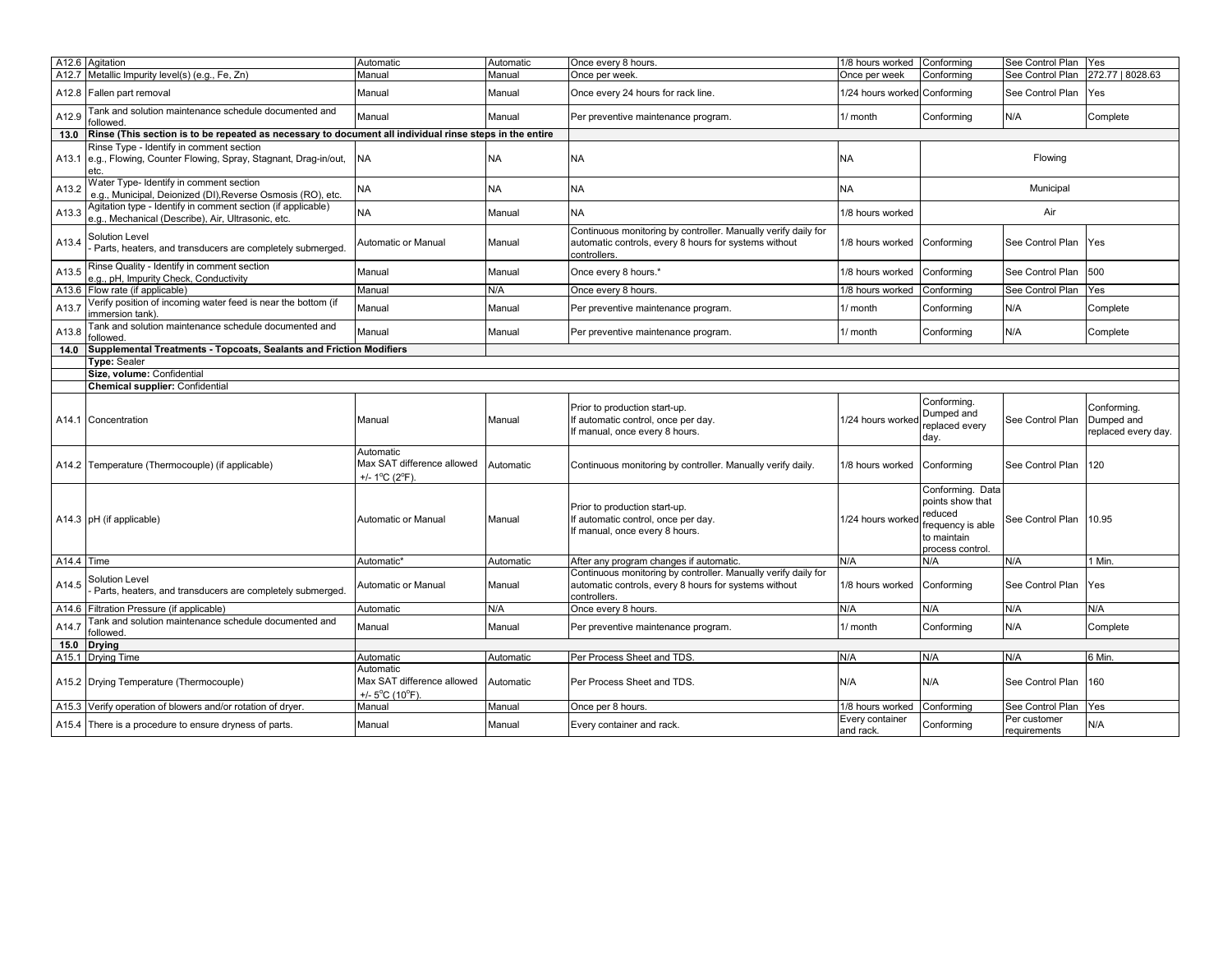# **PROCESS TABLE A - Zinc & Zinc Alloy Plating**

**All requirements given below are subordinate to applicable customer/OEM specific requirements.** 

**The customer may have additional requirements, e.g., inspection testing, greater frequencies, etc. When performing the job audit, the auditor shall verify plater is conforming to customer requirements.**

\*If minimum requirements are not met, provide supporting records to justify actual conditions. To justify reduced monitoring frequencies, a minimum of 30 consecutive measurements (data points) at stated frequencies must be **If any data points at reduced monitoring frequencies are outside of control limits, then revert back to the frequencies stated under the minimum requirements.** 

#### **Columns H and I are used for the Job Audit (Section 4).**

**Regularly scheduled measurements (e.g., temperature, concentrations, pH) are to be entered in the appropriate row.**

**For sections that are not applicable mark NA in the Comments column.**

**Instruction for creating the table with the form builder:**

**Using the Populate Forms list to the right, select the box that represents the first step of the process flow.**

**Then select the Populate Forms banner and that section of the process table will be added below.**

**For each additional step of the process flow, continue adding sections to the form by selecting the applicable step from the list to the right, followed by selecting the Populate Forms banner.**

**Rinses between process steps are to be included.**

**If using multiple counter flowed rinses only insert one Rinse section, document only the condition of the last rinse tank in the series.**

**Process Line Identification:** Line 3

**Type of Line:** Rack

| Observation/<br><b>Job Audit Measurements</b><br><b>Type of Control</b><br><b>Monitoring Frequency</b><br><b>Category/Process Steps</b><br><b>Comments</b><br>Conformina<br><b>ITEM#</b><br><b>Minimum Requirement</b><br><b>Actual Condition</b><br><b>Minimum Requirement</b><br><b>Actual Condition</b><br>Nonconformina<br>Range<br><b>NA</b><br><b>Alkaline Cleaning</b><br>1.0<br><b>Type: Soak</b><br>Size, volume: Confidential<br>Chemical supplier: Confidential<br>Automatic<br>Max SAT difference allowed<br>A1.1 Temperature (Thermocouple)<br>See Control Plan<br>175.2<br>Automatic<br>Continuous monitoring by controller. Manually verify daily.<br>1/8 hours worked<br>Conformina<br>+/- $5^{\circ}$ C (10 $^{\circ}$ F).<br>1/24 hours worked Conforming<br>See Control Plan<br>9.83<br>A1.2 Concentration<br>Manual<br>Manual<br>Once per day.<br>4 Min.<br>A1.3<br>Time<br>Automatic<br>After any program changes.<br>N/A<br>N/A<br>N/A<br>Automatic<br>1/8 hours worked<br>See Control Plan<br>A1.4<br>Agitation (if applicable)<br>Once every 8 hours.<br>Yes<br>Automatic<br>Conforming<br>Automatic<br>Continuous monitoring by controller. Manually verify daily for<br><b>Solution Level</b><br>A1.5<br>Automatic or Manual<br>automatic controls, every 8 hours for systems without<br>Conforming<br>See Control Plan<br>Manual<br>1/8 hours worked<br>Yes<br>Parts, heaters, and transducers are completely submerged.<br>controllers.<br><b>Impurity Content Check</b><br>Not<br>Per chemical supplier recommendation such as:<br>Recommended<br>A1.6<br>N/A<br>N/A<br>1.22   1<br>N/A<br>Manual<br>Once per week*<br>- acid split (oil contamination)<br>by Chemical<br>alkalinity ratio<br>Supplier<br>Tank and solution maintenance schedule documented and<br>A1.7<br>N/A<br>Manual<br>Manual<br>Per preventive maintenance program.<br>1/ month<br>Conforming<br>followed.<br><b>Alkaline Cleaning</b><br>2.0<br>Type - Electro (cathodic)<br>Size, volume: Confidential<br>Chemical supplier: Confidential<br>Automatic<br>Max SAT difference allowed<br>See Control Plan<br>Temperature (Thermocouple)<br>1/8 hours worked<br>Conforming<br>155<br>A2.1<br>Automatic<br>Continuous monitoring by controller. Manually verify daily.<br>+/- $5^{\circ}$ C (10 $^{\circ}$ F).<br>See Control Plan<br>9.72<br>A2.2<br>Concentration<br>Manual<br>Manual<br>Once per day.<br>1/24 hours worked Conforming<br>A2.3<br>After any program changes.<br>Time<br>Automatic<br>Automatic<br>N/A<br>N/A<br>N/A<br>1/8 hours worked<br>See Control Plan<br>A2.4<br>Once every 8 hours.<br>Yes<br>Automatic<br>Automatic |                           |  |  |            |                                                                  |
|-------------------------------------------------------------------------------------------------------------------------------------------------------------------------------------------------------------------------------------------------------------------------------------------------------------------------------------------------------------------------------------------------------------------------------------------------------------------------------------------------------------------------------------------------------------------------------------------------------------------------------------------------------------------------------------------------------------------------------------------------------------------------------------------------------------------------------------------------------------------------------------------------------------------------------------------------------------------------------------------------------------------------------------------------------------------------------------------------------------------------------------------------------------------------------------------------------------------------------------------------------------------------------------------------------------------------------------------------------------------------------------------------------------------------------------------------------------------------------------------------------------------------------------------------------------------------------------------------------------------------------------------------------------------------------------------------------------------------------------------------------------------------------------------------------------------------------------------------------------------------------------------------------------------------------------------------------------------------------------------------------------------------------------------------------------------------------------------------------------------------------------------------------------------------------------------------------------------------------------------------------------------------------------------------------------------------------------------------------------------------------------------------------------------------------------------------------------------------------------------------------------------------------------------------------------------------------------------------------------------------------------------------|---------------------------|--|--|------------|------------------------------------------------------------------|
|                                                                                                                                                                                                                                                                                                                                                                                                                                                                                                                                                                                                                                                                                                                                                                                                                                                                                                                                                                                                                                                                                                                                                                                                                                                                                                                                                                                                                                                                                                                                                                                                                                                                                                                                                                                                                                                                                                                                                                                                                                                                                                                                                                                                                                                                                                                                                                                                                                                                                                                                                                                                                                                 |                           |  |  |            |                                                                  |
|                                                                                                                                                                                                                                                                                                                                                                                                                                                                                                                                                                                                                                                                                                                                                                                                                                                                                                                                                                                                                                                                                                                                                                                                                                                                                                                                                                                                                                                                                                                                                                                                                                                                                                                                                                                                                                                                                                                                                                                                                                                                                                                                                                                                                                                                                                                                                                                                                                                                                                                                                                                                                                                 |                           |  |  |            | Actual<br><b>Measurements</b><br>supporting time of<br>Job Audit |
|                                                                                                                                                                                                                                                                                                                                                                                                                                                                                                                                                                                                                                                                                                                                                                                                                                                                                                                                                                                                                                                                                                                                                                                                                                                                                                                                                                                                                                                                                                                                                                                                                                                                                                                                                                                                                                                                                                                                                                                                                                                                                                                                                                                                                                                                                                                                                                                                                                                                                                                                                                                                                                                 |                           |  |  |            |                                                                  |
|                                                                                                                                                                                                                                                                                                                                                                                                                                                                                                                                                                                                                                                                                                                                                                                                                                                                                                                                                                                                                                                                                                                                                                                                                                                                                                                                                                                                                                                                                                                                                                                                                                                                                                                                                                                                                                                                                                                                                                                                                                                                                                                                                                                                                                                                                                                                                                                                                                                                                                                                                                                                                                                 |                           |  |  |            |                                                                  |
|                                                                                                                                                                                                                                                                                                                                                                                                                                                                                                                                                                                                                                                                                                                                                                                                                                                                                                                                                                                                                                                                                                                                                                                                                                                                                                                                                                                                                                                                                                                                                                                                                                                                                                                                                                                                                                                                                                                                                                                                                                                                                                                                                                                                                                                                                                                                                                                                                                                                                                                                                                                                                                                 |                           |  |  |            |                                                                  |
|                                                                                                                                                                                                                                                                                                                                                                                                                                                                                                                                                                                                                                                                                                                                                                                                                                                                                                                                                                                                                                                                                                                                                                                                                                                                                                                                                                                                                                                                                                                                                                                                                                                                                                                                                                                                                                                                                                                                                                                                                                                                                                                                                                                                                                                                                                                                                                                                                                                                                                                                                                                                                                                 |                           |  |  |            |                                                                  |
|                                                                                                                                                                                                                                                                                                                                                                                                                                                                                                                                                                                                                                                                                                                                                                                                                                                                                                                                                                                                                                                                                                                                                                                                                                                                                                                                                                                                                                                                                                                                                                                                                                                                                                                                                                                                                                                                                                                                                                                                                                                                                                                                                                                                                                                                                                                                                                                                                                                                                                                                                                                                                                                 |                           |  |  |            |                                                                  |
|                                                                                                                                                                                                                                                                                                                                                                                                                                                                                                                                                                                                                                                                                                                                                                                                                                                                                                                                                                                                                                                                                                                                                                                                                                                                                                                                                                                                                                                                                                                                                                                                                                                                                                                                                                                                                                                                                                                                                                                                                                                                                                                                                                                                                                                                                                                                                                                                                                                                                                                                                                                                                                                 |                           |  |  |            |                                                                  |
|                                                                                                                                                                                                                                                                                                                                                                                                                                                                                                                                                                                                                                                                                                                                                                                                                                                                                                                                                                                                                                                                                                                                                                                                                                                                                                                                                                                                                                                                                                                                                                                                                                                                                                                                                                                                                                                                                                                                                                                                                                                                                                                                                                                                                                                                                                                                                                                                                                                                                                                                                                                                                                                 |                           |  |  |            |                                                                  |
|                                                                                                                                                                                                                                                                                                                                                                                                                                                                                                                                                                                                                                                                                                                                                                                                                                                                                                                                                                                                                                                                                                                                                                                                                                                                                                                                                                                                                                                                                                                                                                                                                                                                                                                                                                                                                                                                                                                                                                                                                                                                                                                                                                                                                                                                                                                                                                                                                                                                                                                                                                                                                                                 |                           |  |  |            |                                                                  |
|                                                                                                                                                                                                                                                                                                                                                                                                                                                                                                                                                                                                                                                                                                                                                                                                                                                                                                                                                                                                                                                                                                                                                                                                                                                                                                                                                                                                                                                                                                                                                                                                                                                                                                                                                                                                                                                                                                                                                                                                                                                                                                                                                                                                                                                                                                                                                                                                                                                                                                                                                                                                                                                 |                           |  |  |            |                                                                  |
|                                                                                                                                                                                                                                                                                                                                                                                                                                                                                                                                                                                                                                                                                                                                                                                                                                                                                                                                                                                                                                                                                                                                                                                                                                                                                                                                                                                                                                                                                                                                                                                                                                                                                                                                                                                                                                                                                                                                                                                                                                                                                                                                                                                                                                                                                                                                                                                                                                                                                                                                                                                                                                                 |                           |  |  |            |                                                                  |
|                                                                                                                                                                                                                                                                                                                                                                                                                                                                                                                                                                                                                                                                                                                                                                                                                                                                                                                                                                                                                                                                                                                                                                                                                                                                                                                                                                                                                                                                                                                                                                                                                                                                                                                                                                                                                                                                                                                                                                                                                                                                                                                                                                                                                                                                                                                                                                                                                                                                                                                                                                                                                                                 |                           |  |  |            | Complete                                                         |
|                                                                                                                                                                                                                                                                                                                                                                                                                                                                                                                                                                                                                                                                                                                                                                                                                                                                                                                                                                                                                                                                                                                                                                                                                                                                                                                                                                                                                                                                                                                                                                                                                                                                                                                                                                                                                                                                                                                                                                                                                                                                                                                                                                                                                                                                                                                                                                                                                                                                                                                                                                                                                                                 |                           |  |  |            |                                                                  |
|                                                                                                                                                                                                                                                                                                                                                                                                                                                                                                                                                                                                                                                                                                                                                                                                                                                                                                                                                                                                                                                                                                                                                                                                                                                                                                                                                                                                                                                                                                                                                                                                                                                                                                                                                                                                                                                                                                                                                                                                                                                                                                                                                                                                                                                                                                                                                                                                                                                                                                                                                                                                                                                 |                           |  |  |            |                                                                  |
|                                                                                                                                                                                                                                                                                                                                                                                                                                                                                                                                                                                                                                                                                                                                                                                                                                                                                                                                                                                                                                                                                                                                                                                                                                                                                                                                                                                                                                                                                                                                                                                                                                                                                                                                                                                                                                                                                                                                                                                                                                                                                                                                                                                                                                                                                                                                                                                                                                                                                                                                                                                                                                                 |                           |  |  |            |                                                                  |
|                                                                                                                                                                                                                                                                                                                                                                                                                                                                                                                                                                                                                                                                                                                                                                                                                                                                                                                                                                                                                                                                                                                                                                                                                                                                                                                                                                                                                                                                                                                                                                                                                                                                                                                                                                                                                                                                                                                                                                                                                                                                                                                                                                                                                                                                                                                                                                                                                                                                                                                                                                                                                                                 |                           |  |  |            |                                                                  |
|                                                                                                                                                                                                                                                                                                                                                                                                                                                                                                                                                                                                                                                                                                                                                                                                                                                                                                                                                                                                                                                                                                                                                                                                                                                                                                                                                                                                                                                                                                                                                                                                                                                                                                                                                                                                                                                                                                                                                                                                                                                                                                                                                                                                                                                                                                                                                                                                                                                                                                                                                                                                                                                 |                           |  |  |            |                                                                  |
|                                                                                                                                                                                                                                                                                                                                                                                                                                                                                                                                                                                                                                                                                                                                                                                                                                                                                                                                                                                                                                                                                                                                                                                                                                                                                                                                                                                                                                                                                                                                                                                                                                                                                                                                                                                                                                                                                                                                                                                                                                                                                                                                                                                                                                                                                                                                                                                                                                                                                                                                                                                                                                                 |                           |  |  |            |                                                                  |
|                                                                                                                                                                                                                                                                                                                                                                                                                                                                                                                                                                                                                                                                                                                                                                                                                                                                                                                                                                                                                                                                                                                                                                                                                                                                                                                                                                                                                                                                                                                                                                                                                                                                                                                                                                                                                                                                                                                                                                                                                                                                                                                                                                                                                                                                                                                                                                                                                                                                                                                                                                                                                                                 |                           |  |  |            | 4 Minutes                                                        |
|                                                                                                                                                                                                                                                                                                                                                                                                                                                                                                                                                                                                                                                                                                                                                                                                                                                                                                                                                                                                                                                                                                                                                                                                                                                                                                                                                                                                                                                                                                                                                                                                                                                                                                                                                                                                                                                                                                                                                                                                                                                                                                                                                                                                                                                                                                                                                                                                                                                                                                                                                                                                                                                 | Agitation (if applicable) |  |  | Conforming |                                                                  |
| A2.5 Amperage or Voltage Control (if applicable)<br>1/8 hours worked<br>4.7<br>Automatic<br>Once every 8 hours*<br>Conforming<br>See Control Plan<br>Automatic                                                                                                                                                                                                                                                                                                                                                                                                                                                                                                                                                                                                                                                                                                                                                                                                                                                                                                                                                                                                                                                                                                                                                                                                                                                                                                                                                                                                                                                                                                                                                                                                                                                                                                                                                                                                                                                                                                                                                                                                                                                                                                                                                                                                                                                                                                                                                                                                                                                                                  |                           |  |  |            |                                                                  |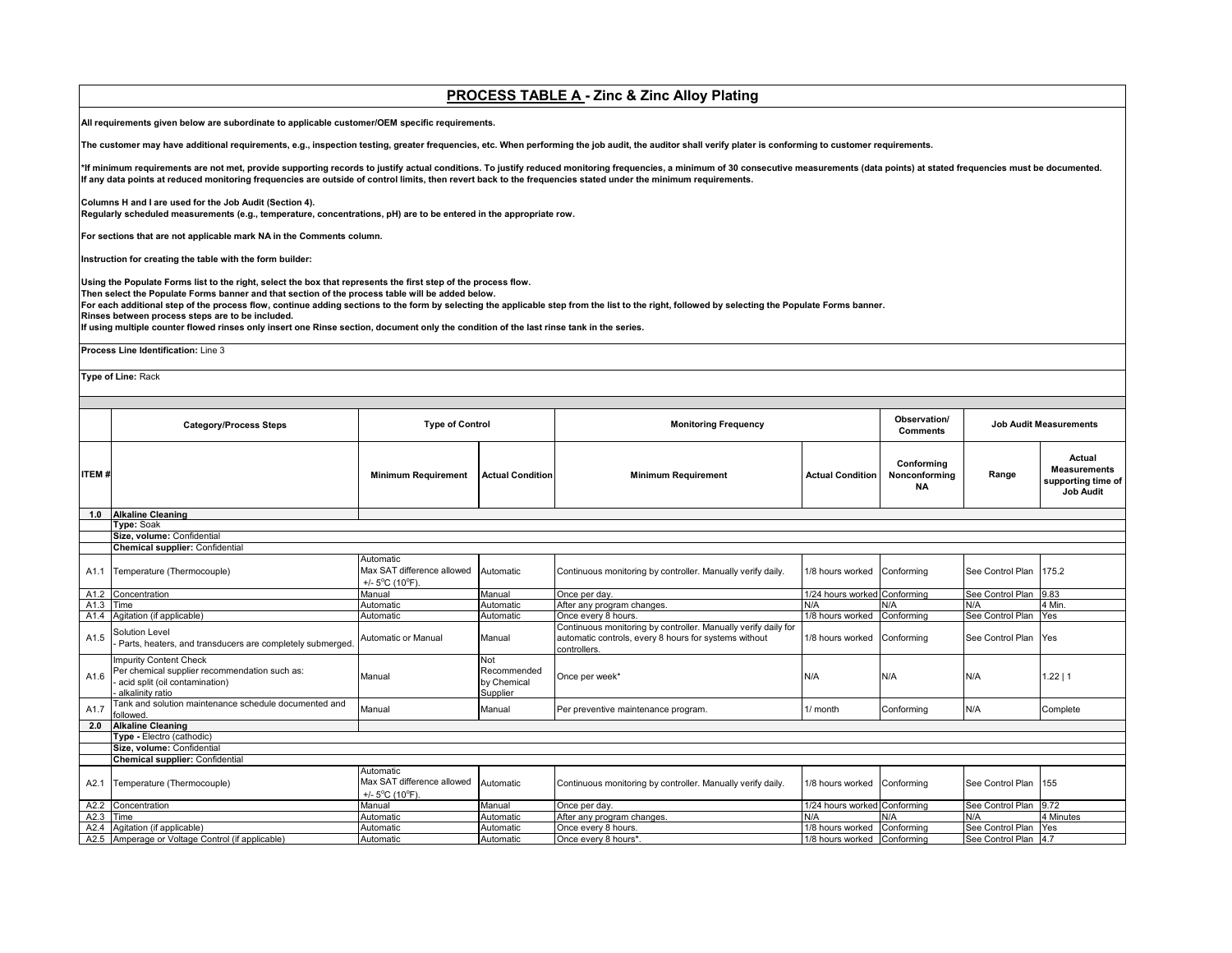| A2.6 | Solution Level<br>Parts, heaters, and transducers are completely submerged                                                           | Automatic or Manual | Manual                                        | Continuous monitoring by controller. Manually verify daily for<br>automatic controls, every 8 hours for systems without<br>controllers. | 1/8 hours worked      | Conforming                                                                                         | See Control Plan | Yes                             |
|------|--------------------------------------------------------------------------------------------------------------------------------------|---------------------|-----------------------------------------------|-----------------------------------------------------------------------------------------------------------------------------------------|-----------------------|----------------------------------------------------------------------------------------------------|------------------|---------------------------------|
| A2.7 | <b>Impurity Content Check</b><br>Per chemical supplier recommendation such as:<br>acid split (oil contamination)<br>alkalinity ratio | Manual              | Not<br>Recommended<br>by Chemical<br>Supplier | Once per week'                                                                                                                          | N/A                   | N/A                                                                                                | N/A              | 1.15 1                          |
| A2.8 | Tank and solution maintenance schedule documented and<br>ollowed.                                                                    | Manual              | Manual                                        | Per preventive maintenance program.                                                                                                     | 1/ month              | Conforming                                                                                         | N/A              | Complete                        |
| 3.0  | Rinse (This section is to be repeated as necessary to document all individual rinse steps in the entire                              |                     |                                               |                                                                                                                                         |                       |                                                                                                    |                  |                                 |
| A3.1 | Rinse Type - Identify in comment section<br>9.g., Flowing, Counter Flowing, Spray, Stagnant, Drag-in/out, NA<br>etc.                 |                     | NA                                            | <b>NA</b>                                                                                                                               | <b>NA</b>             |                                                                                                    | Flowing          |                                 |
| A3.2 | Vater Type- Identify in comment section<br>e.g., Municipal, Deionized (DI),Reverse Osmosis (RO), etc                                 | <b>NA</b>           | NΑ                                            | <b>NA</b>                                                                                                                               | <b>NA</b>             |                                                                                                    | Municipal        |                                 |
| A3.3 | Agitation type - Identify in comment section (if applicable)<br>.g., Mechanical (Describe), Air, Ultrasonic, etc.                    | <b>NA</b>           | NA                                            | NΑ                                                                                                                                      | <b>NA</b>             |                                                                                                    | Air              |                                 |
| A3.4 | Solution Level<br>Parts, heaters, and transducers are completely submerged.                                                          | Automatic or Manual | Manual                                        | Continuous monitoring by controller. Manually verify daily for<br>automatic controls, every 8 hours for systems without<br>controllers. | 1/8 hours worked      | Conforming                                                                                         | See Control Plan | Yes                             |
| A3.5 | Rinse Quality - Identify in comment section<br>.g., pH, Impurity Check, Conductivity                                                 | Manual              | Manual                                        | Once every 8 hours.'                                                                                                                    |                       | Conforming                                                                                         | See Control Plan | 1821                            |
| A3.6 | Flow rate (if applicable)                                                                                                            | Manual              | N/A                                           | Once every 8 hours.                                                                                                                     | 1/8 hours worked      | Conforming                                                                                         | See Control Plan | Yes                             |
| A3.7 | Tank and solution maintenance schedule documented and                                                                                | Manual              | Manual                                        | Per preventive maintenance program.                                                                                                     | 1/ month              | Conforming                                                                                         | N/A              | Complete                        |
| 4.0  | ollowed<br>Rinse (This section is to be repeated as necessary to document all individual rinse steps in the entire                   |                     |                                               |                                                                                                                                         |                       |                                                                                                    |                  |                                 |
|      | Rinse Type - Identify in comment section                                                                                             |                     |                                               |                                                                                                                                         |                       |                                                                                                    |                  |                                 |
| A4.1 | e.g., Flowing, Counter Flowing, Spray, Stagnant, Drag-in/out, NA<br>etc.                                                             |                     | NA                                            | NA                                                                                                                                      | NA                    |                                                                                                    | Flowing          |                                 |
| A4.2 | Water Type- Identify in comment section<br>e.g., Municipal, Deionized (DI),Reverse Osmosis (RO), etc.                                | <b>NA</b>           | <b>NA</b>                                     | <b>NA</b>                                                                                                                               | <b>NA</b>             |                                                                                                    | Municipal        |                                 |
| A4.3 | Agitation type - Identify in comment section (if applicable)<br>.g., Mechanical (Describe), Air, Ultrasonic, etc.                    | <b>NA</b>           | NΑ                                            | <b>NA</b>                                                                                                                               | <b>NA</b>             |                                                                                                    | Air              |                                 |
| A4.4 | Solution Level<br>Parts, heaters, and transducers are completely submerged.                                                          | Automatic or Manual | Manual                                        | Continuous monitoring by controller. Manually verify daily for<br>automatic controls, every 8 hours for systems without<br>controllers. | 1/8 hours worked      | Conforming                                                                                         | See Control Plan | Yes                             |
| A4.5 | Rinse Quality - Identify in comment section<br>.g., pH, Impurity Check, Conductivity                                                 | Manual              | Manual                                        | Once every 8 hours.'                                                                                                                    |                       | Conforming                                                                                         | See Control Plan | 526                             |
| A4.6 | Flow rate (if applicable)                                                                                                            | Manual              | N/A                                           | Once every 8 hours.                                                                                                                     | 1/8 hours worked      | Conforming                                                                                         | See Control Plan | Yes                             |
| A4.7 | /erify position of incoming water feed is near the bottom (if<br>mmersion tank)                                                      | Manual              | Manual                                        | Per preventive maintenance program.                                                                                                     | 1/ month              | Conforming                                                                                         | N/A              | Complete                        |
| A4.8 | Tank and solution maintenance schedule documented and<br>ollowed                                                                     | Manual              | Manual                                        | Per preventive maintenance program.                                                                                                     | 1/ month              | Conforming                                                                                         | N/A              | Complete                        |
| 5.0  | <b>Acid Pickling</b>                                                                                                                 |                     |                                               |                                                                                                                                         |                       |                                                                                                    |                  |                                 |
|      | Type: HCL                                                                                                                            |                     |                                               |                                                                                                                                         |                       |                                                                                                    |                  |                                 |
|      | Size, volume: Confidential<br>Chemical supplier: Confidential                                                                        |                     |                                               |                                                                                                                                         |                       |                                                                                                    |                  |                                 |
| A5.1 | Concentration                                                                                                                        | Manual              | Manual                                        | Once every 8 hours'                                                                                                                     | 2/24 hours<br>worked. | Conforming. Data<br>points show that<br>educed frequency<br>s able to maintain<br>process control. | See Control Plan | 46.9%                           |
| A5.2 | Metallic impurity concentration. Obtain metallic impurity limits<br>from chemical supplier with required corrective actions.         | Manual              | Manual                                        | Once per month.                                                                                                                         | 1/ month              | Conforming                                                                                         | See Control Plan | $0.36$   369.48   4.01  <br>.76 |
| A5.3 | Time (Less than 10 Minutes or Customer Specific)                                                                                     | Automatic           | Automatic                                     | After any program changes.                                                                                                              | N/A                   | N/A                                                                                                | N/A              | 3 Minutes                       |
| A5.4 | Solution Level                                                                                                                       | Manual              | Manual                                        | Once every 8 hours.                                                                                                                     | 1/8 hours worked      | Conforming                                                                                         | See Control Plan | Yes                             |
| A5.5 | Tank and solution maintenance schedule documented and<br>ollowed                                                                     | Manual              | Manual                                        | Per preventive maintenance program.                                                                                                     | 1/ month              | Conforming                                                                                         | N/A              | Complete                        |
| 6.0  | Rinse (This section is to be repeated as necessary to document all individual rinse steps in the entire                              |                     |                                               |                                                                                                                                         |                       |                                                                                                    |                  |                                 |
| A6.1 | Rinse Type - Identify in comment section<br>e.g., Flowing, Counter Flowing, Spray, Stagnant, Drag-in/out,<br>۹tc                     | <b>NA</b>           | NΑ                                            | <b>NA</b>                                                                                                                               | NA                    |                                                                                                    | Flowing          |                                 |
| A6.2 | <b>Nater Type- Identify in comment section</b><br>e.g., Municipal, Deionized (DI),Reverse Osmosis (RO), etc                          | NΑ                  | <b>NA</b>                                     | NA                                                                                                                                      | <b>NA</b>             |                                                                                                    | Municipal        |                                 |
| A6.3 | Agitation type - Identify in comment section (if applicable)<br>.g., Mechanical (Describe), Air, Ultrasonic, etc.                    | <b>NA</b>           | <b>NA</b>                                     | <b>NA</b>                                                                                                                               | <b>NA</b>             |                                                                                                    | Air              |                                 |
| A6.4 | <b>Solution Level</b><br>Parts, heaters, and transducers are completely submerged.                                                   | Automatic or Manual | Manual                                        | Continuous monitoring by controller. Manually verify daily for<br>automatic controls, every 8 hours for systems without<br>controllers  | 1/8 hours worked      | Conforming                                                                                         | See Control Plan | Yes                             |
| A6.5 | Rinse Quality - Identify in comment section<br>e.g., pH, Impurity Check, Conductivity                                                | Manual              | Manual                                        | Once every 8 hours.*                                                                                                                    | 1/8 hours worked      | Conforming                                                                                         | See Control Plan | 44340                           |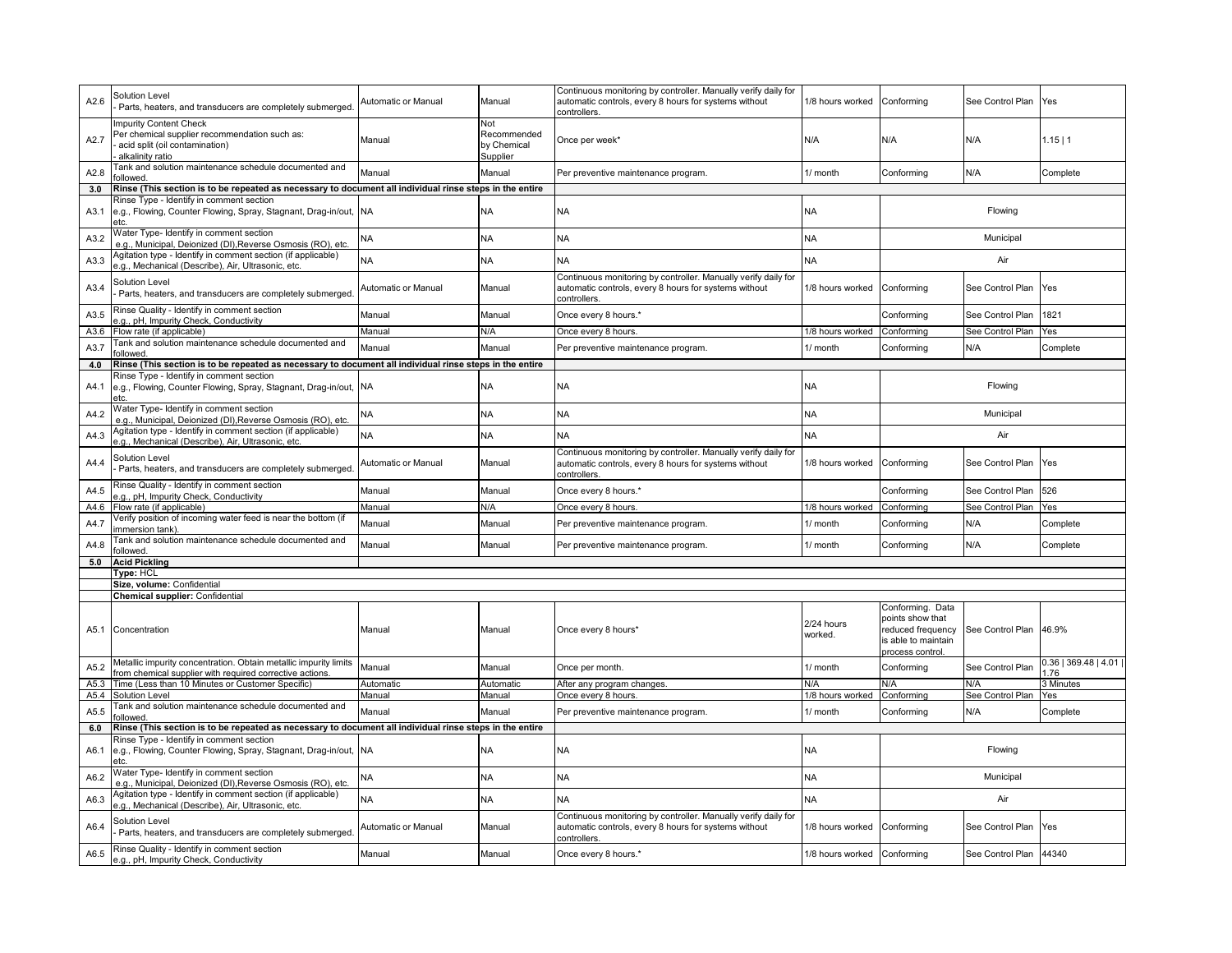|       | A6.6 Flow rate (if applicable)                                                                                                                                        | Manual                                                            | N/A           | Once every 8 hours.                                                                                                                     | 1/8 hours worked             | Conforming                                                                       | See Control Plan      | Yes                                                                                                                               |
|-------|-----------------------------------------------------------------------------------------------------------------------------------------------------------------------|-------------------------------------------------------------------|---------------|-----------------------------------------------------------------------------------------------------------------------------------------|------------------------------|----------------------------------------------------------------------------------|-----------------------|-----------------------------------------------------------------------------------------------------------------------------------|
| A6.7  | /erify position of incoming water feed is near the bottom (if<br>mmersion tank).                                                                                      | Manual                                                            | Manual        | 1/Month                                                                                                                                 | 1/Month                      | Conforming                                                                       | N/A                   | Complete                                                                                                                          |
| A6.8  | Tank and solution maintenance schedule documented and<br>ollowed                                                                                                      | Manual                                                            | Manual        | Per preventive maintenance program.                                                                                                     | 1/ month                     | Conforming                                                                       | N/A                   | Complete                                                                                                                          |
| 7.0   | Rinse (This section is to be repeated as necessary to document all individual rinse steps in the entire                                                               |                                                                   |               |                                                                                                                                         |                              |                                                                                  |                       |                                                                                                                                   |
| A7.1  | Rinse Type - Identify in comment section<br>e.g., Flowing, Counter Flowing, Spray, Stagnant, Drag-in/out, NA                                                          |                                                                   | ΝA            | NA                                                                                                                                      | NA                           |                                                                                  | Flowing               |                                                                                                                                   |
| A7.2  | Water Type- Identify in comment section<br>e.g., Municipal, Deionized (DI), Reverse Osmosis (RO), etc.                                                                | NA                                                                | <b>NA</b>     | NA                                                                                                                                      | <b>NA</b>                    |                                                                                  | Municipal             |                                                                                                                                   |
| A7.3  | Agitation type - Identify in comment section (if applicable)<br>g., Mechanical (Describe), Air, Ultrasonic, etc.                                                      | <b>NA</b>                                                         | NA            | <b>NA</b>                                                                                                                               | <b>NA</b>                    |                                                                                  | Air                   |                                                                                                                                   |
| A7.4  | Solution Level<br>Parts, heaters, and transducers are completely submerged                                                                                            | Automatic or Manual                                               | Manual        | Continuous monitoring by controller. Manually verify daily for<br>automatic controls, every 8 hours for systems without<br>controllers. | 1/8 hours worked             | Conforming                                                                       | See Control Plan      | Yes                                                                                                                               |
| A7.5  | Rinse Quality - Identify in comment section<br>.g., pH, Impurity Check, Conductivity                                                                                  | Manual                                                            | Manual        | Once every 8 hours.*                                                                                                                    | 1/8 hours worked             | Conforming                                                                       | See Control Plan      | 769                                                                                                                               |
| A7.6  | Flow rate (if applicable)                                                                                                                                             | Manual                                                            | N/A           | Once every 8 hours.                                                                                                                     | 1/8 hours worked             | Conforming                                                                       | See Control Plan      | Yes                                                                                                                               |
| A7.7  | /erify position of incoming water feed is near the bottom (if<br>mmersion tank)                                                                                       | Manual                                                            | Manual        | Per preventive maintenance program.                                                                                                     | 1/ month                     | Conforming                                                                       | N/A                   | Complete                                                                                                                          |
| A7.8  | Tank and solution maintenance schedule documented and<br>ollowed.                                                                                                     | Manual                                                            | Manual        | Per preventive maintenance program.                                                                                                     | 1/ month                     | Conforming                                                                       | N/A                   | Complete                                                                                                                          |
| 8.0   | <b>Alkaline Plating Bath</b>                                                                                                                                          |                                                                   |               |                                                                                                                                         |                              |                                                                                  |                       |                                                                                                                                   |
|       | Type: Zinc<br>Size, volume: Confidential                                                                                                                              |                                                                   |               |                                                                                                                                         |                              |                                                                                  |                       |                                                                                                                                   |
|       | <b>Chemical supplier: Confidential</b>                                                                                                                                |                                                                   |               |                                                                                                                                         |                              |                                                                                  |                       |                                                                                                                                   |
|       |                                                                                                                                                                       | Automatic                                                         |               |                                                                                                                                         |                              |                                                                                  |                       |                                                                                                                                   |
| A8.1  | Temperature (Thermocouple)                                                                                                                                            | Max SAT difference allowed<br>+/- $3^{\circ}$ C ( $5^{\circ}$ F). | Automatic     | Continuous monitoring by controller. Manually verify daily.                                                                             | 1/8 hours worked             | Conforming                                                                       | See Control Plan      | 81.7                                                                                                                              |
| A8.2  | Time                                                                                                                                                                  | Automatic or Manual                                               | Automatic     | Automatic - After any program changes. Manual - every<br>load.*                                                                         | N/A                          | N/A                                                                              | N/A                   | 15 Minutes                                                                                                                        |
| A8.3  | Solution Level<br>Parts, heaters, and transducers are completely submerged.                                                                                           | Automatic or Manual                                               | Manual        | Continuous monitoring by controller. Manually verify daily for<br>automatic controls, every 8 hours for systems without<br>controllers  | 1/8 hours worked             | Conforming                                                                       | See Control Plan      | Yes                                                                                                                               |
|       |                                                                                                                                                                       |                                                                   |               |                                                                                                                                         |                              |                                                                                  |                       |                                                                                                                                   |
| A8.4  | Current/Voltage                                                                                                                                                       | Automatic or Manual                                               | Manual        | Once every 8 hours.                                                                                                                     | 1/8 hours worked             | Conforming                                                                       | See Control Plan 4.7  |                                                                                                                                   |
|       | A8.5 Plating Test Cell (Hull Cell)                                                                                                                                    | Manual                                                            | Manual        | Once per day.                                                                                                                           | 1/24 hours worked            | Conforming                                                                       | See Control Plan 1.98 |                                                                                                                                   |
| A8.6  | Zinc Generator Tank (if applicable)<br>-Caustic Concentration<br>-Zinc Concentration                                                                                  | Automatic or Manual                                               | Manual        | Once every 8 hours.                                                                                                                     | 2/24 hours worked            | Conforming. Data<br>points show that<br>reduced frequency<br>is able to maintain | See Control Plan      | 4.33   19.37                                                                                                                      |
| A8.7  | <b>Caustic Concentration</b>                                                                                                                                          | Manual                                                            | Manual        | Once per day                                                                                                                            | /24 hours worked             | process control.<br>Conforming                                                   | See Control Plan      | 18.94                                                                                                                             |
| A8.8  | Zinc Concentration                                                                                                                                                    | Manual                                                            | Manual        | Once per day                                                                                                                            | 2/24 hours worked Conforming |                                                                                  | See Control Plan      | 1.88                                                                                                                              |
| A8.9  | Metallic impurity concentration. Obtain metallic impurity limits<br>from chemical supplier with required corrective actions.                                          | Manual                                                            | Manual        | Once per month.                                                                                                                         | 1/ month                     | Conforming                                                                       | See Control Plan      | 3.14   0.2   0   0  <br>$1.02$   45.01   0  <br>8.66   0                                                                          |
| A8.10 | Carbonate (CO <sub>3</sub> ) concentration                                                                                                                            | Manual                                                            | Manual        | Once per month (Twice per month for alloy plating).                                                                                     | 1/ month                     | Conforming                                                                       | See Control Plan      | 3.9                                                                                                                               |
| A8.11 | Proprietary chemical additives concentration<br>e.g., carrier, brightener)                                                                                            | Manual                                                            | Manual        | Once per month by Supplier.                                                                                                             | 1/ month                     | Conforming                                                                       | N/A                   | See Letter from<br>Supplier                                                                                                       |
|       | A8.12 Chemical feeders                                                                                                                                                | Automatic                                                         | Automatic     | Once per week.                                                                                                                          | 1/24 hours worked            | Conforming                                                                       | See Control Plan      | 57                                                                                                                                |
|       | A8.13 Agitation (Rack only - others optional)                                                                                                                         | Continuous                                                        | Continuous    | Once every 8 hours.                                                                                                                     | 1/8 hours worked             | Conforming                                                                       | See Control Plan      | Yes                                                                                                                               |
|       | A8.14 Filtration Pressure<br>A8.15 Fallen part removal                                                                                                                | Continuous<br>Manual                                              | N/A<br>Manual | Once every 8 hours.<br>Rack: Once every 24 hours.<br>Barrel: Once per week and after any lost load.                                     | N/A<br>1/ week               | N/A<br>Conforming                                                                | N/A<br>N/A            | N/A<br>The part removal<br>process may cause<br>customer rejections<br>and should only be<br>done when the line<br>is not in use. |
| A8.16 | Tank and solution maintenance schedule documented and<br>followed                                                                                                     | Manual                                                            | Manual        | Per preventive maintenance program.                                                                                                     | 1/ month                     | Conforming                                                                       | N/A                   | Complete                                                                                                                          |
| 9.0   | Rinse (This section is to be repeated as necessary to document all individual rinse steps in the entire                                                               |                                                                   |               |                                                                                                                                         |                              |                                                                                  |                       |                                                                                                                                   |
| A9.1  | Rinse Type - Identify in comment section<br>e.g., Flowing, Counter Flowing, Spray, Stagnant, Drag-in/out, NA<br>etc                                                   |                                                                   | NΑ            | NA                                                                                                                                      | NA                           |                                                                                  | Flowing               |                                                                                                                                   |
| A9.2  | Water Type- Identify in comment section<br>e.g., Municipal, Deionized (DI),Reverse Osmosis (RO), etc.<br>Agitation type - Identify in comment section (if applicable) | NΑ                                                                | NΑ            | NΑ                                                                                                                                      | <b>NA</b>                    |                                                                                  | Municipal             |                                                                                                                                   |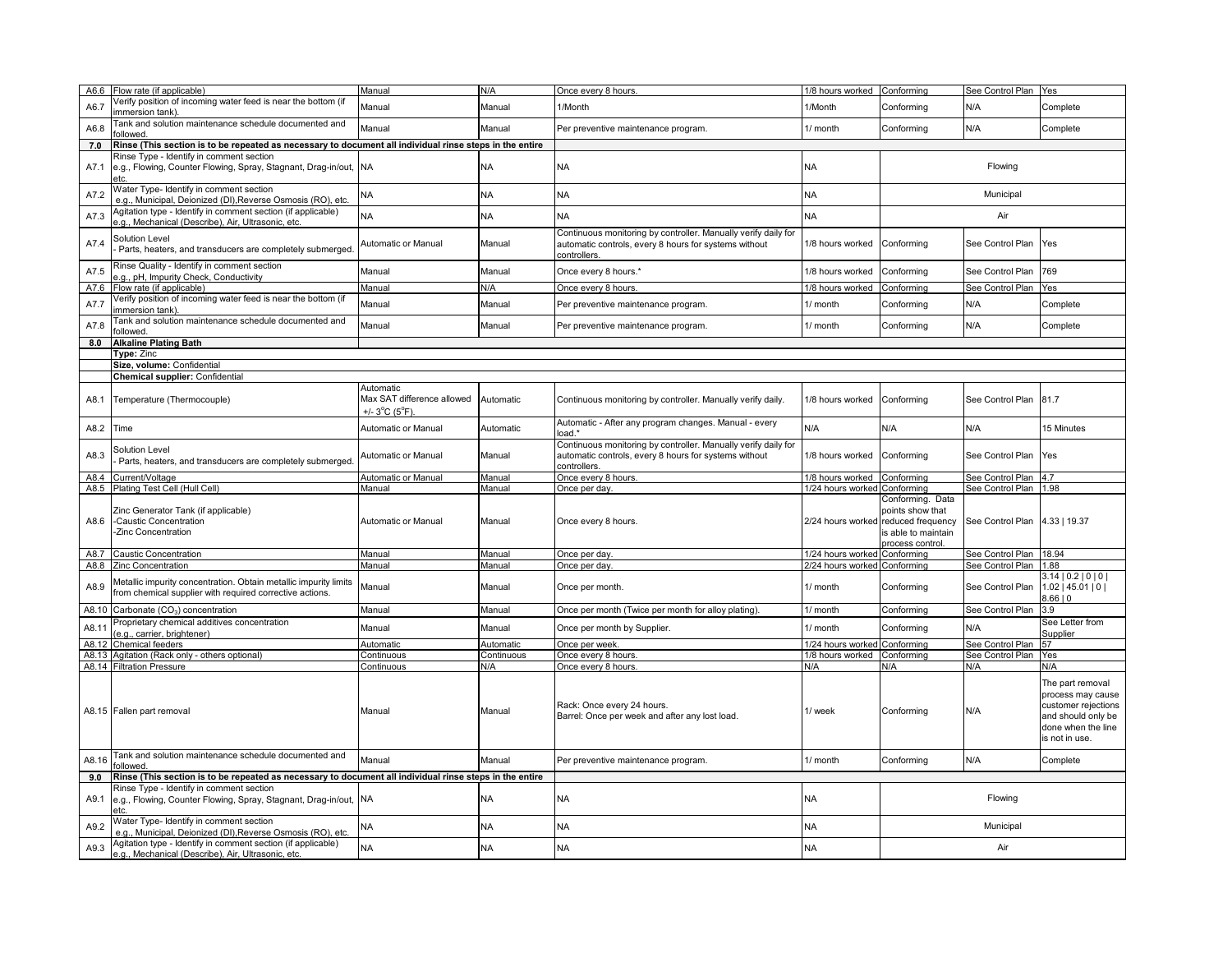| A9.4       | Solution Level<br>Parts, heaters, and transducers are completely submerged.                                        | Automatic or Manual    | Manual    | Continuous monitoring by controller. Manually verify daily for<br>automatic controls, every 8 hours for systems without<br>controllers | 1/8 hours worked             | Conforming | See Control Plan                | Yes           |
|------------|--------------------------------------------------------------------------------------------------------------------|------------------------|-----------|----------------------------------------------------------------------------------------------------------------------------------------|------------------------------|------------|---------------------------------|---------------|
| A9.5       | Rinse Quality - Identify in comment section<br>.g., pH, Impurity Check, Conductivity                               | Manual                 | Manual    | Once every 8 hours.*                                                                                                                   | 1/8 hours worked             | Conforming | See Control Plan                | 2830          |
| A9.6       | Flow rate (if applicable)                                                                                          | Manual                 | N/A       | Once every 8 hours                                                                                                                     | 1/8 hours worked             | Conforming | See Control Plan                | Yes           |
| A9.7       | /erify position of incoming water feed is near the bottom (if<br>mmersion tank)                                    | Manual                 | Manual    | Per preventive maintenance program.                                                                                                    | 1/Month                      | Conforming | N/A                             | Complete      |
| A9.8       | Tank and solution maintenance schedule documented and<br>ollowed.                                                  | Manual                 | Manual    | Per preventive maintenance program                                                                                                     | 1/ month                     | Conforming | N/A                             | Complete      |
| 10.0       | Acid Activation (i.e., nitric, sulfuric, etc.)                                                                     |                        |           |                                                                                                                                        |                              |            |                                 |               |
| A10.1      | pH/concentration                                                                                                   | Manual                 | Automatic | Once every 8 hours                                                                                                                     | 1/1 hours worked             | Conforming | See Control Plan 1.98           |               |
| A10.2      | Time                                                                                                               | Automatic <sup>®</sup> | Automatic | After any program changes.                                                                                                             | N/A                          | N/A        | N/A                             | 1 Minute      |
| A10.3      | Fallen part removal                                                                                                | Manual                 | Manual    | Once every 24 hours for rack line.                                                                                                     | 1/24 hours worked            | Conforming | See Control Plan Yes            |               |
| A10.4      | Tank and solution maintenance schedule documented and<br>ollowed.                                                  | Manual                 | Manual    | Per preventive maintenance program                                                                                                     | 1/ month                     | Conforming | N/A                             | Complete      |
| 11.0       | Rinse (This section is to be repeated as necessary to document all individual rinse steps in the entire            |                        |           |                                                                                                                                        |                              |            |                                 |               |
| A11.1      | Rinse Type - Identify in comment section<br>e.g., Flowing, Counter Flowing, Spray, Stagnant, Drag-in/out,<br>etc   | NA                     | ΝA        | <b>NA</b>                                                                                                                              | <b>NA</b>                    |            | Spray                           |               |
| A11.2      | Water Type- Identify in comment section<br>e.g., Municipal, Deionized (DI),Reverse Osmosis (RO), etc.              | NA                     | <b>NA</b> | <b>NA</b>                                                                                                                              | <b>NA</b>                    |            | Municipal                       |               |
| A11.3      | Agitation type - Identify in comment section (if applicable)<br>e.g., Mechanical (Describe), Air, Ultrasonic, etc. | NA                     | NΑ        | <b>NA</b>                                                                                                                              | <b>NA</b>                    |            | N/A                             |               |
| A11.4      | Rinse Quality - Identify in comment section<br>.g., pH, Impurity Check, Conductivity                               | Manual                 | Manual    | Once every 8 hours.*                                                                                                                   | N/A                          | N/A        | N/A                             | 572           |
| A11.5      | Flow rate (if applicable)                                                                                          | Manual                 | N/A       | Once every 8 hours                                                                                                                     | N/A                          | N/A        | N/A                             | Yes           |
| A11.6      | /erify position of incoming water feed is near the bottom (if<br>mmersion tank)                                    | Manual                 | Manual    | Per preventive maintenance program.                                                                                                    | 1/8 hours worked             | Conforming | See Control Plan                | Complete      |
| A11.7      | Tank and solution maintenance schedule documented and<br>ollowed.                                                  | Manual                 | Manual    | Per preventive maintenance program.                                                                                                    | 1/ month                     | Conforming | N/A                             | Complete      |
| 12.0       | <b>Passivates</b>                                                                                                  |                        |           |                                                                                                                                        |                              |            |                                 |               |
|            | Type: Thin Film AND Thick Film Trivalent                                                                           |                        |           |                                                                                                                                        |                              |            |                                 |               |
|            | Size, volume: Confidential                                                                                         |                        |           |                                                                                                                                        |                              |            |                                 |               |
|            | Chemical supplier: Confidential                                                                                    |                        |           |                                                                                                                                        |                              |            |                                 |               |
|            | A12.1 Concentration                                                                                                | Automatic or Manual    | Automatic | Prior to production start-up.<br>If automatic control, once per day.<br>If manual, once every 8 hours.                                 | 1/24 hours worked Conforming |            | See Control Plan                | 5.42          |
|            | A12.2 Temperature (Thermocouple)                                                                                   |                        | Automatic | Continuous monitoring by controller. Manually verify daily                                                                             | 1/8 hours worked             | Conforming | See Control Plan                | 84            |
| A12.3 Time |                                                                                                                    | Automatic or Manual    | Automatic | Automatic - After any program changes.<br>Manual - every load.                                                                         | N/A                          | N/A        | N/A                             | <b>Minute</b> |
| A12.4      | Solution Level<br>Parts, heaters, and transducers are completely submerged.                                        | Automatic or Manual    | Manual    | Continuous monitoring by controller. Manually verify daily for<br>automatic controls, every 8 hours for systems without<br>controllers | 1/8 hours worked             | Conforming | See Control Plan                | Yes           |
| A12.5 pH   |                                                                                                                    | Automatic*             | Automatic | Prior to production start-up.<br>f automatic control, once per day.<br>f manual, once every 8 hours.                                   | 1/1 Hours worked Conforming  |            | See Control Plan                |               |
|            | A12.6 Agitation                                                                                                    | Automatic              | Automatic | Once every 8 hours.                                                                                                                    | 1/8 hours worked Conforming  |            | See Control Plan Yes            |               |
|            | A12.7 Metallic Impurity level(s) (e.g., Fe, Zn)                                                                    | Manual                 | Manual    | Once per week.                                                                                                                         | 1/ week worked               | Conformina | See Control Plan 16.98   3663.4 |               |
|            | A12.8 Fallen part removal                                                                                          | Manual                 | Manual    | Once every 24 hours for rack line                                                                                                      | 1/24 hours worked Conforming |            | See Control Plan Yes            |               |
| A12.9      | Tank and solution maintenance schedule documented and                                                              | Manual                 | Manual    | Per preventive maintenance program.                                                                                                    | 1/ month                     | Conforming | N/A                             | Complete      |
|            | ollowed                                                                                                            |                        |           |                                                                                                                                        |                              |            |                                 |               |
| 13.0       | Rinse (This section is to be repeated as necessary to document all individual rinse steps in the entire            |                        |           |                                                                                                                                        |                              |            |                                 |               |
| A13.1      | Rinse Type - Identify in comment section<br>e.g., Flowing, Counter Flowing, Spray, Stagnant, Drag-in/out,<br>etc.  | <b>NA</b>              | NΑ        | <b>NA</b>                                                                                                                              | <b>NA</b>                    |            | Flowing                         |               |
| A13.2      | Water Type- Identify in comment section<br>e.g., Municipal, Deionized (DI),Reverse Osmosis (RO), etc               | NΑ                     | <b>NA</b> | <b>NA</b>                                                                                                                              | <b>NA</b>                    |            | Municipal                       |               |
| A13.3      | Agitation type - Identify in comment section (if applicable)<br>.g., Mechanical (Describe), Air, Ultrasonic, etc.  | NA                     | NΑ        | <b>NA</b>                                                                                                                              | <b>NA</b>                    |            | Air                             |               |
| A13.4      | Solution Level<br>Parts, heaters, and transducers are completely submerged.                                        | Automatic or Manual    | Manual    | Continuous monitoring by controller. Manually verify daily for<br>automatic controls, every 8 hours for systems without<br>controllers | 1/8 hours worked             | Conforming | See Control Plan                | <b>Yes</b>    |
| A13.5      | Rinse Quality - Identify in comment section<br>.g., pH, Impurity Check, Conductivity                               | Manual                 | Manual    | Once every 8 hours.*                                                                                                                   | 1/8 hours worked             | Conforming | See Control Plan                | 747           |
| A13.6      | Flow rate (if applicable)                                                                                          | Manual                 | N/A       | Once every 8 hours.                                                                                                                    | N/A                          | N/A        | See Control Plan                | Yes           |
| A13.7      | /erify position of incoming water feed is near the bottom (if<br>mmersion tank).                                   | Manual                 | Manual    | Per preventive maintenance program.                                                                                                    | Conforming                   | N/A        | N/A                             | Complete      |
| A13.8      | Tank and solution maintenance schedule documented and<br>followed.                                                 | Manual                 | Manual    | Per preventive maintenance program.                                                                                                    | 1/ month                     | Conforming | N/A                             | Complete      |
|            | 14.0 Rinse (This section is to be repeated as necessary to document all individual rinse steps in the entire       |                        |           |                                                                                                                                        |                              |            |                                 |               |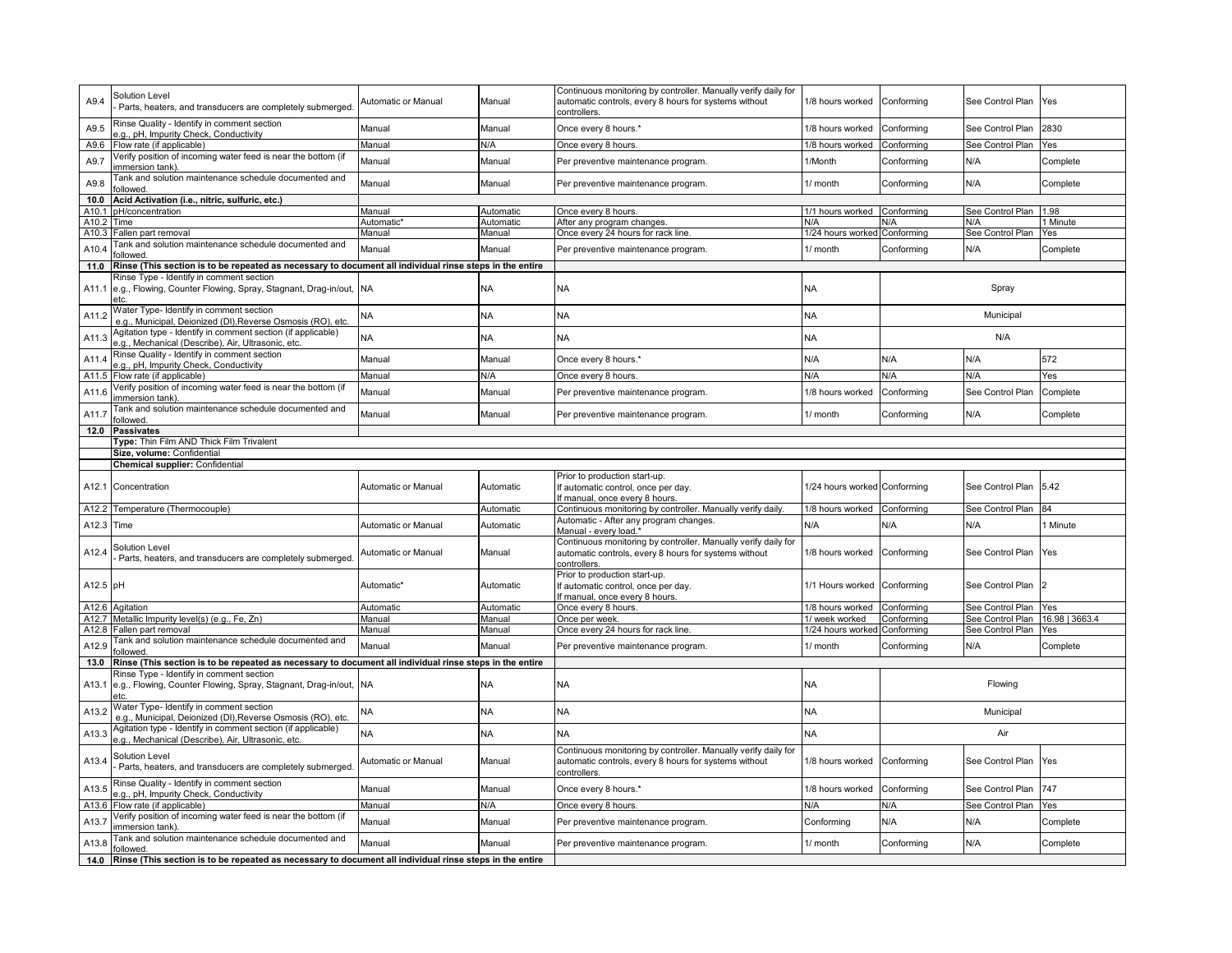|       | Rinse Type - Identify in comment section<br>A14.1 e.g., Flowing, Counter Flowing, Spray, Stagnant, Drag-in/out, NA |                                                                                 | <b>NA</b> | <b>NA</b>                                                                                                                               | <b>NA</b>                    |            | Flowing                      |          |
|-------|--------------------------------------------------------------------------------------------------------------------|---------------------------------------------------------------------------------|-----------|-----------------------------------------------------------------------------------------------------------------------------------------|------------------------------|------------|------------------------------|----------|
| A14.2 | Water Type- Identify in comment section<br>e.g., Municipal, Deionized (DI), Reverse Osmosis (RO), etc.             | <b>INA</b>                                                                      | <b>NA</b> | <b>NA</b>                                                                                                                               | <b>NA</b>                    |            | Municipal                    |          |
| A14.3 | Agitation type - Identify in comment section (if applicable)<br>e.g., Mechanical (Describe), Air, Ultrasonic, etc. | <b>NA</b>                                                                       | <b>NA</b> | <b>NA</b>                                                                                                                               | <b>NA</b>                    |            | Air                          |          |
| A14.4 | Solution Level<br>Parts, heaters, and transducers are completely submerged.                                        | Automatic or Manual                                                             | Manual    | Continuous monitoring by controller. Manually verify daily for<br>automatic controls, every 8 hours for systems without<br>controllers. | 1/8 hours worked Conforming  |            | See Control Plan Yes         |          |
| A14.5 | Rinse Quality - Identify in comment section<br>e.g., pH, Impurity Check, Conductivity                              | Manual                                                                          | Manual    | Once every 8 hours.*                                                                                                                    | 1/8 hours worked             | Conforming | See Control Plan             | 525      |
|       | A14.6 Flow rate (if applicable)                                                                                    | Manual                                                                          | N/A       | Once every 8 hours.                                                                                                                     | N/A                          | N/A        | See Control Plan             | Yes      |
| A14.7 | Verify position of incoming water feed is near the bottom (if<br>immersion tank).                                  | Manual                                                                          | Manual    | Per preventive maintenance program.                                                                                                     | Conforming                   | N/A        | N/A                          | Complete |
| A14.8 | Tank and solution maintenance schedule documented and<br>followed.                                                 | Manual                                                                          | Manual    | Per preventive maintenance program.                                                                                                     | 1/ month                     | Conforming | N/A                          | Complete |
|       | 15.0 Drying                                                                                                        |                                                                                 |           |                                                                                                                                         |                              |            |                              |          |
|       | A15.1 Drying Time                                                                                                  | Automatic                                                                       | Automatic | Per Process Sheet and TDS.                                                                                                              | N/A                          | N/A        | N/A                          | 6 Min    |
|       | A15.2 Drying Temperature (Thermocouple)                                                                            | Automatic<br>Max SAT difference allowed<br>+/- $5^{\circ}$ C (10 $^{\circ}$ F). | Automatic | Per Process Sheet and TDS.                                                                                                              | N/A                          | N/A        | See Control Plan 123.9       |          |
|       | A15.3 Verify operation of blowers and/or rotation of dryer.                                                        | Manual                                                                          | Manual    | Once per 8 hours.                                                                                                                       | 1/8 hours worked             | Conforming | See Control Plan             | Yes      |
|       | A15.4 There is a procedure to ensure dryness of parts.                                                             | Manual                                                                          | Manual    | Every container and rack.                                                                                                               | Every container<br>and rack. | Conforming | Per customer<br>requirements | N/A      |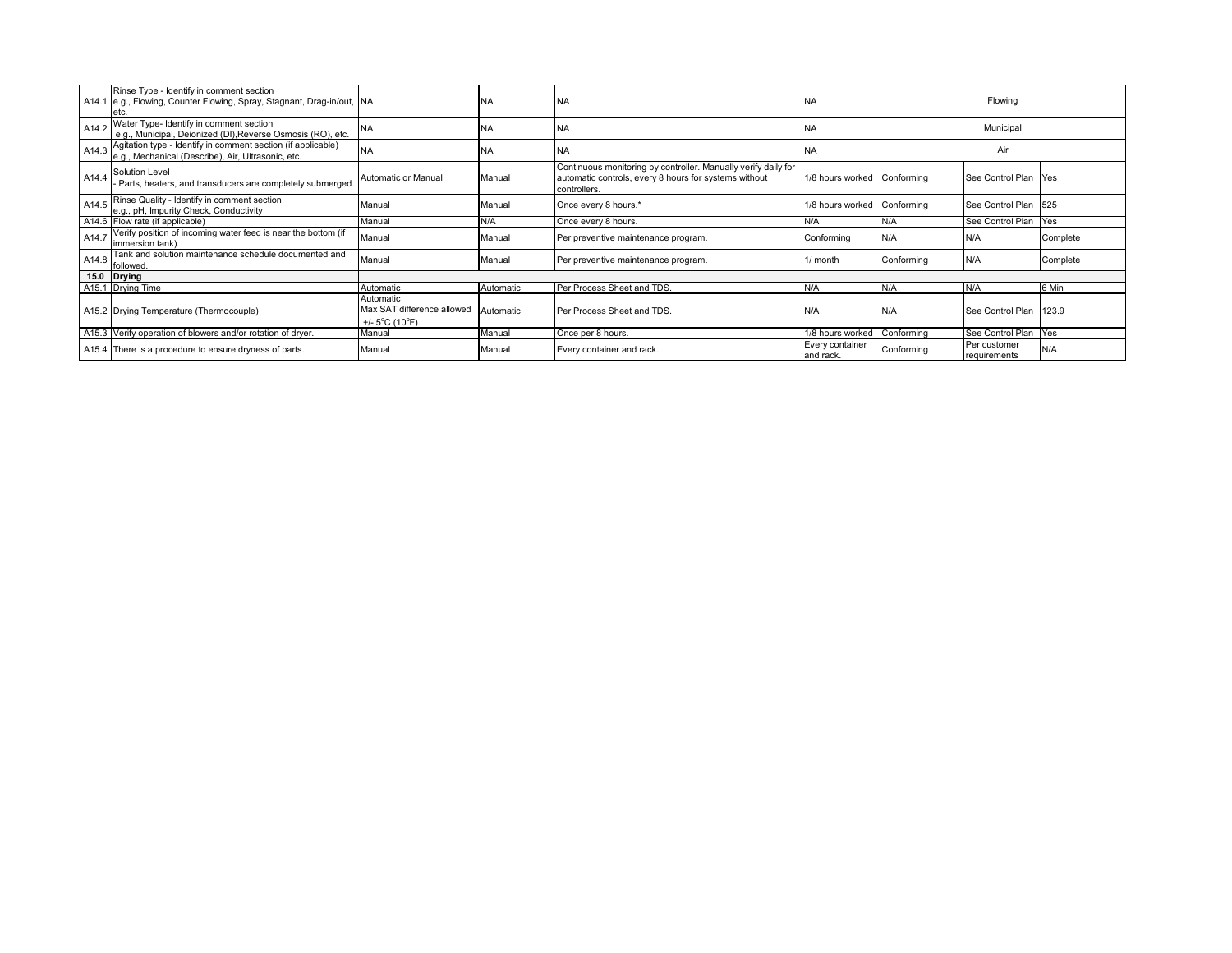## **PROCESS TABLE A - Zinc & Zinc Alloy Plating**

**All requirements given below are subordinate to applicable customer/OEM specific requirements.** 

**The customer may have additional requirements, e.g., inspection testing, greater frequencies, etc. When performing the job audit, the auditor shall verify plater is conforming to customer requirements.**

\*If minimum requirements are not met, provide supporting records to justify actual conditions. To justify reduced monitoring frequencies, a minimum of 30 consecutive measurements (data points) at stated frequencies must be **If any data points at reduced monitoring frequencies are outside of control limits, then revert back to the frequencies stated under the minimum requirements.** 

#### **Columns H and I are used for the Job Audit (Section 4).**

**Regularly scheduled measurements (e.g., temperature, concentrations, pH) are to be entered in the appropriate row.**

**For sections that are not applicable mark NA in the Comments column.**

**Instruction for creating the table with the form builder:**

**Using the Populate Forms list to the right, select the box that represents the first step of the process flow.**

**Then select the Populate Forms banner and that section of the process table will be added below.**

**For each additional step of the process flow, continue adding sections to the form by selecting the applicable step from the list to the right, followed by selecting the Populate Forms banner.**

**Rinses between process steps are to be included.**

**If using multiple counter flowed rinses only insert one Rinse section, document only the condition of the last rinse tank in the series.**

**Process Line Identification: Line 4**

**Type of Line: Rack** 

|              | <b>Category/Process Steps</b>                                                                                                        | <b>Type of Control</b>                                                          |                                                                         | <b>Monitoring Frequency</b>                                                                                                             |                              | Observation/<br><b>Comments</b>          |                  | <b>Job Audit Measurements</b>                                           |
|--------------|--------------------------------------------------------------------------------------------------------------------------------------|---------------------------------------------------------------------------------|-------------------------------------------------------------------------|-----------------------------------------------------------------------------------------------------------------------------------------|------------------------------|------------------------------------------|------------------|-------------------------------------------------------------------------|
| <b>ITEM#</b> |                                                                                                                                      | <b>Minimum Requirement</b>                                                      | <b>Actual Condition</b>                                                 | <b>Minimum Requirement</b>                                                                                                              | <b>Actual Condition</b>      | Conforming<br>Nonconforming<br><b>NA</b> | Range            | Actual<br><b>Measurements</b><br>supporting time of<br><b>Job Audit</b> |
| 1.0          | <b>Alkaline Cleaning</b>                                                                                                             |                                                                                 |                                                                         |                                                                                                                                         |                              |                                          |                  |                                                                         |
|              | Type: Soak                                                                                                                           |                                                                                 |                                                                         |                                                                                                                                         |                              |                                          |                  |                                                                         |
|              | Size, volume: Confidential                                                                                                           |                                                                                 |                                                                         |                                                                                                                                         |                              |                                          |                  |                                                                         |
|              | Chemical supplier: Confidential                                                                                                      |                                                                                 |                                                                         |                                                                                                                                         |                              |                                          |                  |                                                                         |
| A1.1         | Temperature (Thermocouple)                                                                                                           | Automatic<br>Max SAT difference allowed<br>+/- $5^{\circ}$ C (10 $^{\circ}$ F). | Automatic                                                               | Continuous monitoring by controller. Manually verify daily.                                                                             | 1/8 hours worked             | Conforming                               | See Control Plan | 180                                                                     |
|              | A1.2 Concentration                                                                                                                   | Manual                                                                          | Manual                                                                  | Once per day.                                                                                                                           | 1/24 hours worked Conforming |                                          | See Control Plan | 8.74                                                                    |
| A1.3 Time    |                                                                                                                                      | Automatic                                                                       | Automatic                                                               | After any program changes.                                                                                                              | N/A                          | N/A                                      | N/A              | 4 Min.                                                                  |
| A1.4         | Agitation (if applicable)                                                                                                            | Automatic                                                                       | Automatic                                                               | Once every 8 hours.                                                                                                                     | 1/8 hours worked             | Conformina                               | See Control Plan | Yes                                                                     |
| A1.5         | Solution Level<br>Parts, heaters, and transducers are completely submerged.                                                          | Automatic or Manual                                                             | Manual                                                                  | Continuous monitoring by controller. Manually verify daily for<br>automatic controls, every 8 hours for systems without<br>controllers. | 1/8 hours worked             | Conforming                               | See Control Plan | Yes                                                                     |
| A1.6         | <b>Impurity Content Check</b><br>Per chemical supplier recommendation such as:<br>acid split (oil contamination)<br>alkalinity ratio | Manual                                                                          | <b>Not</b><br>Recommended by Once per week*<br><b>Chemical Supplier</b> |                                                                                                                                         | N/A                          | N/A                                      | N/A              | 1.4 1                                                                   |
| A1.7         | Tank and solution maintenance schedule documented and<br>followed.                                                                   | Manual                                                                          | Manual                                                                  | Per preventive maintenance program.                                                                                                     | 1/ month                     | Conforming                               | N/A              | Complete                                                                |
| 2.0          | <b>Alkaline Cleaning</b>                                                                                                             |                                                                                 |                                                                         |                                                                                                                                         |                              |                                          |                  |                                                                         |
|              | Type - Electro (cathodic)                                                                                                            |                                                                                 |                                                                         |                                                                                                                                         |                              |                                          |                  |                                                                         |
|              | Size, volume: Confidential                                                                                                           |                                                                                 |                                                                         |                                                                                                                                         |                              |                                          |                  |                                                                         |
|              | Chemical supplier: Confidential                                                                                                      |                                                                                 |                                                                         |                                                                                                                                         |                              |                                          |                  |                                                                         |
| A2.1         | Temperature (Thermocouple)                                                                                                           | Automatic<br>Max SAT difference allowed<br>+/- $5^{\circ}$ C (10 $^{\circ}$ F). | Automatic                                                               | Continuous monitoring by controller. Manually verify daily.                                                                             | 1/8 hours worked             | Conforming                               | See Control Plan | 155                                                                     |
| A2.2         | Concentration                                                                                                                        | Manual                                                                          | Manual                                                                  | Once per day.                                                                                                                           | 1/24 hours worked Conforming |                                          | See Control Plan | 7.2                                                                     |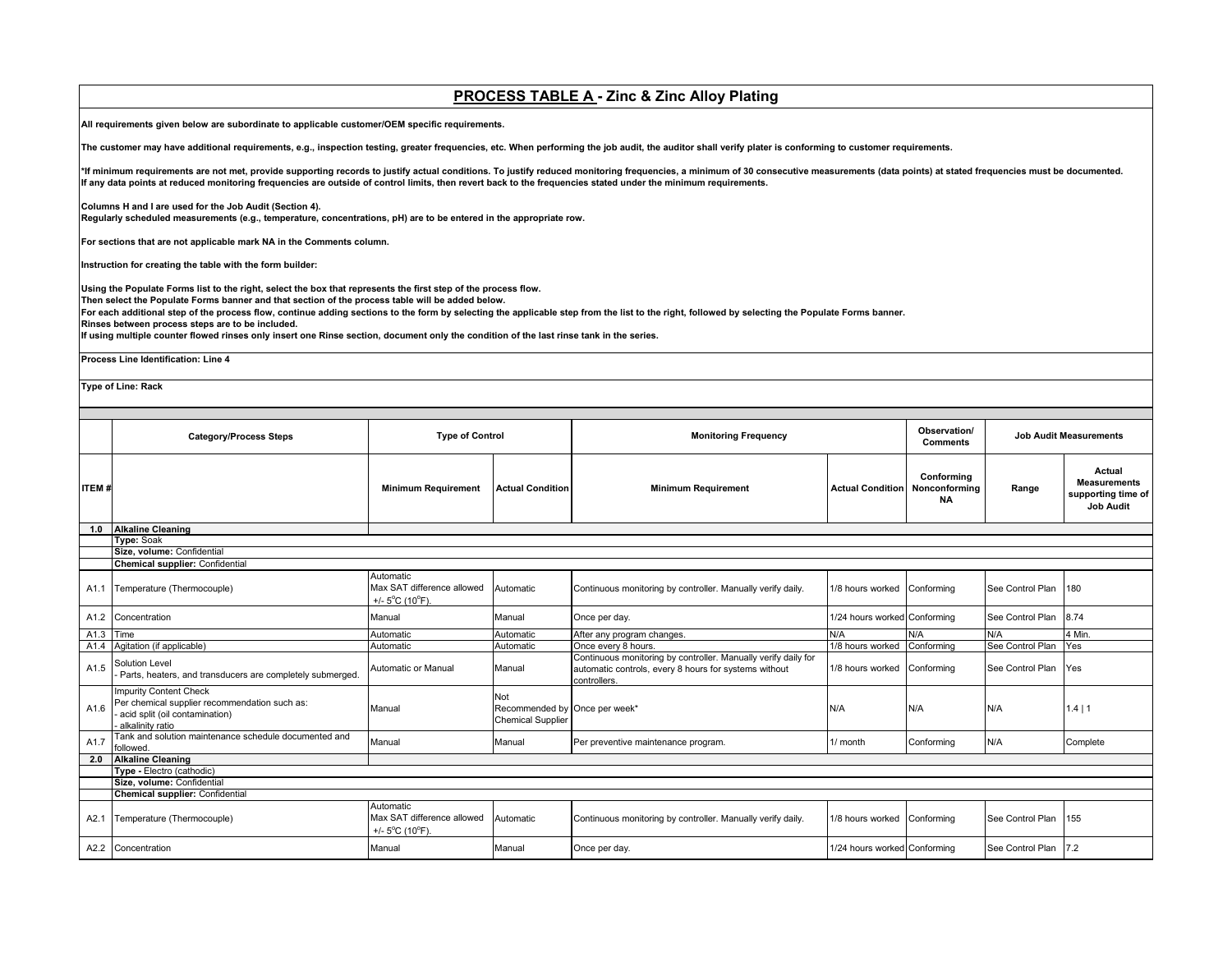| A2.4<br>A2.5<br>A2.6<br>A2.7 | Agitation (if applicable)<br>Amperage or Voltage Control (if applicable)<br>Solution Level<br>Parts, heaters, and transducers are completely submerged.<br><b>Impurity Content Check</b><br>Per chemical supplier recommendation such as: | Automatic<br>Automatic<br>Automatic or Manual | Automatic<br>Automatic                                           | Once every 8 hours.<br>Once every 8 hours*                                                                                              | 1/8 hours worked<br>1/8 hours worked | Conforming<br>Conforming                                                                                              | See Control Plan<br>See Control Plan | Yes<br>3.5                           |
|------------------------------|-------------------------------------------------------------------------------------------------------------------------------------------------------------------------------------------------------------------------------------------|-----------------------------------------------|------------------------------------------------------------------|-----------------------------------------------------------------------------------------------------------------------------------------|--------------------------------------|-----------------------------------------------------------------------------------------------------------------------|--------------------------------------|--------------------------------------|
|                              |                                                                                                                                                                                                                                           |                                               |                                                                  |                                                                                                                                         |                                      |                                                                                                                       |                                      |                                      |
|                              |                                                                                                                                                                                                                                           |                                               |                                                                  |                                                                                                                                         |                                      |                                                                                                                       |                                      |                                      |
|                              |                                                                                                                                                                                                                                           |                                               | Manual                                                           | Continuous monitoring by controller. Manually verify daily for<br>automatic controls, every 8 hours for systems without<br>controllers. | 1/8 hours worked                     | Conforming                                                                                                            | See Control Plan                     | Yes                                  |
|                              | acid split (oil contamination)<br>alkalinity ratio                                                                                                                                                                                        | Manual                                        | Not<br>Recommended by Once per week*<br><b>Chemical Supplier</b> |                                                                                                                                         | N/A                                  | N/A                                                                                                                   | N/A                                  | 1.21   1                             |
| A2.8                         | Tank and solution maintenance schedule documented and<br>ollowed                                                                                                                                                                          | Manual                                        | Manual                                                           | Per preventive maintenance program.                                                                                                     | 1/ month                             | Conforming                                                                                                            | N/A                                  | Complete                             |
| 3.0                          | Rinse (This section is to be repeated as necessary to document all individual rinse steps in the entire                                                                                                                                   |                                               |                                                                  |                                                                                                                                         |                                      |                                                                                                                       |                                      |                                      |
| A3.1                         | Rinse Type - Identify in comment section<br>e.g., Flowing, Counter Flowing, Spray, Stagnant, Drag-in/out,<br>∍tc                                                                                                                          | <b>NA</b>                                     | <b>NA</b>                                                        | <b>NA</b>                                                                                                                               | <b>NA</b>                            |                                                                                                                       | Flowing                              |                                      |
| A3.2                         | Water Type- Identify in comment section<br>e.g., Municipal, Deionized (DI), Reverse Osmosis (RO), etc.                                                                                                                                    | <b>NA</b>                                     | <b>NA</b>                                                        | <b>NA</b>                                                                                                                               | <b>NA</b>                            |                                                                                                                       | Municipal                            |                                      |
| A3.3                         | Agitation type - Identify in comment section (if applicable)<br>e.g., Mechanical (Describe), Air, Ultrasonic, etc.                                                                                                                        | <b>NA</b>                                     | <b>NA</b>                                                        | <b>NA</b>                                                                                                                               | <b>NA</b>                            |                                                                                                                       | Air                                  |                                      |
| A3.4                         | Solution Level<br>Parts, heaters, and transducers are completely submerged.                                                                                                                                                               | Automatic or Manual                           | Manual                                                           | Continuous monitoring by controller. Manually verify daily for<br>automatic controls, every 8 hours for systems without<br>controllers. | 1/8 hours worked                     | Conforming                                                                                                            | See Control Plan                     | Yes                                  |
| A3.5                         | Rinse Quality - Identify in comment section<br>.g., pH, Impurity Check, Conductivity                                                                                                                                                      | Manual                                        | Manual                                                           | Once every 8 hours.'                                                                                                                    | 1/8 hours worked                     | Conforming                                                                                                            | See Control Plan                     | 1278                                 |
| A3.6                         | Flow rate (if applicable)                                                                                                                                                                                                                 | Manual                                        | N/A                                                              | Once every 8 hours.                                                                                                                     | 1/8 hours worked                     | Conforming                                                                                                            | See Control Plan                     | Yes                                  |
| A3.7                         | Tank and solution maintenance schedule documented and<br>ollowed                                                                                                                                                                          | Manual                                        | Manual                                                           | Per preventive maintenance program.                                                                                                     | 1/ month                             | Conforming                                                                                                            | N/A                                  | Complete                             |
| 4.0                          | <b>Acid Pickling</b>                                                                                                                                                                                                                      |                                               |                                                                  |                                                                                                                                         |                                      |                                                                                                                       |                                      |                                      |
|                              | Type: HCL                                                                                                                                                                                                                                 |                                               |                                                                  |                                                                                                                                         |                                      |                                                                                                                       |                                      |                                      |
|                              | Size, volume: Confidential                                                                                                                                                                                                                |                                               |                                                                  |                                                                                                                                         |                                      |                                                                                                                       |                                      |                                      |
|                              | <b>Chemical supplier: Confidential</b>                                                                                                                                                                                                    |                                               |                                                                  |                                                                                                                                         |                                      |                                                                                                                       |                                      |                                      |
| A4.1                         | Concentration                                                                                                                                                                                                                             | Manual                                        | Manual                                                           | Once every 8 hours'                                                                                                                     | 2/24 hours<br>worked.                | Conforming. Data<br>points show that<br>reduced frequency See Control Plan<br>is able to maintain<br>process control. |                                      | 36.81                                |
| A4.2                         | Metallic impurity concentration. Obtain metallic impurity limits<br>rom chemical supplier with required corrective actions.                                                                                                               | Manual                                        | Manual                                                           | Once per month.                                                                                                                         | 1/ month                             | Conforming                                                                                                            | See Control Plan                     | 1.09   1794.29   34.3<br>4.91   1245 |
| A4.3                         | Time (Less than 10 Minutes or Customer Specific)                                                                                                                                                                                          | Automatic                                     | Automatic                                                        | After any program changes                                                                                                               | N/A                                  | N/A                                                                                                                   | N/A                                  | 4 Min.                               |
| A4.4                         | <b>Solution Level</b>                                                                                                                                                                                                                     | Manual                                        | Manual                                                           | Once every 8 hours.                                                                                                                     | 1/8 hours worked                     | Conforming                                                                                                            | See Control Plan                     | Yes                                  |
| A4.5                         | Fank and solution maintenance schedule documented and<br>followed                                                                                                                                                                         | Manual                                        | Manual                                                           | Per preventive maintenance program.                                                                                                     | 1/ month                             | Conforming                                                                                                            | N/A                                  | Complete                             |
| 5.0                          | Rinse (This section is to be repeated as necessary to document all individual rinse steps in the entire                                                                                                                                   |                                               |                                                                  |                                                                                                                                         |                                      |                                                                                                                       |                                      |                                      |
|                              | Rinse Type - Identify in comment section                                                                                                                                                                                                  |                                               |                                                                  |                                                                                                                                         |                                      |                                                                                                                       |                                      |                                      |
| A5.1                         | e.g., Flowing, Counter Flowing, Spray, Stagnant, Drag-in/out,<br>∍te                                                                                                                                                                      | <b>NA</b>                                     | <b>NA</b>                                                        | <b>NA</b>                                                                                                                               | <b>NA</b>                            |                                                                                                                       | Flowing                              |                                      |
| A5.2                         | <b>Nater Type- Identify in comment section</b><br>e.g., Municipal, Deionized (DI), Reverse Osmosis (RO), etc.                                                                                                                             | <b>NA</b>                                     | <b>NA</b>                                                        | <b>NA</b>                                                                                                                               | <b>NA</b>                            |                                                                                                                       | Municipal                            |                                      |
| A5.3                         | Agitation type - Identify in comment section (if applicable)<br>e.g., Mechanical (Describe), Air, Ultrasonic, etc.                                                                                                                        | <b>NA</b>                                     | <b>NA</b>                                                        | <b>NA</b>                                                                                                                               | NA                                   |                                                                                                                       | Air                                  |                                      |
| A5.4                         | Solution Level<br>Parts, heaters, and transducers are completely submerged.                                                                                                                                                               | Automatic or Manual                           | Manual                                                           | Continuous monitoring by controller. Manually verify daily for<br>automatic controls, every 8 hours for systems without<br>controllers. | 1/8 hours worked                     | Conforming                                                                                                            | See Control Plan                     | Yes                                  |
| A5.5                         | Rinse Quality - Identify in comment section<br>.g., pH, Impurity Check, Conductivity                                                                                                                                                      | Manual                                        | Manual                                                           | Once every 8 hours.'                                                                                                                    | 1/8 hours worked                     | Conforming                                                                                                            | See Control Plan                     | 9897                                 |
| A5.6                         | Flow rate (if applicable)                                                                                                                                                                                                                 | Manual                                        | N/A                                                              | Once every 8 hours.                                                                                                                     | 1/8 hours worked                     | Conforming                                                                                                            | See Control Plan                     | Yes                                  |
| A5.7                         | Verify position of incoming water feed is near the bottom (if<br>immersion tank)                                                                                                                                                          | Manual                                        | Manual                                                           | Per preventive maintenance program.                                                                                                     | 1/ month                             | Conforming                                                                                                            | N/A                                  | Complete                             |
| A5.8                         | Tank and solution maintenance schedule documented and<br>ollowed                                                                                                                                                                          | Manual                                        | Manual                                                           | Per preventive maintenance program.                                                                                                     | 1/ month                             | Conforming                                                                                                            | N/A                                  | Complete                             |
| 6.0                          | Rinse (This section is to be repeated as necessary to document all individual rinse steps in the entire                                                                                                                                   |                                               |                                                                  |                                                                                                                                         |                                      |                                                                                                                       |                                      |                                      |
| A6.1                         | Rinse Type - Identify in comment section<br>e.g., Flowing, Counter Flowing, Spray, Stagnant, Drag-in/out,<br>etc                                                                                                                          | <b>NA</b>                                     | <b>NA</b>                                                        | <b>NA</b>                                                                                                                               | <b>NA</b>                            |                                                                                                                       | Flowing                              |                                      |
| A6.2                         | Water Type- Identify in comment section<br>e.g., Municipal, Deionized (DI), Reverse Osmosis (RO), etc.                                                                                                                                    | <b>NA</b>                                     | <b>NA</b>                                                        | <b>NA</b>                                                                                                                               | <b>NA</b>                            |                                                                                                                       | Municipal                            |                                      |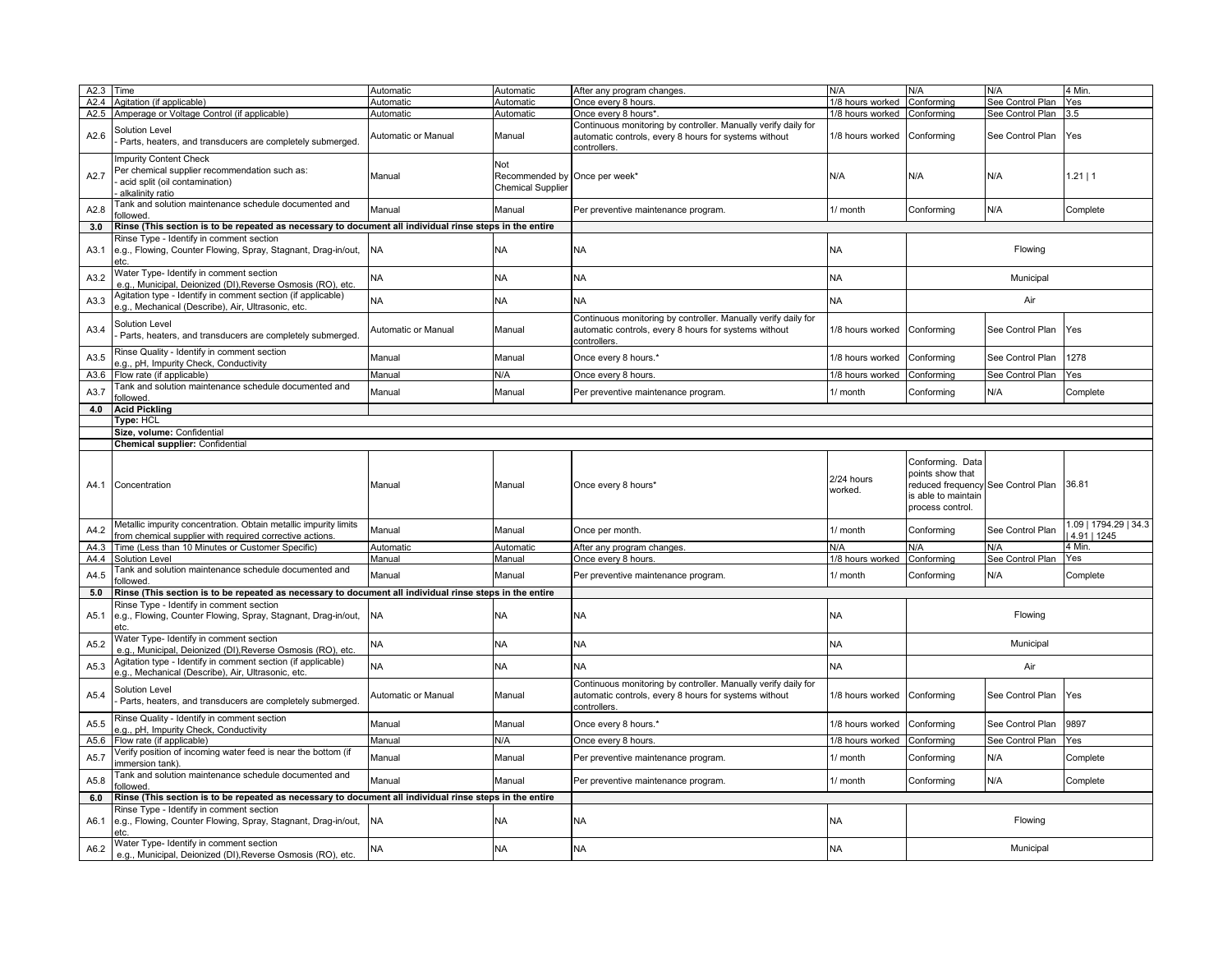| A6.3  | Agitation type - Identify in comment section (if applicable)<br>e.g., Mechanical (Describe), Air, Ultrasonic, etc.           | <b>NA</b>                                                   | <b>NA</b>     | <b>NA</b>                                                                                                                               | <b>NA</b>                    |                                                                                | Air                                             |                                                                                                                                   |
|-------|------------------------------------------------------------------------------------------------------------------------------|-------------------------------------------------------------|---------------|-----------------------------------------------------------------------------------------------------------------------------------------|------------------------------|--------------------------------------------------------------------------------|-------------------------------------------------|-----------------------------------------------------------------------------------------------------------------------------------|
| A6.4  | Solution Level<br>Parts, heaters, and transducers are completely submerged.                                                  | Automatic or Manual                                         | Manual        | Continuous monitoring by controller. Manually verify daily for<br>automatic controls, every 8 hours for systems without<br>controllers. | 1/8 hours worked             | Conforming                                                                     | See Control Plan                                | Yes                                                                                                                               |
| A6.5  | Rinse Quality - Identify in comment section<br>e.g., pH, Impurity Check, Conductivity                                        | Manual                                                      | Manual        | Once every 8 hours.*                                                                                                                    | 1/8 hours worked             | Conforming                                                                     | See Control Plan                                | 1284                                                                                                                              |
| A6.6  | Flow rate (if applicable)                                                                                                    | Manual                                                      | N/A           | Once every 8 hours.                                                                                                                     | 1/8 hours worked             | Conforming                                                                     | See Control Plan                                | Yes                                                                                                                               |
| A6.7  | Verify position of incoming water feed is near the bottom (if<br>immersion tank).                                            | Manual                                                      | Manual        | Per preventive maintenance program.                                                                                                     | 1/ month                     | Conforming                                                                     | N/A                                             | Complete                                                                                                                          |
| A6.8  | Tank and solution maintenance schedule documented and<br>followed                                                            | Manual                                                      | Manual        | Per preventive maintenance program.                                                                                                     | 1/ month                     | Conforming                                                                     | N/A                                             | Complete                                                                                                                          |
| 7.0   | <b>Alkaline Plating Bath</b>                                                                                                 |                                                             |               |                                                                                                                                         |                              |                                                                                |                                                 |                                                                                                                                   |
|       | Type: Zinc-Nickel                                                                                                            |                                                             |               |                                                                                                                                         |                              |                                                                                |                                                 |                                                                                                                                   |
|       | Size, volume: Confidential                                                                                                   |                                                             |               |                                                                                                                                         |                              |                                                                                |                                                 |                                                                                                                                   |
|       | Chemical supplier: Confidential                                                                                              |                                                             |               |                                                                                                                                         |                              |                                                                                |                                                 |                                                                                                                                   |
| A7.1  | Temperature (Thermocouple)                                                                                                   | Automatic<br>Max SAT difference allowed<br>$+/- 3$ °C (5°F) | Automatic     | Continuous monitoring by controller. Manually verify daily.                                                                             | 1/8 hours worked Conforming  |                                                                                | See Control Plan                                | 75                                                                                                                                |
| A7.2  | Time                                                                                                                         | Automatic or Manual                                         | Automatic     | Automatic - After any program changes. Manual - every load.'                                                                            | N/A                          | N/A                                                                            | N/A                                             | 26 Min                                                                                                                            |
| A7.3  | Solution Level<br>Parts, heaters, and transducers are completely submerged.                                                  | Automatic or Manual                                         |               | Continuous monitoring by controller. Manually verify daily for<br>automatic controls, every 8 hours for systems without<br>controllers. | 1/8 hours worked             | Conforming                                                                     | See Control Plan                                | Yes                                                                                                                               |
| A7.4  | Current/Voltage                                                                                                              | Automatic or Manual                                         | Manual        | Once every 8 hours.                                                                                                                     | 1/8 hours worked             | Conforming                                                                     | See Control Plan                                | 4.9                                                                                                                               |
| A7.5  | Plating Test Cell (Hull Cell)                                                                                                | Manual                                                      | Manual        | Once per day.                                                                                                                           | 1/24 hours worked            | Conforming                                                                     | See Control Plan                                | 3.24                                                                                                                              |
| A7.6  | Zinc Generator Tank (if applicable)<br>-Caustic Concentration<br>Zinc Concentration                                          | Automatic or Manual                                         |               | Once every 8 hours.                                                                                                                     | 2/24 hours worked            | Conforming. Data<br>points show that<br>s able to maintain<br>process control. | reduced frequency See Control Plan 3.25   19.26 |                                                                                                                                   |
| A7.7  | <b>Caustic Concentration</b>                                                                                                 | Manual                                                      | Manual        | Once per day.                                                                                                                           | 1/24 hours worked Conforming |                                                                                | See Control Plan                                | 18.73                                                                                                                             |
| A7.8  | <b>Zinc Concentration</b>                                                                                                    | Manual                                                      | Manual        | Once per day.                                                                                                                           | 2/24 hours worked Conforming |                                                                                | See Control Plan                                | 1.88                                                                                                                              |
| A7.9  | Alloying Element Concentration<br>(e.g., Fe, Ni, Co; if applicable)                                                          | Manual                                                      | Manual        | Once per day.                                                                                                                           | 1/24 hours worked Conforming |                                                                                | See Control Plan                                | 1858.5                                                                                                                            |
| A7.10 | Complexor Concentration (for alloy baths)                                                                                    | Manual                                                      | N/A           | Once per month by Supplier.                                                                                                             | 1/ month                     | Conforming                                                                     | See Letter from<br>Supplier                     | See Letter from<br>Supplier                                                                                                       |
| A7.11 | Metallic impurity concentration. Obtain metallic impurity limits<br>from chemical supplier with required corrective actions. | Manual                                                      | Manual        | Once per month.                                                                                                                         | 1/ month                     | Conforming                                                                     | See Control Plan                                | 81.64   0   0   0  <br>8.68   0   4.2   0                                                                                         |
| A7.12 | Carbonate (CO <sub>3</sub> ) concentration                                                                                   | Manual                                                      | Manual        | Once per month (Twice per month for alloy plating).                                                                                     | 2/ month                     | Conforming                                                                     | See Control Plan                                | 8.4                                                                                                                               |
| A7.13 | Proprietary chemical additives concentration<br>(e.g., carrier, brightener)                                                  | Manual                                                      | N/A           | Once per month by Supplier.                                                                                                             | 1/ month                     | Conforming                                                                     | See Letter from<br>Supplier                     | See Letter from<br>Supplier                                                                                                       |
| A7.14 | Chemical feeders                                                                                                             | Automatic                                                   | Automatic     | Once per week.                                                                                                                          | 1/24 hours worked Conforming |                                                                                | See Control Plan                                | 220   68   240                                                                                                                    |
| A7.15 | Agitation (Rack only - others optional)                                                                                      | Continuous                                                  | Continuous    | Once every 8 hours.                                                                                                                     | 1/8 hours worked             | Conforming                                                                     | See Control Plan                                | Yes                                                                                                                               |
|       | A7.16 Filtration Pressure<br>A7.17 Fallen part removal                                                                       | Continuous<br>Manual                                        | N/A<br>Manual | Once every 8 hours.<br>Rack: Once every 24 hours.<br>Barrel: Once per week and after any lost load.                                     | N/A<br>1/ week               | N/A<br>Conforming                                                              | N/A<br>N/A                                      | N/A<br>The part removal<br>process may cause<br>customer rejections<br>and should only be<br>done when the line<br>is not in use. |
| A7.18 | Tank and solution maintenance schedule documented and<br>followed                                                            | Manual                                                      | Manual        | Per preventive maintenance program.                                                                                                     | 1/ month                     | Conforming                                                                     | N/A                                             | Complete                                                                                                                          |
| 8.0   | Rinse (This section is to be repeated as necessary to document all individual rinse steps in the entire                      |                                                             |               |                                                                                                                                         |                              |                                                                                |                                                 |                                                                                                                                   |
| A8.1  | Rinse Type - Identify in comment section<br>e.g., Flowing, Counter Flowing, Spray, Stagnant, Drag-in/out,<br>etc.            | <b>NA</b>                                                   | <b>NA</b>     | <b>NA</b>                                                                                                                               | <b>NA</b>                    |                                                                                | Flowing                                         |                                                                                                                                   |
|       | Water Type- Identify in comment section                                                                                      | <b>NA</b>                                                   | <b>NA</b>     | <b>NA</b>                                                                                                                               | <b>NA</b>                    |                                                                                | Municipal                                       |                                                                                                                                   |
| A8.2  | e.g., Municipal, Deionized (DI), Reverse Osmosis (RO), etc.<br>Agitation type - Identify in comment section (if applicable)  |                                                             |               |                                                                                                                                         |                              |                                                                                |                                                 |                                                                                                                                   |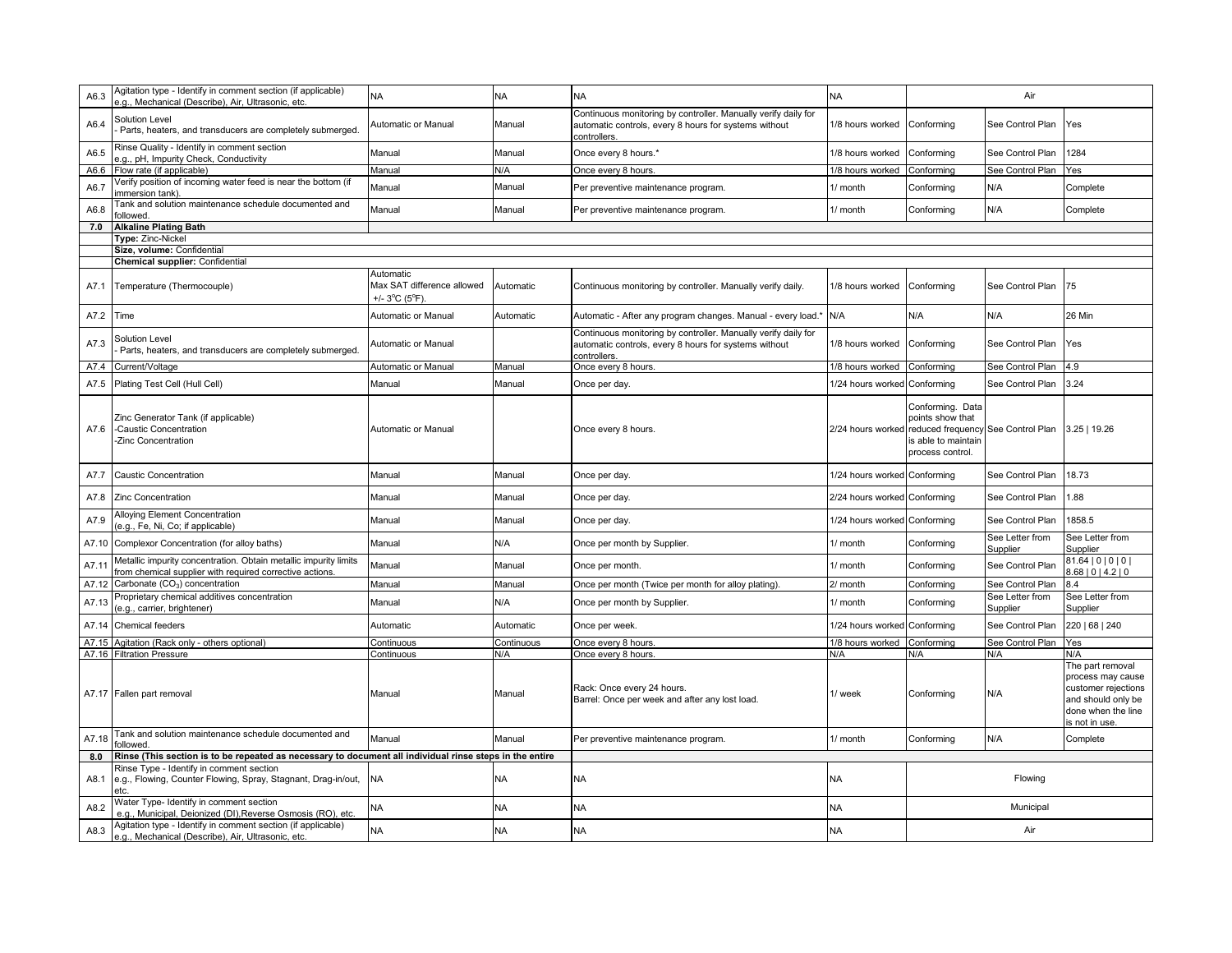| A8.4  | Solution Level<br>Parts, heaters, and transducers are completely submerged.                                        | Automatic or Manual                                      | Manual    | Continuous monitoring by controller. Manually verify daily for<br>automatic controls, every 8 hours for systems without<br>controllers | 1/8 hours worked             | Conforming                                          | See Control Plan | Yes                                              |
|-------|--------------------------------------------------------------------------------------------------------------------|----------------------------------------------------------|-----------|----------------------------------------------------------------------------------------------------------------------------------------|------------------------------|-----------------------------------------------------|------------------|--------------------------------------------------|
| A8.5  | Rinse Quality - Identify in comment section<br>.g., pH, Impurity Check, Conductivity                               | Manual                                                   | Manual    | Once every 8 hours.*                                                                                                                   | 1/8 hours worked             | Conforming                                          | See Control Plan | 3218                                             |
| A8.6  | Flow rate (if applicable)                                                                                          | Manual                                                   | N/A       | Once every 8 hours                                                                                                                     | 1/8 hours worked             | Conformina                                          | See Control Plan | Yes                                              |
| A8.7  | Spray nozzle condition (if applicable)                                                                             | Manual                                                   | Manual    | Once every 8 hours.                                                                                                                    | 1/8 hours worked             | Conforming                                          | See Control Plan | Yes                                              |
| A8.8  | /erify position of incoming water feed is near the bottom (if<br>mmersion tank)                                    | Manual                                                   | Manual    | Per preventive maintenance program.                                                                                                    | 1/ month                     | Conforming                                          | N/A              | Complete                                         |
| A8.9  | Tank and solution maintenance schedule documented and<br>ollowed.                                                  | Manual                                                   | Manual    | Per preventive maintenance program.                                                                                                    | 1/ month                     | Conforming                                          | N/A              | Complete                                         |
| 9.0   | Passivates                                                                                                         |                                                          |           |                                                                                                                                        |                              |                                                     |                  |                                                  |
|       | Type: Thick Film Trivalent                                                                                         |                                                          |           |                                                                                                                                        |                              |                                                     |                  |                                                  |
|       | Size, volume: Confidential                                                                                         |                                                          |           |                                                                                                                                        |                              |                                                     |                  |                                                  |
| A9.1  | Chemical supplier: Confidential<br>Concentration                                                                   | Automatic or Manual                                      | Automatic | Prior to production start-up.<br>If automatic control, once per day.<br>If manual, once every 8 hours.                                 | 1/24 hours worked Conforming |                                                     | See Control Plan | 6.02                                             |
| A9.2  | Temperature (Thermocouple)                                                                                         | Automatic<br>Max SAT difference allowed<br>+/- 1°C (2°F) | Automatic | Continuous monitoring by controller. Manually verify daily.                                                                            | 1/8 hours worked             | Conforming                                          | See Control Plan | 78                                               |
| A9.3  | Time                                                                                                               | Automatic or Manual                                      | Automatic | Automatic - After any program changes.<br>Manual - every load.                                                                         | N/A                          | N/A                                                 | N/A              | 1 Min                                            |
| A9.4  | Solution Level<br>Parts, heaters, and transducers are completely submerged                                         | Automatic or Manual                                      | Manual    | Continuous monitoring by controller. Manually verify daily for<br>automatic controls, every 8 hours for systems without<br>controllers | 1/8 hours worked             | Conforming                                          | See Control Plan | Yes                                              |
| A9.5  | pH                                                                                                                 | Automatic*                                               | Automatic | Prior to production start-up.<br>If automatic control, once per day.<br>If manual, once every 8 hours.                                 | I/1 Hour worked              | Conforming                                          | See Control Plan | 4.31                                             |
| A9.6  | Agitation                                                                                                          | Automatic                                                | Automatic | Once every 8 hours.                                                                                                                    | 1/8 hours worked             | Conforming                                          | See Control Plan | Yes                                              |
| A9.7  | Metallic Impurity level(s) (e.g., Fe, Zn)                                                                          | Manual                                                   | Manual    | Once per week.                                                                                                                         | / week worked                | Conforming                                          | See Control Plan | 2.71   807.75                                    |
|       | Fallen part removal                                                                                                | Manual                                                   | Manual    | Once every 24 hours for rack line                                                                                                      | 1/24 hours worked            | Conforming                                          | See Control Plan | <b>YES</b>                                       |
| A9.8  |                                                                                                                    |                                                          |           |                                                                                                                                        |                              |                                                     |                  |                                                  |
| A9.9  | Tank and solution maintenance schedule documented and<br>ollowed.                                                  | Manual                                                   | Manual    | Per preventive maintenance program.                                                                                                    | 1/ month                     | Conforming                                          | N/A              | Complete                                         |
| 10.0  | Rinse (This section is to be repeated as necessary to document all individual rinse steps in the entire            |                                                          |           |                                                                                                                                        |                              |                                                     |                  |                                                  |
| A10.1 | Rinse Type - Identify in comment section<br>e.g., Flowing, Counter Flowing, Spray, Stagnant, Drag-in/out,<br>etc.  | <b>NA</b>                                                | <b>NA</b> | <b>NA</b>                                                                                                                              | <b>NA</b>                    |                                                     | Flowing          |                                                  |
| A10.2 | Water Type- Identify in comment section<br>e.g., Municipal, Deionized (DI), Reverse Osmosis (RO), etc.             | <b>NA</b>                                                | <b>NA</b> | <b>NA</b>                                                                                                                              | NA                           |                                                     | Municipal        |                                                  |
| A10.3 | Agitation type - Identify in comment section (if applicable)<br>e.g., Mechanical (Describe), Air, Ultrasonic, etc. | <b>NA</b>                                                | <b>NA</b> | <b>NA</b>                                                                                                                              | <b>NA</b>                    |                                                     | Air              |                                                  |
| A10.4 | Solution Level<br>Parts, heaters, and transducers are completely submerged.                                        | Automatic or Manual                                      | Manual    | Continuous monitoring by controller. Manually verify daily for<br>automatic controls, every 8 hours for systems without<br>controllers | 1/8 hours worked             | Conforming                                          | See Control Plan | Yes                                              |
| A10.5 | Rinse Quality - Identify in comment section<br>.g., pH, Impurity Check, Conductivity                               | Manual                                                   | Manual    | Once every 8 hours.'                                                                                                                   | 1/8 hours worked             | Conforming                                          | See Control Plan | 2649                                             |
| A10.6 | Flow rate (if applicable)                                                                                          | Manual                                                   | N/A       | Once every 8 hours.                                                                                                                    | 1/8 hours worked             | Conforming                                          | See Control Plan | Yes                                              |
| A10.7 | /erify position of incoming water feed is near the bottom (if<br>immersion tank)                                   | Manual                                                   | Manual    | Per preventive maintenance program.                                                                                                    | 1/ month                     | Conforming                                          | N/A              | Complete                                         |
| A10.8 | Tank and solution maintenance schedule documented and<br>ollowed.                                                  | Manual                                                   | Manual    | Per preventive maintenance program.                                                                                                    | 1/ month                     | Conforming                                          | N/A              | Complete                                         |
| 11.0  | Supplemental Treatments - Topcoats, Sealants and Friction Modifiers                                                |                                                          |           |                                                                                                                                        |                              |                                                     |                  |                                                  |
|       | <b>Type: Sealer</b>                                                                                                |                                                          |           |                                                                                                                                        |                              |                                                     |                  |                                                  |
|       | Size, volume: Confidential                                                                                         |                                                          |           |                                                                                                                                        |                              |                                                     |                  |                                                  |
|       | <b>Chemical supplier: Confidential</b>                                                                             |                                                          |           |                                                                                                                                        |                              |                                                     |                  |                                                  |
|       | A11.1 Concentration                                                                                                | Manual<br>Automatic                                      | Manual    | Prior to production start-up.<br>If automatic control, once per day.<br>If manual, once every 8 hours.                                 | 1/24 hours worked            | Conforming.<br>Dumped and<br>replaced every<br>dav. | See Control Plan | Conforming.<br>Dumped and<br>replaced every day. |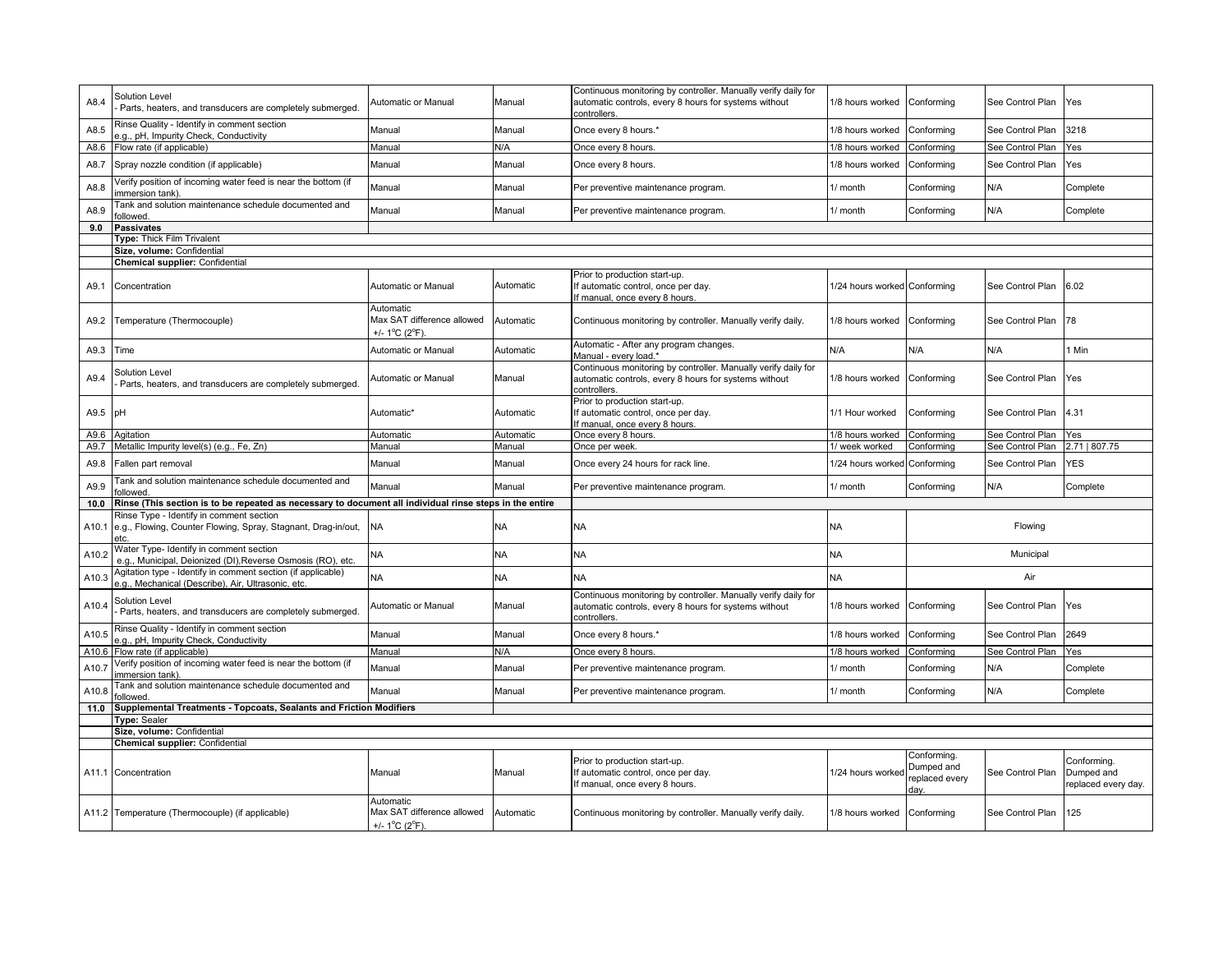|            | A11.3 pH (if applicable)                                                    | Automatic or Manual                                                             | Manual    | Prior to production start-up.<br>If automatic control, once per day.<br>f manual, once every 8 hours.                                   |                              | Conforming. Data<br>points show that<br>1/24 hours worked reduced frequency See Control Plan<br>is able to maintain<br>process control. |                              | 10.55    |
|------------|-----------------------------------------------------------------------------|---------------------------------------------------------------------------------|-----------|-----------------------------------------------------------------------------------------------------------------------------------------|------------------------------|-----------------------------------------------------------------------------------------------------------------------------------------|------------------------------|----------|
| A11.4 Time |                                                                             | Automatic*                                                                      | Automatic | After any program changes if automatic.                                                                                                 | N/A                          | N/A                                                                                                                                     | N/A                          | 1 Min    |
| A11.5      | Solution Level<br>Parts, heaters, and transducers are completely submerged. | Automatic or Manual                                                             | Manual    | Continuous monitoring by controller. Manually verify daily for<br>automatic controls, every 8 hours for systems without<br>controllers. | 1/8 hours worked             | Conforming                                                                                                                              | See Control Plan Yes         |          |
|            | A11.6 Filtration Pressure (if applicable)                                   | Automatic                                                                       | N/A       | Once every 8 hours.                                                                                                                     | N/A                          | N/A                                                                                                                                     | N/A                          | N/A      |
| A11.7      | Tank and solution maintenance schedule documented and<br>followed.          | Manual                                                                          | Manual    | Per preventive maintenance program.                                                                                                     | 1/ month                     | Conforming                                                                                                                              | N/A                          | Complete |
|            | 12.0 Drying                                                                 |                                                                                 |           |                                                                                                                                         |                              |                                                                                                                                         |                              |          |
|            | A12.1 Drying Time                                                           | Automatic                                                                       | Automatic | Per Process Sheet and TDS.                                                                                                              | N/A                          | N/A                                                                                                                                     | N/A                          | 6 Min.   |
|            | A12.2 Drying Temperature (Thermocouple)                                     | Automatic<br>Max SAT difference allowed<br>+/- $5^{\circ}$ C (10 $^{\circ}$ F). | Automatic | Per Process Sheet and TDS.                                                                                                              | IN/A                         |                                                                                                                                         | See Control Plan 160         |          |
|            | A12.3 Verify operation of blowers and/or rotation of dryer.                 | Manual                                                                          | Manual    | Once per 8 hours.                                                                                                                       | 1/8 hours worked             | Conforming                                                                                                                              | See Control Plan             | Yes      |
|            | A12.4 There is a procedure to ensure dryness of parts.                      | Manual                                                                          | Manual    | Every container and rack.                                                                                                               | Every container<br>and rack. | Conforming                                                                                                                              | Per customer<br>requirements | N/A      |